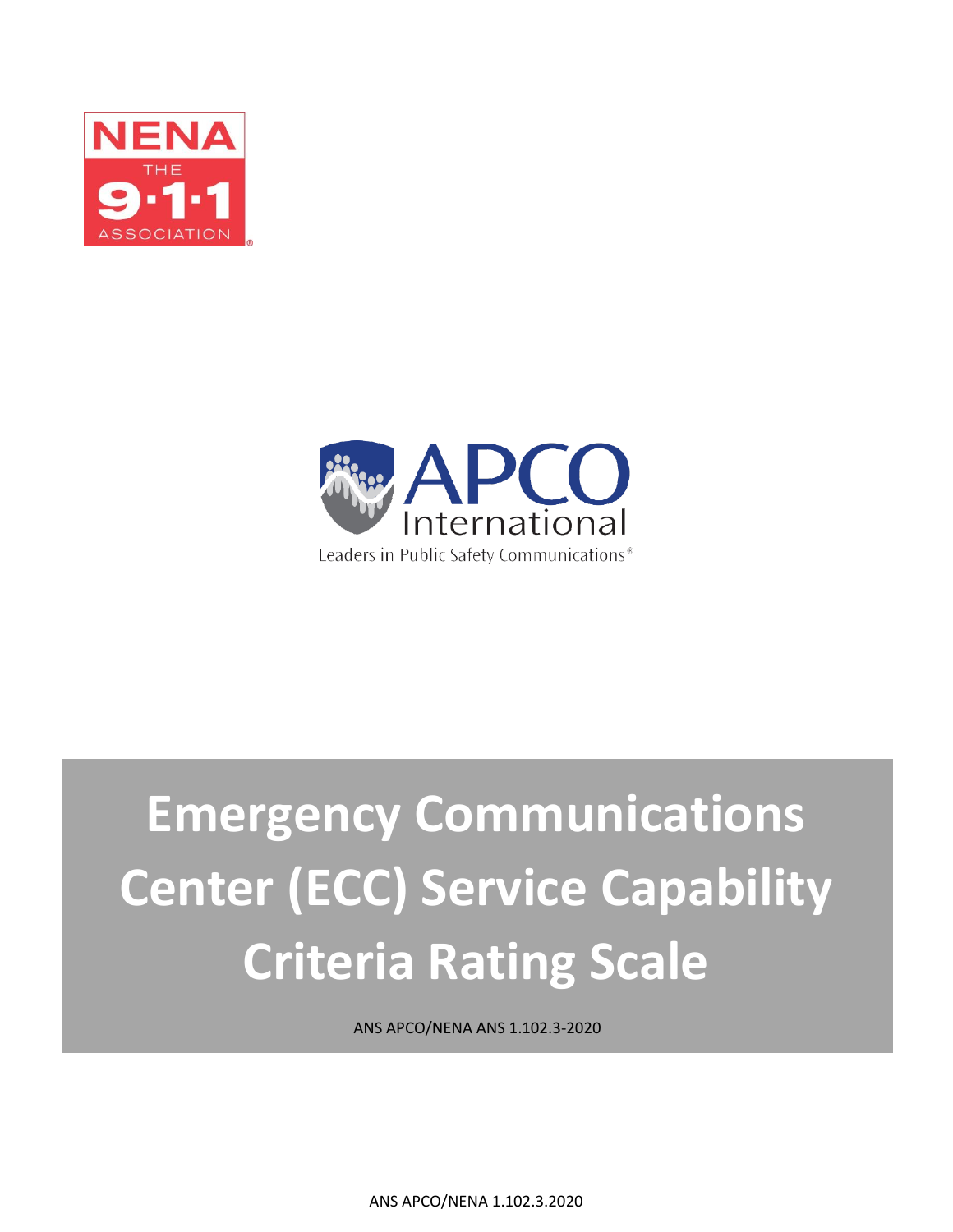

# **TABLE OF CONTENTS**

| 1.1 |  |  |  |
|-----|--|--|--|
| 1.2 |  |  |  |
| 1.3 |  |  |  |
| 1.4 |  |  |  |
| 1.5 |  |  |  |
|     |  |  |  |
| 2.1 |  |  |  |
| 2.2 |  |  |  |
| 2.3 |  |  |  |
|     |  |  |  |
|     |  |  |  |
| 4.1 |  |  |  |
| 4.2 |  |  |  |
|     |  |  |  |
|     |  |  |  |
|     |  |  |  |
|     |  |  |  |
|     |  |  |  |
|     |  |  |  |
|     |  |  |  |

<span id="page-1-0"></span>Copyright ©2020 APCO International | All Rights Reserved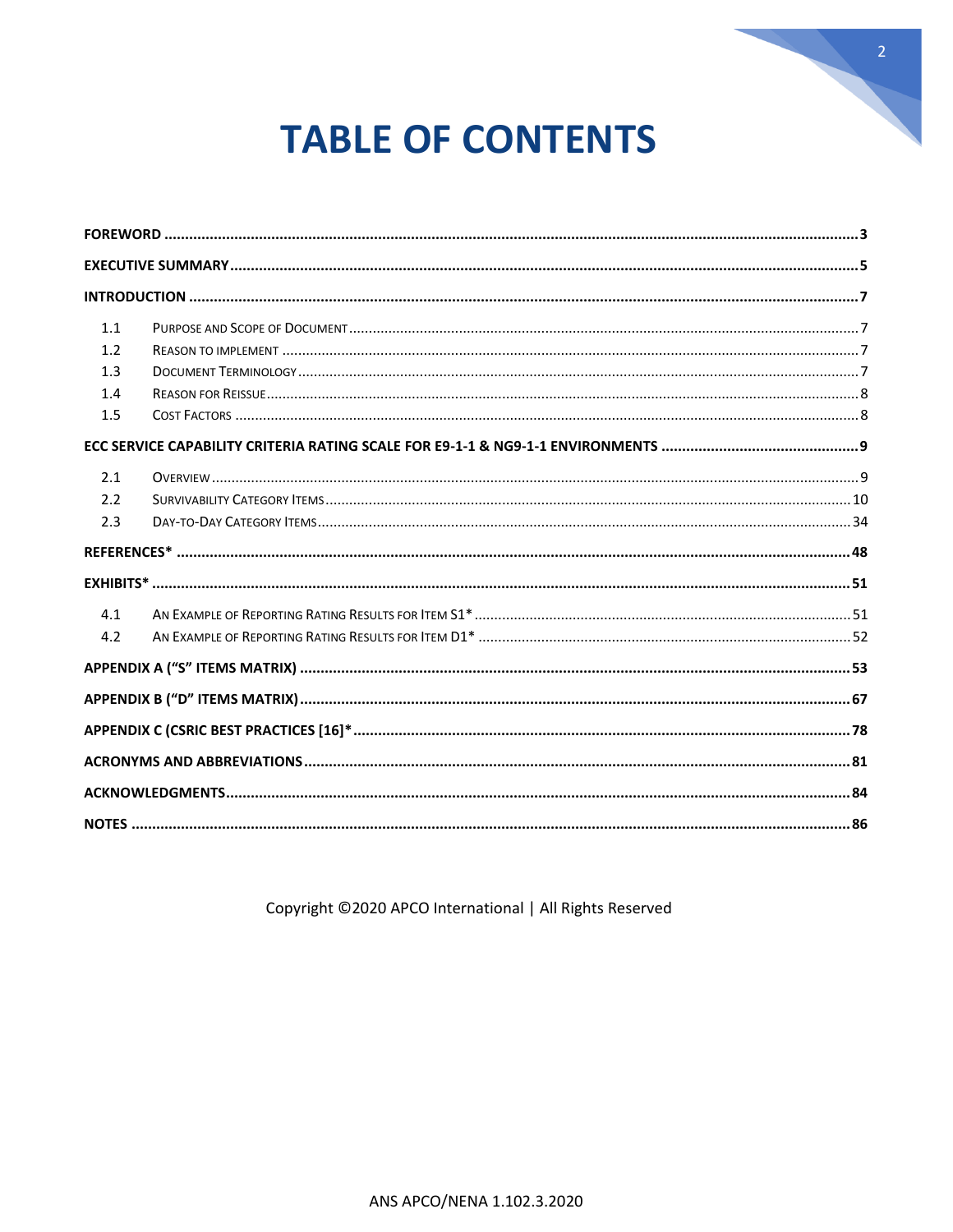# **FOREWORD**

APCO International is the world's largest organization of public safety communications professionals. It serves the needs of public safety communications practitioners worldwide - and the welfare of the general public as a whole - by providing complete expertise, professional development, technical assistance, advocacy and outreach.

#### **The 2019 - 2020 APCO International Board of Directors:**

**Tracey Hilburn, RPL, ENP,** President **Margie Moulin, RPL, CPE,** First Vice President **Jason Kern, CPE**, Second Vice President **Holly E. Wayt, RPL, ENP,** Immediate Past President **Derek K. Poarch**, Ex-Officio

APCO International standards are developed by APCO committees, projects, task forces, work-groups, and collaborative efforts with other organizations coordinated through the APCO International Standards Development Committee (SDC). Members of the committees are not necessarily members of APCO. Members of the SDC are not required to be APCO members. All members of APCO's committees, projects, and task forces are subject matter experts who volunteer and are not compensated by APCO. APCO standards activities are supported by the Communications Center & 9-1-1 Services Department of APCO International.

For more information regarding APCO International and APCO standards please visit:

**[www.apcointl.org](http://www.apcointl.org/) [www.apcostandards.org](http://www.apcostandards.org/)**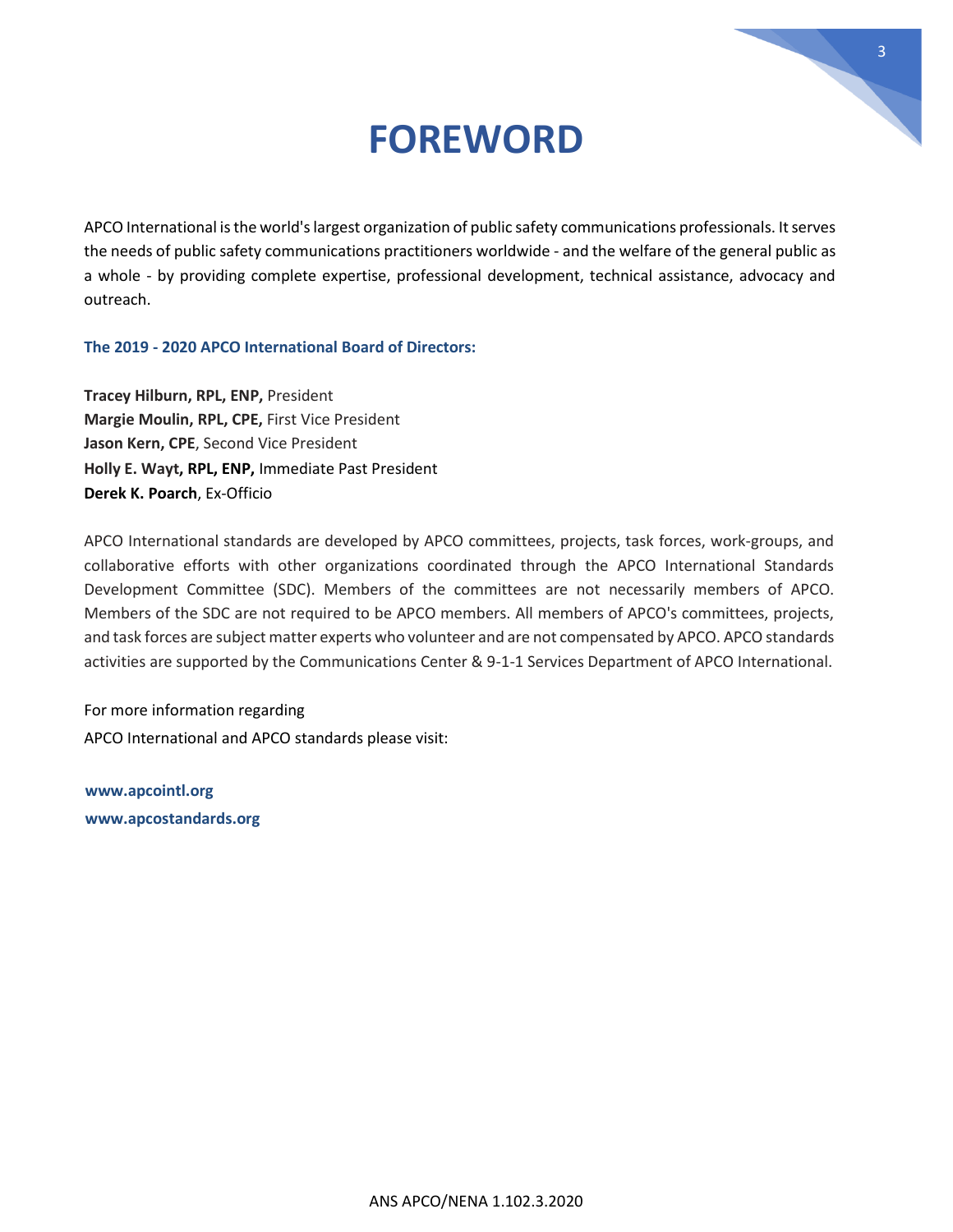APCO American National Standards (ANS) are voluntary consensus standards. Use of any APCO standard is voluntary. All standards are subject to change. APCO ANS are required to be reviewed no later than every five years. The designation of an APCO standard should be reviewed to ensure you have the latest edition of an APCO standard, for example:

APCO ANS 3.101.1-2007 = **1**- Operations, **2**- Technical, **3**-Training APCO ANS 3.101.1-2007 = Unique number identifying the standard APCO ANS 3.101.1-2007 = The edition of the standard, which will increase after each revision APCO ANS 3.101.1-2007 = The year the standard was approved and published, which may change after each revision.

The latest edition of an APCO standard cancels and replaces older versions of the APCO standard. Comments regarding APCO standards are accepted any time and can be submitted to [standards@apcointl.org,](mailto:standards@apcointl.org) if the comment includes a recommended change, it is requested to accompany the change with supporting material. If you have a question regarding any portion of the standard, including interpretation, APCO will respond to your request following its policies and procedures. ANSI does not interpret APCO standards; they will forward the request to APCO.

APCO International adheres to ANSI's Patent Policy. Neither APCO nor ANSI is responsible for identifying patents for which a license may be required by an American National Standard or for conducting inquiries into the legal validity or scope of any patents brought to their attention.

No position is taken with respect to the existence or validity of any patent rights within this standard. APCO is the sole entity that may authorize the use of trademarks, certification marks, or other designations to indicate compliance with this standard.

Permission must be obtained to reproduce any portion of this standard and can be obtained by contacting APCO International's Communications Center & 9-1-1 Services Department. Requests for information, interpretations, and/or comments on any APCO standards should be submitted in writing addressed to:

#### **APCO Standards Program Manager, Communications Center & 9-1-1 Services**

APCO International 351 N. Williamson Blvd Daytona Beach, FL 32114 USA [standards@apcointl.org](mailto:standards@apcointl.org)

**ISBN: 978-1-943877-34-8 Copyright ©2020**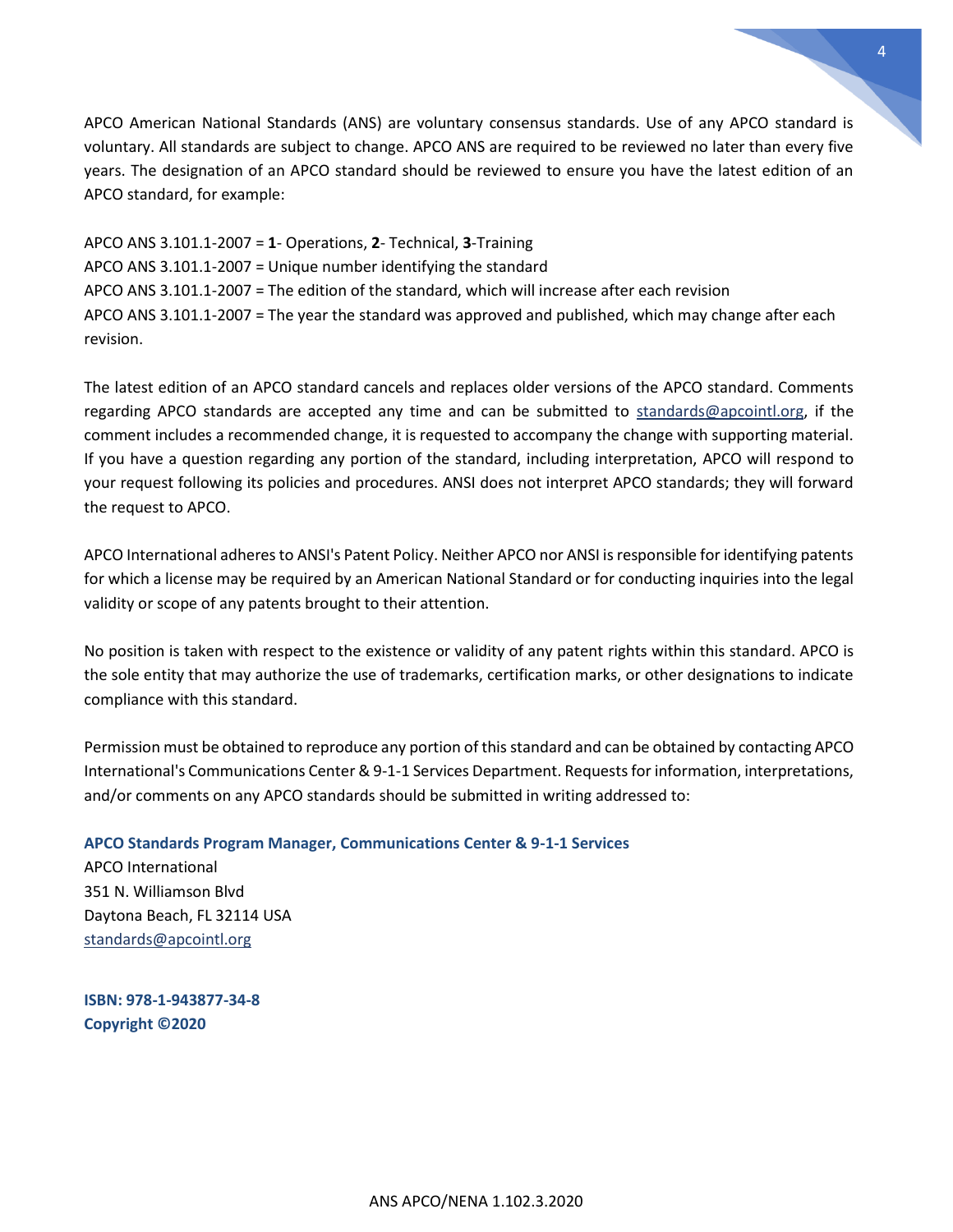#### <span id="page-4-0"></span>EXECUTIVE SUMMARY

Association of Public Safety Communications Officials (APCO) and National Emergency Number Association (NENA) jointly developed this document originally in 2008 to assist Emergency Communications Centers (ECC) Managers and their Governing Authorities to identify their current level of service capability. A self-evaluation assessment tool is provided to facilitate an objective review of the current capabilities of the ECC against models representing the best level of preparedness, survivability and sustainability amidst a wide range of natural and man-made events.

The assessment tool is also intended to provide the basis for discussion with funding bodies (Federal, State, County, Municipal, etc.) concerning the ECC status in regard to their current technological position, and readiness or effectiveness to survive certain risks associated with local vulnerabilities.

Using the assessment tool, ECC Managers and Administrators will have the ability to assess the validity and completeness of the public safety communications portion of agency "Continuity of Operations Plans (COOP)" against objective criteria. This evaluation is necessary to demonstrate a meaningful effort to anticipate and be prepared for sustained emergency communications services amidst disaster.

ECC Managers and Administrators also have the opportunity to identify ECC capabilities that are desired, yet missing, or less than fully developed. This identification effort provides both practitioners and public policy executives with an implementation path that has clear logic. Priorities may be assigned to close the gaps in service capability that are documented during the assessment.

NOTE: If an ECC deems any given item, or portion of any item to not be applicable to their circumstances, they will be expected to document their position, or failure to meet at least the "Standard" criteria should be listed as non-compliance.

This Rating Scale may also be adapted for use as a "self-evaluation" tool, or as a tool that is utilized by a qualified outside organization on behalf of the ECC or the Authority Having Jurisdiction (AHJ), such as an APCO or NENA program to conduct such evaluations for the ECCs in a neutral environment, or any qualified entity chosen by the ECC. This scale is intended to be applicable for Primary, Secondary and back-up ECCs. The rating for each individual ECC should be at the discretion of the AHJ. The AHJ should take into consideration the mission of the ECC in their determination. Each identified ECC should be rated separately.

The initial focus of the ECC Service Capability Rating Scale was in the area of ECC Survivability. When developing the evaluation matrix, a number of items were identified as being essential when considering ECC survivability; other items were identified relating to day-to-day operations and anticipated future items. The original issue of this document [2008] provided the Survivability items. The 1st revision [2010] included Day-to-Day items. This revision [2017] updates some content for relevance based on lessons learned and incorporates applicability to an NG9-1-1 environment.".

The APCO-NENA ECC Service Capability Rating Scale Working Group, as part of its follow up effort in 2017 to create this standard, reviewed the National Preparedness Guidelines (The Guidelines) and Target Capabilities List (TCL) [19] which serve to establish the emergency communications system's all-hazards framework. The TCL supports an approach that builds interchangeable, flexible capabilities needed to address a broad range of incidents to include terrorist attacks, natural disasters, health emergencies, and other major incidents. It currently identifies 37 capabilities which include a definition of the required capability; outcome; preparedness and performance activities, tasks, and measures.

The capabilities assume that local jurisdictions have an operational level of capabilities to address most routine emergencies and disasters. For example, the TCL does not address capabilities for routine firefighting or law enforcement services, or seasonal flooding. Instead, the TCL addresses capabilities-based preparedness to prevent, protect against, respond to, and recover from terrorism, very large-scale disasters, pandemic health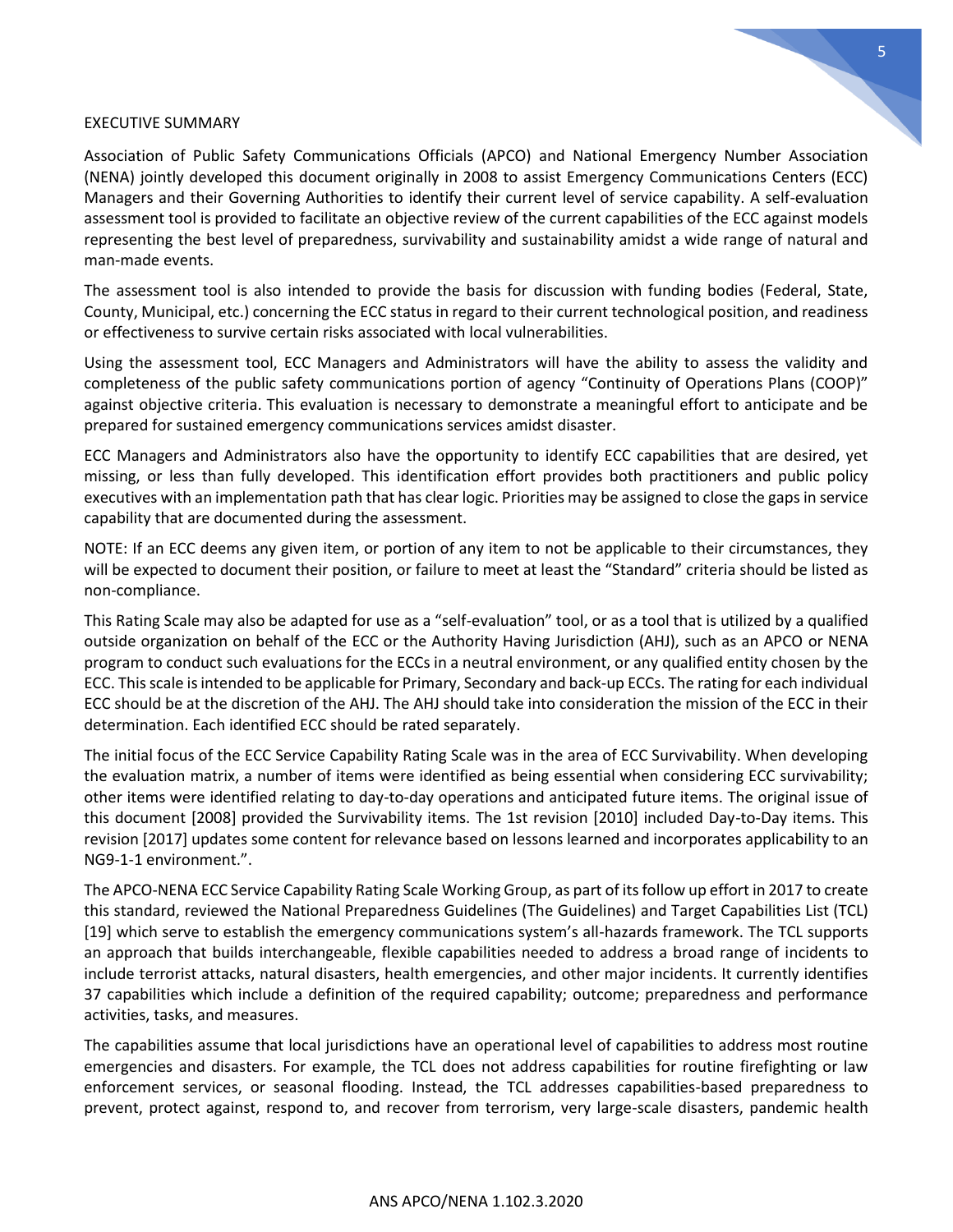emergencies, or other major incidents. Establishing plans, procedures, systems, interagency relationships, training and exercise programs, and mutual aid agreements required for major events will enhance performance for all hazard response.

The capabilities assume that local jurisdictions have an operational level of capabilities to address most routine emergencies and disasters. For example, the TCL does not address capabilities for routine firefighting or law enforcement services, or seasonal flooding. Instead, the TCL addresses capabilities-based preparedness to prevent, protect against, respond to, and recover from terrorism, very large-scale disasters, pandemic health emergencies, or other major incidents. Establishing plans, procedures, systems, interagency relationships, training and exercise programs, and mutual aid agreements required for major events will enhance performance for all hazard response.

Other resources reviewed for this document include the ANSI/APCO Public Safety Grade Site Hardening Requirements, which is intended to assist public safety communications network builders with the guidelines necessary to build hardened public safety grade networks by creating standards for wireless system electronics and wireless passive components.

APCO Broadband Implications for the PSAP, A Project 43™ Initiative (2017) was referenced for its work to assist the public safety community better leverage existing technology capabilities and prepare for the evolving broadband communications technologies that will impact ECC operations and improve support to field responders. While capabilities of ECCs are changing rapidly due to new technologies, ECC Directors and managers should familiarize themselves with this document for future considerations.

The term Public Safety Answering Point (PSAP) has been changed to Emergency Communications Center (ECC), and "Dispatcher" has been updated to "Public Safety Telecommunicator (PST)".

The terms E9-1-1 and NG9-1-1 are reduced to the generic 9-1-1 except where a specific use of "E" versus "NG" is necessary for clarity.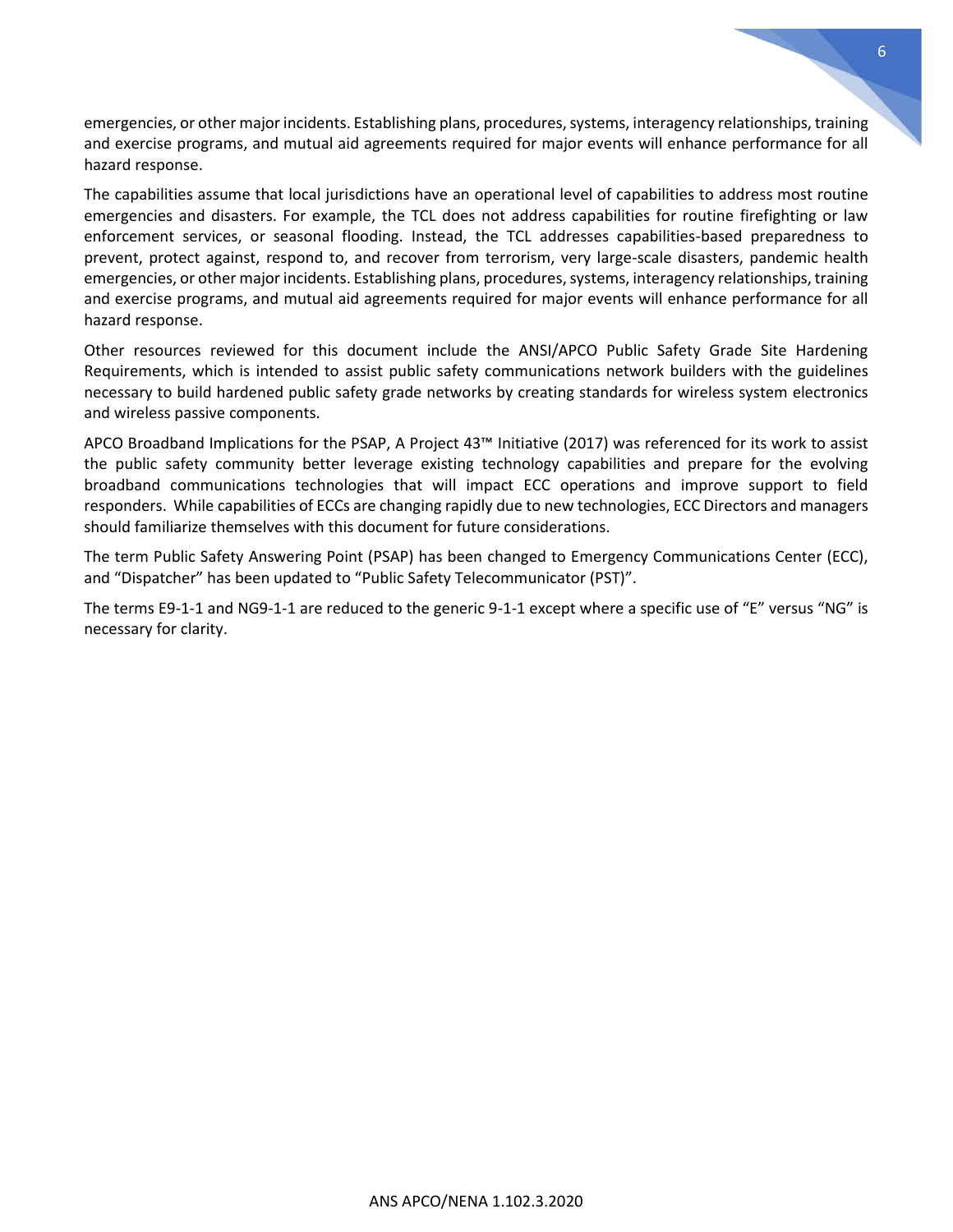1

Chapter One

# **INTRODUCTION**

# <span id="page-6-0"></span>**1.1 Purpose and Scope of Document**

APCO and NENA jointly developed this document originally in 2008 to assist ECC Managers and their governing authorities to identify their current level of service capability. An assessment tool is provided to facilitate an objective review of the current capabilities of the ECC against models representing the best level of preparedness, survivability and sustainability amidst a wide range of natural and man-made events. The self-evaluation assessment tool is also intended to provide the basis for discussion with funding bodies (Federal, State, County, Municipal, etc.) concerning the ECC status in regard to their current technological position, and readiness or effectiveness to survive certain risks associated with local vulnerabilities.

The scope covers E9-1-1 and NG9-1-1 environments. Some items are common to either environment, and some are specific to "E" or "NG" 9-1-1 technology.

# **1.2 Reason to Implement**

ECC Managers and Administrators will have the ability to assess the validity and completeness of the public safety communications portion of agency "COOP" Plan against objective criteria. This evaluation is necessary to demonstrate a meaningful effort to anticipate and be prepared for sustained emergency communications services amidst disaster.

ECC Managers and Administrators also have the opportunity to identify ECC capabilities that are desired, yet missing, or less than fully developed. This provides both practitioners and public policy executives with an implementation path that has clear logic. Priorities may be assigned to close the gaps in service capability that are documented during the assessment.

This tool may also be adapted for use as a "self-evaluation" tool, or as a tool that is utilized by a qualified outside organization on behalf of the ECC or the AHJ, such as an APCO or NENA program to conduct such evaluations for the ECCs in a neutral environment, or any qualified entity chosen by the ECC.

# **1.3 Document Terminology**

The terms "shall" is used throughout this document to indicate required parameters and to differentiate from those parameters that are recommendations. The term "should" is used throughout this document to identify recommendations.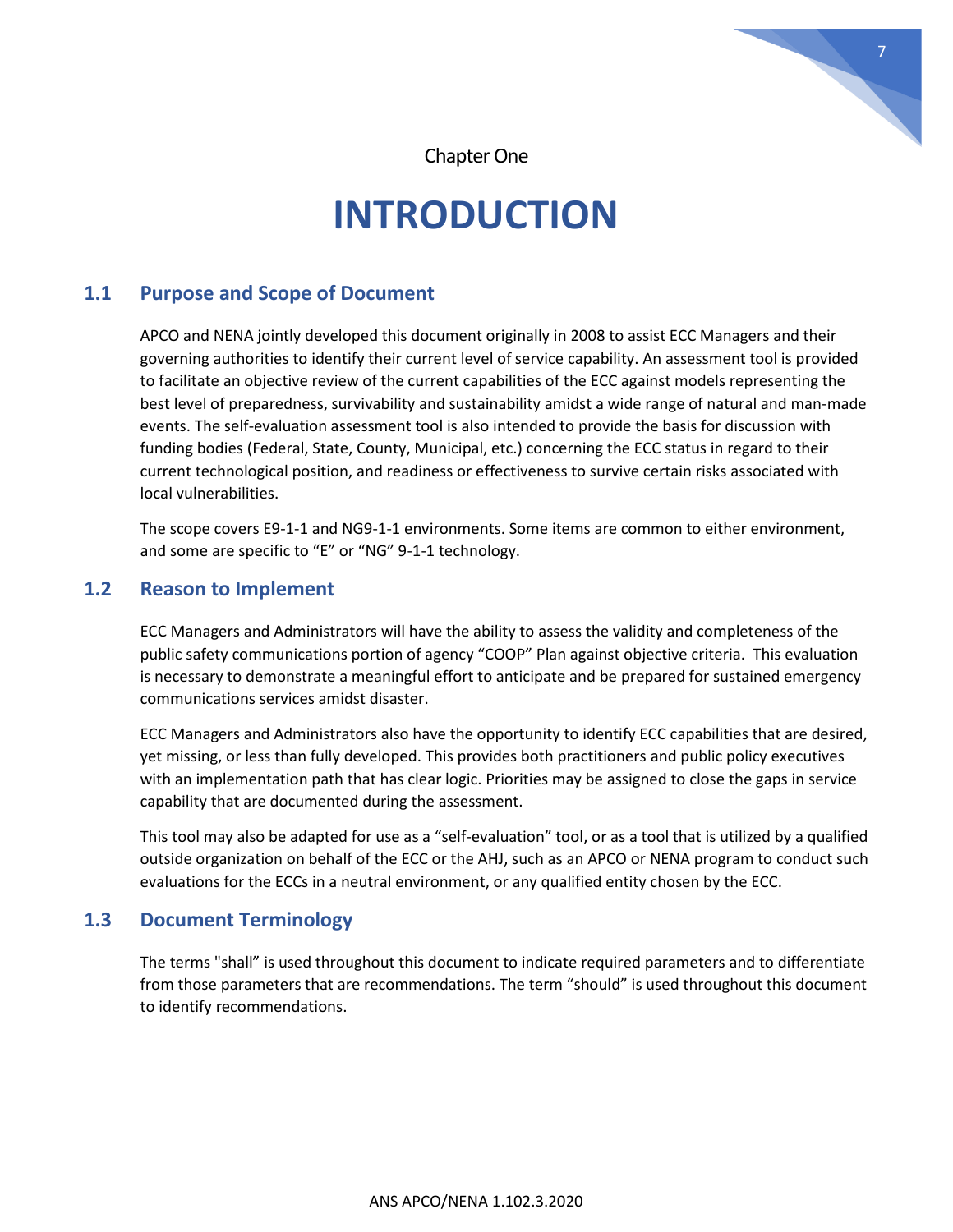

# **1.4 Reason to Reissue**

APCO reserves the right to modify this document in accordance with the APCO ANS process. Upon revision, the reason(s) will be provided in the table below:

| <b>Version</b> | <b>Approval Date</b> | <b>Reason for Changes</b>                                                                                                                                                                                                               |
|----------------|----------------------|-----------------------------------------------------------------------------------------------------------------------------------------------------------------------------------------------------------------------------------------|
| Original       | 11/03/2008           | Initial American National Standard                                                                                                                                                                                                      |
|                | 07/28/2010           | Reissued to allow for the addition of "Day to Day" operations service capability<br>criteria items and to provide updates to existing "Survivability" items, based upon<br>lessons learned in the field since the original publication. |
|                | TBD                  | Reissued to update content for relevance, and to incorporate applicability to an<br>NG9-1-1 environment.                                                                                                                                |

# **1.5 Cost Factors**

Conducting a capabilities assessment inherently includes costs associated with the personnel who spend time collecting and analyzing the performance data. The expenses will vary based upon the individual needs of the ECC. Any changes that an ECC or AHJ may choose to make to improve their level of performance will of course carry applicable costs. The cost benefit analysis shall be made by each ECC/AHJ. Conducting a capabilities assessment may mitigate the cost of recovery associated with a critical event.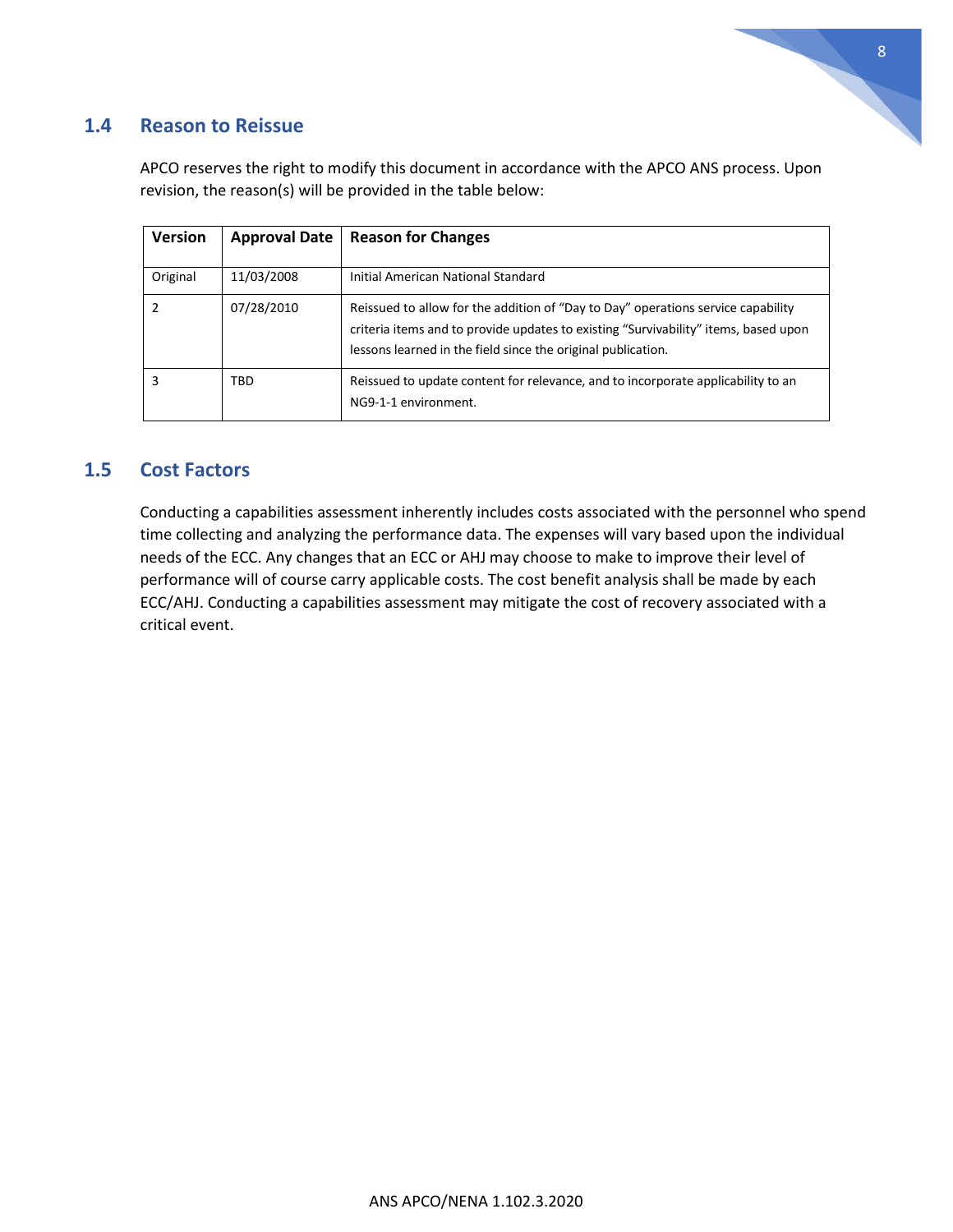Chapter Two

# **ECC Service Capability Criteria Rating Scale for E9-1-1 and NG9-1-1 Environments**

# **2.1 Overview**

The initial focus of the ECC Service Capability Rating Scale is ECC Survivability. When developing the evaluation matrix, a number of items were identified as being essential when considering ECC survivability (categorized as "S"), with other items relating to day-to-day operations ("D") items. The original document provided the Survivability items. This revision includes Day-to-Day items and makes changes to some of the original survivability items.

For each item, an example of a specific level of service is defined, either as "Standard", which reflects the minimum criteria for ECCs in the category; "Advanced", which represents a higher level of service; or "Superior", which represents the best example of service within the item.

Each graduated rating assumes compliance with the prior level.

The APCO-NENA ECC Service Capability Rating Scale Working Group, as part of its follow up effort in 2009 to create this standard, reviewed the National Preparedness Guidelines (The Guidelines) and Target Capabilities List (TCL) [19] which serve to establish the emergency communications system's allhazards framework. The TCL supports an approach that builds interchangeable, flexible capabilities needed to address a broad range of incidents to include: terrorist attacks, natural disasters, health emergencies, and other major incidents. It currently identifies capabilities which include a definition of the required capability; outcome; preparedness and performance activities, tasks, and measures.<sup>1</sup>

The capabilities assume that local jurisdictions have an operational level of capabilities to address most routine emergencies and disasters. For example, the TCL does not address capabilities for routine firefighting or law enforcement services, or seasonal flooding. Instead, the TCL addresses capabilitiesbased preparedness to prevent, protect against, respond to, and recover from terrorism, very largescale disasters, pandemic health emergencies, or other major incidents. Establishing plans, procedures, systems, interagency relationships, training and exercise programs, and mutual aid agreements required for major events will enhance performance for all hazard response.

<sup>1</sup> www.fema.gov/media-library/assets/documents/29225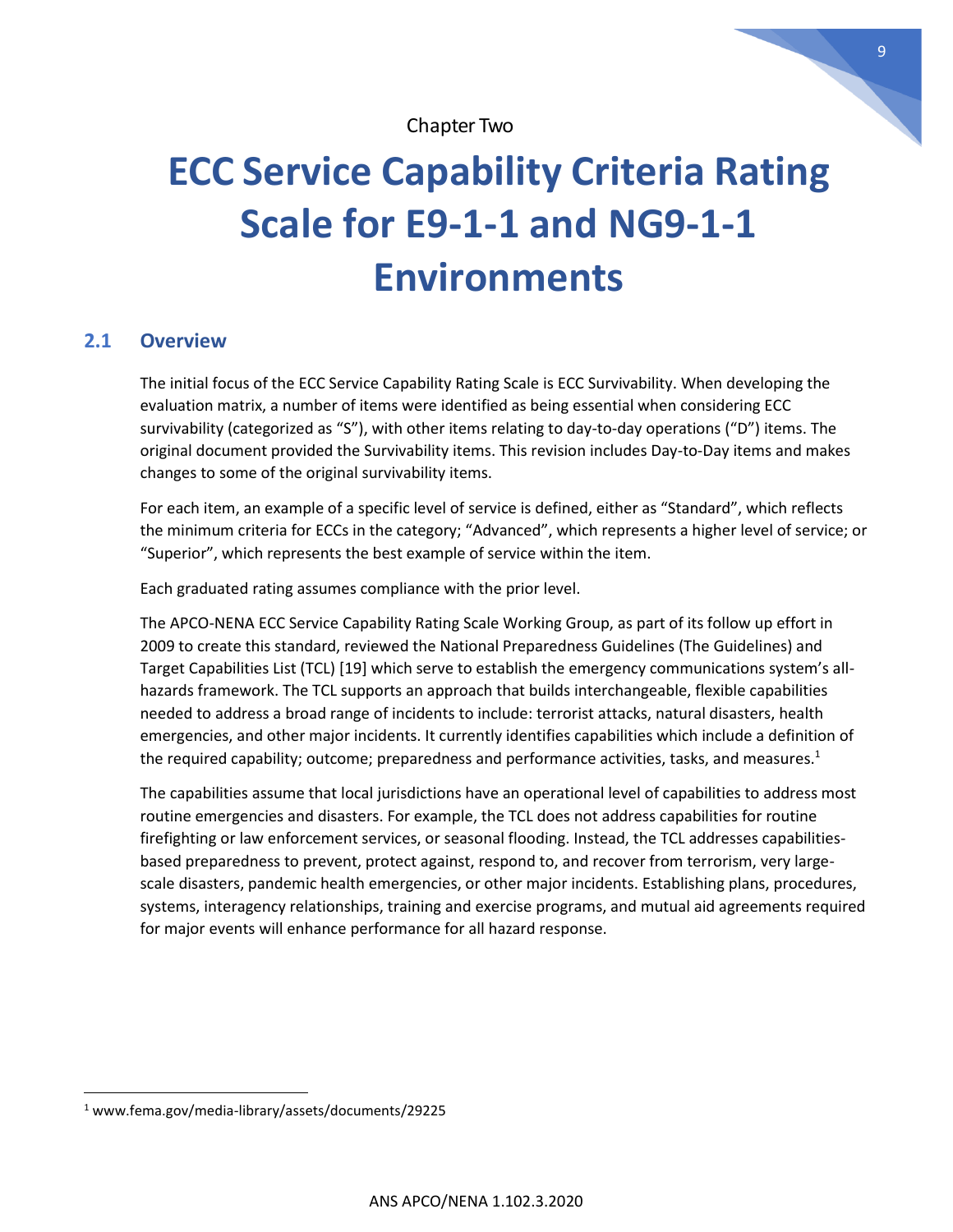The following table is provided to demonstrate a high-level comparison of E9-1-1 to NG9-1-1:

| $E9-1-1$                                   | $G9-1-1$<br>VS                              |
|--------------------------------------------|---------------------------------------------|
| Complex analog trunking and data network   | Engineered, managed IP networks (ESInet)    |
| Class 5 switch for Selective Router        | IP software selective routing function      |
| Translation based control                  | GIS and database controls                   |
| Limited to voice calls                     | Voice, text, video                          |
| Data bandwidth 20 char (digits)            | Bandwidth unlimited                         |
| Complex Emergency Gateway Network for VoIP | Direct handling of Internet sourced calls   |
| Custom interfaces for each service type    | Standard IP interface for all service types |

# **2.2 Survivability Category Items**

IMPORTANT: The following items have been identified as necessary for ECC Survivability, and therefore fall into the "S" category. See the "S" Items Matrix for a shorthand view of each item. The Matrix may be used as a checklist/scorecard while conducting the review, but the details are shown in this section.

# **2.2.1 Receipt of E9-1-1 calls using static ALI functionality, or Receipt of NG9-1-1 calls with ALI equivalent functionality. [S1]**

2.2.1.1 Standard Criteria in E9-1-1

The ECC has Call Handling Functional Equipment to enable the receipt of "Enhanced 9- 1-1" calls with associated data [call back number (CBN) & caller location information] from callers in the ECC's jurisdiction. This includes traditional wireline, static Voice over Internet Protocol (VoIP), and wireless Phase I types of calls. The ECC is also Phase I wireless capable for at least one Wireless Service Provider (WSP) in the jurisdiction or has made a valid formal request for Phase I wireless service with the WSPs doing business in their jurisdiction.

2.2.1.2 Advanced Criteria in E9-1-1

ANI (Automatic Number Identification) and ALI (Automatic Location Information) data is interfaced to CAD (Computer-Aided Dispatch) and electronic mapping. ANI is 10 digits from the Selective Router (SR); full Number Plan Area (NPA) code is used - not a Number Plan Digit (NPD).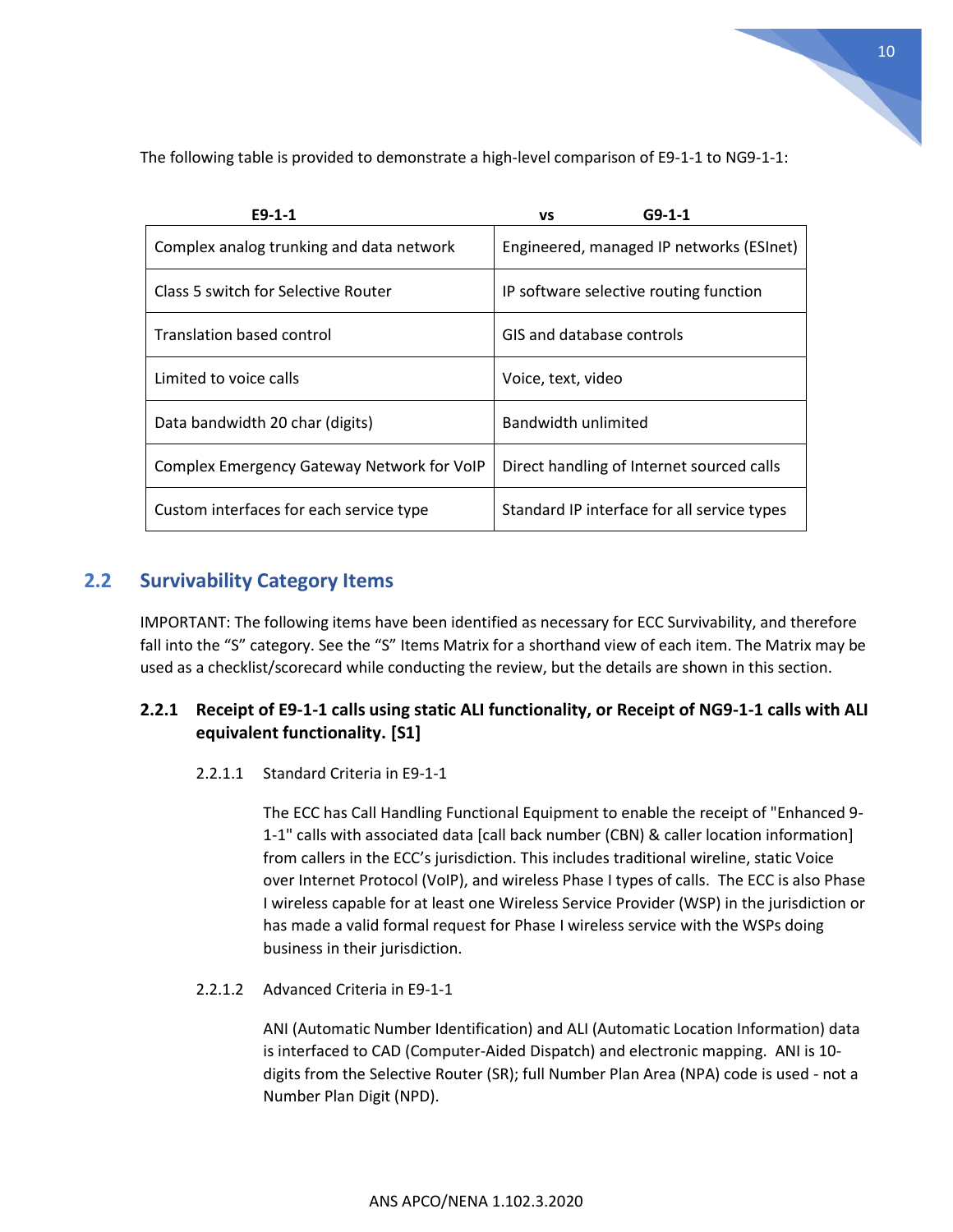

#### 2.2.1.3 Superior Criteria in E9-1-1

The ECC is using a Geographic Information System (GIS) mapping tool for the graphical display of location information to the PST.

2.2.1.4 Standard Criteria in NG9-1-1

The ECC has Call Handling equipment or functionality to enable the receipt of "NG9-1- 1" calls with associated data [call back number (CBN) & caller location information] from callers in the ECC's jurisdiction. This includes traditional wireline, static Voice over Internet Protocol (VoIP), and wireless Phase I types of calls. The ECC is also Phase I wireless capable for at least one Wireless Service Provider (WSP) in the jurisdiction or has made a valid formal request for Phase I wireless service with the WSPs doing business in their jurisdiction.

2.2.1.5 Advanced Criteria in NG9-1-1

ANI (Automatic Number Identification) and ALI (Automatic Location Information) 'equivalent' data is interfaced to CAD (Computer-Aided Dispatch) and electronic mapping.

2.2.1.6 Superior Criteria in NG9-1-1

The ECC is using a Geographic Information System (GIS) mapping tool for the graphical display of location information to the PST.

# **2.2.2 Receipt of E9-1-1 calls using dynamic ALI functionality, or Receipt of NG9-1-1 calls with dynamic ALI equivalent functionality. [S2]**

**References: [04] Federal Communications Commission (FCC) (1996). Fourth Report and Order Wireless E911 Location Accuracy Requirements PS Docket Number 07-114, FCC 15-9, Adopted January 29, 2015, Released February 3, 2015**

### **Related CSRIC Best Practices: 9-9-3218**

2.2.2.1 Standard Criteria in E9-1-1

The ECC has CPE to enable the receipt of "Enhanced 9-1-1" calls with associated data via dynamic ALI 1updates (CBN & caller location information). This includes nomadic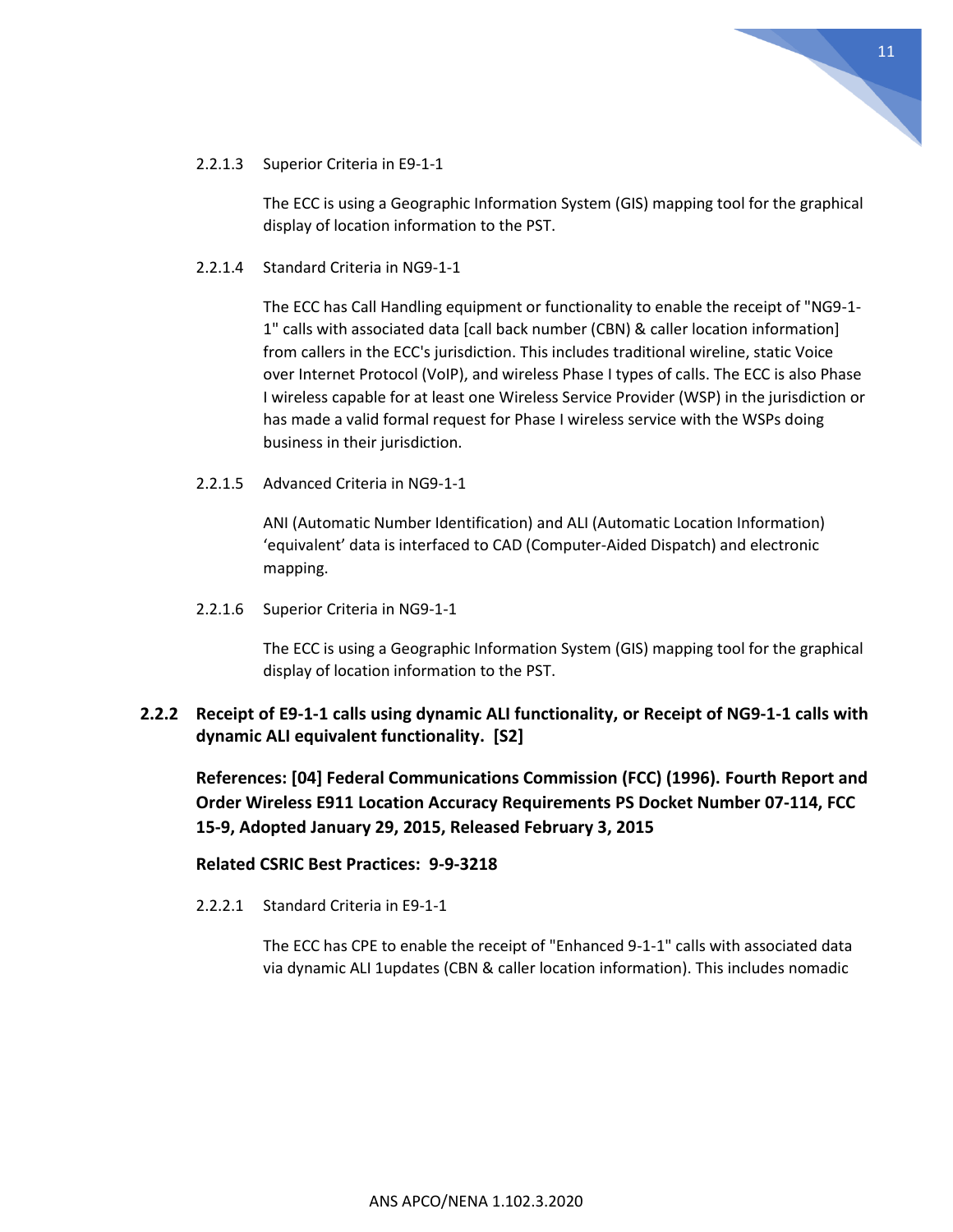VoIP<sup>2</sup> of calls and wireless Phase 2 types. The ECC is also Phase 2 wireless capable<sup>3</sup>, for at least one WSP in the jurisdiction, or has made a valid formal request for Phase 2 wireless service with the WSPs doing business in their jurisdiction.

2.2.2.2 Advanced Criteria in E9-1-1

Capable of receiving the 10-digit CBN via the SR, or within the call-path, and graphically displays the caller's estimated location via GIS (as opposed to a cell sector location).

2.2.2.3 Superior Criteria in E9-1-1

Providing wireless Phase 2 service for all carriers serving the jurisdiction.

2.2.2.4 Standard Criteria in NG9-1-1

The ECC has Call Handling equipment or functionality to enable the receipt of "NG9-1- 1" calls with associated data that is equivalent to dynamically updated data in an E9-1- 1 environment (CBN & caller location information). This includes nomadic VoIP and wireless Phase 2 types of calls. The NG9-1-1 ECC is also Phase 2 wireless capable for at least one Wireless Service Provider (WSP) in the jurisdiction or has made a valid formal request for Phase 2 wireless service with the WSPs doing business in their jurisdiction.

2.2.2.5 Advanced Criteria in NG9-1-1

Capable of receiving the 10-digit CBN within the NG9-1-1 callpath, and graphically displays the caller's estimated location via GIS (as opposed to a cell sector location).

2.2.2.6 Superior Criteria in NG9-1-1

Providing wireless Phase 2 service for all carriers serving the jurisdiction.

### **2.2.3 Computer Aided Dispatch (CAD) in E9-1-1 or NG9-1-1. [S3]**

2.2.3.1 Standard Criteria

The ECC provides their PSTs with software to assist in initiating calls for service, dispatching, and maintaining the status of responding resources in the field.

#### 2.2.3.2 Advanced Criteria

<sup>&</sup>lt;sup>2</sup>A nomadic VoIP call is one that is generated by a VoIP user other than their originally provisioned fixed location using the terminal equipment from that location [i.e., VoIP handset, laptop, VoIP terminal, Personal Computer (PC)].

<sup>&</sup>lt;sup>3</sup>Wireless capability can be achieved by either being Phase 1 or 2 capable, or by having written agreements with some other ECC to receive such calls and has written documentation supporting this arrangement. This could be the case where an ECC does not receive enough wireless calls to justify the costs associated with being Phase 1 or 2 capable, so they have another ECC answering calls for them.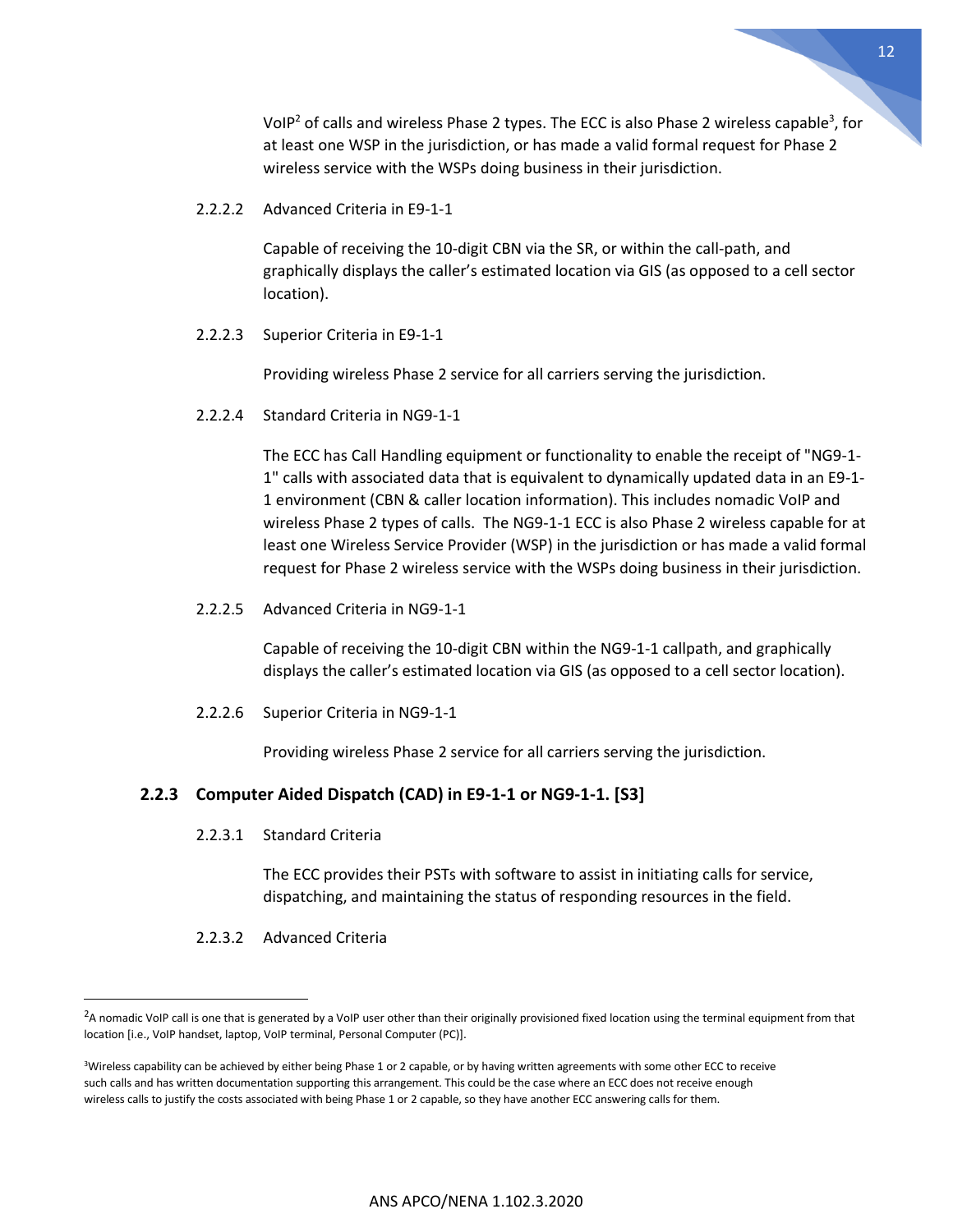ECC provides additional software which provides capability to process information associated with incoming calls, including the maps display of the caller's reported location. ECC has the ability to access historical information from management system.

#### 2.2.3.3 Superior Criteria

ECC has capability to transmit call information directly to responders, alternate ECCs, etc. ECC has the ability to provide data and interoperability electronically with other agencies and communications centers.

#### **2.2.4 GIS Mapping Tool in E9-1-1 or NG9-1-1. [S4]**

#### 2.2.4.1 Standard Criteria

The ECC has the ability to automatically accept, display and plot caller location data on an electronic map display. Any application that allows the ECC to automatically accept, display and plot caller location data on an electronic map display is acceptable. Address points and street layers are updated at least quarterly.

#### 2.2.4.2 Advanced Criteria

Electronic map displays the location of current 9-1-1 calls and other resources. Address points and street layers are updated at least monthly, and software upgrades are provided on a regular basis.

#### 2.2.4.3 Superior Criteria

The ECC has a fully integrated GIS management system that supports 9-1-1 call routing [Master Street Address Guide (MSAG) management], CAD, as well as call handling. GIS system used by the ECC is fully supported by the AHJ and provides multiple layers for call taker reference. Address points, street layers, and any other layers that may have changed are updated at least weekly.

The ECC has the ability to provide data and interoperability electronically with other agencies and communications centers, i.e.: video, pictures, mapping tools, etc.

#### **2.2.5 Access to the Public Switched Telephone Network (PSTN) in E9-1-1 or NG9-1-1. [S5]**

**NOTE: The public switched telephone network (PSTN) is the aggregate of the world's circuit-switched telephone networks that are operated by national, regional, or local telephone operators, providing infrastructure and services for public telecommunication.**

#### 2.2.5.1 Standard Criteria

The ECC has access to PSTN through typical local service provisioning.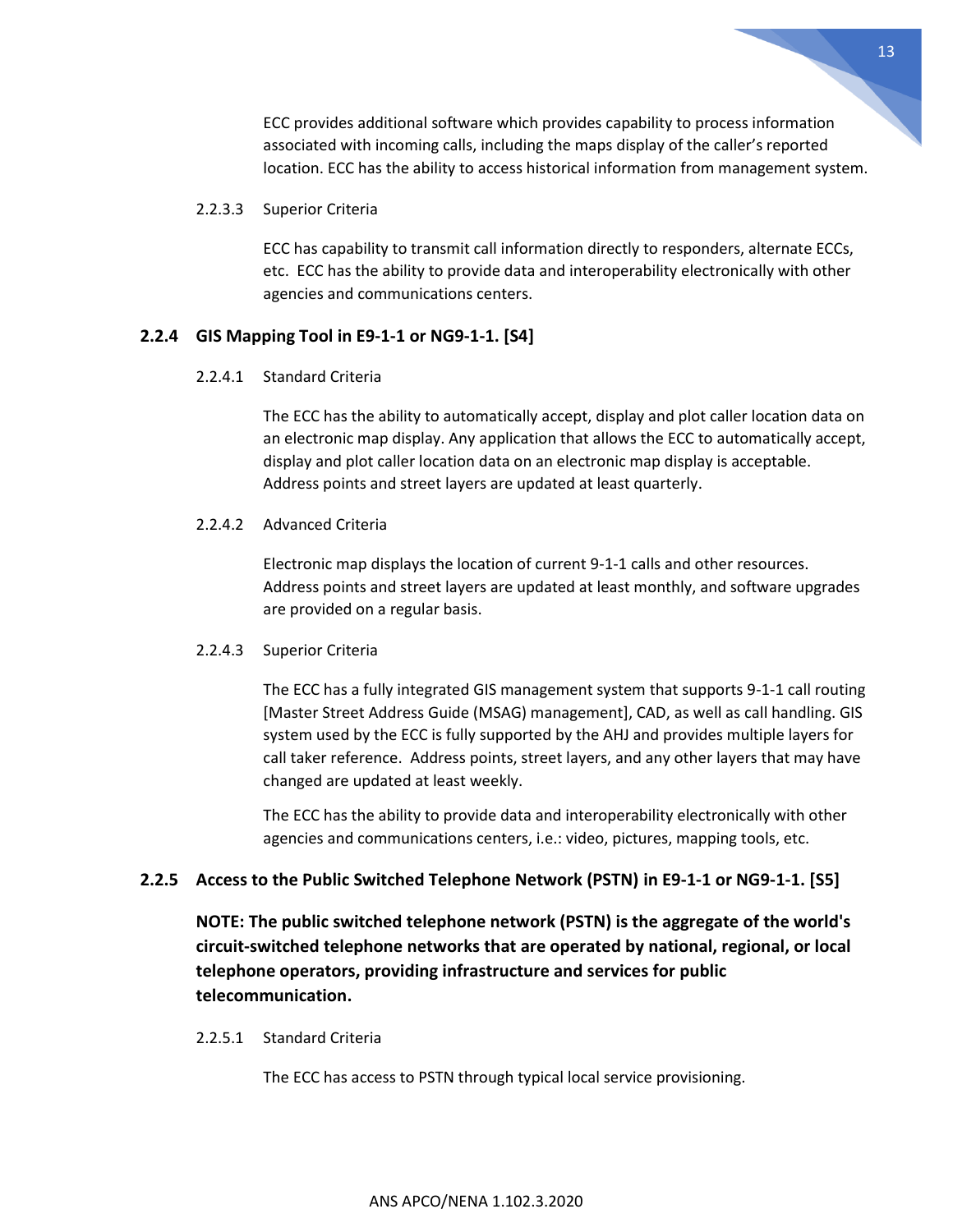

#### 2.2.5.2 Advanced Criteria

The ECC has PSTN connectivity from physically diverse redundant network facilities (these may or may not be provided by the same network provider).

2.2.5.3 Superior Criteria

ECC also has PSTN connectivity incorporated into their Mobile Command Units or Alternate ECC locations.

#### **2.2.6 Americans with Disabilities Act (ADA) Compliance in E9-1-1 or NG9-1-1. [S6]**

#### **References: [01], [29]**

2.2.6.1 Standard Criteria

Telecommunications Devise for the Deaf (TDD)/Teletypewriter (TTY) and special needs community access available at each ECC position; semiannual training provided, and equipment is tested as required by the ADA and Department of Justice (DOJ) requirements.

2.2.6.2 Advanced Criteria

TDD/TTY is integrated into the Computer Telephone Integration (CTI), and a documented public outreach program is in place to promote awareness.

2.2.6.3 Superior Criteria

The ECC conducts regular routine testing with the aid of actual end-user callers, or by using the TTY- PASS (Performance Assessment and Scoring System) program or equivalent, which places TTY calls to ECCs on a regular routine basis, scheduled to reach as many PSTs as practical.

## **2.2.7 Emergency Communications Plans are in Place for Risks Associated with Local Vulnerabilities in E9-1-1 or NG9-1-1. [S7]**

#### **Reference: [11]**

2.2.7.1 Standard Criteria

These plans should provide at least basic levels of service (as defined by the AHJ) for up to three days until more permanent changes or repairs can be made. ECCs should determine, or have knowledge of, all hazards identified during a threat assessment, with special attention given to "at risk" events. For example, an ECC in a hurricaneprone area should have comprehensive emergency communications plans that assure survivability and sustainability of at least basic levels of service in the event of a hurricane. All ECCs risk disruption of service caused by natural and man-made events.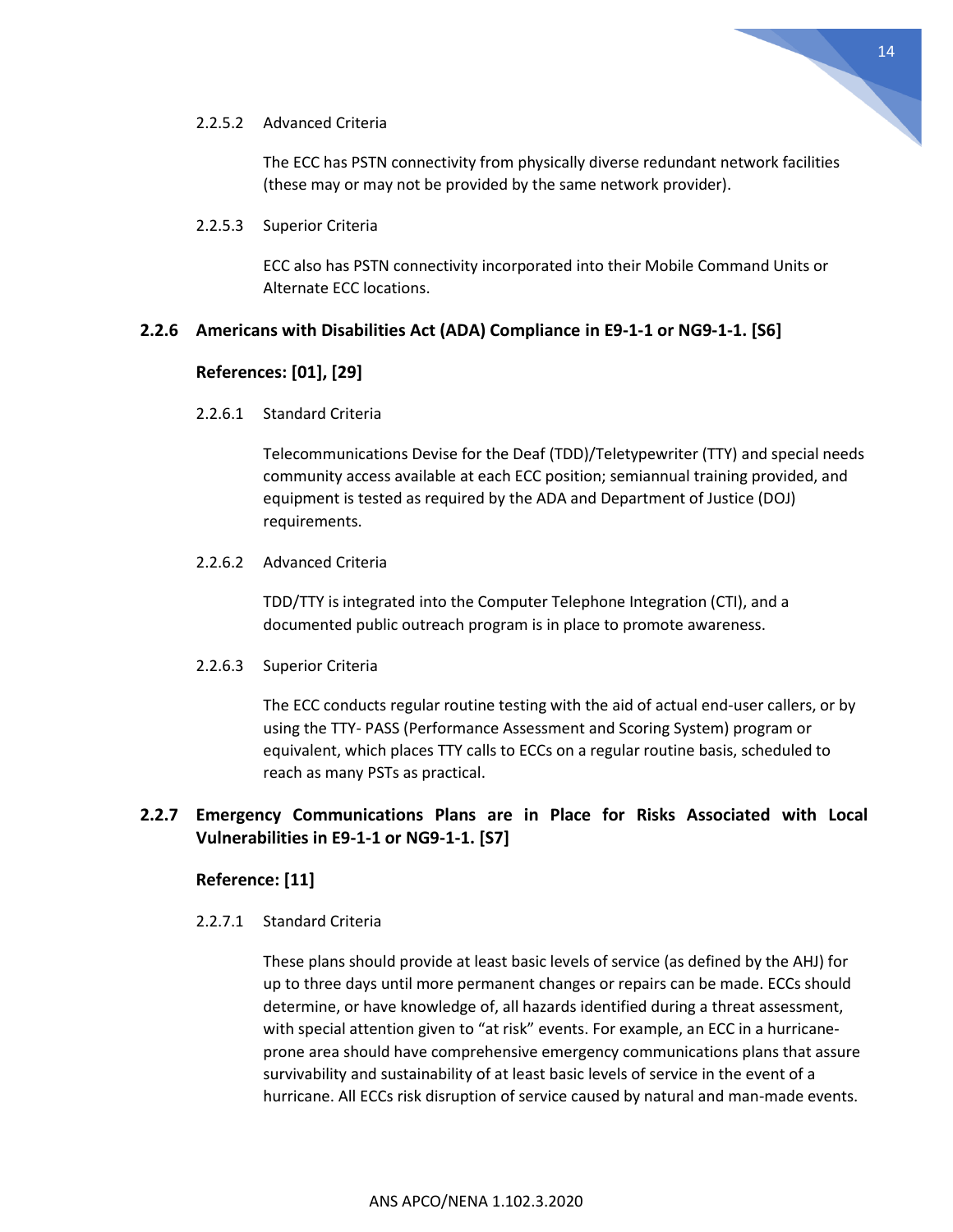This criterion could be met by establishing mutual aid agreements with neighboring ECCs to receive and handle calls during this time.

This item also supports agency COOPs. (See also Homeland Security Presidential Directive<sup>4</sup> [02] & NFPA 54) [09]

(Related Best Practice: CSRIC BP 9-9-3211)

Emergency Communications Plans as used herein broadly includes both the specific ECC operational responses to defined events which threaten the mission critical functionality of the ECC as well as the overall survivability of public safety communications services amidst disaster. Such plans should provide clarification and support for staff action through appropriate Standard Operating Procedures.

(SOPs). These plans are usually focused on a particular type of service interruption or potential long-term disruption.

2.2.7.2 Advanced Criteria

Has the ability to survive risks associated with local vulnerabilities and provide routine levels of service for moderately longer periods of time, such as four to seven days, before needing to hand-off all call receipt and handling responsibilities to some other ECC.

#### 2.2.7.3 Superior Criteria

Has the ability to survive risks associated with local vulnerabilities and sustain routine and surge capacity levels of service for extended periods of time, such as could be needed to effect repairs to the ECC and supporting infrastructure.

### **2.2.8 Coordination of Emergency Communication Plans and Collaboration with All Necessary Partners in E9-1-1 or NG9-1-1. [S8]**

# **Related CSRIC Best Practices: 9-9-0577, 9-9-0579, 9-9-0599, 9-9-1011, and 9-9-1037 (other CSRIC Best Practices apply too [16])**

#### 2.2.8.1 Standard Criteria

Such plans should be developed in collaboration with all partners [i.e. ECC Operations, Enhanced 9-1-1 (E9-1-1) System Service Provider, AHJ (a.k.a. 9-1-1 Governing Authority), associated Public Utilities, and other applicable entities]. All entities should have a copy of their applicable section(s).

<sup>&</sup>lt;sup>4</sup> Section 23 of the Homeland Security Presidential Directive provides that the Secretary, in conjunction with other Federal Departments and agencies, State and local governments, and non-governmental organizations, shall develop a comprehensive plan to provide accurate and timely information to public citizens, first responders, units of government, the private sector, and other interested parties and mechanisms for coordination at all levels of government.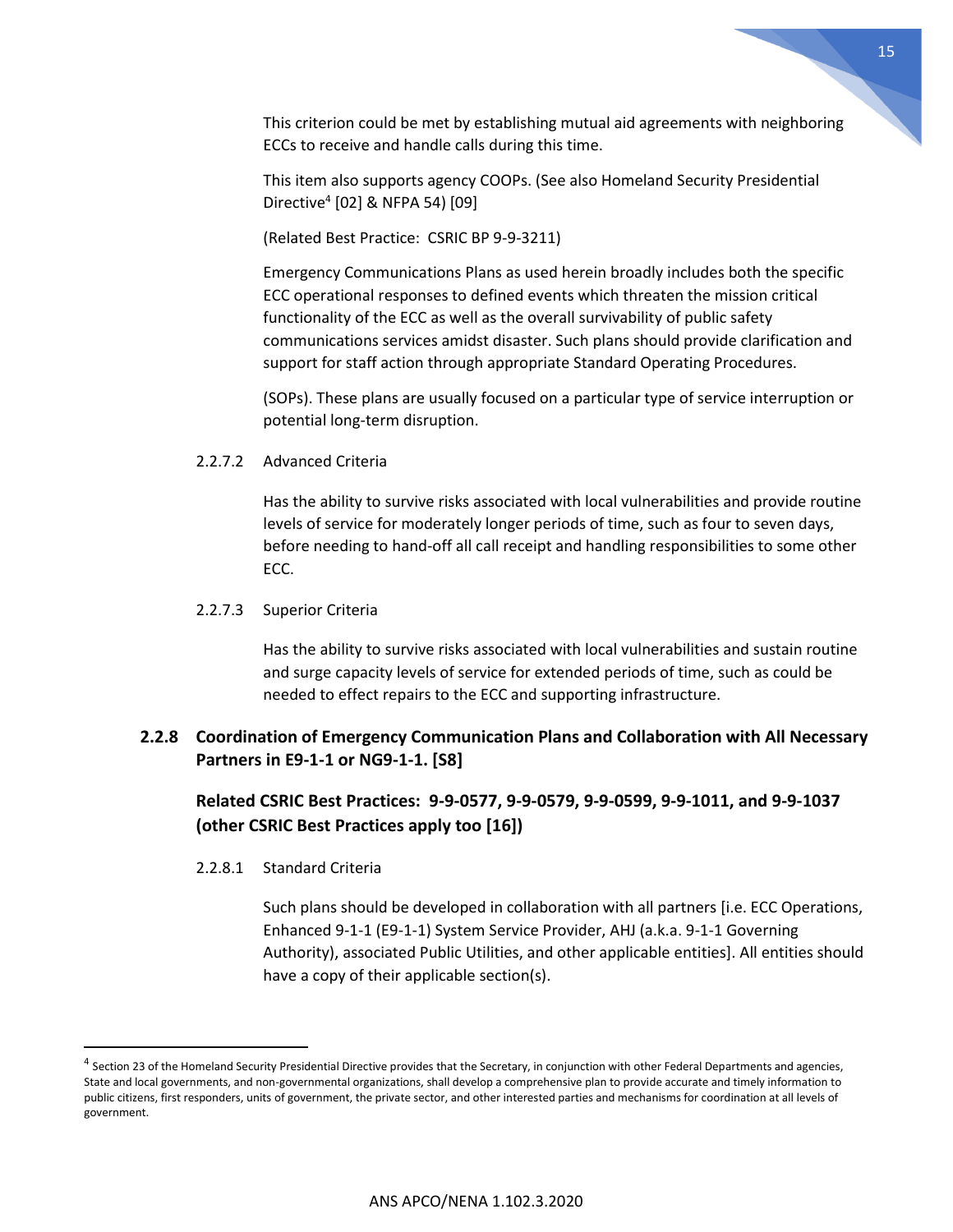

#### 2.2.8.2 Advanced Criteria

Have regular scheduled meetings to ensure that all partners share current expectations and make necessary revisions.

2.2.8.3 Superior Criteria

Tests the plans through exercises at predetermined intervals with all partners to ensure they will result in the desired outcomes.

# **2.2.9 Schedule and Conduct Drills to Exercise Emergency Communication Plans in E9-1-1 or NG9-1-1. [S9]**

#### **Related CSRIC Best Practices: 9-9-0579**

2.2.9.1 Standard Criteria

A drill and exercise program are in place to evaluate contingency/continuity of operations plans. Each plan or planning item should be exercised at least annually. An after action and correction process is in place to evaluate and improve the planning process. All three of these specific goals (1. Plan in place, 2. Plan exercised, 3. After action report and correction process) shall be met in order to meet this Standard level of performance for item S9.

#### 2.2.9.2 Advanced Criteria

Drills and exercises are scheduled to assure all appropriate staff and support agencies/personnel have the opportunity to practice contingency/continuity of operations plans at least twice a year (e.g. an ECC with four shifts will perform all annual drills/exercises at least two times.)

#### 2.2.9.3 Superior Criteria

Drills and exercises are held quarterly including after hours to evaluate contingency/continuity of operations plans in worst case scenarios. (The intention of the quarterly drills and exercises is to give ECC staff an opportunity to deal with various types of simulated ECC incidents and demonstrate knowledge of and capability to activate the appropriate response plans. It is expected that all such drills will be immediately preceded with a notice making it clear that it is a drill, such as: "This is a drill" and again at the conclusion of the drill.)

#### **2.2.10 Trunking/Transport Path Management in E9-1-1 or NG9-1-1. [S10a – S10d]**

#### 2.2.10.1 Diversity [S10a]

Related CSRIC Best Practices: 11-9-9569, 11-9-0579, 11-9-0566, 11-9-0570, 9-11-0580, and 11-7-3210.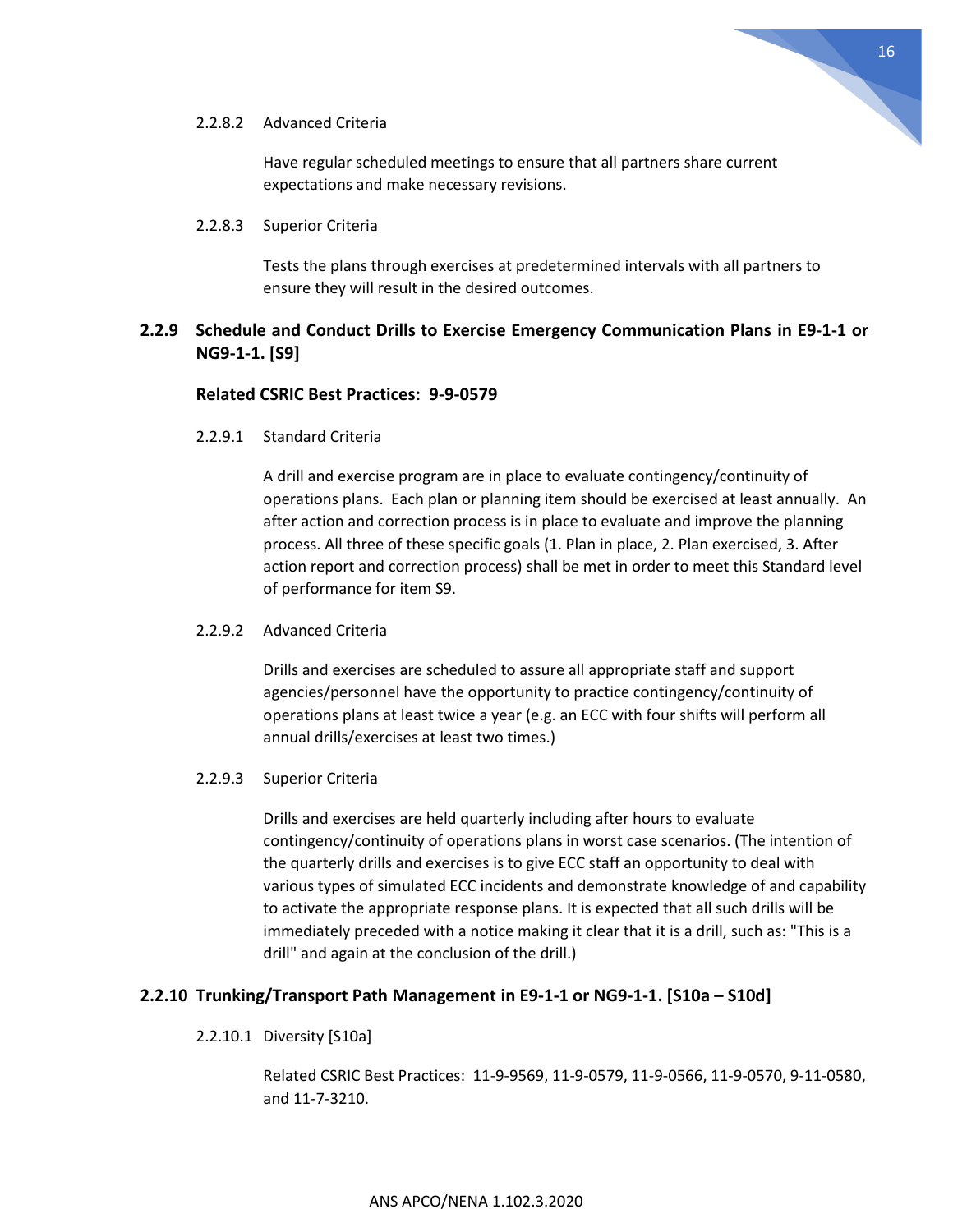2.2.10.1.1 Standard Criteria: Diversity in E9-1-1

Trunking diversity and redundancy shall be included in ECC's operational/design documents. Minimum level of diversity for the E9-1-1 transport path is from the SR to the Local Serving Office (LSO) (including trunks/lines, supporting hardware and electronics). These items shall be audited on an annual basis.

**Clarification note:** The E9-1-1 System Service Provider is responsible for doing the annual audits. In order to meet the Standard level criteria for this item, the ECC/AHJ is only responsible for ensuring those audits are conducted.

2.2.10.1.2 Advanced Criteria: Diversity in E9-1-1

Has local loop diversity from the LSO to the ECC where economically feasible. The total number of trunks or lines shall be diverse including those entering and within the ECC.

Example: if the ECC requires ten trunks or lines to attain a P.01 Grade of Service (GoS), local loop diversity would be achieved by having five in one transport path and five in another. (Audited on an annual basis.)

**Clarification not**e: The audit of the local loop between the LSO and the ECC location can only be performed by the provider of the local loop (the copper/fiber paths). The ECC/AHJ is only responsible for ensuring those audits are conducted. However, the ECC/AHJ is responsible for ensuring those audits are completed on the portion of the paths that are under its control, such as after they enter the building.

2.2.10.1.3 Superior Criteria: Diversity in E9-1-1

Has full redundancy as well as at least one level of diversity.

Example: if the ECC requires ten trunks or lines to attain a P.01 GoS, fully redundant local loop diversity would be achieved by having ten in each diverse transport path. (Audited on an annual basis.)

**Clarification note:** The audit of the local loop between the LSO and the ECC location can only be performed by the provider of the local loop (the copper/fiber paths). The ECC/AHJ is only responsible for ensuring those audits are conducted. However, the ECC/AHJ is responsible for ensuring those audits are completed on the portion of the paths that are under its control, such as after they enter the building.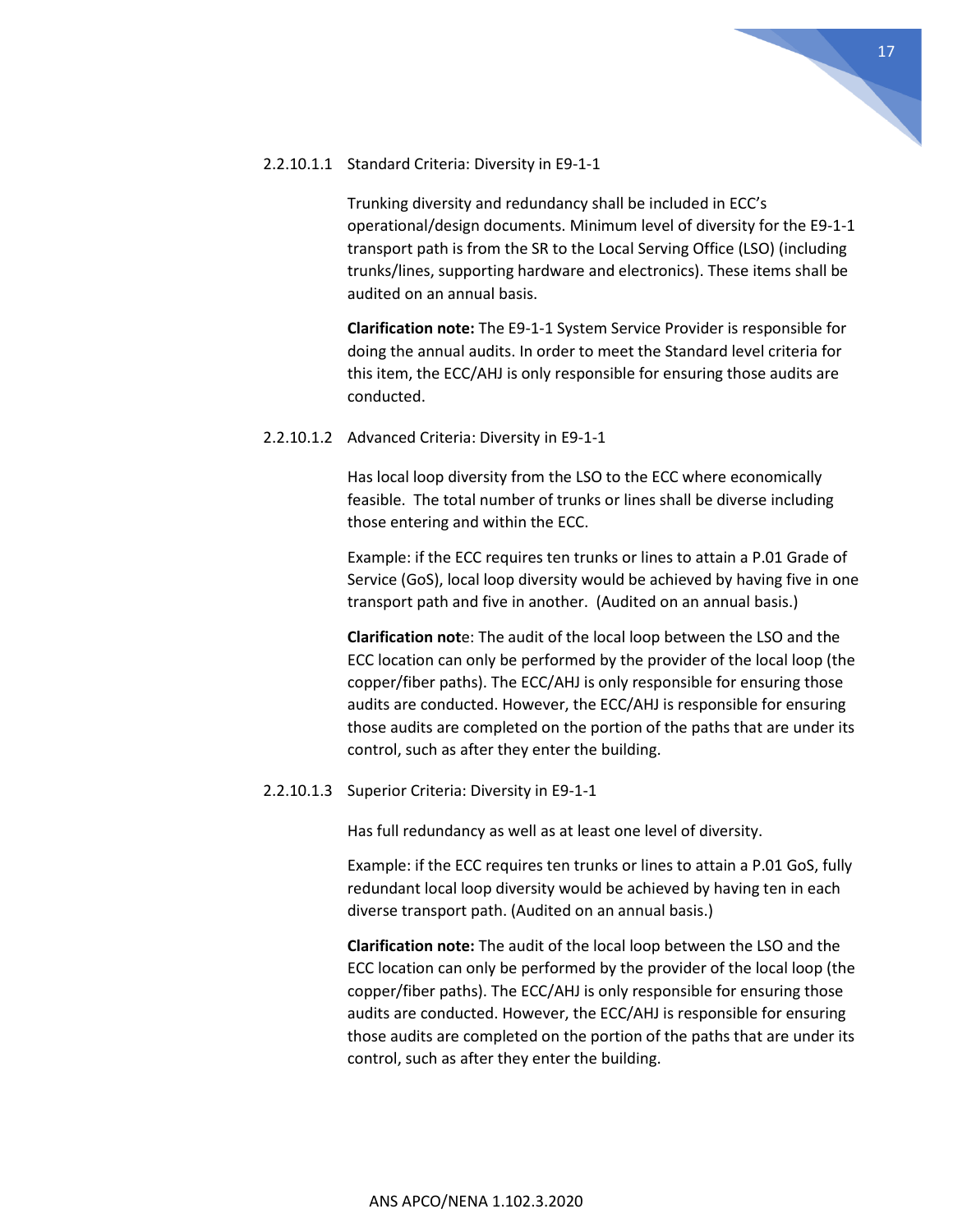2.2.10.1.4 Standard Criteria: Diversity in NG9-1-1

Trunking diversity and redundancy of the broadband paths shall be included in ECC's operational/design documents. Minimum level of diversity for the NG9-1-1 transport path is from the ESInet (cloud) to the Local Serving Office (LSO) that serves the ECC location. This includes the transport pipes, supporting hardware and associated electronics. This does not include the local loop between the LSO and the ECC location. These items shall be audited on an annual basis to ensure compliance.

**Clarification note:** The ESInet Provider is responsible for doing the annual audits. In order to meet the Standard level criteria for this item, the ECC/AHJ is only responsible for ensuring those audits are conducted.

#### 2.2.10.1.5 Advanced Criteria: Diversity in NG9-1-1

The broadband pipes have local loop diversity from the LSO to the ECC where economically feasible. The total number of pipes shall be diverse including those entering and within the ECC. Example: if the ECC requires broadband pipes to attain the equivalent of a P.01 Grade of Service (GoS), local loop diversity would be achieved by having five pipes in one transport path and five in another. This is to be audited on an annual basis.

**Clarification note:** The audit of the local loop between the LSO and the ECC location can only be performed by the provider of the local loop (the copper/fiber paths). The ECC/AHJ is only responsible for ensuring those audits are conducted. However, the ECC/AHJ is responsible for performing those audits on the portion of the paths that are under its control, such as after they enter the building.

#### 2.2.10.1.6 Superior Criteria: Diversity in NG9-1-1

The broadband pipes have full redundancy as well as at least one level of diversity.

Example: if the ECC requires ten broadband pipes to attain the equivalent of a P.01 GoS, fully redundant local loop diversity would be achieved by having ten in each diverse transport path. This is to be audited on an annual basis.

**Clarification note:** The audit of the local loop between the LSO and the ECC location can only be performed by the provider of the local loop (the copper/fiber paths). The ECC/AHJ is only responsible for ensuring those audits are conducted. However, the ECC/AHJ is responsible for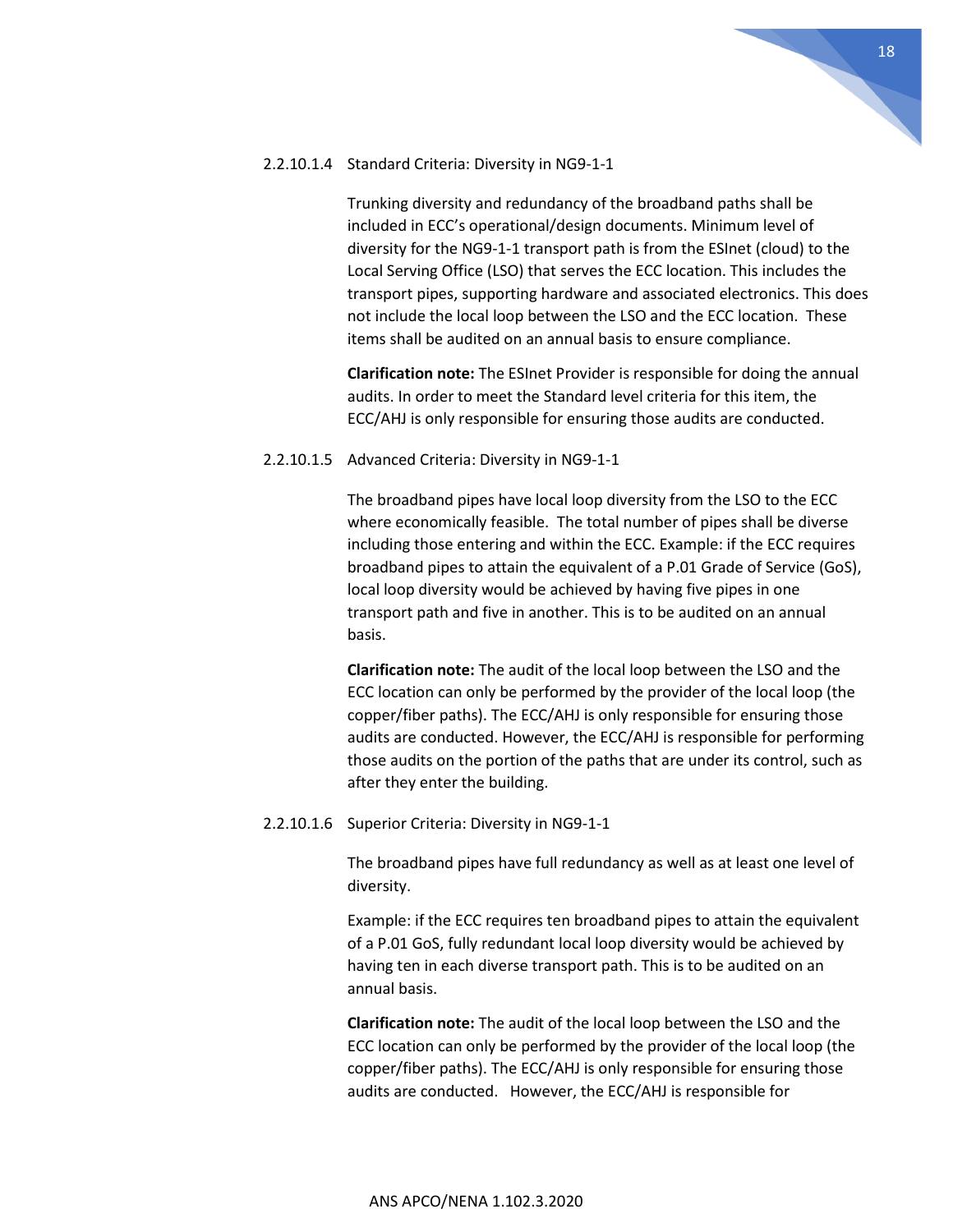performing those audits on the portion of the paths that are under its control, such as after they enter the building.

2.2.10.2 Status Monitoring of the Network Elements. [S10b]

Related CSRIC Best Practices: 9-9-0574.

2.2.10.2.1 Standard Criteria for Monitoring Network Elements in E9-1-1

Network paths are monitored and alarmed 24x7 by the network element providers.

To clarify: the 9-1-1 System Service Provider(s) is responsible for doing the 24x7 monitoring and alarming of the transport paths, but the ECC is responsible to ensure the 9-1-1 System Service Provider(s) is aware of that requirement, and should have some type of documentation showing they have discussed it with their provider (acknowledgement letter from the provider(s), Public Service Commission (PSC) ruling, tariff or contract language covering monitoring and alarming). To further clarify, the Advanced & Superior criteria for S11b may be dependent upon the 9-1-1 System Service Provider's capabilities, and beyond the reach of the ECC/AHJ.

2.2.10.2.2 Advanced Criteria for Monitoring Network Elements in E9-1-1

Monitoring capabilities include some level of remote diagnostics via the network element providers.

2.2.10.2.3 Superior Criteria for Monitoring Network Elements in E9-1-1

Monitoring capabilities include some level of remote repair functions via the network element providers. ECC has real-time access to the monitoring being done by the network element providers.

2.2.10.2.4 Standard Criteria for Monitoring Network Elements in NG9-1-1

Network paths are monitored and alarmed 24x7 by the network element providers.

To clarify: the NG9-1-1 System Service Provider(s) is responsible for doing the 24x7 monitoring and alarming of the transport paths, but the ECC is responsible to ensure the NG9-1-1 System Service Provider(s) is aware of that requirement, and should have some type of documentation showing they have discussed it with their provider(s) (acknowledgement letter from the provider(s), Public Service Commission (PSC) ruling, tariff or contract language covering monitoring and alarming). To further clarify, the Advanced & Superior criteria for this item may be dependent upon the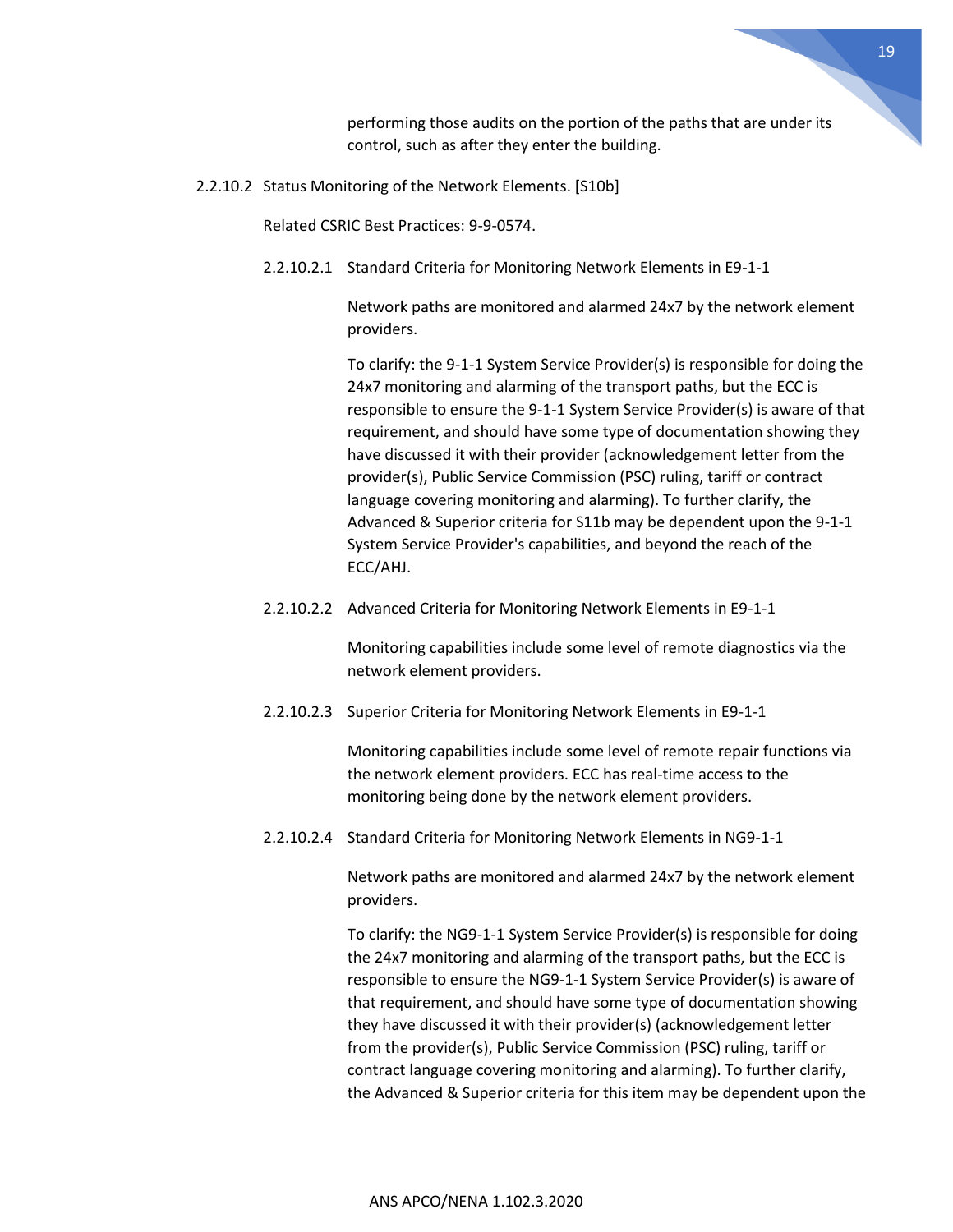NG9-1-1 System Service Provider's capabilities, and beyond the reach of the ECC/AHJ.

2.2.10.2.5 Advanced Criteria for Monitoring Network Elements in NG9-1-1

Monitoring capabilities include some level of remote diagnostics via the network element providers.

2.2.10.2.6 Superior Criteria for Monitoring Network Elements in NG9-1-1

Monitoring capabilities include some level of remote repair functions via the network element providers. ECC has real-time access to the monitoring being done by the network element providers.

2.2.10.3 Status Monitoring of ECC CPE. [S10c]

Related SCRIC Best Practices: 11-9-0568.

2.2.10.3.1 Standard Criteria for Monitoring ECC CPE in E9-1-1

ECC CPE is alarmed 24x7 for automatic trouble reporting/alerting.

This includes the elements that are part of the transport path for voice or data, i.e., ANI/ALI controller, Private Branch Exchange (PBX) used for voice calls, modems used to support such equipment, and other mission critical equipment and associated software. It is acceptable for the ECC to contract this monitoring out. The intent of S10c is for these alarms to be presented at the ECC, even if they are remotely monitored too.

2.2.10.3.2 Advanced Criteria for Monitoring ECC CPE in E9-1-1

Monitoring capabilities include some level of remote diagnostics via the ECC CPE provider.

2.2.10.3.3 Superior Criteria for Monitoring ECC CPE in E9-1-1

Monitoring capabilities include some level of remote repair functions via the ECC CPE provider.

2.2.10.3.4 Standard Criteria for Monitoring ECC CPE in NG9-1-1

NOTE: The concept of ECC "CPE" changes in NG9-1-1. While there will still be certain physical pieces of equipment on the ECC premises in NG9-1-1, there will likely be considerably fewer. In NG9-1-1 the "CPE" functions are performed by the "Call Handling" Functional Element (CHFE). The CHFE may not be located on the ECC premises, and it may be spread across multiple "boxes".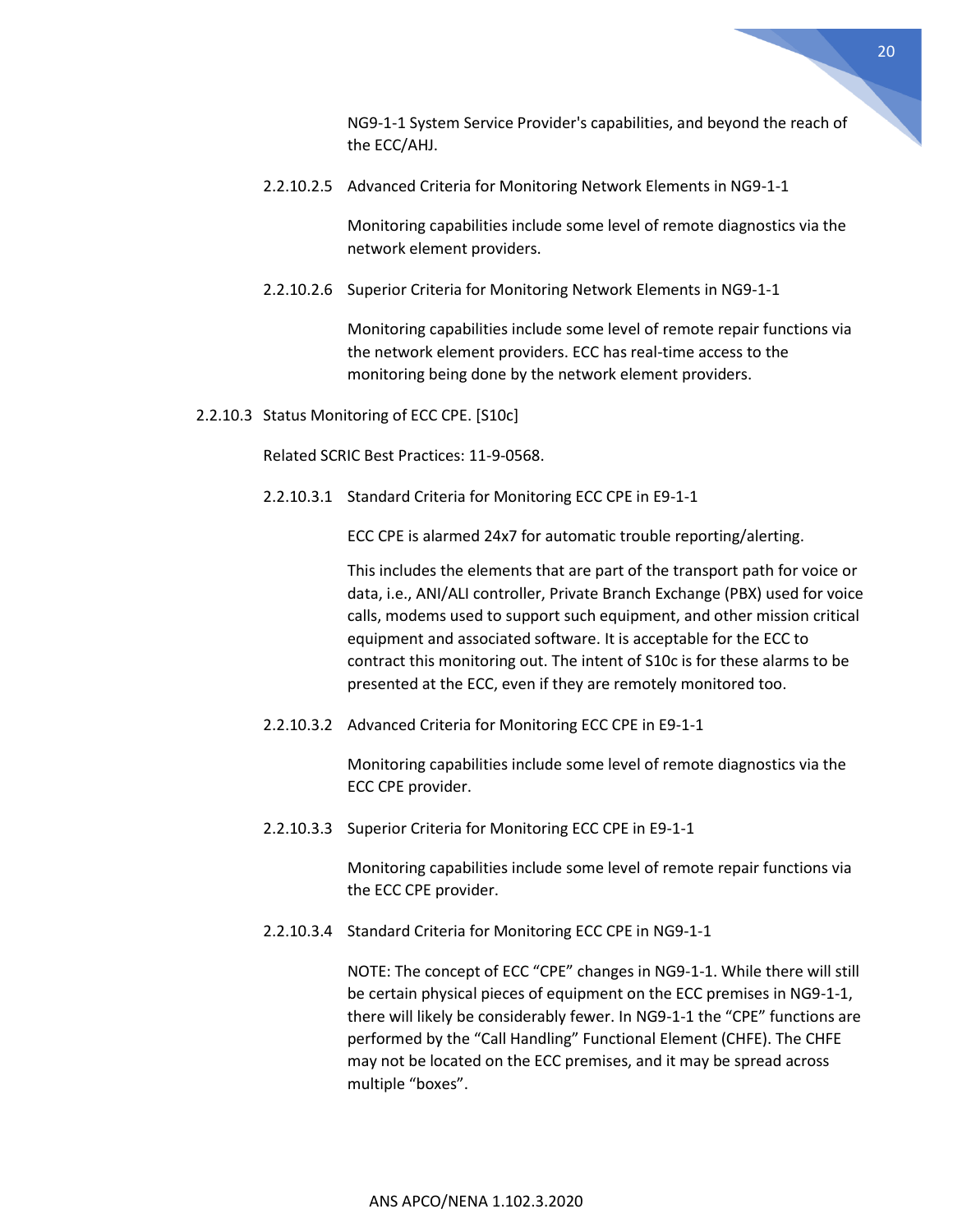The ECC's CHFE is alarmed 24x7 for automatic trouble reporting/alerting. This includes the elements that are part of the transport path for voice or data, i.e., answering position equipment, Private Branch Exchange (PBX) used for voice calls, modems and routers used to support such equipment, and other mission critical equipment and associated software. It is acceptable for the ECC to contract this monitoring out. The intent of this item is for these alarms to be presented at the ECC, even if they are remotely monitored too. In other words, the ECC should have a local means of knowing that there is a problem with their CHFE.

2.2.10.3.5 Advanced Criteria for Monitoring ECC CPE in NG9-1-1

Monitoring capabilities include some level of remote diagnostics via the ECC CPE provider.

2.2.10.3.6 Superior Criteria for Monitoring ECC CPE in NG9-1-1

Monitoring capabilities include some level of remote repair functions via the ECC CPE provider.

2.2.10.4 Standard Operating Procedures (SOPs) in E9-1-1 or NG9-1-1. [S10d]

Related CSRIC Best Practices: 11-9-0568.

2.2.10.4.1 Standard Criteria

SOPs explain what to do when an alarm is activated and assign responsibility.

2.2.10.4.2 Advanced Criteria

SOPs explain how and when to manually invoke alternate trunking/transport paths.

2.2.10.4.3 Superior Criteria

SOPs detail how and when alternate trunking/transport paths will be automatically invoked.

# **2.2.11 Selective Router Redundancy for E9-1-1, and Next Generation Core Services (NGCS) Redundancy in NG9-1-1. [S11]**

#### **Related CSRIC Best Practices: 11-9-0571, and 9-9-3223.**

2.2.11.1 Standard Criteria for E9-1-1

Not required for Standard rating.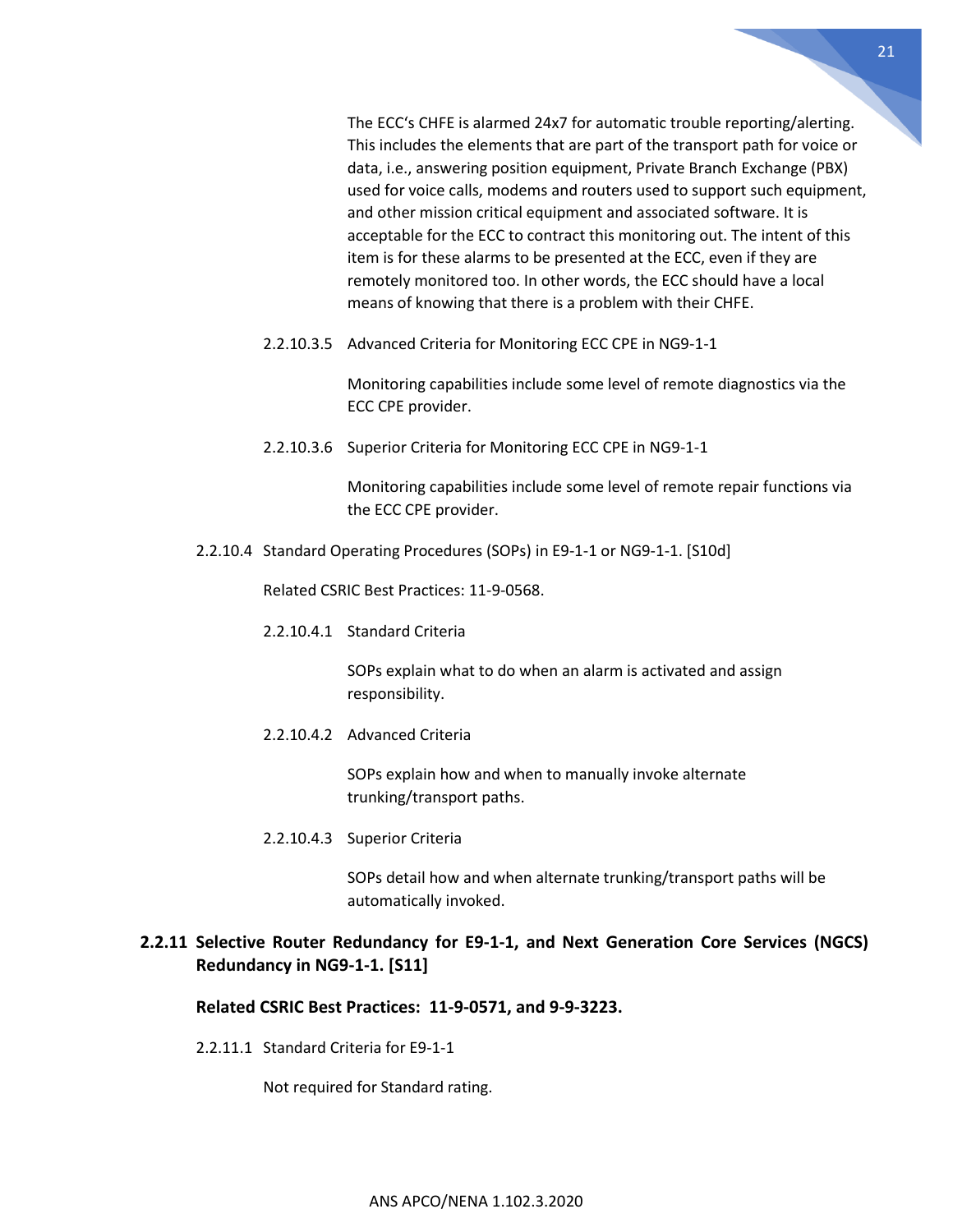

#### 2.2.11.2 Advanced Criteria for E9-1-1

Redundant SRs are used to assure that more than approximately 50%, but less than 100% of the normal call volume (load) would remain in service in the event one of the SRs were to be unavailable for use.

(Commonly called load sharing redundancy).

#### 2.2.11.3 Superior Criteria for E9-1-1

Redundant SRs are used to assure that 100% of the normal call volume (load) would remain in service in the event one of the SRs were to be unavailable for use.

(Commonly called fully redundant).

NOTE There is not a direct NG9-1-1 equivalent for item S11 "AS IT IS STATED", because there's no SR in NG9-1-1. The following are functionally equivalent specific criteria targeting the redundancy of a NENA compliant ESInet with a focus on the NGCS Functional Elements. Those are the closest equivalency to the legacy E9-1-1 environment for redundancy of the routing engine of the system. In addition to the expected redundancy of the NGCS FEs, it is important to take into consideration the ability of the service providers to maintain connectivity to the ECC. The criteria listed below include both aspects; NGCS FEs and the transport paths, but Section 3.2.10 covers Trunking/Transport Path Management in greater detail.

2.2.11.4 Standard Criteria for NG9-1-1

The ECC's NGCS are provided by a single entity. The NGCS exists on two geographically diverse sites, each with two servers. Each site is connected to a network with at least two links. The ECC has two links to the same network. The same transport network technology can be used from the same access provider for all these links (MPLS for example).

#### 2.2.11.5 Advanced Criteria for NG9-1-1

The ECC is served by two NGCS instances in each of three geographically diverse sites, each with two servers. Each site is connected to a network with at least two links. The ECC has two links to the same network. The same access provider can be used for all these links, but the transport network uses two types of technology (MPLS and Fixed wireless for example).

#### 2.2.11.6 Superior Criteria for NG9-1-1

ECC is served by two NGCS instances in each of four geographically diverse sites, each with two servers. Each site is connected to a network with at least two links. The ECC has two links to the same network. There are at least two access providers used for these links, and the transport network uses three types of technology (MPLS and Fixed wireless and Cable for example). In addition to having three (or more) transport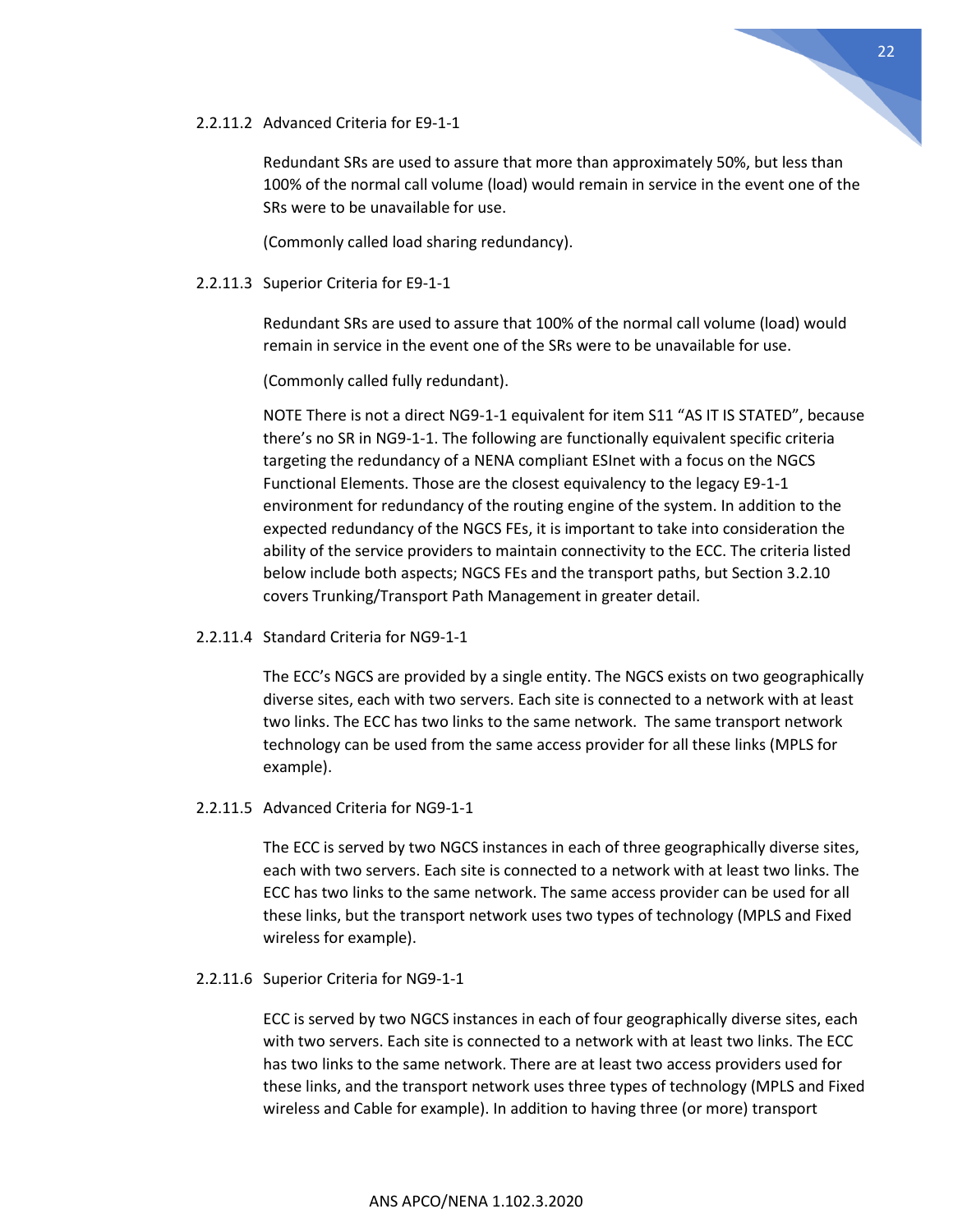network technologies in place, another distinction in this Superior level of capability is the presence of multiple Service Providers.

#### **2.2.12 Standard Operating Procedures (SOPs) in E9-1-1 or NG9-1-1. [S12a and S12b]**

2.2.12.1 Continuity of Operations Planning (COOP) Supported by SOPs. [S12a]

The AHJ should have a COOP. The COOP effort has been developed in close coordination with ECC Management to provide for sustained emergency communication services for extended periods of time or for those events which substantially disrupt normal activity or cause the evacuation of the ECC facility.

These plans should seek to establish the authority and responsibility for individual action in support of continuing service even under the most difficult of situations. The COOP also includes definitions and identifies responsibilities for the essential support services necessary to maintain staff, mission critical functionality and as necessary relocation or remote assignment of the required functions.

The ECC staff should have access to the COOP Plan and adequate SOPs should be in place to support staff initiation of the Plan as authorized.

#### 2.2.12.1.1 Standard Criteria

There are readily available, documented SOPs for daily operations, and ECC personnel are aware of them.

2.2.12.1.2 Advanced Criteria

SOPs for emergency communication planning to support the need to invoke restoration plans.

There is a scheduled documented process in place for (at a minimum) annual review of all documented SOPs.

2.2.12.1.3 Superior Criteria

SOPs are available online for all center personnel and are updated in a timely fashion, by a designated administrator.

COOP and supporting documents are readily available for retrieval and transport or remote access.

- 2.2.12.2 SOPs Support Staff by Providing Procedural Guidance. [S12b]
	- 2.2.12.2.1 Standard Criteria

Public Safety communications procedural guidance is available via published documents, such as: SOPs, Standard Operating Guidelines (SOGs) and protocols. At a minimum, these documents SHALL cover such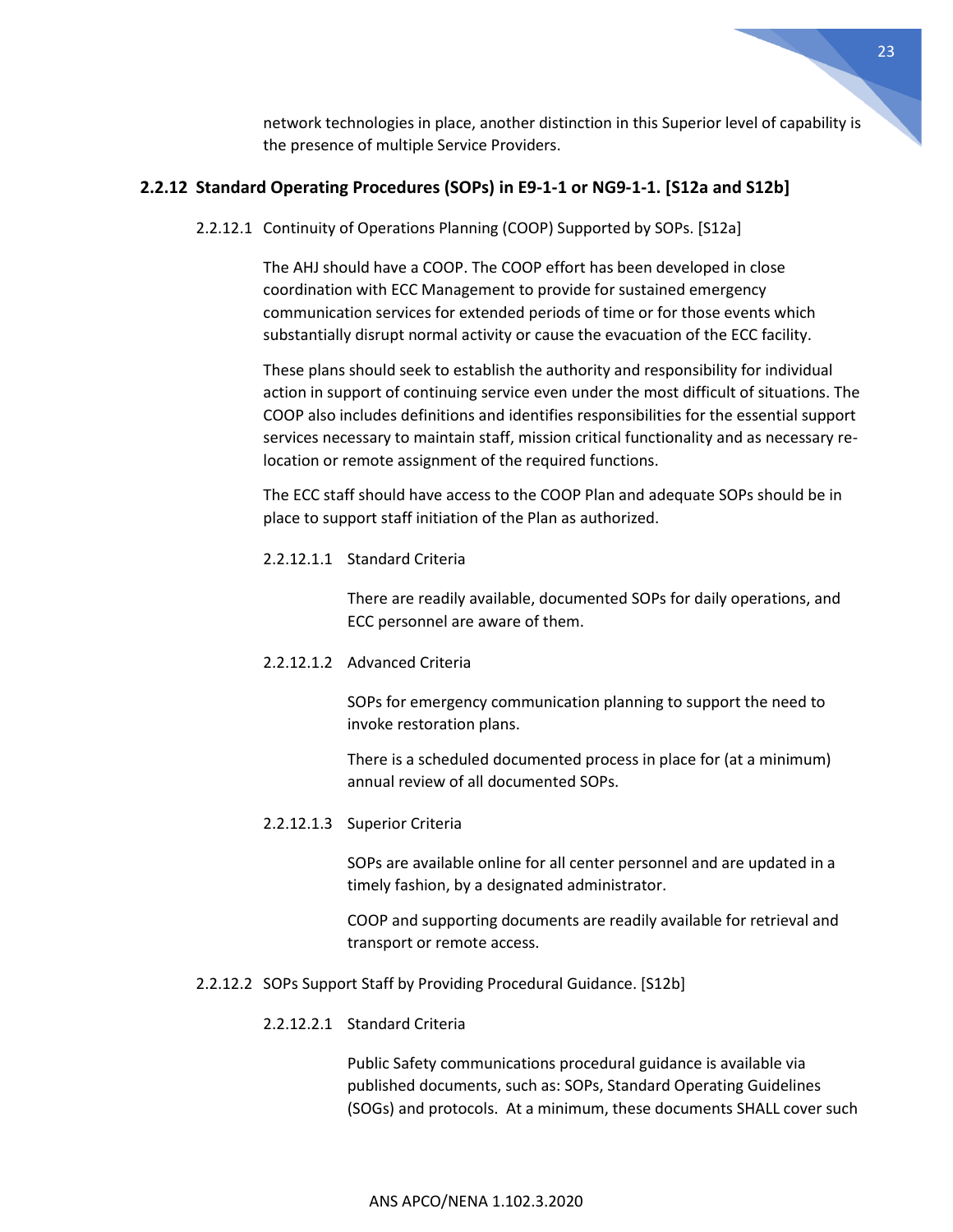categories as: Personnel, Operations, Technical Support, Physical & Information Security, Routine Maintenance, Procurement, and COOP.

2.2.12.2.2 Advanced Criteria

Not applicable. If an ECC meets the Standard criteria, they are rated "Advanced" for this item.

2.2.12.2.3 Superior Criteria

SOPs align with CALEA or equivalent standard setting organizations' requirements and are certifiable.

There are timely drills/exercises/other evaluative processes to ensure the relevance and viability of the SOPs.

References: [22], [27]

#### **2.2.13 Redundancy of Mission Critical Systems or Subsystems in E9-1-1 or NG9-1-1. [S13]**

#### **Related CSRIC Best Practices: CSRIC BP 11-9-0575**

2.2.13.1 Standard Criteria

For ALL mission critical systems or subsystems written Memorandums of Understanding (MoUs) and/or service level contractual agreements exist to sustain COOP in the event of a mission critical system or subsystem failure.

Appropriate SOPs exist to support Staff in accomplishing the above criteria.

These systems and subsystems include, but are not limited to telephones, radio systems, ANI/ALI controllers (or NG9-1-1 equivalents), recording equipment, and power sources. This item includes ALL mission critical systems or subsystems, as identified in the local COOP or other contingency planning documents. Appropriate SOPs exist to support this criterion.<sup>5</sup>

(See CSRIC BP 11-9-0575)

#### 2.2.13.2 Advanced Criteria

Mission critical systems, subsystems are redundant to the extent that they provide reduced yet acceptable levels of service, but without requiring any outside/external MoU support.

Appropriate SOPs exist to support the above criteria.

<sup>5</sup> Mission critical equipment should meet or exceed NENA or equivalent standards where applicable (NFPA, APCO P-25, etc.).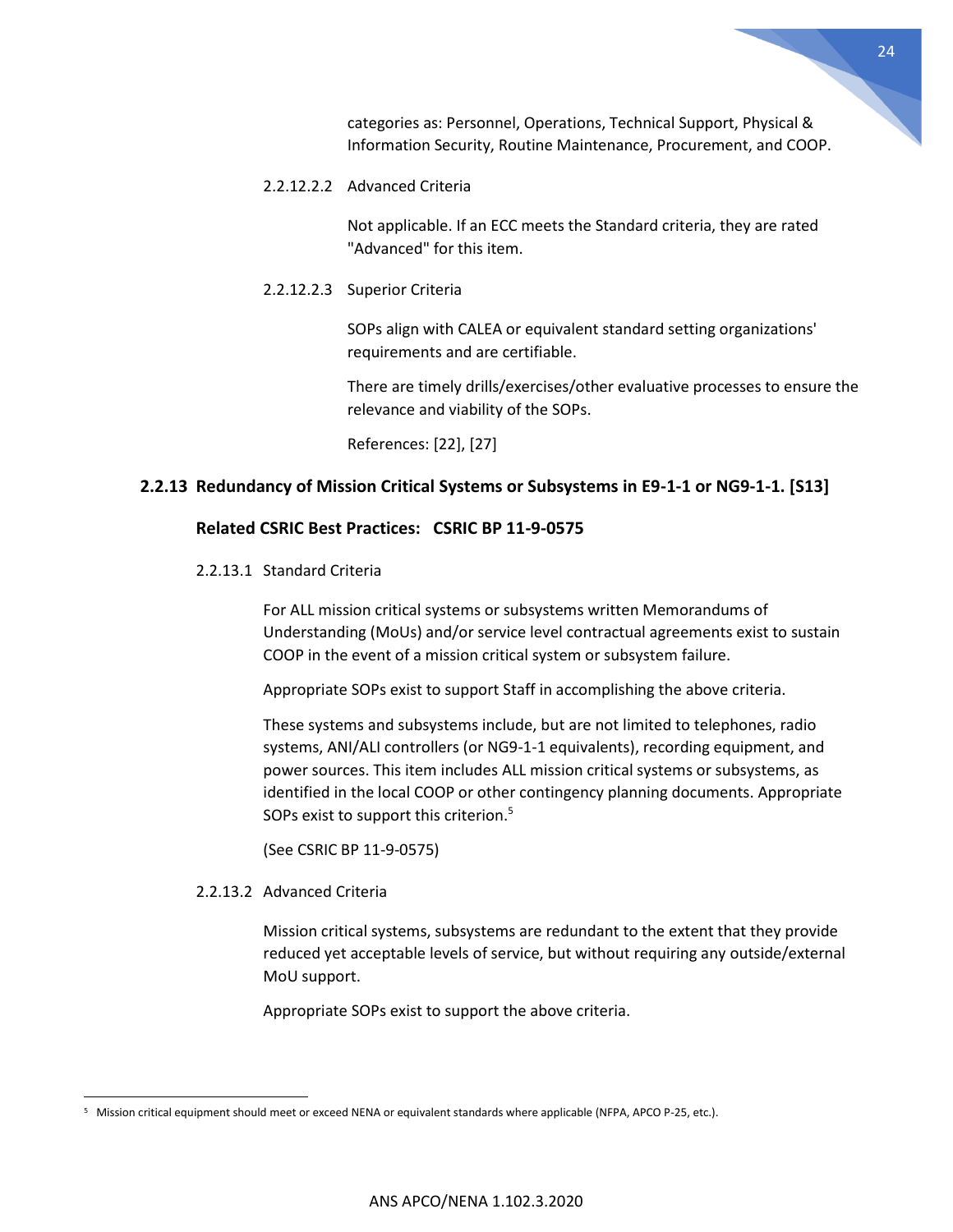

#### 2.2.13.3 Superior Criteria

Mission critical systems, subsystems are redundant to the extent that they provide full service, but without requiring any outside/external support.

Appropriate SOPs exist to support the above criteria.

# **2.2.14 Level of Service Provided from an Alternate Facility in E9-1-1 or NG9-1-1 (aka: Back-up ECC) During a Significant Event that Precludes Use of the Primary Facility. [S14]**

#### **Related CSRIC BP 11-9-0568**

2.2.14.1 Standard Criteria

The ECC can receive and handle 9-1-1 calls as voice calls from their alternate (back-up) facility.

CLARIFICATION: This is not meant to apply to short term rerouting of calls for temporary disruptions of service, or for temporary high call volume situations.

See item Remote access to rerouting E9-1-1 trunks and lines [S26] for that situation.

#### 2.2.14.2 Advanced Criteria

The alternate ECC facility provides the same level of 9-1-1 service as the primary site but may do so at a diminished capacity.

Alternate facility captures call and CAD data, and it is available to the primary site when it is back in service.

#### 2.2.14.3 Superior Criteria

The alternate ECC facility provides a comparable standard of service as the primary site, without diminished capacity.

#### **2.2.15 Staffing Applied to Critical Incident Situations in E9-1-1 or NG9-1-1. [S15]<sup>6</sup>**

#### 2.2.15.1 Standard Criteria

Adequate staffing to maintain service levels, at or above AHJ minimum during normal 9-1-1 call volume. In the absence of any other defining criteria<sup>7</sup>, adequate staffing in

<sup>6</sup>Adequate staffing levels are a local management prerogative; however, tools for calculating the best estimate of actual staffing needs are available. APCO & NENA both support the use of the best and most current professional advice on staffing needs, levels and retention efforts. More information is available a[t www.apcoretains.org](http://www.apcoretains.org/)

<sup>7</sup> NFPA 1221, Section 7.4.1 may be one source of "other defining criteria" that an AHJ may choose to meet this specific objective. In summary, NFPA 1221, 7.4 requires that 95% of alarms to be answered in 15 seconds and 99% of alarms to be answered in 40 seconds. The authors of this document suggest the AHJ consult with their local legal counsel if they are unsure which standard or standards apply.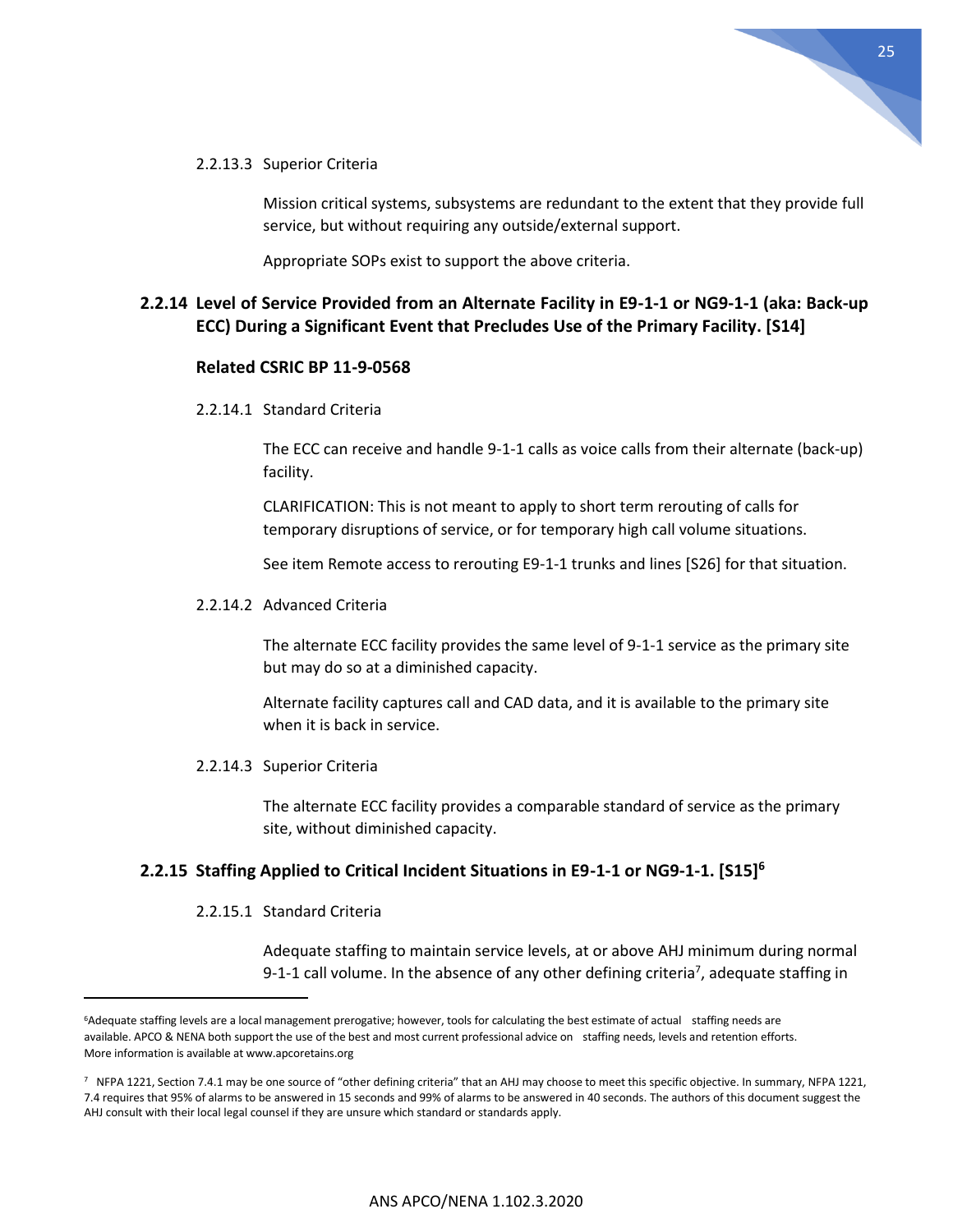this context means that 90% of the incoming E9-1-1 calls are answered in ten seconds or less<sup>8</sup>. Methods to achieve these levels during critical incident situations could include mutual aid agreements with neighboring ECCs to receive and handle calls; or diverting non-emergency calls and non-active event radio traffic during crisis event level operations. SOP exists authorizing such adjustments.

2.2.15.2 Advanced Criteria

With up to a 10% increase in normal call volume, the ECC has adequate staff and maintains service levels to meet a 90/10 benchmark and to have adequate Supervisory support on hand.

SOPs to support such action exist and documented training in same are available.

2.2.15.3 Superior Criteria

With an increase greater than ten percent in normal call volume, the ECC has adequate staff and maintain service levels to meet a 90/10 benchmark and adequate Supervisory support, including training and technical services staff positions are readily accessible to PSTs.

SOP to support such action exists and documented training in same is available.

Adequate regard for rest, refreshment and family support is documented via SOP, internal memorandum, etc.

# **2.2.16 Access to Technical Support for All Mission Critical Systems in E9-1-1 or NG9-1-1. [S16a – S16c]**

# **The fundamental requirement here, is that qualified technical support is available 24x7. This can be accomplished in-house or through the use of contractors, as long as it is documented.**

2.2.16.1 Remote Diagnostics. [S16A]

Related CSRIC Best Practices: CSRIC BP 11-9-0513

2.2.16.1.1 Standard Criteria

Technical support via remote diagnostic capability is available 24x7 and should begin resolution of the problem within the time specified in any applicable contract.

(See CSRIC BP 11-9-0513)

<sup>&</sup>lt;sup>8</sup>Per NENA 56-005 Section 3.1 Standard for Answering 9-1-1 Calls - Ninety percent (90%) of all 9-1-1 calls arriving at the Public Safety Answering Point (ECC) shall be answered within ten (10) seconds during the busy hour (the hour each day with the greatest call volume, as defined in the NENA Master Glossary 00-001). Ninety-five (95%) of all 9-1-1 calls should be answered within fifteen (15) seconds.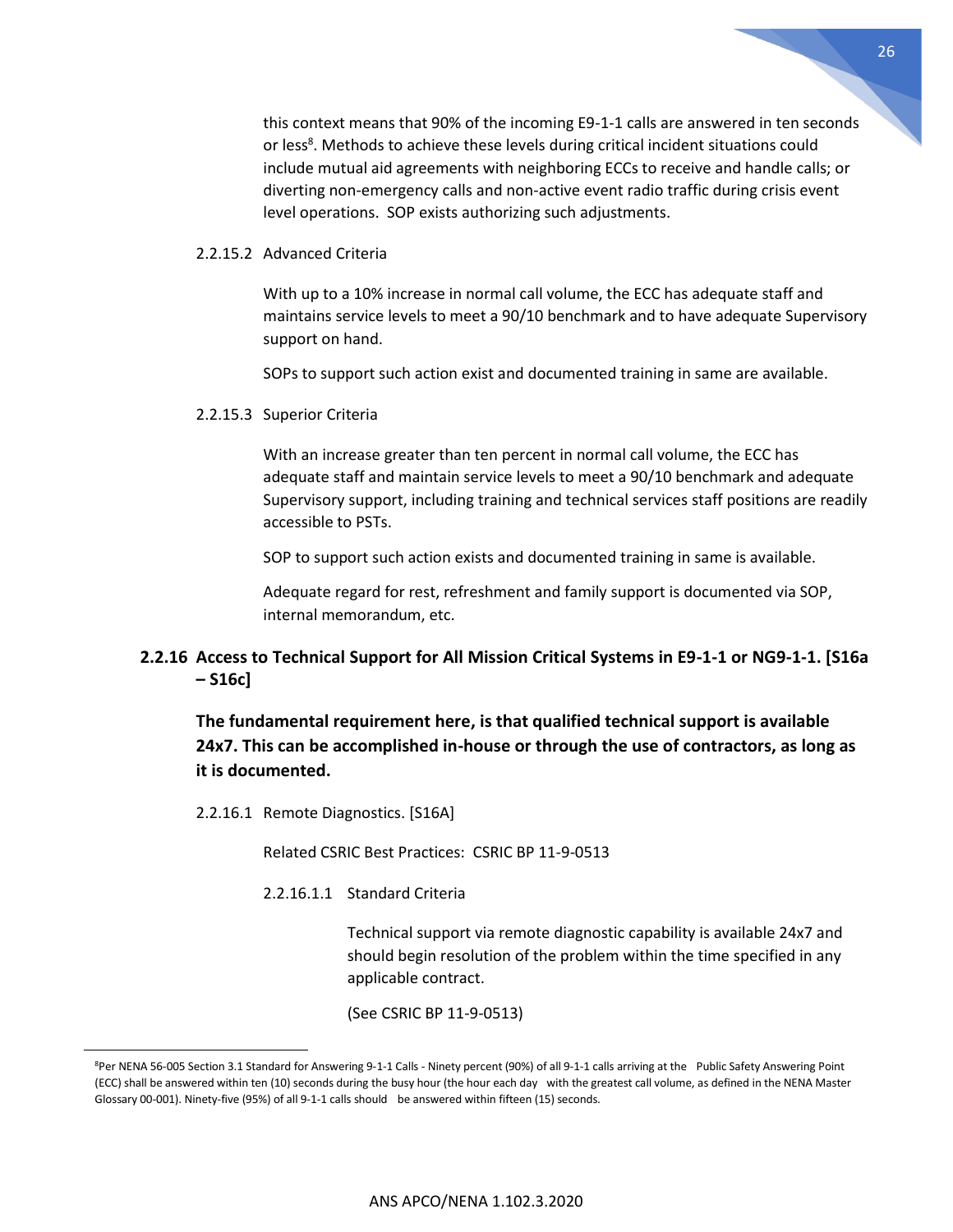

2.2.16.1.2 Advanced Criteria

Technical Support should begin remote diagnostic resolution of the problem within two hours.

2.2.16.1.3 Superior Criteria

Technical Support should begin remote diagnostic resolution of the problem within one hour.

2.2.16.2 Onsite Response. [S16b]

Related CSRIC Best Practices: CSRIC BP 11-9-0513

2.2.16.2.1 Standard Criteria

On-site technical support is available 24x7, and, when required, technical support should be on-site to begin resolution of the problem within the time specified in any applicable contract.

2.2.16.2.2 Advanced Criteria

When required, technical support should be on-site to begin resolution of the problem within four hours.

2.2.16.2.3 Superior Criteria

When required, technical Support should be on-site to begin resolution of the problem within two hours.

2.2.16.3 Availability of a Spare Parts Kit. [S16c]

The term "spare parts kit" is meant to describe a collection of spare hardware typically expected to be necessary to support mission critical systems.

2.2.16.3.1 Standard Criteria

The spare parts kit can to be on-site within two hours.

2.2.16.3.2 Advanced Criteria

The spare parts kit can be on-site within one hour.

2.2.16.3.3 Superior Criteria

The spare parts kit is available on-site 24x7.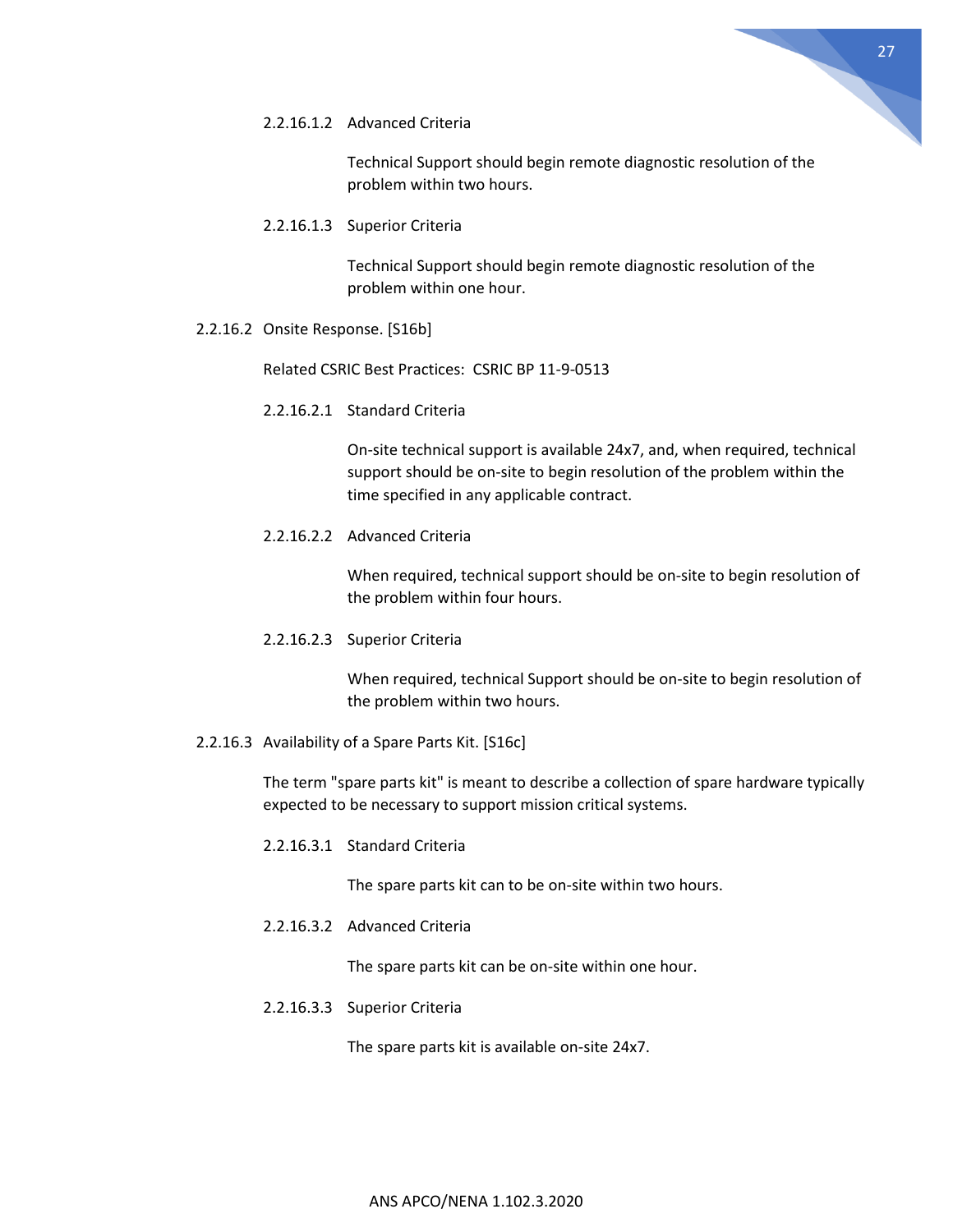#### **2.2.17 Availability of an Evacuation Kit in E9-1-1 or NG9-1-1. [S17]**

**(See footnote 11 for a description of an evacuation kit for purposes of this item. Also see Item [D12] for details of how an evacuation kit is to be maintained on a day-to-day basis.)**

2.2.17.1 Standard Criteria

The evacuation kit in paper format can be transported to the alternate site immediately upon evacuation.

2.2.17.2 Advanced Criteria

The evacuation kit in some type of electronic format can be transported to the alternate site immediately upon evacuation.

2.2.17.3 Superior Criteria

The evacuation kit in electronic format, is available at the alternate site at all times.

#### **2.2.18 Staff and Family Security Plan in E9-1-1 or NG9-1-1. [S18]**

2.2.18.1 Standard Criteria

Staff is placed on standby and may be required to report as needs arise, as specified locally.

2.2.18.2 Advanced Criteria

Authority has properly planned, arranged adequate food, supplies, rest areas and support for staff required to extend shifts during major event.

2.2.18.3 Superior Criteria

Same as 2.2.18.2 and Authority has arranged shelter plans for family of staff, including prompt access and sustained resources.

# **2.2.19 ECC Location, ECC Site Selection and Construction Considerations (Existing and Future) 9 in E9-1-1 or NG9-1-1. [S19]**

#### **Related CSRIC Best Practices: CSRIC BP 11-10-0512**

<sup>9</sup> Details on these items can be found in the NENA Communications Center/ECC Disaster and Contingency Plans Model Recommendation, Document 53- 001 (June 7, 2005) [10] , and some of them are also included in CSRIC Best Practices for 9-1-1 services. For additional information on ECC site selection criteria in general, see NFPA 1221, and NENA 56-506: ECC Site Selection Criteria OID.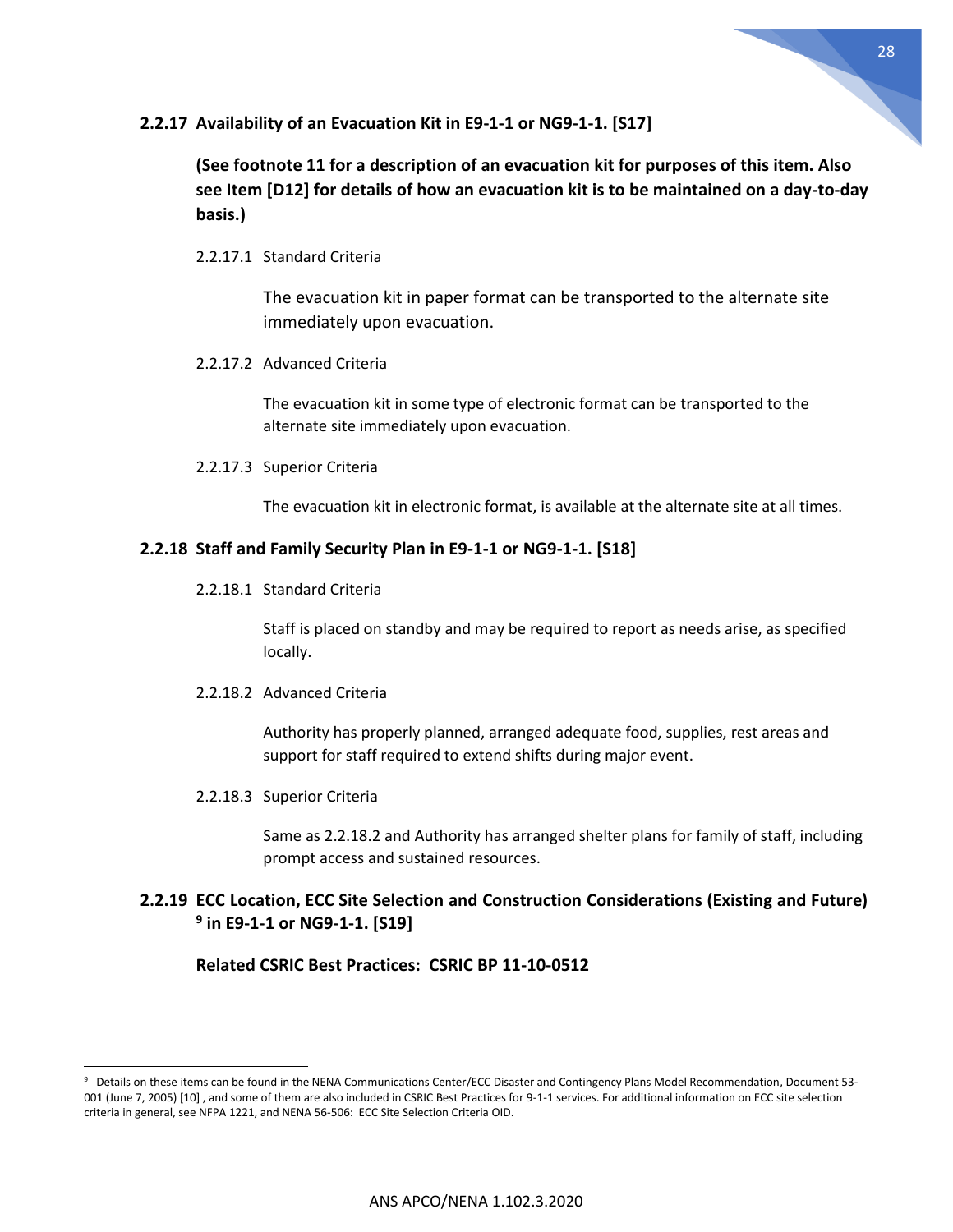

#### 2.2.19.1 Standard Criteria

Secured building locations. Building location and architecture should minimize potential threats from natural and human sources. ECC placement takes meteorological and seismic threats into account.

The ECC location is not located along a known fault line, and is not susceptible to flooding, tornados, hurricane winds, frequent lightning strikes, mudslides, etc. The Communications Center shall be located in its own building or separated from other portions of joint use buildings. The Communications

Centers should be separated by approved fire barriers when located in joint use buildings. (See NFPA 1221 [08] and NENA 56-506, ECC Site Selection Criteria OID) [14]

2.2.19.2 Advanced Criteria

The ECC placement takes human threats into account. ECC location is not under or next to elevated roadways, electrical substations, natural gas or oil pipelines, rail lines or runways; reasonably protected from out-of-control vehicles; reasonably protected from casual vandalism.

2.2.19.3 Superior Criteria

The ECC and related outdoor structures are built to withstand earthquakes according to state or local code. ECC is positioned within a secure perimeter to minimize physical access to the structure.

#### **2.2.20 Data Backup Plan in E9-1-1 or NG9-1-1. [S20]**

#### 2.2.20.1 Standard Criteria

The reliance upon CAD databases to facilitate call processing, manage resources and events has created a need for such mission critical data to be immediately available at the designated back-up location. A copy of critical call processing, dispatch and support resources are available at the designated back- up site for use in the event of a delay of availability of electronic resources.

#### 2.2.20.2 Advanced Criteria

Critical data is available to any backup location (not pre-designated) within four hours.

2.2.20.3 Superior Criteria

Critical data is stored in a manner that allows it to be available immediately to any authorized ECC or other entity that would be acting as a backup in an emergency/disaster situation. This is likely a shared network drive or equivalent.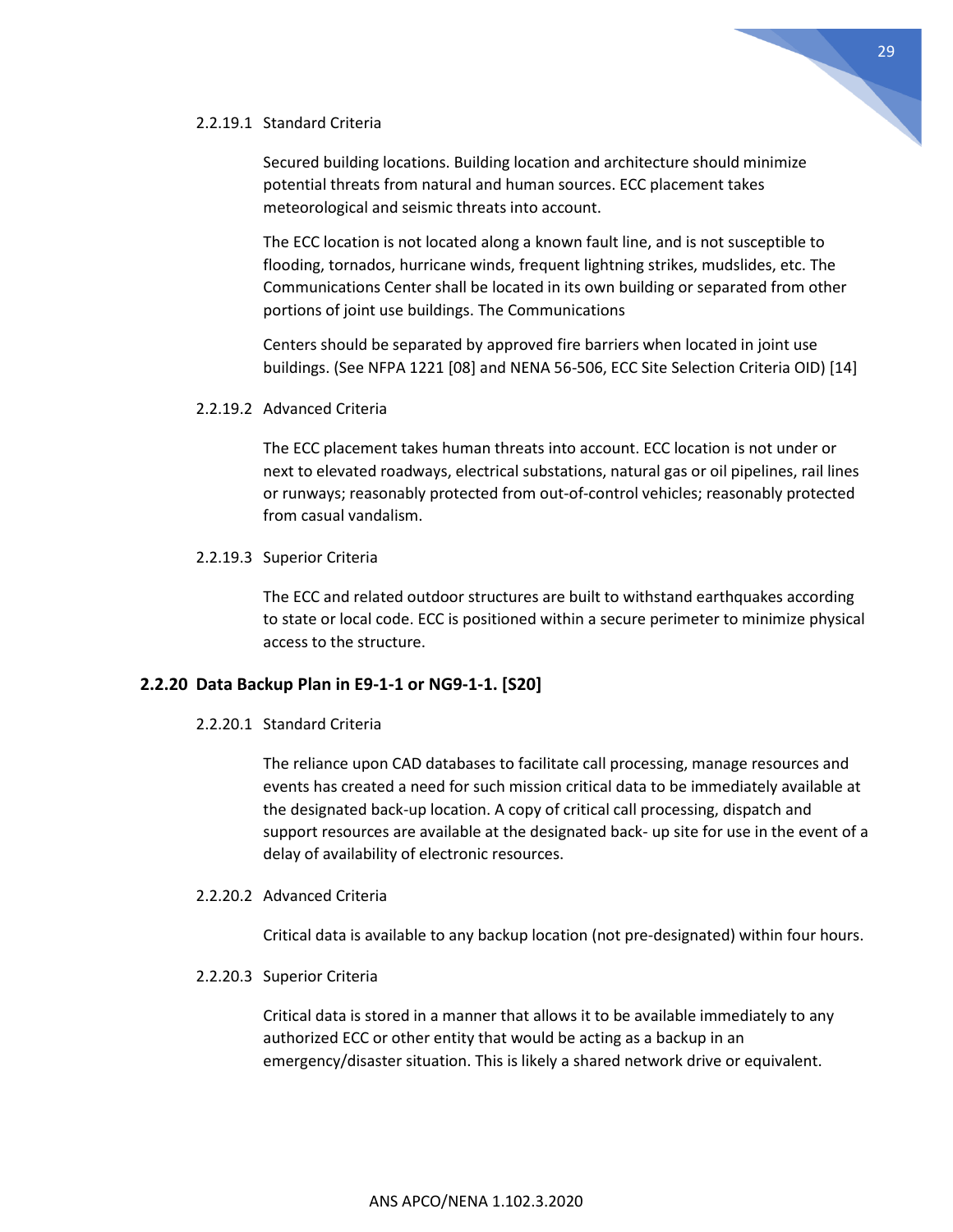# **2.2.21 Alternate Power Source with Sustainable Fuel Options/Sources in E9-1-1 or NG9-1-1. [S21]**

#### 2.2.21.1 Standard Criteria

Primary facility has the ability to operate via UPS devices (individual or facility-level) during commercial power loss until alternate power activates.

Alternate Power Source (appropriately sized generator placed in a safe and accessible location) is readily available to operate immediately to serve the primary facility, with documented SOP and training for starting procedures.

The AHJ has plans and sources identified to provide sustained refueling as necessary.

Regular testing of Alternate Power Source is conducted per local SOP and Manufacturer Guidelines, with documentation of test results available.

All these points shall be achieved in order to score a Standard rating for this item.

#### 2.2.21.2 Advanced Criteria

Alternate Power Source at primary and remote critical facility sites, such as: distributed radio control locations.

Generator Status Monitor Panel installed inside ECC.

Documented training of understanding of such panel alerts and remedial actions.

Load capacity allows maintenance of routine functionality at the primary and remote facilities. Documented MoU with local power provider for priority restoration.

Automatic Transfer Switch with Manual Starting Options while primary facility is served by Uninterruptable Power Supply (UPS) devices.

Sustained refueling contracts include priority service in disaster situations with audits to ensure the supplier has the capability for delivery even in the event of loss of power to the supplier's facility.

All these points shall be achieved in order to score an advanced rating for this item.

#### 2.2.21.3 Superior Criteria

Primary facility has a secondary alternate power supply if the primary alternate generator fails. Alternate generator is capable of maintaining all mission critical functionality.

This level is as all others, inclusive of lower levels objectives.

A test of backup power under load is performed according to NFPA 1221 [08] Chapter 11-Testing. All these points shall be achieved in order to score a Superior rating for this item.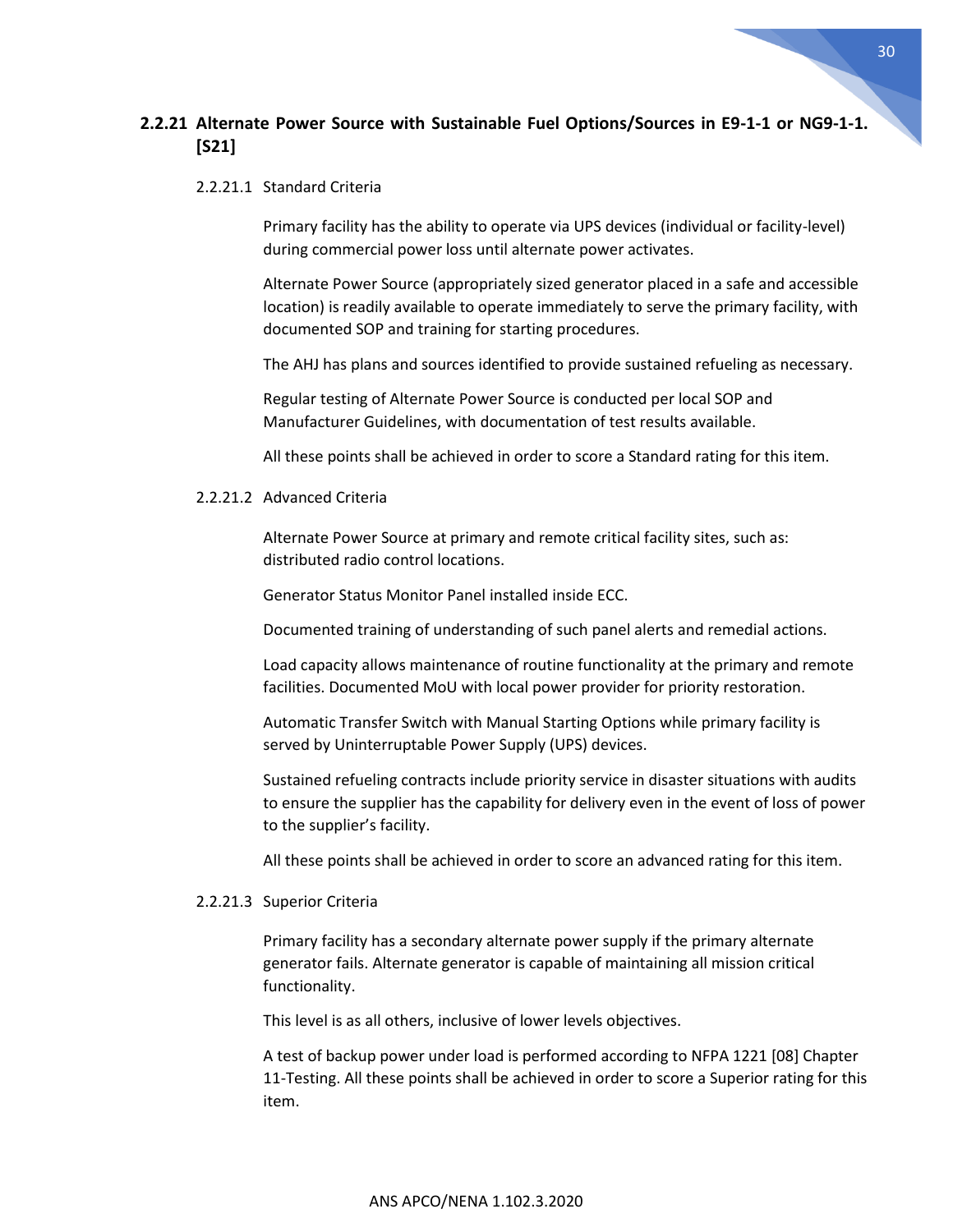# **2.2.22 Telecommunications Service Priority (TSP) for Wireline Restoration and Provisioning in E9-1-1 or NG9-1-1. [S22]**

#### **Related CSRIC Best Practices: CSRIC BP 11-10-0488**

2.2.22.1 Standard Criteria

The AHJ has been assigned formal TSP status. Assignment records are audited against current service records annually.

2.2.22.2 Advanced Criteria

The AHJ has been assigned formal TSP status and has written procedures in place to utilize these tools when necessary.

2.2.22.3 Superior Criteria

Includes the use of TSP tools in routine practice drills.

## **2.2.23 Wireless Priority Service (WPS) Access in Emergency Circumstances in E9-1-1 or NG9-1- 1. [S23]**

2.2.23.1 Standard Criteria

The AHJ has been assigned formal WPS status. WPS test calls made quarterly from all WPS assigned handsets.

2.2.23.2 Advanced Criteria

The AHJ has written procedures in place to utilize WPS when necessary. Handsets assigned WPS access are acquired from two or more carriers.

2.2.23.3 Superior Criteria

Includes the use of WPS in routine practice drills.

**2.2.24 Government Emergency Telecommunications Service (GETS) Access in Emergency Circumstances in E9-1-1 or NG9-1-1. [S24]**

# **Related CSRIC Best Practices: CSRIC BP 11-9-1063, CSRIC BP 11-9-5127, CSRIC BP 11-9- 5128**

2.2.24.1 Standard Criteria

The AHJ has been assigned formal GETS status. GETS test calls made by all card holders on a quarterly basis.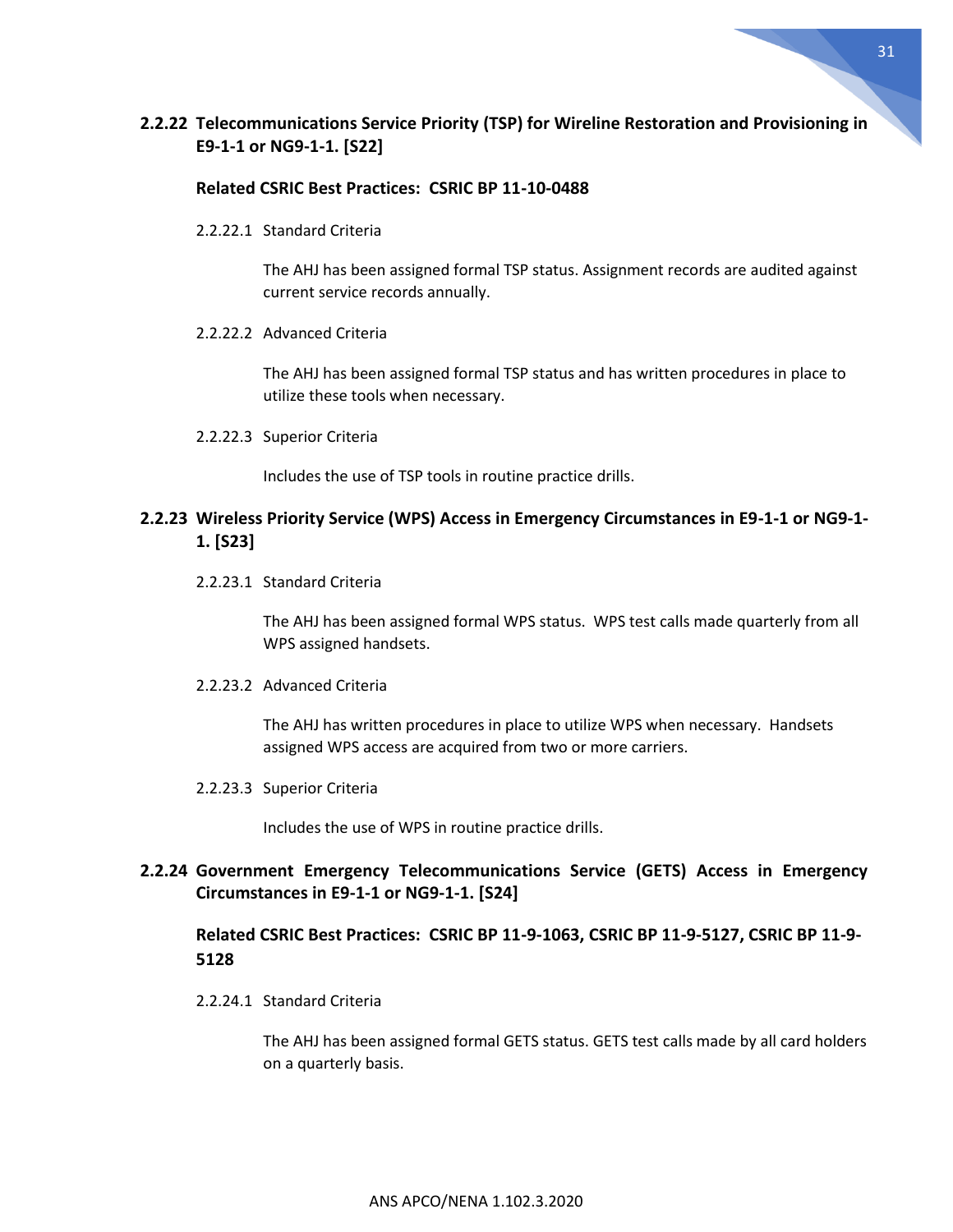

#### 2.2.24.2 Advanced Criteria

The AHJ has written procedures in place to utilize GETS when necessary.

#### 2.2.24.3 Superior Criteria

Includes the use of GETS in routine practice drills.

#### **2.2.25 Ability to Call Forward Administrative Lines in E9-1-1 or NG9-1-1. [S25]**

#### 2.2.25.1 Standard Criteria

If and as available from the Local Exchange Carrier (LEC) or telecommunications service provider(s), the ECC has the capability to initiate forwarding on administrative lines. The ECC SOP defines the process for such action. Phone numbers and other contact information referenced in any specific SOP shall be verified minimally annually, or as notice of change takes place. Note that in NG9-1-1 this might be accomplished differently. The criteria are met as long as the intent is achieved.

#### 2.2.25.2 Advanced Criteria

If and as available from the Local Exchange Carrier (LEC) or telecommunications service provider(s), the ECC has the capability to initiate call forwarding on administrative lines without assistance from their LEC or telecommunications service provider. Additionally, the ECC has documented the demonstration of such capability during regularly scheduled staff training, phone numbers and other contact information in protocol are verified semi-annually, or as notice of change takes place.

#### 2.2.25.3 Superior Criteria

If and as available from the Local Exchange Carrier (LEC) or telecommunications service provider(s), the ECC has documented their call forwarding capability during regularly scheduled exercises or actual events, phone numbers and other contact information in protocol are verified quarterly, or as notice of change takes place.

NOTE: If the ability to perform Call Forwarding for ADMIN lines is not available from the Local Exchange Carrier (LEC) or telecommunications service provider(s), the ECC shall exclude this item from their ratings results.

# **2.2.26 Ability to Re-route 9-1-1 Trunks or Lines<sup>10</sup> in E9-1-1, or the Broadband Access Paths in NG9-1-1. [S26]**

#### **Related CSRIC Best Practices: CSRIC BP 11-9-3238**

 $10$  The use of "Lines" in this context is generally applicable to Canadian ECCs connected to legacy (formerly) Nortel DMS Family selective routing machines.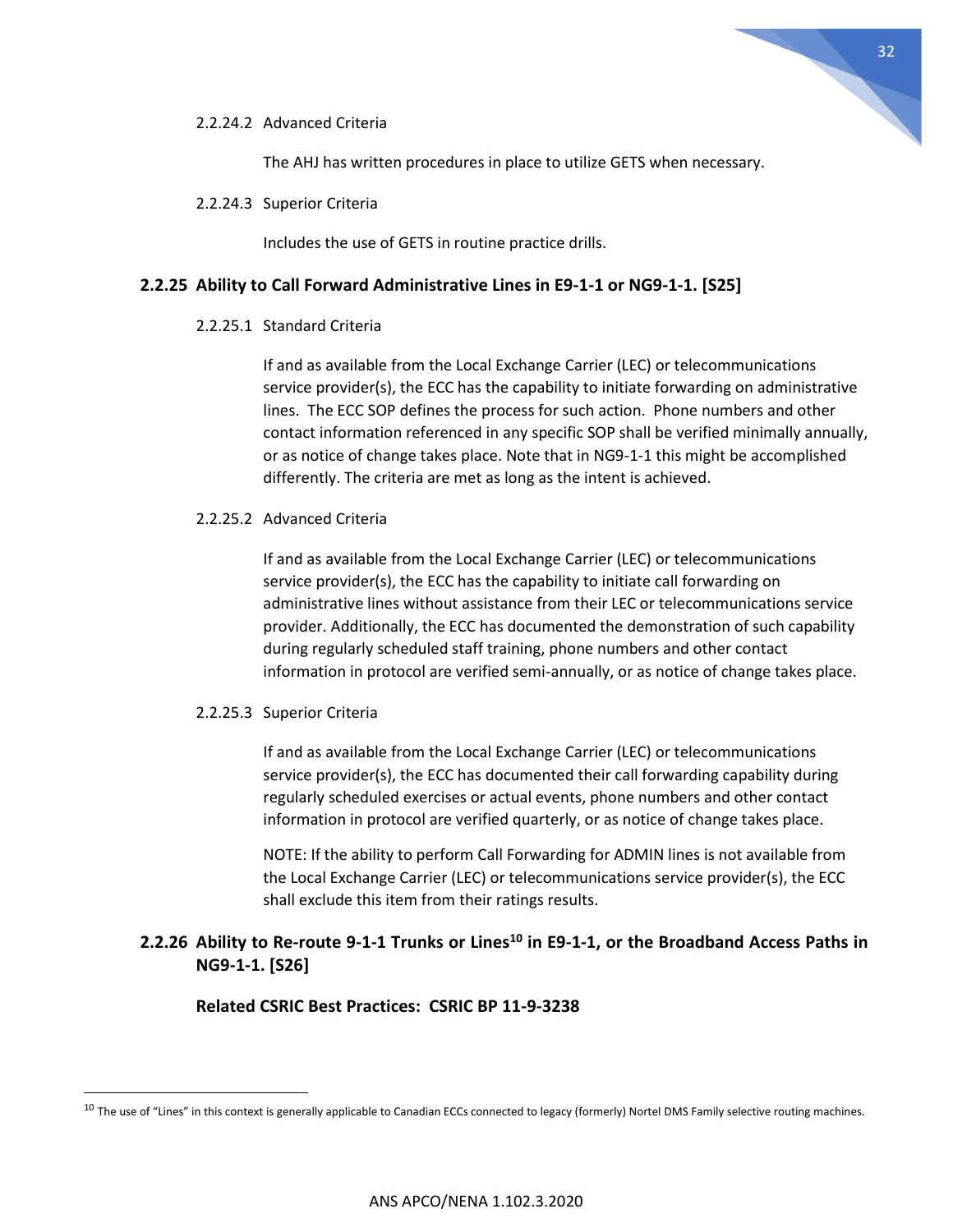

#### 2.2.26.1 Standard Criteria

If and as available from the LEC or telecommunications service provider(s), the ECC has the capability to initiate rerouting of traffic on E9-1-1 trunks or lines. If this capability is not available to the ECC, the ECC shall have a documented and effective process identified to handle calls during periods where those calls cannot be answered at the ECC. Note that in NG9-1-1 this might be accomplished differently. The criteria are met as long as the intent is achieved.

The ECC SOP defines the process for such action. Phone numbers and other contact information referenced in any specific SOP shall be verified minimally annually, or as notice of change takes place. If there is a third-party service provider, an agreement shall be in place and the process shall be tested.

#### 2.2.26.2 Advanced Criteria

If and as available from the Local Exchange Carrier (LEC) or telecommunications service provider(s), the ECC has the capability to initiate rerouting of traffic on E9-1-1 trunks and or lines without assistance from their LEC or telecommunications service provider. Additionally, the ECC has documented the demonstration of such capability during regularly scheduled staff training. Phone numbers and other contact information in protocol are verified semi-annually, or as notice of change takes place.

#### 2.2.26.3 Superior Criteria

If and as available from the Local Exchange Carrier (LEC) or telecommunications service provider(s), the ECC has documented their capability to initiate rerouting of traffic on E9-1-1 trunks and or lines without assistance from their LEC or telecommunications service provider during regularly scheduled exercises or actual events. Phone numbers and other contact information in protocol are verified quarterly, or as notice of change takes place.

NOTE: If the ability to perform rerouting of traffic on E9-1-1 trunks and or lines is not available from the Local Exchange Carrier (LEC) or telecommunications service provider(s), the ECC shall exclude this item from their ratings results.

#### **2.2.27 Grounding/Lightning Protection in E9-1-1 or NG9-1-1. [S27]**

#### **References: [06]**

#### 2.2.27.1 Standard Criteria

The ECC shall employ industry recognized lightning and grounding practices, such as those defined in the most recent version of the National Electric Code (NEC) sections 250, 280 and 285 or equivalent, and any applicable local laws or ordinances that exceed NEC requirements, as amended. Special attention should be given to ensuring that the contractor provides a "single ground point" for ECC area to protect staff.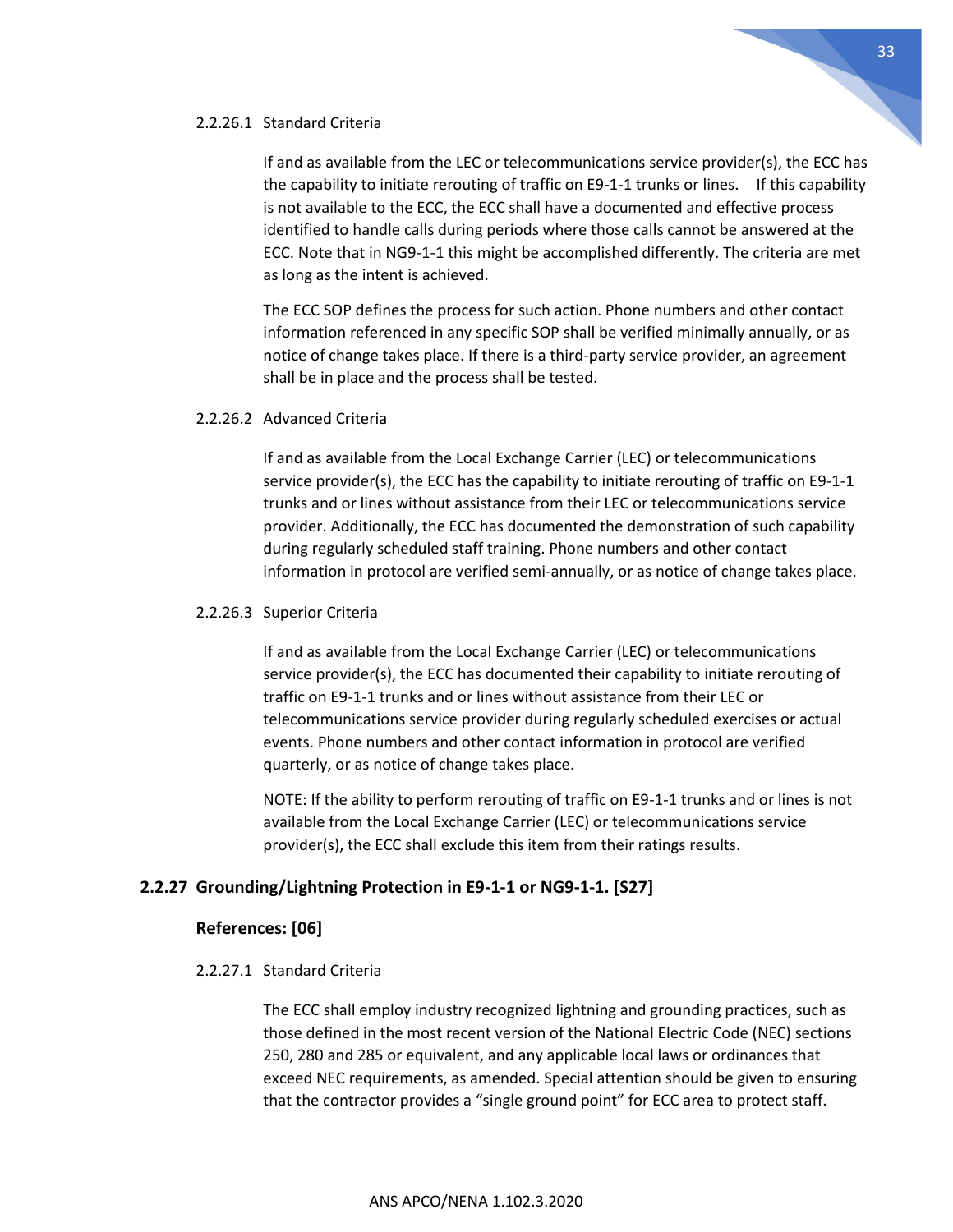Conformance with such standards provides a reasonable level of protection from lightning induced failures associated with tower strikes, building strikes, incoming facility strikes, etc.

In all cases, any new or modified equipment shall be installed in accordance with these best practices and so certified to the ECC.

2.2.27.2 Advanced Criteria

The ECC meets the requirements of NFPA-780 or equivalent, and the associated reinspection cycles, performed by a qualified inspector.

Reference: [07]

2.2.27.3 Superior Criteria

The ECC meets the requirements of the most recent version of FAA-STD-019 or equivalent, or IEEE 1100 or equivalent, and the associated re-inspection cycles, performed by a qualified inspector.

References: [03], [05]

END OF "S" ITEMS.

### **2.3 Day to Day Category Items**

IMPORTANT: The following items have been identified as necessary for ECC Day-to-Day Operations, and therefore fall into the "D" category. See the "D" Items Matrix for a shorthand view of each item. The Matrix may be used as a handy checklist/scorecard while conducting the review, but the details are shown in this section.

#### **2.3.1 Retention (Personnel) in E9-1-1 or NG9-1-1. [D1]**

**Turnover rates are based on employees who have completed their probationary period, excluding retirees and employees who moved on to other roles within the local government or agency**

2.3.1.1 Standard Criteria

Turnover of personnel is less than 19%.

2.3.1.2 Advanced Criteria

Turnover of personnel is less than ten percent.

2.3.1.3 Superior Criteria

Turnover of personnel is less than five percent.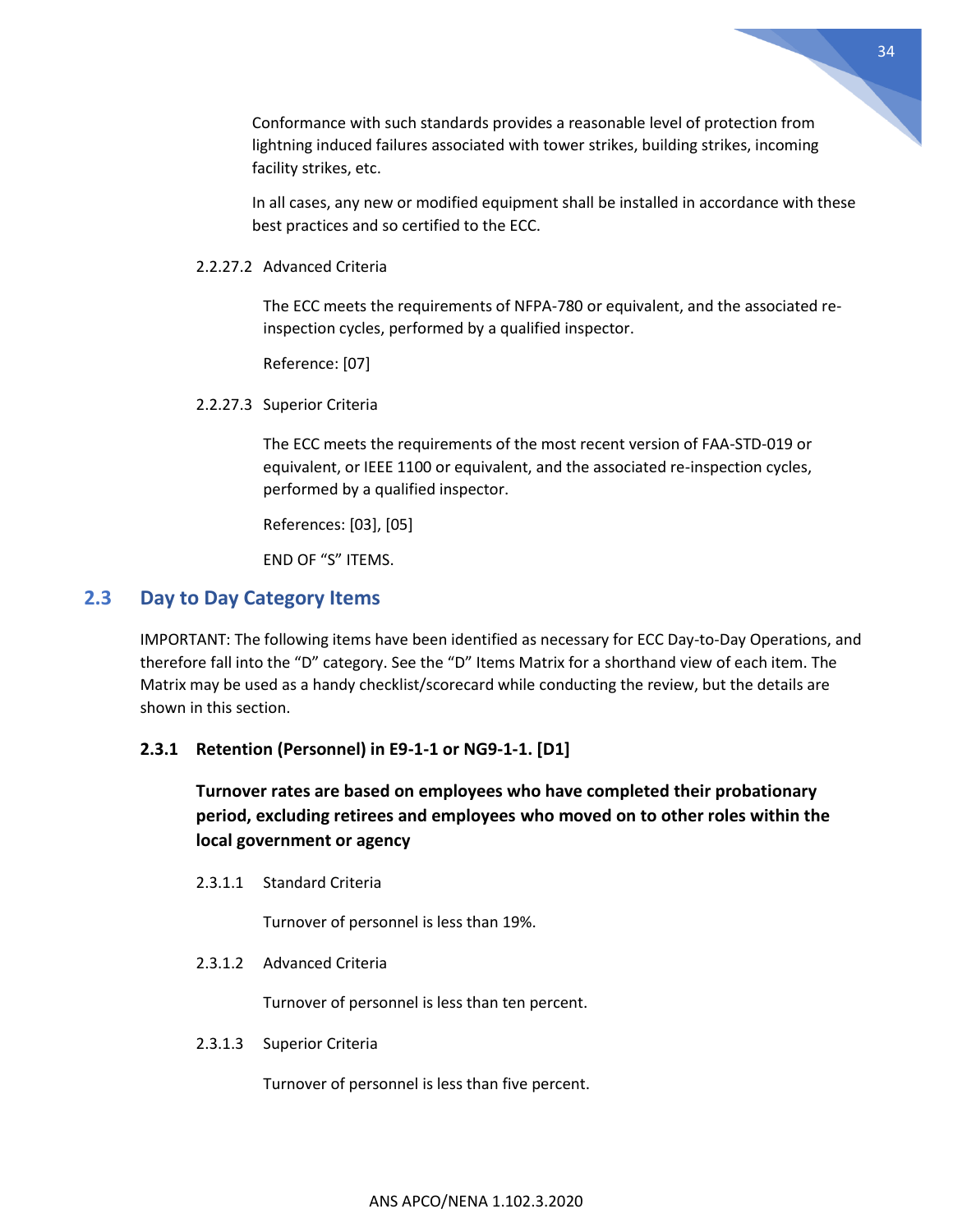**2.3.2 Building/Facility Maintenance and Repair Where the Buildings or Applicable Space Used for ECC Purposes are Under the Control of the AHJ in E9-1-1 or NG9-1-1. [D2]**

**All ECCs should meet the Standard Criteria for this Item. There are no appropriate measurement criteria for Advanced and Superior categories. It is understood that the ECC/9-1-1 Authority Having Jurisdiction (AHJ) may not be the entity that has responsibility for building maintenance & repair, but the ECC/AHJ should ensure that certain levels of performance are achieved. [24]**

2.3.2.1 Standard Criteria

Scheduled maintenance occurs based upon the needs of the physical plant and critical equipment necessary to keep it habitable and useful to support an ECC operation.

The ECC shall maintain a documented contact list of parties responsible for doing the building maintenance and repair functions. There shall be signed maintenance agreements with outside vendors as necessary to meet the above schedules.

Maintenance schedules shall meet manufacturer schedules and other such governing local documentation, such as an AHJ created schedule of maintenance for all critical components that are in the building.

2.3.2.2 Advanced Criteria

Not applicable.

2.3.2.3 Superior Criteria

Not applicable.

#### **2.3.3 Funding in E9-1-1 or NG9-1-1. [D3]**

**Funding stream is adequate to maintain operational integrity of the ECC on a day-today basis and includes plans to provide adequate funding in the event of a disaster situation, specifically as it applies to items included in this document.**

2.3.3.1 Standard Criteria

The ECC relies on existing telecommunications device/service provider 9-1-1 surcharges and/or supplemental general government funding to provide an adequate revenue base.

2.3.3.2 Advanced Criteria

The ECC has access to State and/or Federal grants, and/or they have contracts in place with other agencies that provide additional streams of revenue that allows them to implement advanced or superior levels of service as described in this document. The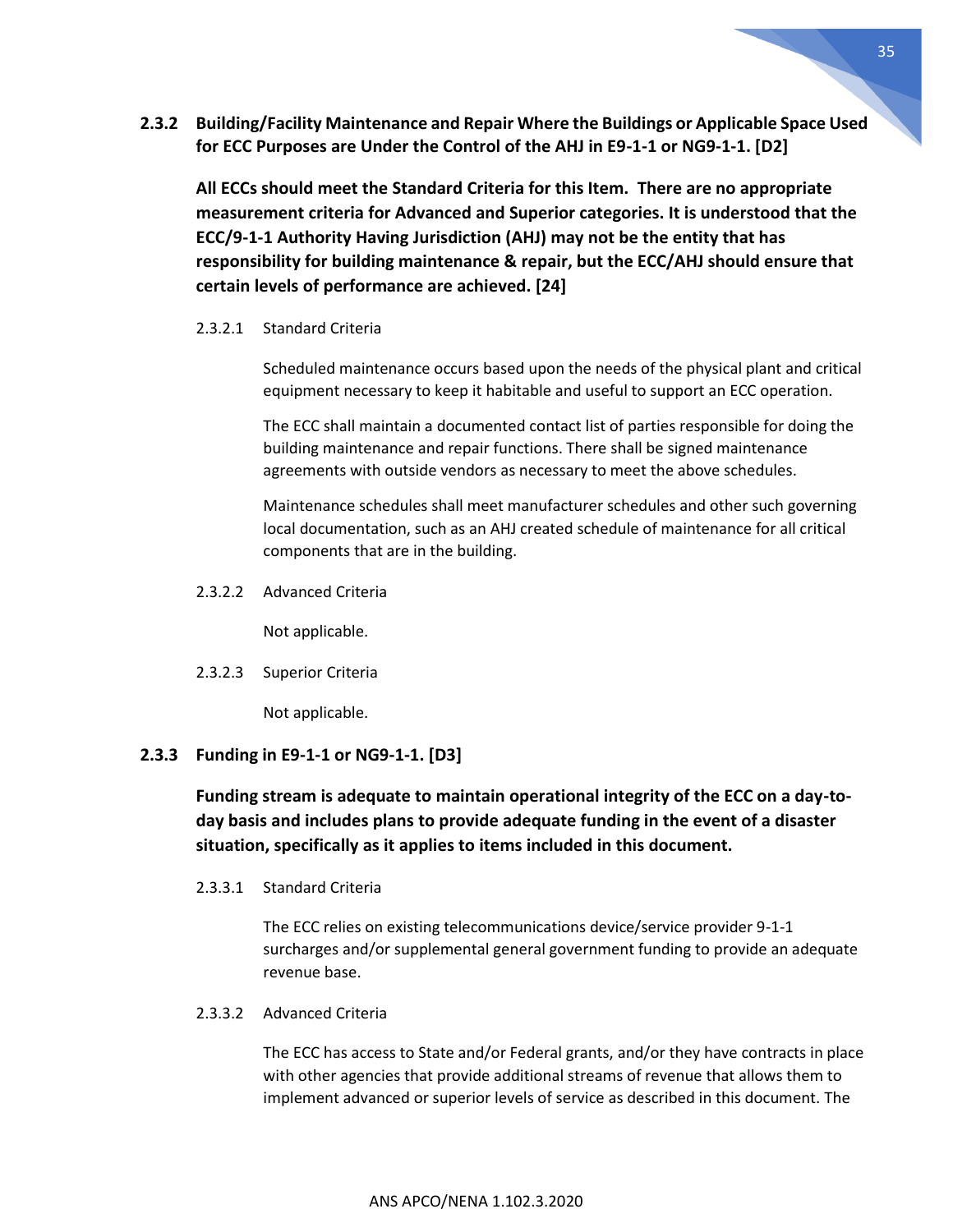ECC has a legislated revenue stream to provide adequate dedicated funds or has their general funding stream(s) protected against non-ECC use (can't be "raided" by other government entities).

2.3.3.3 Superior Criteria

The ECC has a legislated revenue stream to provide adequate dedicated funds or has their general funding stream(s) protected against non-ECC use (can't be "raided" by other government entities).

# **2.3.4 Physical Access Controls for Primary and Offsite Locations Where the Buildings or Applicable Space Used for ECC Purposes are Under the Control of the AHJ in E9-1-1 or NG9-1-1. [D4]**

**This item refers to physical access to rooms, equipment and software applications, etc. Off-site locations may include radio towers and other equipment locations essential for ECC operations. References: [22], [27]**

2.3.4.1 Standard Criteria

Physical access to the site is limited to Public Safety Communications personnel, and to others only under escort. ECC is in compliance with NFPA 1221 [08] Section 4.6 (Security). If the ECC is designated as an authorized FBI NCIC Terminal Agency, the ECC shall comply with NCIC and other physical security related local requirements. The official definition of a physically secure location can be found in the applicable State CJIS Security Policy.

#### 2.3.4.2 Advanced Criteria

Physical/electronic access controls are in place. Video monitoring in place and retained for a period of time that is established by the AHJ.

#### 2.3.4.3 Superior Criteria

Access is based upon legitimate need to enter or to perform work on specific equipment or software applications. For example, a person may be authorized to enter a room that contains filing cabinets and the logging equipment, but they may only be authorized to access the cabinets, not the logging equipment.

#### **2.3.5 Training in E9-1-1 or NG9-1-1. [D5a – D5b]**

- 2.3.5.1 Training Probationary [D5a]
	- 2.3.5.1.1 Standard Criteria

There is a documented training process for new employees that meets local or State minimum requirements, and it is reviewed annually to retain

#### ANS APCO/NENA 1.102.3.2020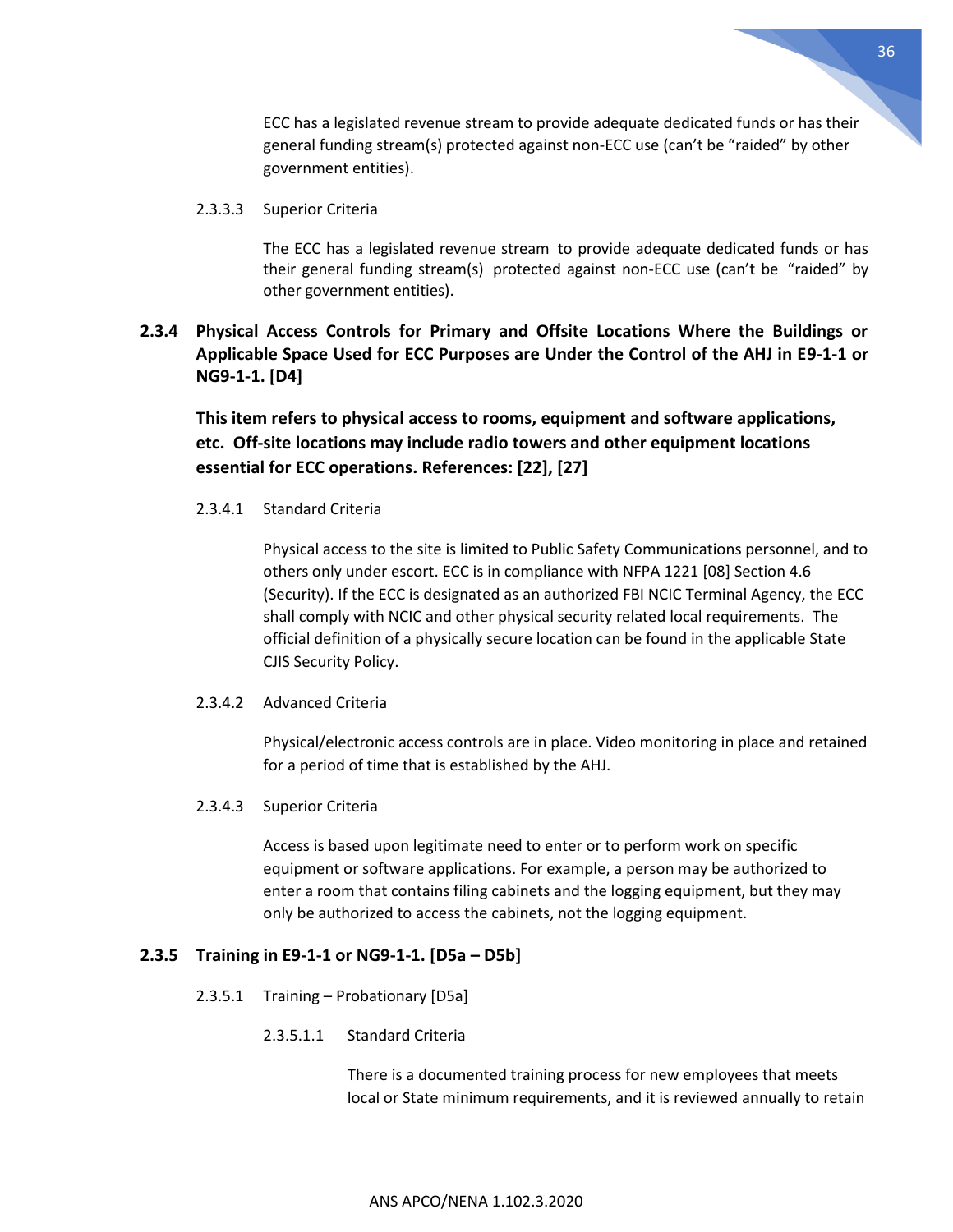consistency with operational changes that may be driven by new technologies, applications etc.

Documented training curriculum complies with or is comparable to the APCO Minimum Training Standards for Public Safety PSTs (PSTs). Applicable courses or training materials could include the information found in APCO/NENA ANS 3.105.1-2015 (Minimum Training Standard for TTY/TDD Use in the Public Safety Communications Center, APCO ADA Training Standards, or APCO Institute Public Safety Telecommunicator 1 (PST1) course or equivalent.

To meet this rating the training shall include additional TTY training beyond the APCO Minimum Training Standards for PSTs and shall meet minimum DOJ ongoing requirements for TTY training.

Training should also include use of Emergency Call Protocols (ECPs) $<sup>11</sup>$  if</sup> used by the local AHJ. To meet this rating the training shall include successful completion of NIMS IS-100 & IS-700.

2.3.5.1.2 Advanced Criteria

All training, including On-the-Job training (OJT) is delivered by certified trainers. A state or nationally recognized or certified program is utilized for probationary training.

Compliance with NFPA 1221 [08] Section 7.2 (Telecommunicator Qualifications & Training) as it applies. Certification may be obtained through specific APCO Institute and/or NENA Communications Training Officer (CTO) Courses or equivalent.

2.3.5.1.3 Superior Criteria

Training plans align with applicable CALEA or other accreditation program for probationary training processes.

- 2.3.5.2 Training Ongoing Professional Development in E9-1-1 or NG9-1-1. [D5b]
	- 2.3.5.2.1 Standard Criteria

There is a documented training process for new employees that meet local or State minimum requirements.

Professional Development training should build upon requirements for Continuing Education Units (CEUs) for various applicable Certifications.

<sup>11</sup> Information on the use of ECP can be found in NENA Emergency Call Processing Protocol Standard 56-006. [30]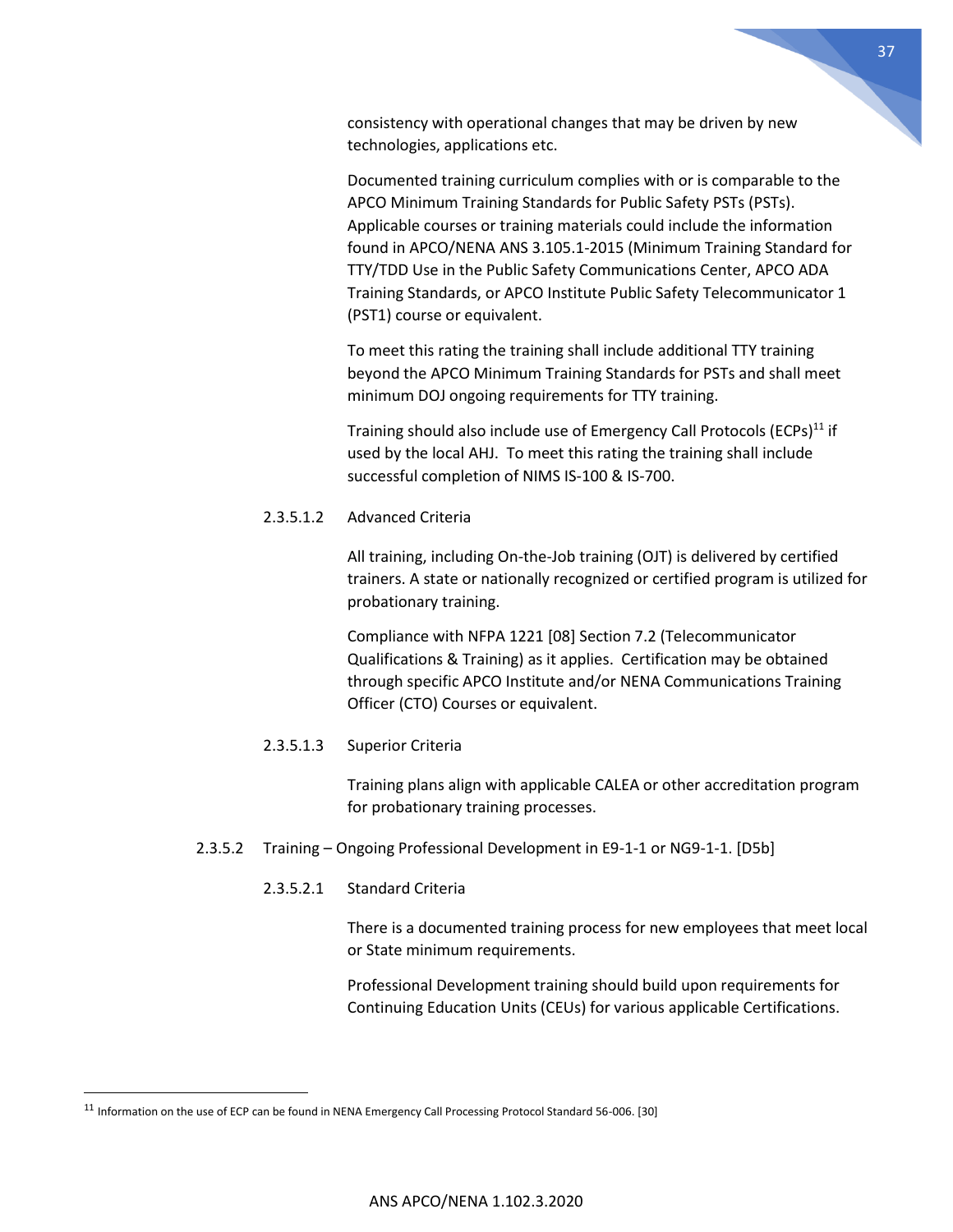Documented training curriculum complies with or is comparable to the APCO Minimum Training Standards for Public Safety Telecommunicators (most recent version).

Applicable courses or training materials could include the information found in APCO/NENA ANS 3.105.1-2015 (Minimum Training Standard for TTY/TDD Use in the Public Safety Communications Center, APCO ADA Training Standards or APCO Institute PST1 course or equivalent.

To meet this rating the training shall include additional TTY training beyond the APCO Minimum Training Standards for PSTs and shall meet minimum DOJ ongoing requirements for TTY training.

Training should also include use of Emergency Call Protocols (ECP) if used by the local AHJ. To meet this rating the training shall include successful completion of NIMS IS-100 & IS-700.

#### 2.3.5.2.2 Advanced Criteria

Professional Development training shall exceed the requirements for CEUs for various applicable Certifications for each job category in the ECC, by guiding the PST along a career path formally defined by the AHJ.

All training, including OJT is delivered by certified trainers.

A state or nationally recognized or certified program is utilized for ongoing Professional Development training.

Compliance with NFPA 1221 [08] "Telecommunicator Qualifications & Training" as it applies.

#### 2.3.5.2.3 Superior Criteria

To achieve this rating the Professional Development training shall go beyond the basic requirements for CEUs by introducing defined means for career development, to include skills such as: a foreign language, operational specialties, pursuit of post high school degrees.

Training plans align with applicable CALEA, or other accreditation program processes and are certifiable.

Training program is reviewed annually to retain consistency with operational changes that may be driven by new technologies, applications etc.

#### **2.3.6 Logging Recordings in E9-1-1 or NG9-1-1. [D6]**

2.3.6.1 Standard Criteria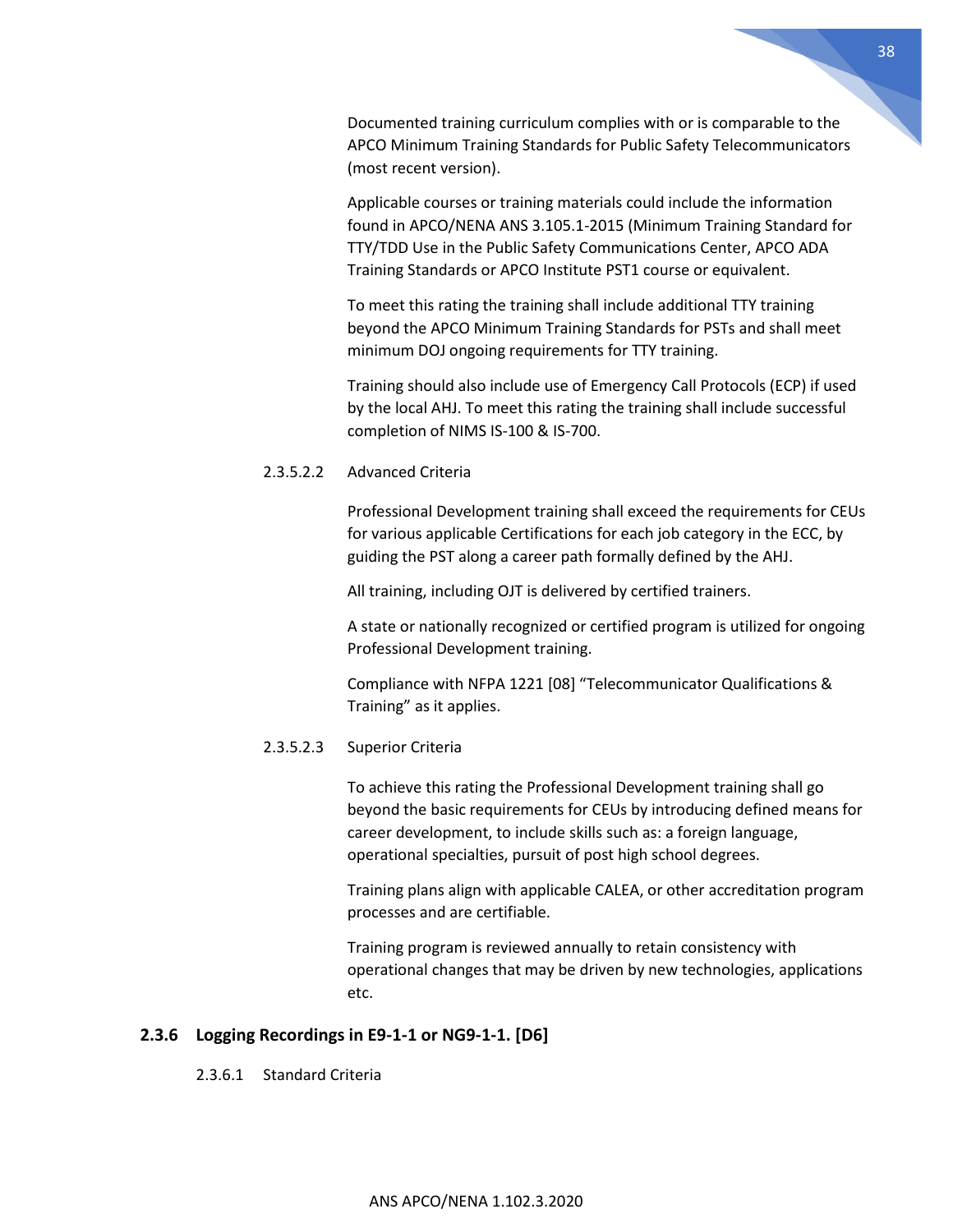Records all incoming emergency calls and all radio traffic associated with emergency calls.

#### 2.3.6.2 Advanced Criteria

Records all incoming emergency calls and all radio traffic associated with emergency calls, with instant replay capability.

#### 2.3.6.3 Superior Criteria

Records all incoming emergency calls and all radio traffic associated with emergency calls (with instant replay capability) and records associated ALI/CAD and multimedia data.

## **2.3.7 Quality Assurance (QA) in E9-1-1 or NG9-1-1. [D7]**

## **Reference: NENA 56-006 Section 3.2. [30]**

2.3.7.1 Standard Criteria

A procedure is in place to proactively review a random sample of incoming calls for emergency service based on call log recordings or other historical recorded data (i.e. CAD records) to assess the level of performance per established SOPs.

#### 2.3.7.2 Advanced Criteria

A procedure in place to proactively review a proportionate stratified random<sup>12</sup> sample of incoming calls for emergency service based on call log recordings or other historical recorded data (i.e. CAD records) to assess the level of performance per established SOPs.

#### 2.3.7.3 Superior Criteria

A procedure is in place to have assigned staff personnel contact callers for emergency service to gauge their perception of service (either mailing, phone call, personal contact etc.) per SOPs.

## **2.3.8 Interoperability with PSTN in E9-1-1 or NG9-1-1. [D8]**

## 2.3.8.1 Standard Criteria

Can receive calls from the PSTN using plain old telephone services (POTS) capabilities, typically without any vertical services (i.e. Caller-ID, Calling-Name, etc.).

 $12$  A proportionate stratified random sample is obtained by randomly assigning calls for review in the same proportion as call types received by the agency. For example, in a combined call center (police, fire and EMS) if 75% of calls received are requests for police service, 20% for EMS and 5% fire, then the same proportion of calls should be selected for QA evaluation. Other strata could be used based upon SOPs, such as years of experience, shifts, call volumes, etc.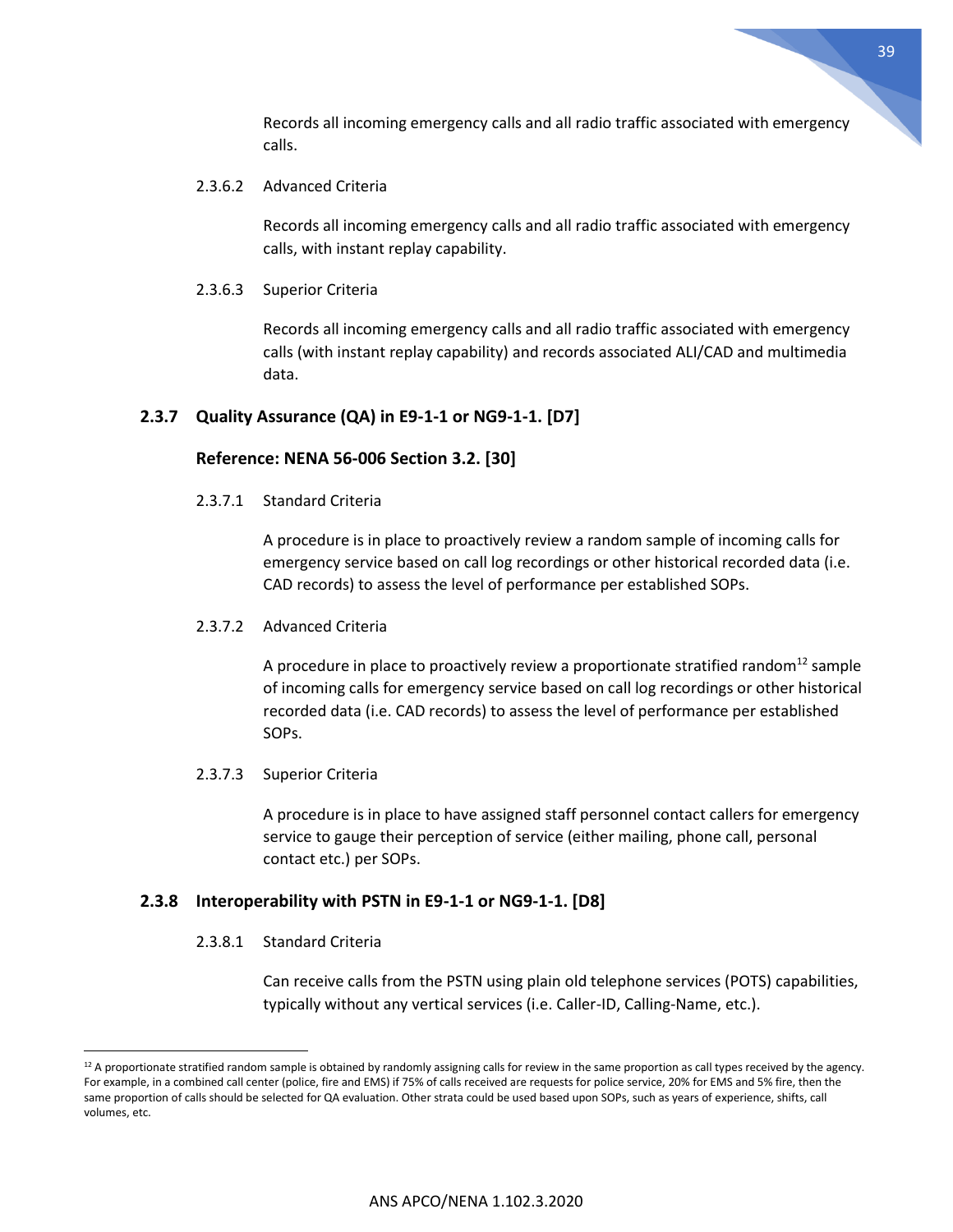#### 2.3.8.2 Advanced Criteria

Centrex/PBX functions, the ability to transfer a call to another PSTN destination.

#### 2.3.8.3 Superior Criteria

Ability to receive a PSTN call and introduce it into an Emergency Service IP network (ESInet) along with automatically or manually collected data, hence passing voice and data to another destination on the ESInet.

## **2.3.9 Public Education in E9-1-1 or NG9-1-1. [D9]**

2.3.9.1 Standard Criteria

Public Safety Agencies should actively engage in public education efforts aimed at informing the public of the capabilities and proper use of 9-1-1. This can be incorporated into crime prevention and fire prevention education programs. (This is an excerpt of CSRIC BP 9-9-0578)

## 2.3.9.2 Advanced Criteria

The ECC has a designated Public Education office within the agency, or an equivalent structured Public Education program. The materials that are distributed and the extent of the reach achieved by that distribution is documented.

2.3.9.3 Superior Criteria

The results of feedback from the Public Education Program are used to implement changes to the Program and operational SOPs (if needed).

# **2.3.10 Viewing Local Weather and News Information, and Monitoring Distribution of Information Over Emergency Alert System (EAS) in E9-1-1 or NG9-1-1. [D10]**

## **References: [11], CSRIC Best Practice: 11-7-3210.**

2.3.10.1 Standard Criteria

The ECC has an all hazards radio with selective alerting and/or other form of locally informative advance warnings for weather or other Public Safety related events.

2.3.10.2 Advanced Criteria

The ECC subscribes to specific weather, news and traffic related services that provide early warnings; such as, the National Weather Service, National Oceanic and Atmospheric Administration (NOAA), etc. or equivalent.

2.3.10.3 Superior Criteria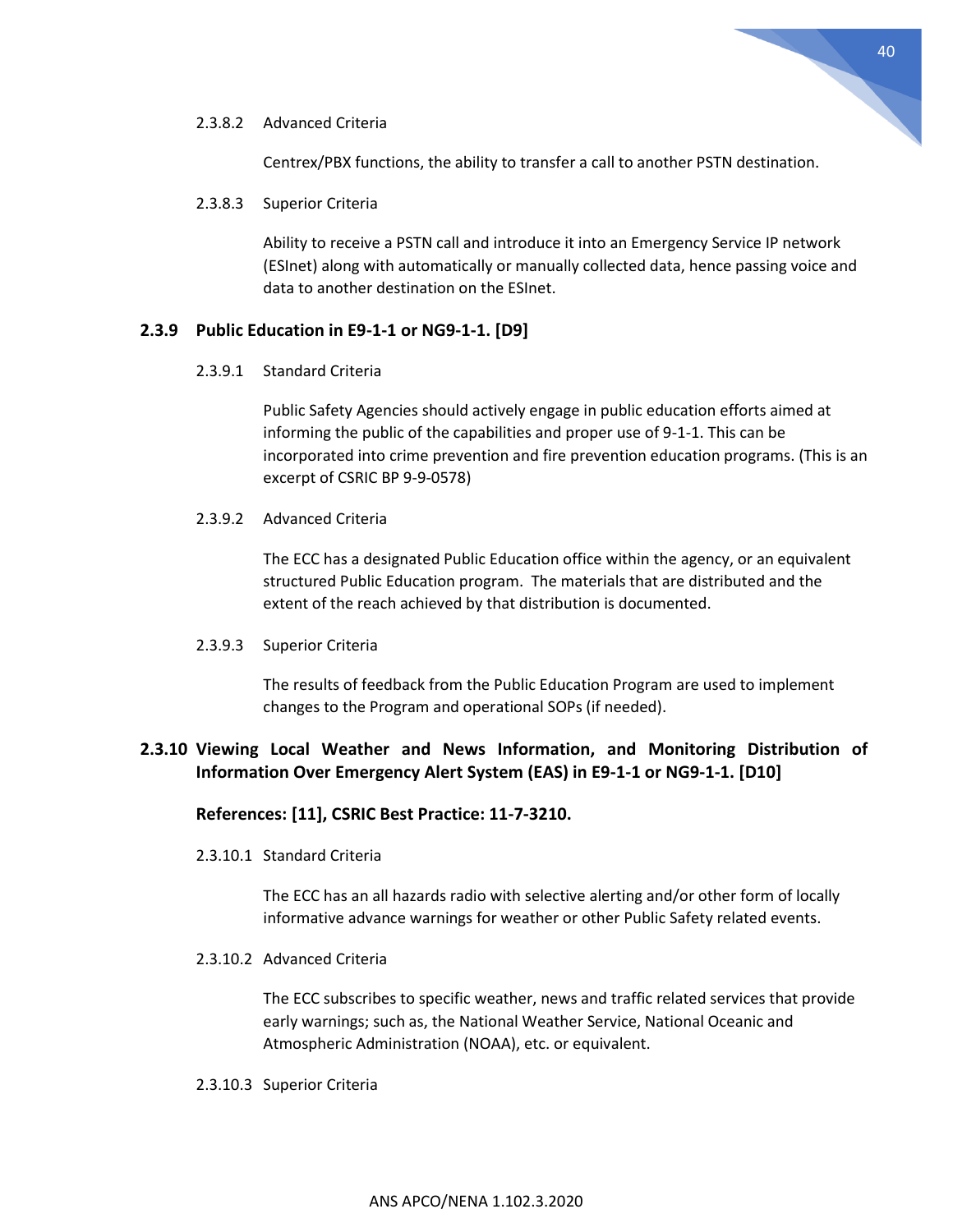The ECC CAD or equivalent technology interfaces with the local early warning systems such as the Intelligent Transportation System (ITS) or other applicable systems.

For example, if associated agency data is presented to the ECC, data from such systems are integrated into the CAD, providing the ability to utilize automatic insertion of calls into the waiting queue or automatically-selected video feeds which can be viewed by the PST, and/or forwarded to responding units with data video capability.

# **2.3.11 Care of a Spare Parts Kit that Contains Enough Spares to Maintain Critical Functionality as Determined by the AHJ in E9-1-1 or NG9-1-1. [D11]**

## 2.3.11.1 Standard Criteria

The spare parts kit is able to be on-site within two hours. The ECC has documented arrangements to allow spare parts kit spares to be replaced within 72 hours of being used. Spare parts kit contents are upgraded consistent with current equipment configurations.

## 2.3.11.2 Advanced Criteria

The spare parts kit is able to be on-site within one hour. The ECC has documented arrangements to allow spare parts kit spares to be replaced within 48 hours of being used.

#### 2.3.11.3 Superior Criteria

The spare parts kit is on-site. The ECC has documented arrangements to allow spare parts kit spares to be replaced within 24 hours of being used.

# **2.3.12 Care of an Evacuation Kit in E9-1-1 or NG9-1-1. [D12] 13**

# **(See Item [S17] for details regarding the "Availability of an Evacuation Kit" from a survivability perspective.)**

## 2.3.12.1 Standard Criteria

Documentation is available in printed format, and kept up-to-date manually on a prescribed schedule, and is reviewed at least semi-annually for accuracy. The prescribed schedule for each item contained in the evacuation kit should be based upon the normal frequency of changes to the underlying data in each agency's records.

<sup>&</sup>lt;sup>13</sup> The contents of an evacuation kit include, but are not limited to: a Map book, a resource directory, maintenance support contacts lists, turn-up procedures for the alternate facility, SOPs, remote call forwarding instructions, general office supplies, purchasing capability (i.e., an agency credit card) personnel needs, etc.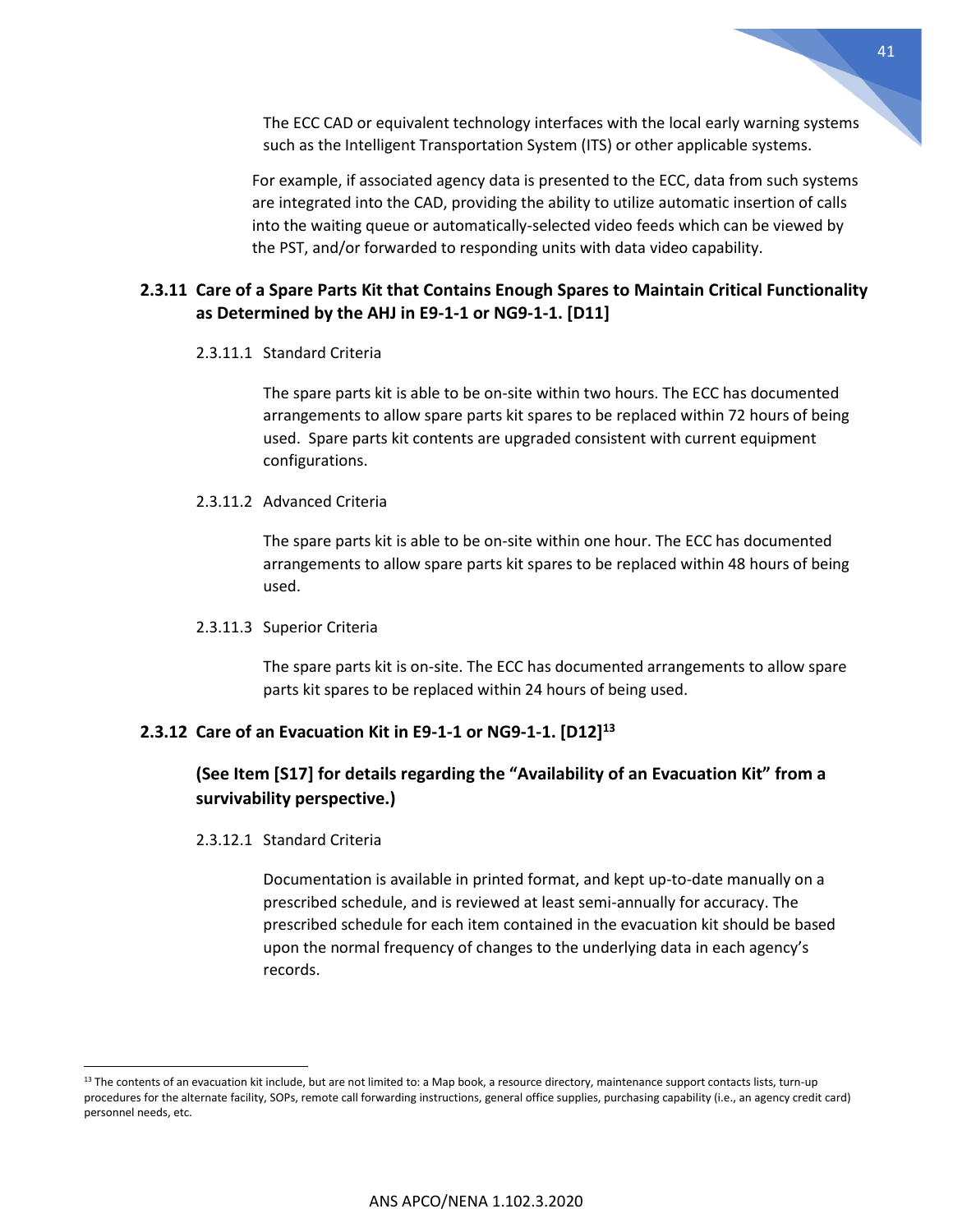#### 2.3.12.2 Advanced Criteria

Documentation is available in electronic format, which is kept up to date manually on a prescribed schedule and is reviewed at least quarterly for accuracy. The prescribed schedule for each item contained in the evacuation kit should be based upon the normal frequency of changes to the underlying data in each agency's records.

#### 2.3.12.3 Superior Criteria

Documentation is available in electronic format (i.e., LAN/WAN) that is continually updated automatically, and always available from the alternate/back-up location.

#### **2.3.13 Amber Alerts in E9-1-1 or NG9-1-1. [D13]**

#### 2.3.13.1 Standard Criteria

The ECC has a documented and readily accessible Amber Alert procedure in place, and a minimum of one person per shift is trained in its use. The ECC shall provide the info necessary to issue an Amber Alert to the Issuing Authority within 30 minutes. The ECC tests themselves every six months to ensure they can meet their goals when called upon.

These tests will consist of conducting a simulated scenario across all shifts, providing "John/Jane Doe" missing person data to the test subject (PST), who shall follow the established procedure to the point of readiness to submit the Alert information to the Issuing Authority. The process shall be timed to ensure the benchmark is achieved, but the simulated data shall not be submitted to the Issuing Authority.

#### 2.3.13.2 Advanced Criteria

The ECC has a documented and readily accessible Amber Alert procedure in place, and all supervisory personnel are trained in its use. The ECC shall provide the info necessary to issue an Amber Alert to the Issuing authority within 20 minutes. The ECC tests themselves every three months to ensure they can meet their goals when called upon.

The ECC has a documented and readily accessible Amber Alert procedure in place, and all personnel are trained in its use. The ECC shall provide the info necessary to issue an Amber Alert to the Issuing authority within less than 20 minutes. The ECC tests themselves every month to ensure they can meet their goals when called upon.

#### 2.3.13.3 Superior Criteria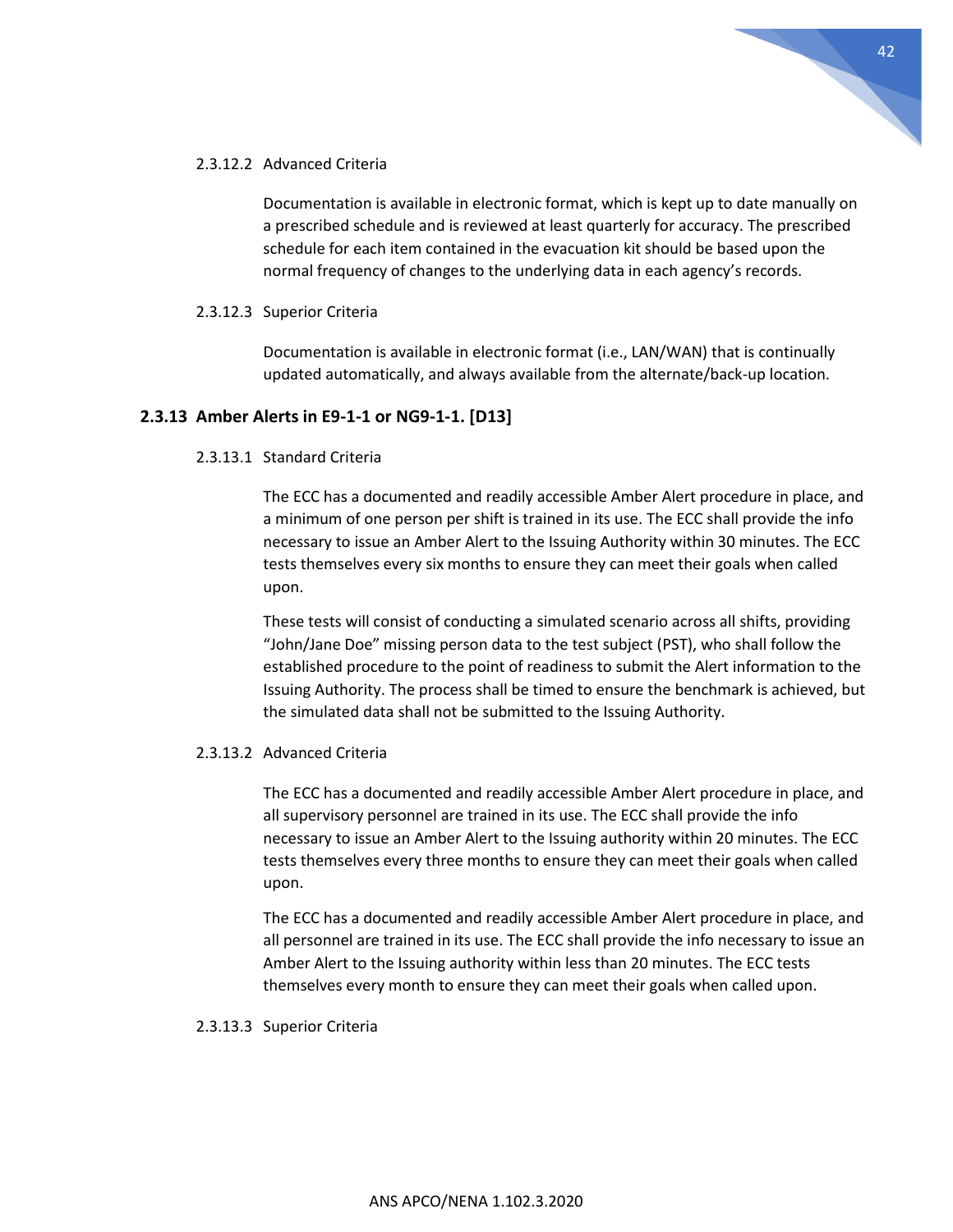43

The ECC tests themselves every month to ensure they can meet their goals when called upon.

The ECC has a documented and readily accessible Amber Alert procedure in place, and ALL personnel are trained in its use. The ECC shall provide the info necessary to issue

# **2.3.14 National Center for Missing and Exploited Children (NCMEC) Standard Compliance in E9-1-1 or NG9-1-1. [D14]**

an Amber Alert to the Issuing authority within less than 20 minutes.

## **Reference: [31]**

2.3.14.1 Standard Criteria

The ECC has adopted the most recent version of the APCO Standard for Telecommunicators when Responding to Calls of Missing, Abducted, and Sexually Exploited Children.

2.3.14.2 Advanced Criteria

The ECC Agency Head or designee has attended NCMEC "Missing & Exploited Children Chief Executive Officer Seminar" or equivalent.

2.3.14.3 Superior Criteria

All operations staff working in ECCs have received initial training to comply with APCO ANS 1.101.2-2010 Standard; annual in-service training is delivered, and documentation of training is kept.

## **2.3.15 Wireless Call Management/Processing/Testing in E9-1-1 or NG9-1-1. [D15]**

## **Reference: [32]**

## 2.3.15.1 Standard Criteria

Documented training processes for handling wireless calls, based on the type of wireless calls the ECC typically receives (Phase I, Phase II), using the NENA 56-001 Standard or equivalent as a training tool.

#### 2.3.15.2 Advanced Criteria

Documented training processes for handling wireless calls to allow the ECC to ascertain the level of accuracy they are getting on a day to day basis. A documented procedure is in place to address cases of misroutes or inaccurate data being delivered on a wireless call.

#### 2.3.15.3 Superior Criteria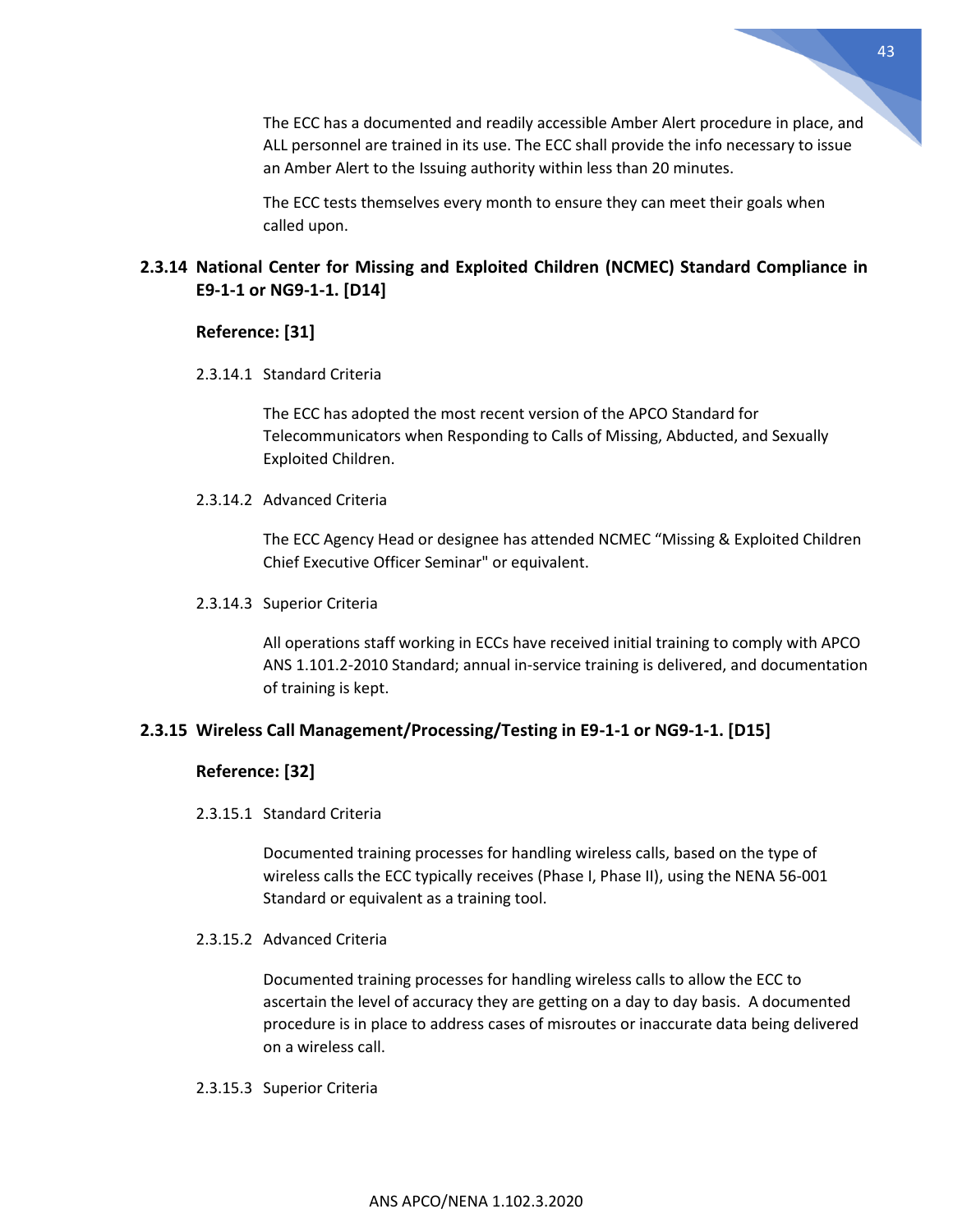Documented training processes exist for handling wireless calls based upon the APCO ANS 1.103.1- 2008 Standard. A method is in place to document when/how remedial actions are taken on instances of misroutes or inaccurate wireless data, to include follow up and final verification of resolution of the problem.

# **2.3.16 Automated Intelligent Alerts (aka: Non-Voice Sensors) in E9-1-1 or NG9-1-1 <sup>14</sup> (Not Inclusive of Auto-Dialers). [D16]**

2.3.16.1 Standard Criteria

The ECC is positioned technologically to receive such alerts as they become available in their area.

Note: This may only be applicable in an NG9-1-1 environment.

2.3.16.2 Advanced Criteria

The ECC has a procedure in place that addresses how these calls will be received and processed if they are unable to be automatically received and processed into CAD or equivalent ECC tools.

2.3.16.3 Superior Criteria

The ECC has implemented automated receipt and processing of these alerts into CAD or equivalent ECC tools.

# **2.3.17 Telecommunications Devices for the Deaf (TTD)/Teletypewriter (TTY) in E9-1-1 or NG9- 1-1. [D17 – D17c]**

# **Note: In NG9-1-1, D17 items might be accomplished differently. The criteria are met as long as the intent is achieved.**

2.3.17.1 TDD/TTY Equipment – DOJ Compliance. [D17a]

References: [01], [26], [29]

2.3.17.1.1 Standard Criteria

Compliance with DOJ ADA requirements for TDD/TTY is the minimum level acceptable for this item. That includes an acoustic coupler or equivalent technology that is available at each answering position (as required by the

<sup>&</sup>lt;sup>14</sup> An Automated Intelligent Alert is any non-voice sensor alarm that based on prior ECC approval, first verifies and then transmits automatically to the ECC such predetermined conditions to provide the best possible information and reduce false alarms. A formal MoU is recommended, with supporting SOP.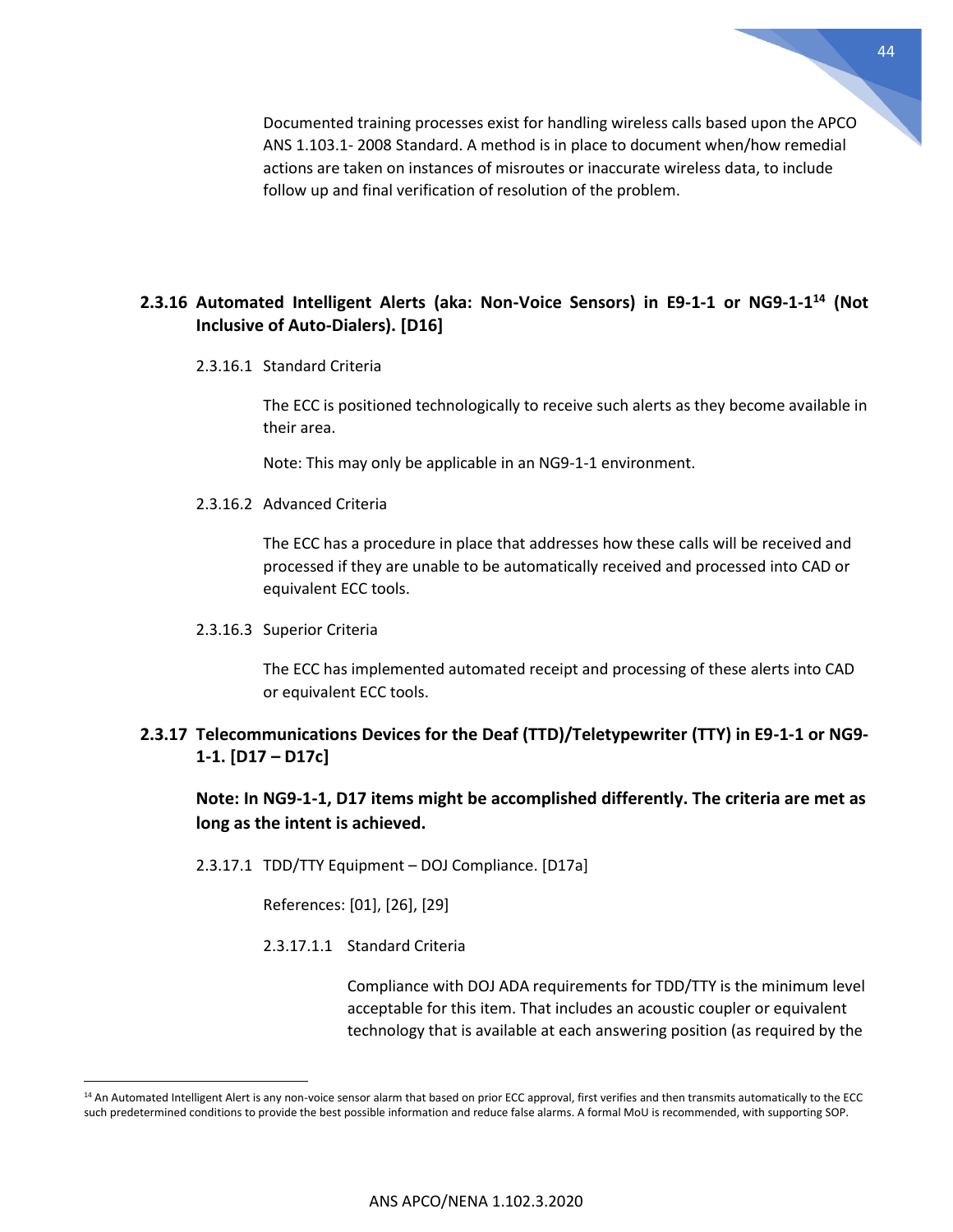ADA TDD/TTY rules), and the entire staff has been trained on its proper use (see 3.3.17.3 below TDD/TTY Equipment Training).

#### 2.3.17.1.2 Advanced Criteria

The ECC has automatic detection of TDD/TTY calls.

2.3.17.1.3 Superior Criteria

The ECC has automatic detection of TDD/TTY calls integrated with Computer Telephony Integration (CTI) and/or CAD.

2.3.17.2 TDD/TTY Equipment Testing. [D17b]

References: [01], [26], [29]

2.3.17.2.1 Standard Criteria

The ECC shall conduct an internal testing program in which they conduct random TTY test calls of each PST position. The tests should be designed to ascertain whether TTY equipment functions properly and whether personnel have been adequately trained to recognize TTY calls quickly, to operate TTY equipment, and to conduct TTY conversations. All testing results shall be documented locally. [See the referenced DOJ ADA document (above) for their recommendations for an effective testing program.]

2.3.17.2.2 Advanced Criteria

The ECC shall have a formalized process in place with external TTY equipped agencies for the purpose of testing each device in accordance with the recommendations made in the ADA documentation.

2.3.17.2.3 Superior Criteria

Not applicable.

2.3.17.3 TDD/TTY Equipment Training. [D17c]

References: [01], [24], [25], [26], [29]

2.3.17.3.1 Standard Criteria

Initial training shall be provided to all persons who may be subject to receive a TDD/TTY call prior to being authorized to take live calls. DOJ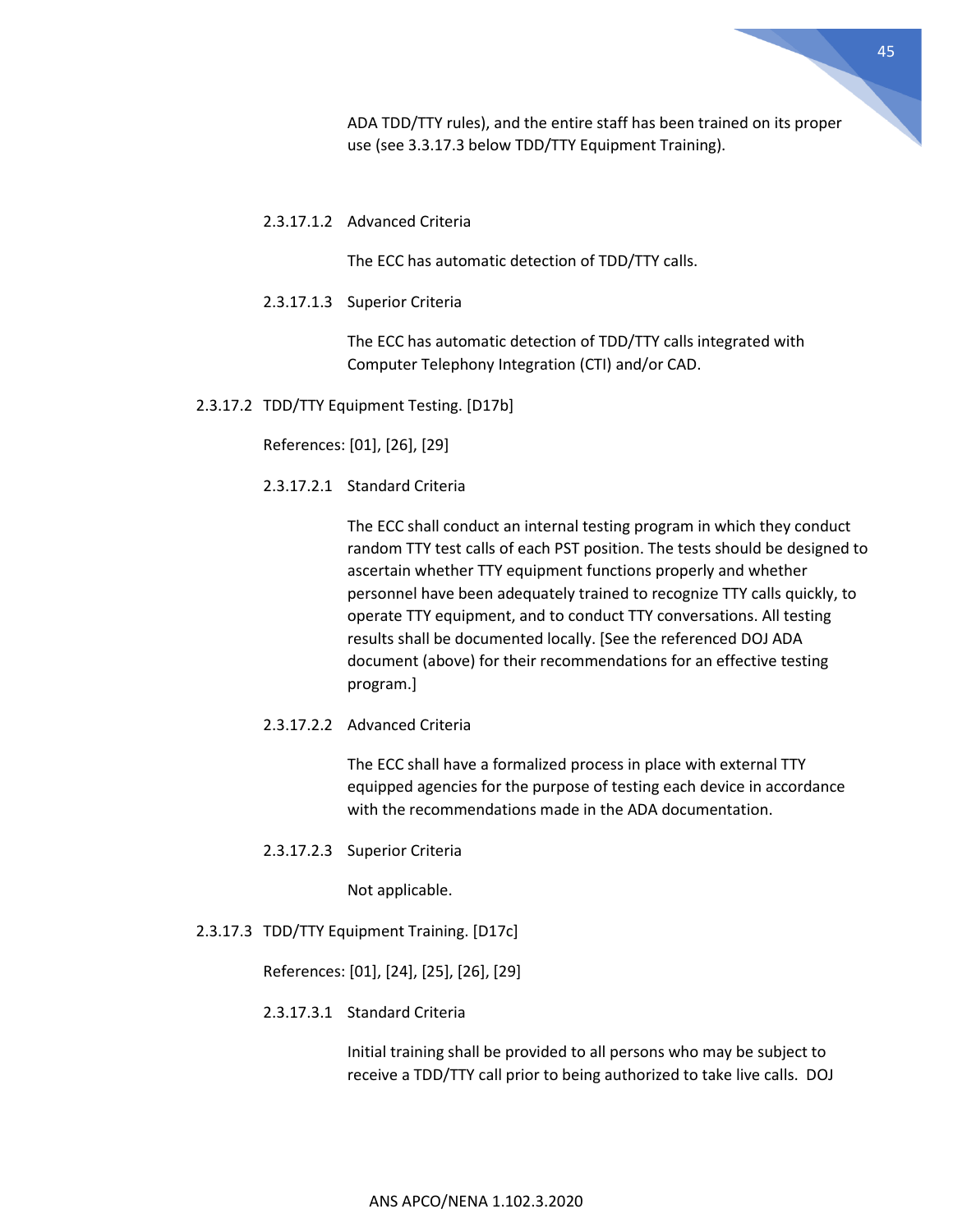minimum refresher training requirement is every six months, and documentation of the training shall be on file.

#### 2.3.17.3.2 Advanced Criteria

The ECC has a program in place to randomly test each PST on a TDD/TTY call at least once every six months.

2.3.17.3.3 Superior Criteria

The ECC has policies and procedures in place that align with CALEA Standards.

## **2.3.18 Internet Access in E9-1-1 or NG9-1-1. [D18]**

**Internet access is provided as an additional backup path for communication in abnormal situations and for day-to-day means of accessing Internet based tools, such as highway cameras, web-based Emergency Notification Systems, etc.**

**Note: In NG9-1-1 this might be accomplished differently. The criteria are met as long as the intent is achieved.**

#### **Reference: CSRIC Best Practice: 11-7-3210**

#### 2.3.18.1 Standard Criteria

The ECC has Internet access for viewing local weather and news information and monitoring distribution of information over EAS. (This has bandwidth, security and operational impacts that shall be considered to ensure reliability of other ECC communications tools.)

2.3.18.2 Advanced Criteria

Internet access available in the Communication Center/ECC in at least one location/position, with specific policies addressing the use of the Internet by ECC personnel. Such access is technologically isolated from other mission critical systems.

#### 2.3.18.3 Superior Criteria

Internet access available in the Communication Center/ECC in multiple locations/positions, so that more than one PST can utilize it simultaneously.

## **2.3.19 Redundant Connectivity to Internet Based Services that Support Mission Critical Goals (If Applicable), as Determined by the AHJ in E9-1-1 or NG9-1-1. [D19]**

#### ANS APCO/NENA 1.102.3.2020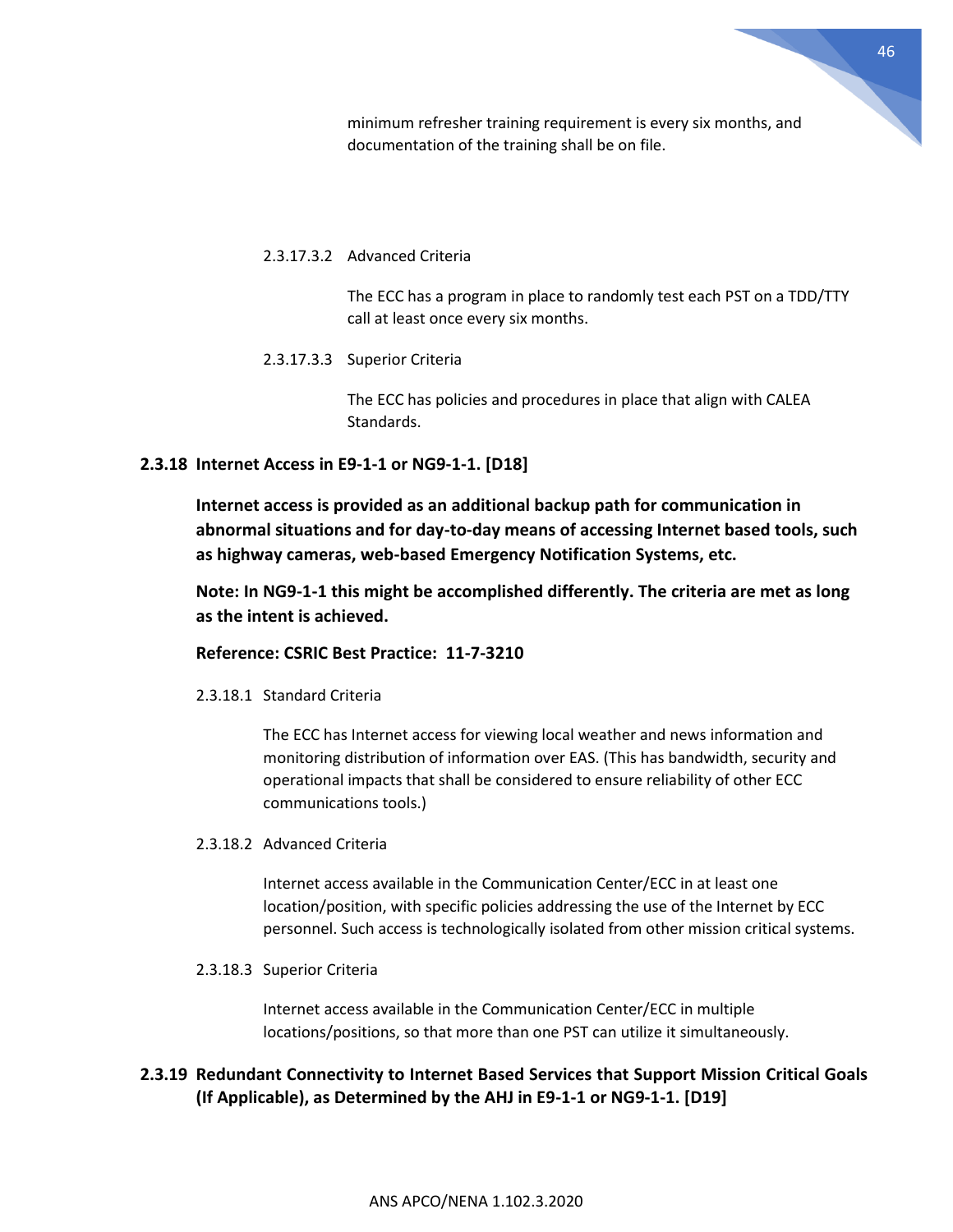**Note: In NG9-1-1 this might be accomplished differently. The criteria are met as long as the intent is achieved.**

**Examples: highway cameras, web-based Emergency Notification Systems, etc.**

2.3.19.1 Standard Criteria

The ECC uses two Internet Service Providers (ISPs) to ensure redundancy to Internet access for their critical services [i.e., a Digital Subscriber Line (DSL) access path and a Cable Modem access path].

2.3.19.2 Advanced Criteria

Internet access via wireless Internet connectivity.

2.3.19.3 Superior Criteria

Back-up Internet access via satellite (when available).

## **2.3.20 Emergency Notification Services in E9-1-1 or NG9-1-1. [D20]**

## **CSRIC Best Practice P 11-9-3202**

2.3.20.1 Standard Criteria

Not Required.

2.3.20.2 Advanced Criteria

Has the ability to do a limited mass notification within a reasonable amount of time for citizens who have opted in.

This level of performance can be achieved via contracts with external commercial providers who would do the notifications for the ECC.

2.3.20.3 Superior Criteria

The Center has the ability to do a limited mass notification to other technologies, such as: wireless, Short Message Service (SMS), etc.

END OF "D" ITEMS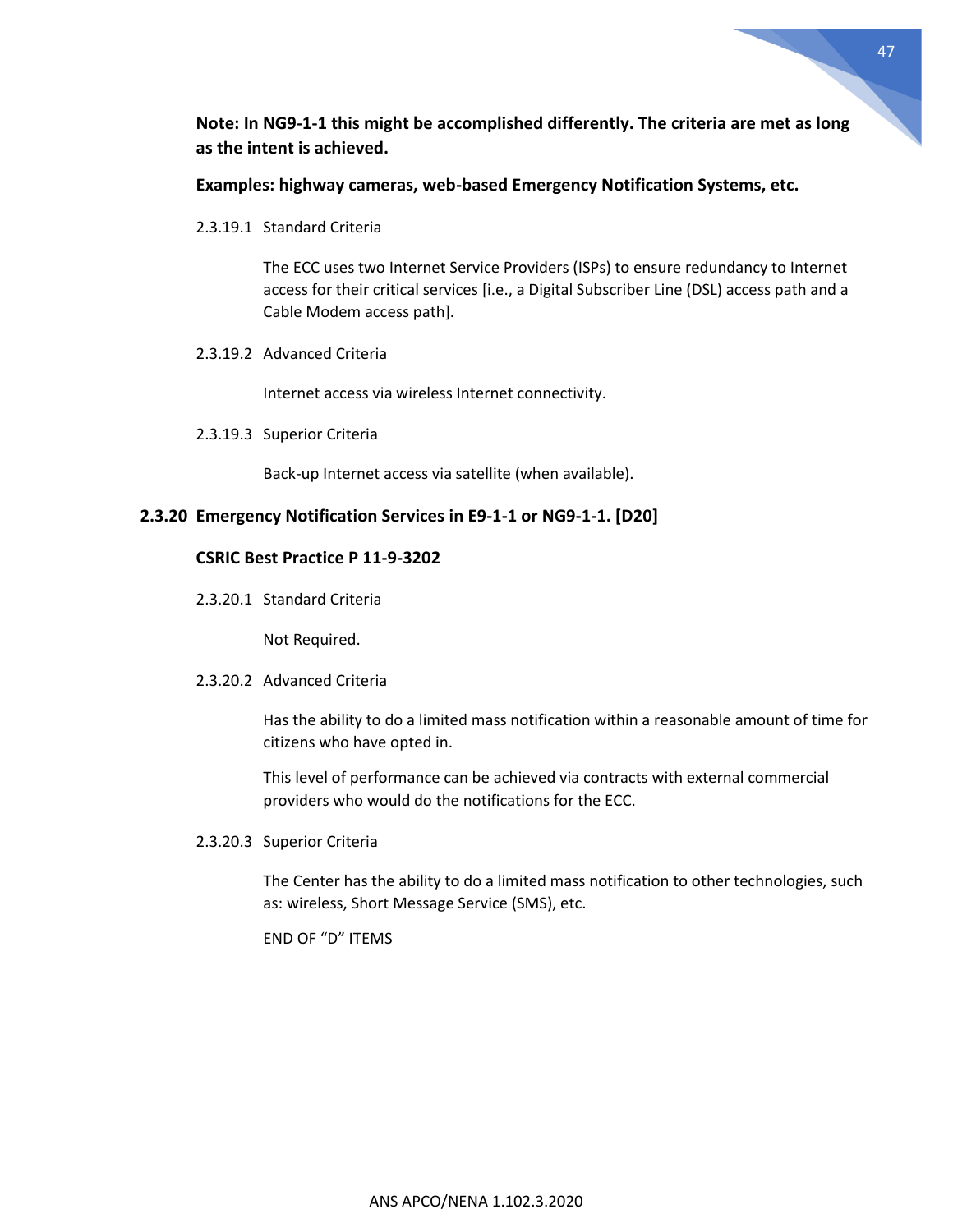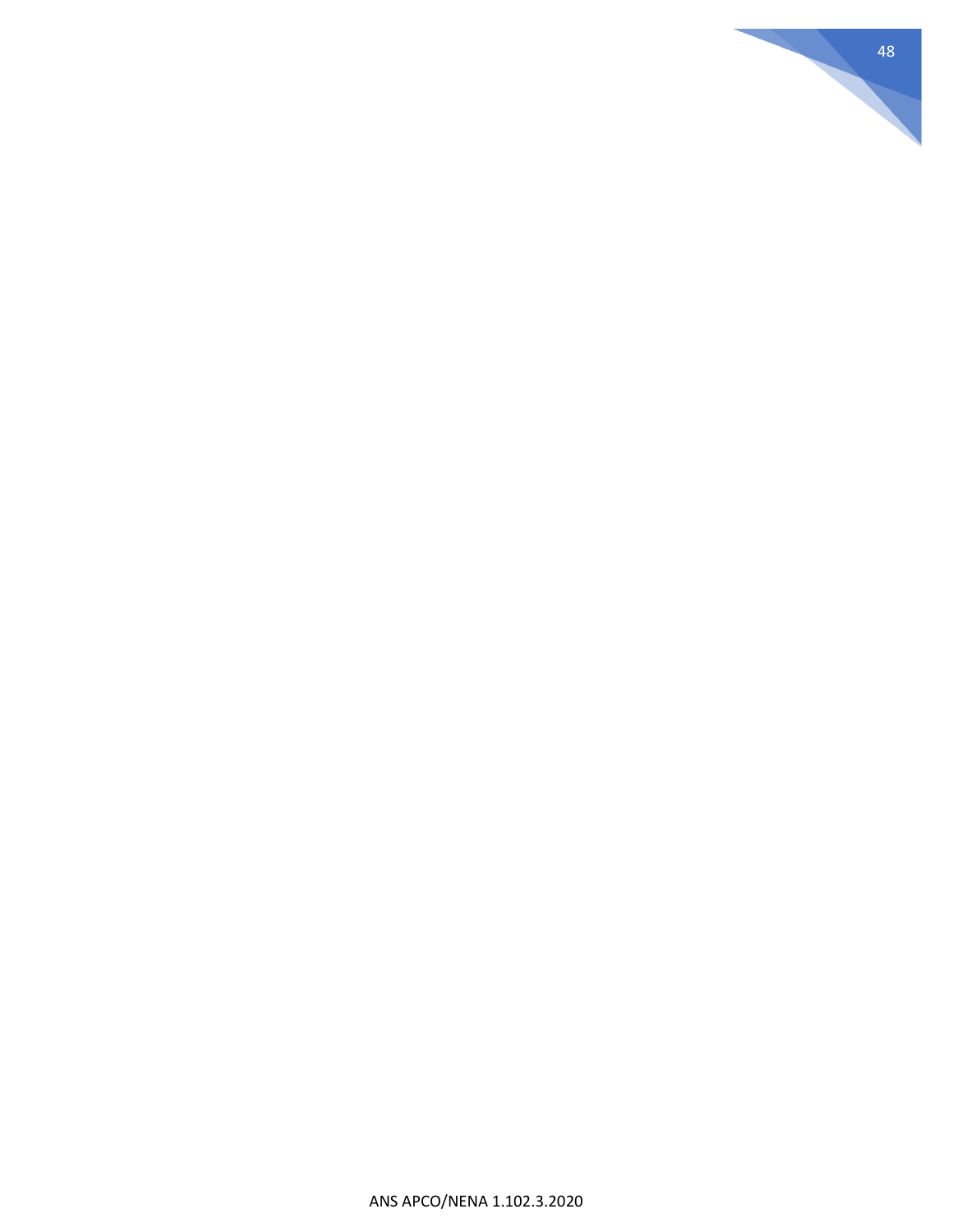Chapter Three

# **References**

- **[01] Americans with [Disabilities](http://www.ada.gov/911ta.htm) Act (ADA), Title II, 28 C.F.R. Part 35.**
- **[02] Bush, George W. (2003). Homeland Security Presidential [Directive/HSPD-8,](http://www.fas.org/irp/offdocs/nspd/hspd-8.html) National [Preparedness.](http://www.fas.org/irp/offdocs/nspd/hspd-8.html) Washington, D.C.: The White House.**
- **[03] Department of Transportation Federal Aviation [Administration](http://www.zandz.ru/docs/faa-std-019e.pdf) (2005). Lightning and Surge Protection, Grounding, Bonding and Shielding [Requirements](http://www.zandz.ru/docs/faa-std-019e.pdf) for Facilities and [Electronic](http://www.zandz.ru/docs/faa-std-019e.pdf) Equipment.(FAA-STD-019)**
- **[04] Federal [Communications](http://www.fcc.gov/Bureaus/Wireless/Orders/fcc96264.txt) Commission (2015). Report and Order in the Matter of [Wireless E911 Location Accuracy Requirements,](http://www.fcc.gov/Bureaus/Wireless/Orders/fcc96264.txt) PS Docket Number 07-114, FCC 15-9, Adopted [January 29, 2015,](http://www.fcc.gov/Bureaus/Wireless/Orders/fcc96264.txt) Issued February 3, 2015.**
- **[05] IEEE (2006). [Recommended](http://ieeexplore.ieee.org/xpl/freeabs_all.jsp?tp&isnumber=34343&arnumber=1638205&punumber=10911) Practice for Powering and Grounding Electronic Equipment. (IEEE Std 1100 – 2005) OR IEEE Std 1100 - 2005 IEEE [Recommended](http://ieeexplore.ieee.org/xpl/freeabs_all.jsp?tp&isnumber=34343&arnumber=1638205&punumber=10911) Practice for Powering and Grounding Electronic [Equipment.](http://ieeexplore.ieee.org/xpl/freeabs_all.jsp?tp&isnumber=34343&arnumber=1638205&punumber=10911)**
- **[06] National Fire Protection Association - National Electric Code 70 – Chapter 2: Wiring an[d](http://www.nfpa.org/aboutthecodes/AboutTheCodes.asp?DocNum=70) [Protection;](http://www.nfpa.org/aboutthecodes/AboutTheCodes.asp?DocNum=70) Article 250: Grounding and Bonding; Article 280: Surge Arrestors over 1kV; Article 285: Surge [Protective](http://www.nfpa.org/aboutthecodes/AboutTheCodes.asp?DocNum=70) Devices (SPDs), 1kV or less. (NFPA NEC 70) 14**
- **[07] National Fire Protection [Association](http://www.nfpa.org/aboutthecodes/AboutTheCodes.asp?DocNum=780) - Standard for the Installation of Lightning [Protection](http://www.nfpa.org/aboutthecodes/AboutTheCodes.asp?DocNum=780) Systems. (NFPA 780) 14**
- **[08] National Fire Protection Association - Standard for the Installation, Maintenance, and Use of Emergency Services [Communications](http://www.nfpa.org/assets/files/PDF/CodesStandards/TIAErrataFI/Errata1221-07-1.pdf) Systems. (NFPA 1221) 14**
- **[09] National Fire Protection Association - Standard on [Disaster/Emergency](http://www.nfpa.org/assets/files/PDF/CodesStandards/TIAErrataFI/Errata1221-07-1.pdf) Management and Business [Continuity](http://www.nfpa.org/assets/files/PDF/CodesStandards/TIAErrataFI/Errata1221-07-1.pdf) Programs. (NFPA 1600)<sup>15</sup> .**

<sup>&</sup>lt;sup>15</sup> The NFPA document links take you to the NFPA portal which lists all the codes and standards. When you click on one of them, you are taken to a page which offers several choices (view online, download, etc.) for the standard you've chosen. You will be required to sign in when you choose a standard. The documents are designed to be viewed (FREE) online, but there are no "print", "save", "cut and paste", or "search" options. The website does provide a link where you can purchase the fully- functional version if you need one.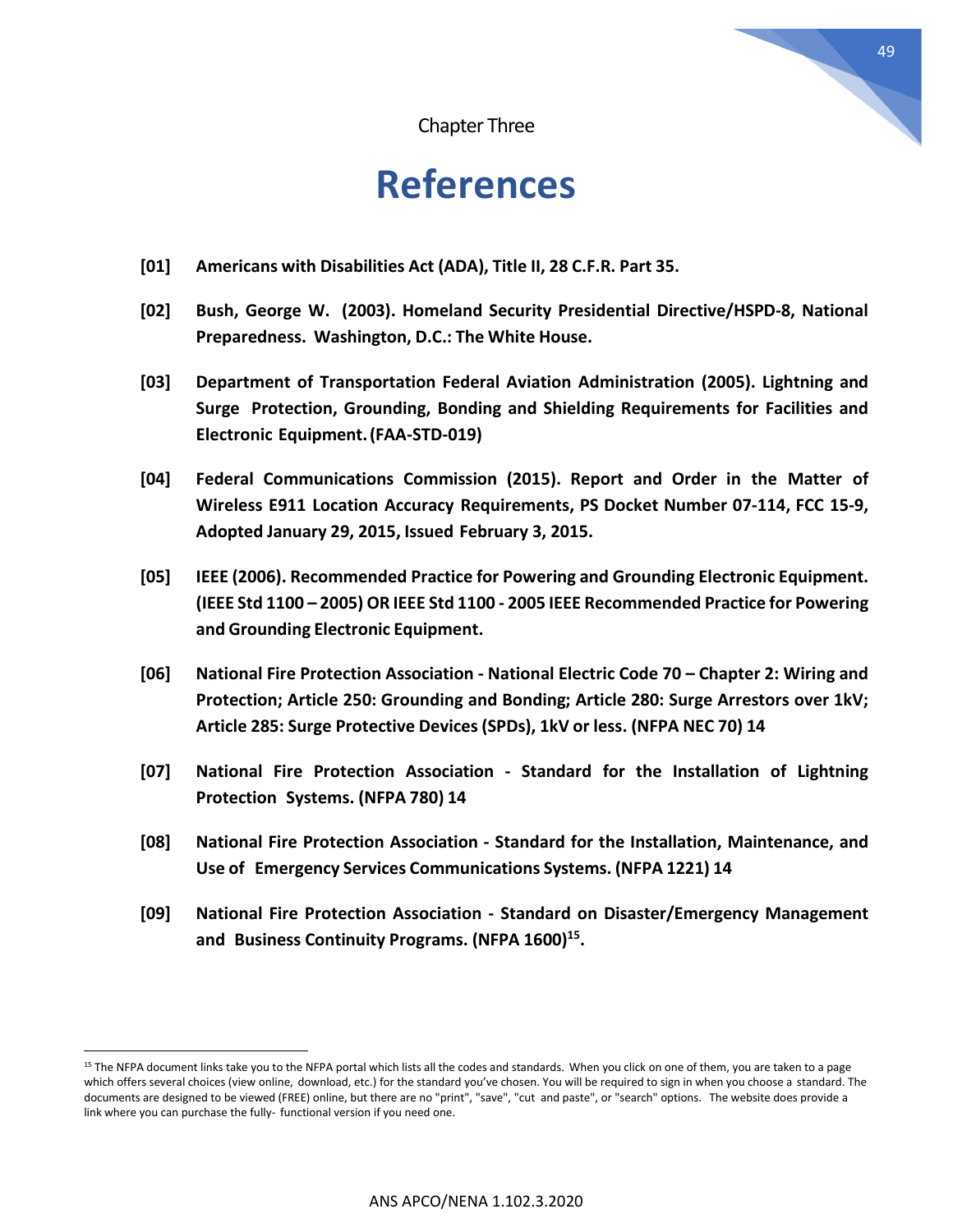- **[10] [NENA Communications Center/ECC](http://www.nena.org/sites/default/files/NENADisasterandContingencyPlanFinal060705.pdf) Disaster and Contingency Plans Model [Recommendation](http://www.nena.org/sites/default/files/NENADisasterandContingencyPlanFinal060705.pdf) Document 53-001.**
- **[11] National Emergency Number Association (2007). NENA Hazard and [Vulnerability](http://www.nena.org/standards/operations/hazard-vulnerability-analysis) [Analysis](http://www.nena.org/standards/operations/hazard-vulnerability-analysis) 53-501.**
- **[12] National Emergency Number [Association](http://www.nena.org/standards/operations/resource-analysis) (2007). NENA Resource Analysis 53-502.**
- **[13] National Emergency Number Association (2007). NENA ECC Survivability Operation[s](http://www.nena.org/operations/standards/psap-survivability) [Information](http://www.nena.org/operations/standards/psap-survivability) Document 53-503.**
- **[14] National Emergency Number [Association](http://www.nena.org/sites/default/files/PSAPSiteSelectionCriteriaFINAL071707.pdf) (2007). NENA Public Safety Answering Point Site Selection Criteria [OperationsInformation](http://www.nena.org/sites/default/files/PSAPSiteSelectionCriteriaFINAL071707.pdf) Document 56-506.**
- **[15] National Lightning Safety Institute. [Structural](http://www.lightningsafety.com/nlsi_lhm.html) Lightning Safety.**
- **[16] Network Reliability & [Interoperability](https://www.fcc.gov/nors/outage/bestpractice/ProcessBestPractice.cfm) Council. Best Practices, retrieved March 4, 2008 [from](https://www.fcc.gov/nors/outage/bestpractice/ProcessBestPractice.cfm) <https://www.fcc.gov/nors/outage/bestpractice/ProcessBestPractice.cfm> (then searchfor the text: 911).**
- **[17] Powers, L. Robert and Schmid, David (1993). Network Reliability Council E-911 Focus Group Report on 9-1-1 Service Delivery Reliability[.](http://www.nric.org/pubs/nric1/sections/fcontents.pdf) <http://www.nric.org/pubs/nric1/sections/fcontents.pdf> <http://www.nric.org/pubs/nric1/sections/fbody.pdf> <http://www.nric.org/pubs/nric1/sections/fappendix.pdf>**
- **[18] U.S. [Department](https://www.llis.dhs.gov/index.do) of Homeland Security, Lessons Learned Information Sharing (LLIS.gov) is the national network of Lessons Learned and Best Practices for [emergency](https://www.llis.dhs.gov/index.do) response providers and [homeland](https://www.llis.dhs.gov/index.do) security officials.**

**For more information on LLIS, please contact their Help Desk at [feedback@llis.dhs.gov.](mailto:feedback@llis.dhs.gov)**

- **[19] Target Capabilities List - A companion to the National [Preparedness](https://www.llis.dhs.gov/displayContent?contentID=26724) Guidelines U.S. [Department](https://www.llis.dhs.gov/displayContent?contentID=26724) of Homeland Security September 2007.**
- **[20] National Emergency Number [Association](http://www.nena.org/sites/default/files/NENA%2000-001_V12a%20July%202009.pdf) (2009). NENA Master Glossary.**
- **[21] For a list of U.S. States and their 911 [Authorities](http://www.nasna911.org/resources.php) – including statutes etc. see thissite or see National Association of State 911 [Administratorsfor](http://www.nasna911.org/resources.php) more generic information.**
- **[22] Standards for Public Safety [Communications](http://www.calea.org/online/OrderForms/publicationorderform0508.pdf) Agencies 2nd Edition, July, 2007, section 6.4.1 Security Measures for [Communications](http://www.calea.org/online/OrderForms/publicationorderform0508.pdf) Centers [in general], and section 81.3.1**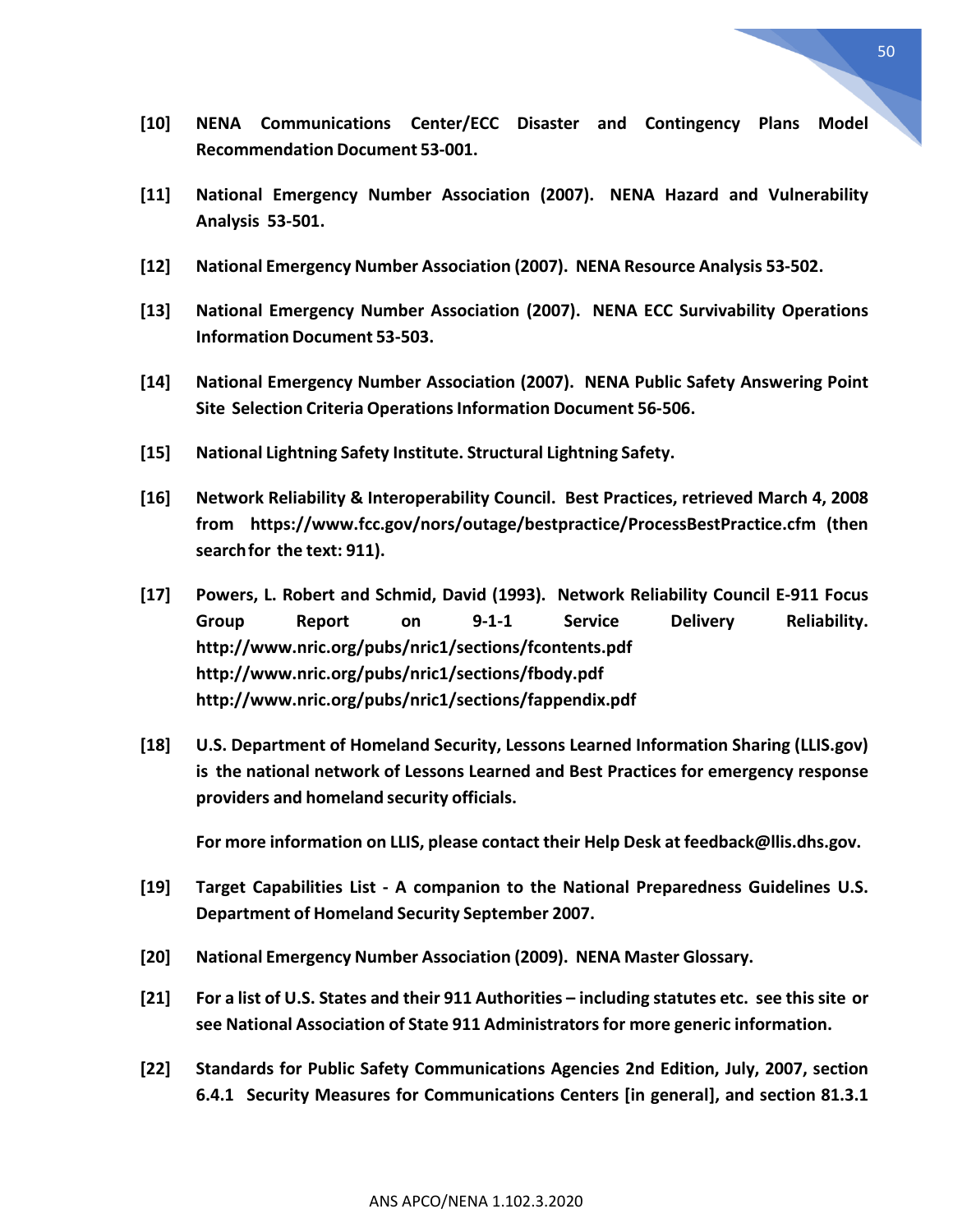**Security Measures for [Communications](http://www.calea.org/online/OrderForms/publicationorderform0508.pdf) Centers [located inside a Law Enforcement [Center\].](http://www.calea.org/online/OrderForms/publicationorderform0508.pdf) Both are available for purchase at calea.org.**

- **[23] National [EmergencyNumberAssociation](http://www.nena.org/sites/default/files/NENAopsOIDTTYPhonePals072904.pdf) (2004). NENA TTY Phone Pal Program [\(PPP\)OID](http://www.nena.org/sites/default/files/NENAopsOIDTTYPhonePals072904.pdf) [52-501.](http://www.nena.org/sites/default/files/NENAopsOIDTTYPhonePals072904.pdf)**
- **[24] National Emergency Number [Association](http://www.nena.org/sites/default/files/NENAopsAccessibilityTTYTrainingStandard020105final.pdf) (2005). NENA TTY Training [Operational](http://www.nena.org/sites/default/files/NENAopsAccessibilityTTYTrainingStandard020105final.pdf) [Standard](http://www.nena.org/sites/default/files/NENAopsAccessibilityTTYTrainingStandard020105final.pdf) 52-001.**
- **[25] National Emergency Number [Association](http://www.nena.org/sites/default/files/NENAopsAccessibilityMgrsGuideTitleIIDirectAccessstandard02%E2%80%A6.pdf) (2005). NENA [Managers'](http://www.nena.org/sites/default/files/NENAopsAccessibilityMgrsGuideTitleIIDirectAccessstandard02%E2%80%A6.pdf) Guide to the ADA: Title II, Direct Access [Operational](http://www.nena.org/sites/default/files/NENAopsAccessibilityMgrsGuideTitleIIDirectAccessstandard02%E2%80%A6.pdf) Standard 52-002.**
- **[26] National Emergency Number [Association](http://www.nena.org/sites/default/files/NENAopsAccessibilityMgrsGuideTitleIIDirectAccessstandard02%E2%80%A6.pdf) (2005). NENA TTY Call Taker [Proficiency](http://www.nena.org/sites/default/files/NENAopsAccessibilityMgrsGuideTitleIIDirectAccessstandard02%E2%80%A6.pdf) and Quality Assurance E9-1-1 Operational Standard/Model [Recommendation](http://www.nena.org/sites/default/files/NENAopsAccessibilityMgrsGuideTitleIIDirectAccessstandard02%E2%80%A6.pdf) 52-003**
- **[27] CJIS Security Policy Version 5.6 June 2017 - Section 5.9.1 Physically Secure Location. The CJIS Security Policy is available at [https://www.fbi.gov/about-us/cjis/cjis-security](https://www.fbi.gov/about-us/cjis/cjis-security-policy-resource-center/view)[policy-resource-center/view.](https://www.fbi.gov/about-us/cjis/cjis-security-policy-resource-center/view)**
- **[28] (FEMA) [developed](http://www.fema.gov/plan/prevent/rms/rmsp155) the Building Design for Homeland Security Course (E155).**
- **[29] APCO ADA Training Standard for [Communication](http://www.apcostandards.org/) Officers August 2003.**
- **[30] NENA [Emergency](http://www.nena.org/standards/operations/emergency-call-processing) Call Processing Protocol Standard 56-006.**
- **[31] Standard for Public Safety Telecommunicators when Responding to Calls of Missing, Abducted, and Sexually Exploited Children<sup>16</sup>**
- **[32] Wireless 9-1-1 Deployment and Management Effective Practices Guide - APCO ANS 1.103.1- 2008 www.apcostandards.org**
- **[33] ANSI/APCO Public Safety Grade Site Hardening Requirements, APCO ANS 2.106.1-2019.**
- **[34] APCO Non-Traditional PSAP Task-Force Final Report, June 2018.**
- **[35] APCO Broadband Implications for the PSAP, A Project 43™ Initiative, 2017.**

<sup>16</sup> www.apcointl.org/standards/standards-to-download/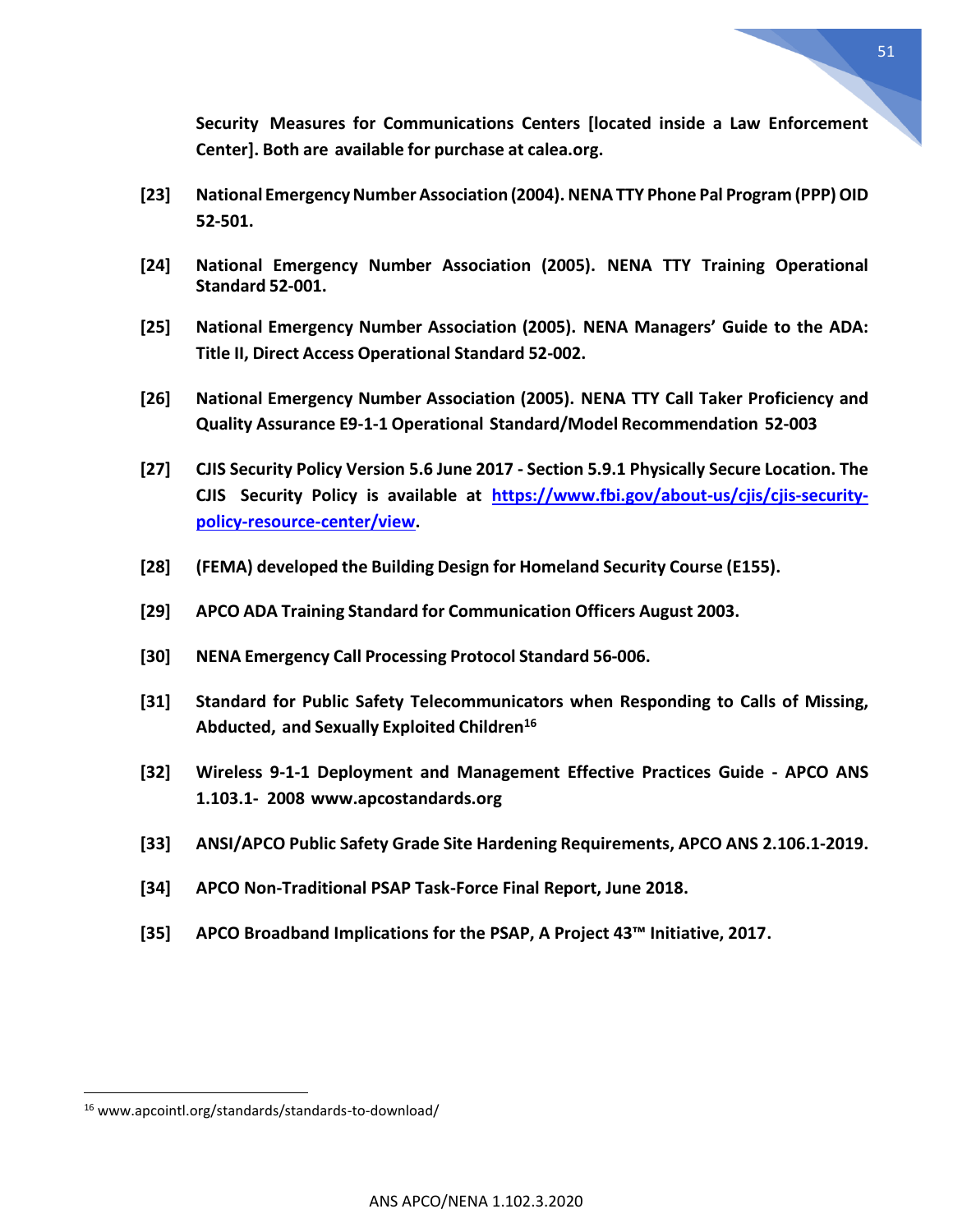Chapter Four

# **Exhibits**

# **4.1 An Example of Reporting Rating Results for Item S1:**

# **This is a typical example of how the ECC would utilize the matrix tables to record their results.**

|                | <b>CA Item</b>         | <b>Standard Criteria</b>                | <b>Advanced Criteria</b>             | <b>Superior Criteria</b>               |
|----------------|------------------------|-----------------------------------------|--------------------------------------|----------------------------------------|
| S <sub>1</sub> | Receipt of E9-1-1      | ECC has CPE to enable the receipt of    | ANI & ALI data is interfaced to CAD  |                                        |
|                | calls using static ALI | "Enhanced 9-1-1" calls with             | and electronic mapping.              | Using a GIS mapping tool               |
|                | functionality, or      | associated data (CBN & caller           |                                      |                                        |
|                | Receipt of NG9-1-1     | location information) from callers in   | ANI is 10-digits from the SR. (no    |                                        |
|                | calls with ALI         | the ECC's jurisdiction.                 | NPD digit)                           |                                        |
|                | equivalent             |                                         |                                      |                                        |
|                | functionality          | This includes traditional wireline,     |                                      |                                        |
|                |                        | static VoIP, and wireless Phase 1       |                                      |                                        |
|                |                        | types of calls.                         |                                      |                                        |
|                |                        | ECC is also Phase 1 wireless capable    |                                      |                                        |
|                |                        | for at least one WSP in the             |                                      |                                        |
|                |                        | jurisdiction or has made a valid        |                                      |                                        |
|                |                        | formal request for Phase 1 wireless     | In NG9-1-1 Environment: Capable      | In NG9-1-1 Environment: ECC is using a |
|                |                        | service with the WSPs doing business    | of receiving the 10-digit CBN within | Geographic Information System (GIS)    |
|                |                        | in their jurisdiction.                  | the NG9-1-1 callpath, and            | mapping tool for the graphical display |
|                |                        | In NG9-1-1 Environment: ECC has         | graphically displays the caller's    | of location information to the PST     |
|                |                        |                                         | estimated location via GIS (as       |                                        |
|                |                        | Call Handling equipment or              | opposed to a cell sector location).  |                                        |
|                |                        | functionality to enable the receipt of  |                                      |                                        |
|                |                        | "NG9-1-1" calls with associated data    |                                      |                                        |
|                |                        | [call back number (CBN) & caller        |                                      |                                        |
|                |                        | location information] from callers in   |                                      |                                        |
|                |                        | the ECC's jurisdiction. This includes   |                                      |                                        |
|                |                        | traditional wireline, static Voice over |                                      |                                        |
|                |                        | Internet Protocol (VoIP), and           |                                      |                                        |
|                |                        | wireless Phase I types of calls. ECC is |                                      |                                        |
|                |                        | also Phase I wireless capable for at    |                                      |                                        |
|                |                        | least one Wireless Service Provider     |                                      |                                        |
|                |                        | (WSP) in the jurisdiction or has made   |                                      |                                        |
|                |                        | a valid formal request for Phase I      |                                      |                                        |
|                |                        | wireless service with the WSPs doing    |                                      |                                        |
|                |                        | business in their jurisdiction.         |                                      |                                        |

## **Assessment Result: ADVANCED**

**Notes: 8-digit CAMA-MF signaling from SR is no longer used. ANI delivered from the SR uses the industry standard Enhanced-MF 10-digit format (or 20-digits where applicable for wireless calls). The [any name] ECC is Phase 2 compliant for all WSPs known to be serving the jurisdictional area, and all incoming E9-1-1 call data received from ALI is automatically delivered electronically into the [any brand] CAD system.**

**\*Informative and not part of the ANS**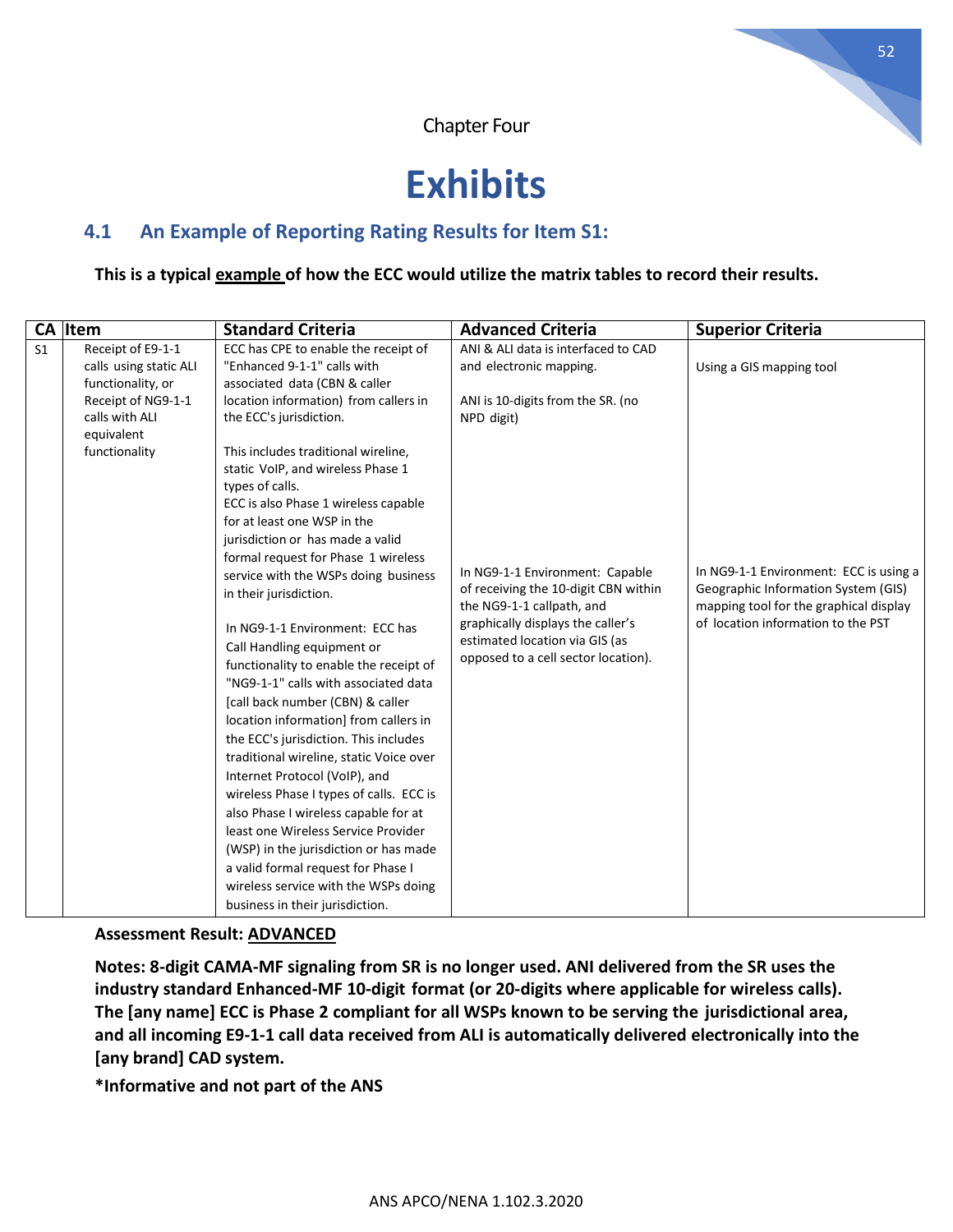

# **This is a typical example of how the ECC would utilize the matrix tables to record their results.**

| <b>CAT Item</b> |                                                                                                                  | <b>Standard Criteria</b> | <b>Advanced Criteria</b> | <b>Superior Criteria</b> |
|-----------------|------------------------------------------------------------------------------------------------------------------|--------------------------|--------------------------|--------------------------|
| D <sub>1</sub>  | Retention (Personnel)<br>This would be based<br>on employees who<br>have completed their<br>probationary period. | Turnover less than 19%   | Turnover less than 10%   | Turnover less than 5%    |

# **Assessment Result: SUPERIOR**

**Notes: The [Any Name] ECC maintains an average turnover rate of 4.25%.**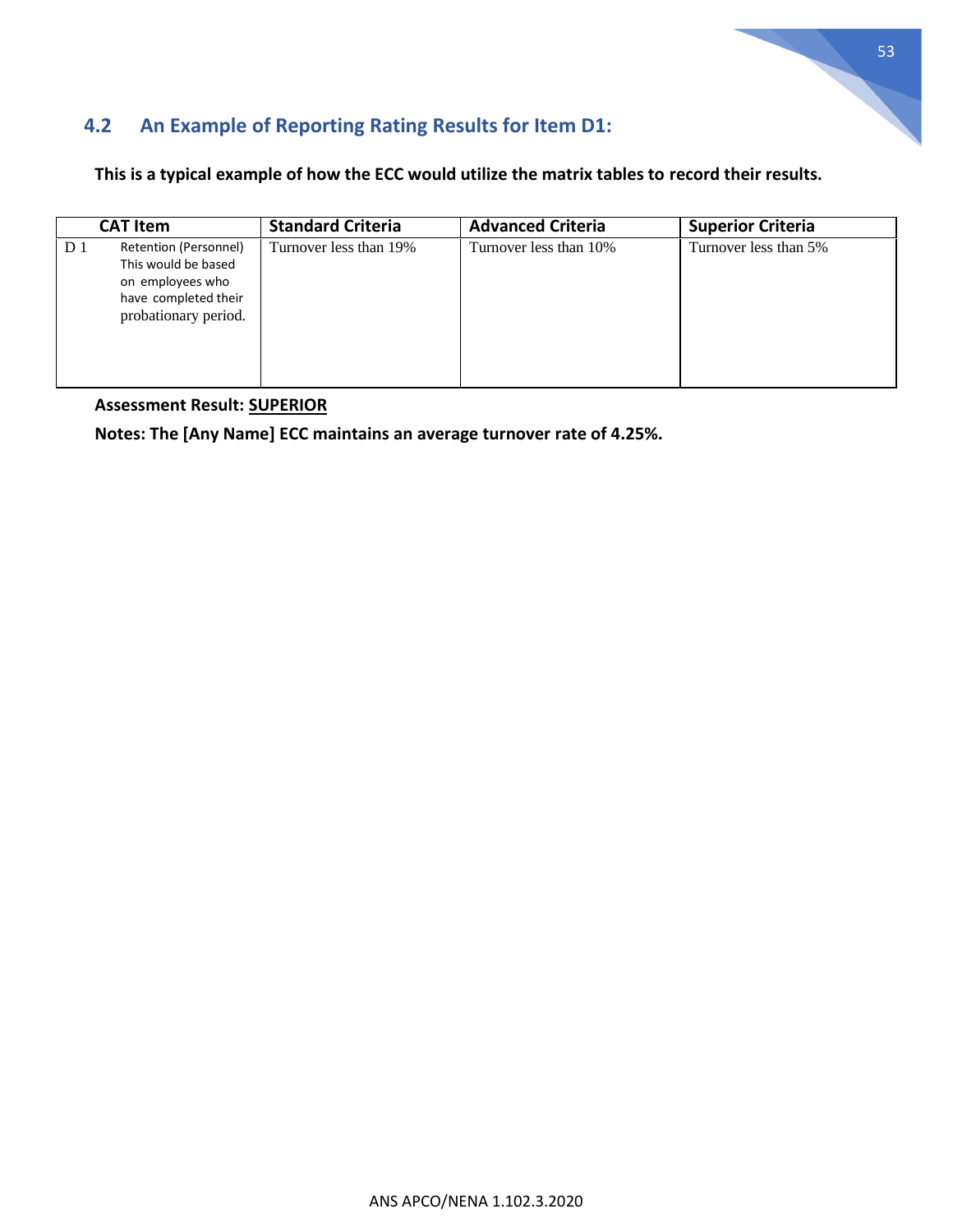

## **Service Capability Criteria Matrix for Survivability Items**

# **(Each graduated rating assumes compliance with the prior rating criteria)**

Legend for CAT: S = Related to Survivability

## **Each graduated rating assumes compliance with the prior level.**

| <b>CAT</b>     | Item                                                                                                                                       | <b>Standard Criteria</b>                                                                                                                                                                                                                                                                                                                                                                                                                                                                                                                                                                                                    | <b>Advanced</b>                                                                                                                                                                                                                            | <b>Superior Criteria</b>                                                                                                                                         |
|----------------|--------------------------------------------------------------------------------------------------------------------------------------------|-----------------------------------------------------------------------------------------------------------------------------------------------------------------------------------------------------------------------------------------------------------------------------------------------------------------------------------------------------------------------------------------------------------------------------------------------------------------------------------------------------------------------------------------------------------------------------------------------------------------------------|--------------------------------------------------------------------------------------------------------------------------------------------------------------------------------------------------------------------------------------------|------------------------------------------------------------------------------------------------------------------------------------------------------------------|
| S <sub>1</sub> | Receipt of E9-1-1<br>calls using static<br>ALI functionality,<br>or Receipt of<br>NG9-1-1 calls<br>with ALI<br>equivalent<br>functionality | ECC has CPE to enable the receipt of<br>"Enhanced 9-1-1" calls with associated<br>data (CBN & caller location information)<br>from callers in the ECC's jurisdiction.<br>This includes traditional wireline, static<br>VoIP, and wireless Phase 1 types of<br>calls.<br>ECC is also Phase 1 wireless capable for at<br>least one WSP in the jurisdiction or has<br>made a valid formal request for Phase 1<br>wireless service with the WSPs doing<br>business in their jurisdiction.                                                                                                                                       | ANI & ALI data is<br>interfaced to CAD and<br>electronic mapping.<br>ANI is 10-digits<br>from the SR. (no<br>NPD digit)                                                                                                                    | Using a GIS mapping tool                                                                                                                                         |
|                |                                                                                                                                            | In NG911 Environment: ECC has Call<br>Handling equipment or functionality to<br>enable the receipt of "NG911" calls with<br>associated data [call back number (CBN)<br>& caller location information] from callers<br>in the ECC's jurisdiction. This includes<br>traditional wireline, static Voice over<br>Internet Protocol (VoIP), and wireless<br>Phase I types of calls. ECC is also Phase I<br>wireless capable for at least one Wireless<br>Service Provider (WSP) in the jurisdiction<br>or has made a valid formal request for<br>Phase I wireless service with the WSPs<br>doing business in their jurisdiction. | In NG9-1-1<br>Environment:<br>Capable of<br>receiving the 10-<br>digit CBN within<br>the NG9-1-1<br>callpath, and<br>graphically<br>displays the<br>caller's estimated<br>location via GIS<br>(as opposed to a<br>cell sector<br>location) | In NG9-1-1 Environment: ECC is<br>using a Geographic Information<br>System (GIS) mapping tool for<br>the graphical display of location<br>information to the PST |

Assessment Result: \_\_

Notes: \_\_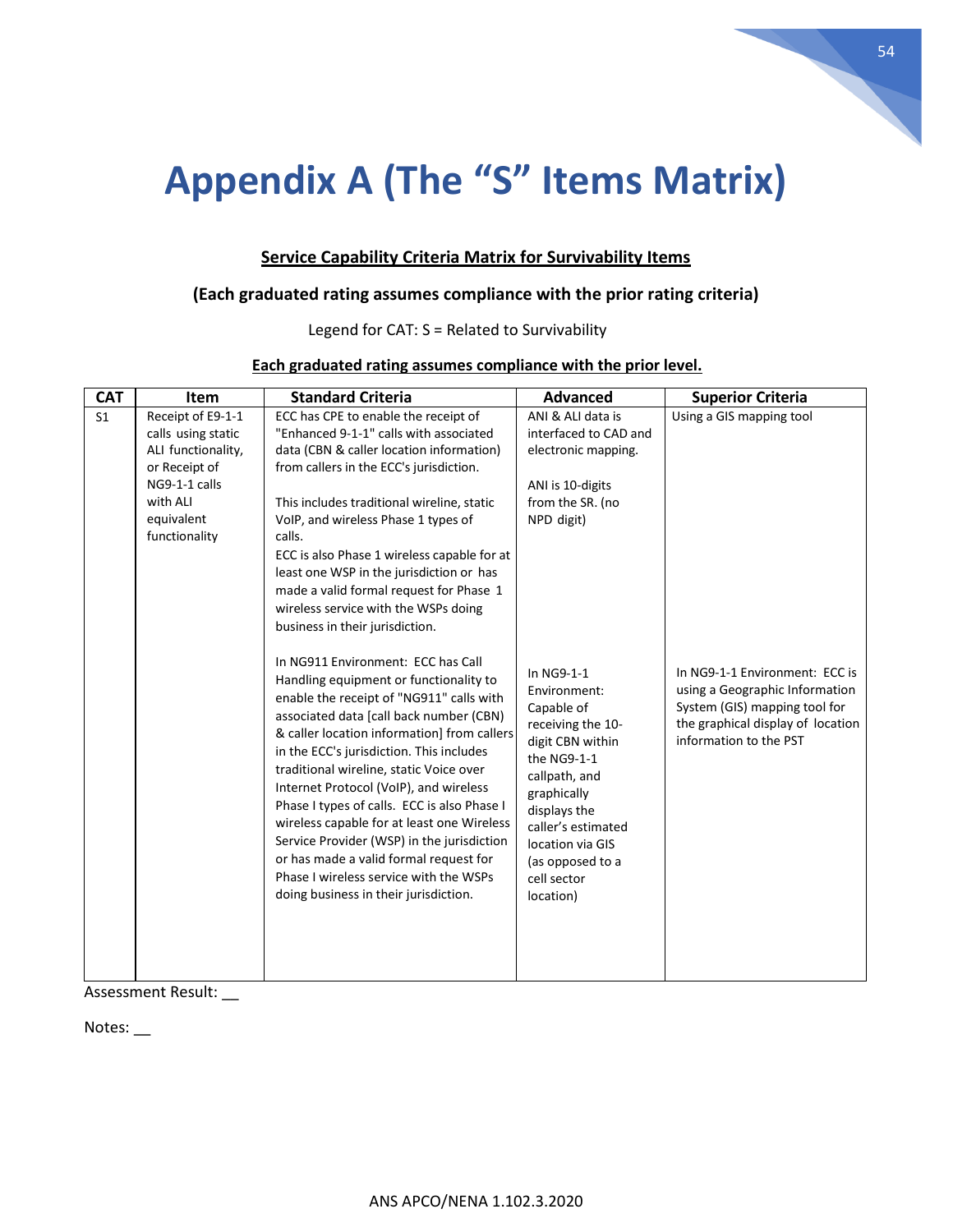|  | 55 |
|--|----|
|  |    |

| <b>CAT</b><br>S <sub>2</sub> | <b>Item</b><br>Receipt of<br>$E9-1-1$ calls<br>using<br>dynamic ALI<br>functionality. | <b>Standard Criteria</b><br>ECC has CPE to enable the receipt<br>of "Enhanced 9-1-1" calls with<br>associated data via dynamic ALI<br>updates (CBN & caller location<br>information).<br>This includes nomadic VoIP and<br>wireless Phase 2 types of calls.<br>ECC is also Phase 2 wireless capable,<br>for at least one WSP in the jurisdiction,<br>or has made a valid formal request for<br>Phase 2 wireless service with the WSPs<br>doing business in their jurisdiction.<br>In NG9-1-1 Environment: ECC has<br>Call Handling equipment or | <b>Advanced Criteria</b><br>Capable of receiving the 10-<br>digit CBN via the SR, or<br>within the callpath, and<br>graphically displays the<br>caller's estimated location<br>via GIS (as opposed to a cell<br>sector location).<br>In NG9-1-1 Environment: Capable wireless Phase 2 service for all | <b>Superior Criteria</b><br>Providing wireless Phase 2 service<br>for all carriers serving the<br>jurisdiction.<br>In NG9-1-1 Environment: Providing |
|------------------------------|---------------------------------------------------------------------------------------|-------------------------------------------------------------------------------------------------------------------------------------------------------------------------------------------------------------------------------------------------------------------------------------------------------------------------------------------------------------------------------------------------------------------------------------------------------------------------------------------------------------------------------------------------|-------------------------------------------------------------------------------------------------------------------------------------------------------------------------------------------------------------------------------------------------------------------------------------------------------|------------------------------------------------------------------------------------------------------------------------------------------------------|
|                              |                                                                                       | functionality to enable the receipt of<br>"NG9-1-1" calls with associated data<br>that is equivalent to dynamically<br>updated data in an E9-1-1<br>environment (CBN & caller location<br>information). This includes nomadic<br>VoIP and wireless Phase 2 types of<br>calls.                                                                                                                                                                                                                                                                   | of receiving the 10-digit CBN<br>within the NG9-1-1 callpath, and<br>graphically displays the caller's<br>estimated location via GIS (as<br>opposed to a cell sector location).                                                                                                                       | carriers serving the jurisdiction.                                                                                                                   |

Notes: \_\_

| <b>CAT</b>     | Item | <b>Standard Criteria</b>                                                                                                                                                          | <b>Advanced Criteria</b>                                                                                                                                                                                                                                                             | <b>Superior Criteria</b>                                                                                                                                                                                                                           |
|----------------|------|-----------------------------------------------------------------------------------------------------------------------------------------------------------------------------------|--------------------------------------------------------------------------------------------------------------------------------------------------------------------------------------------------------------------------------------------------------------------------------------|----------------------------------------------------------------------------------------------------------------------------------------------------------------------------------------------------------------------------------------------------|
| S <sub>3</sub> | CAD  | The ECC provides their PSTs<br>with software to assist in<br>initiating calls for service,<br>dispatching, and maintaining<br>the status of responding<br>resources in the field. | ECC provides additional software<br>which provides capability to<br>process information associated<br>with incoming calls, including the<br>maps display of the caller's<br>reported location.<br>ECC has the ability to access<br>historical information from<br>management system. | ECC has capability to transmit<br>call information directly to<br>responders, alternate ECCs,<br>etc.<br>ECC has the ability to provide data<br>and interoperability electronically<br>with<br>other<br>agencies<br>and<br>communications centers. |

Assessment Result: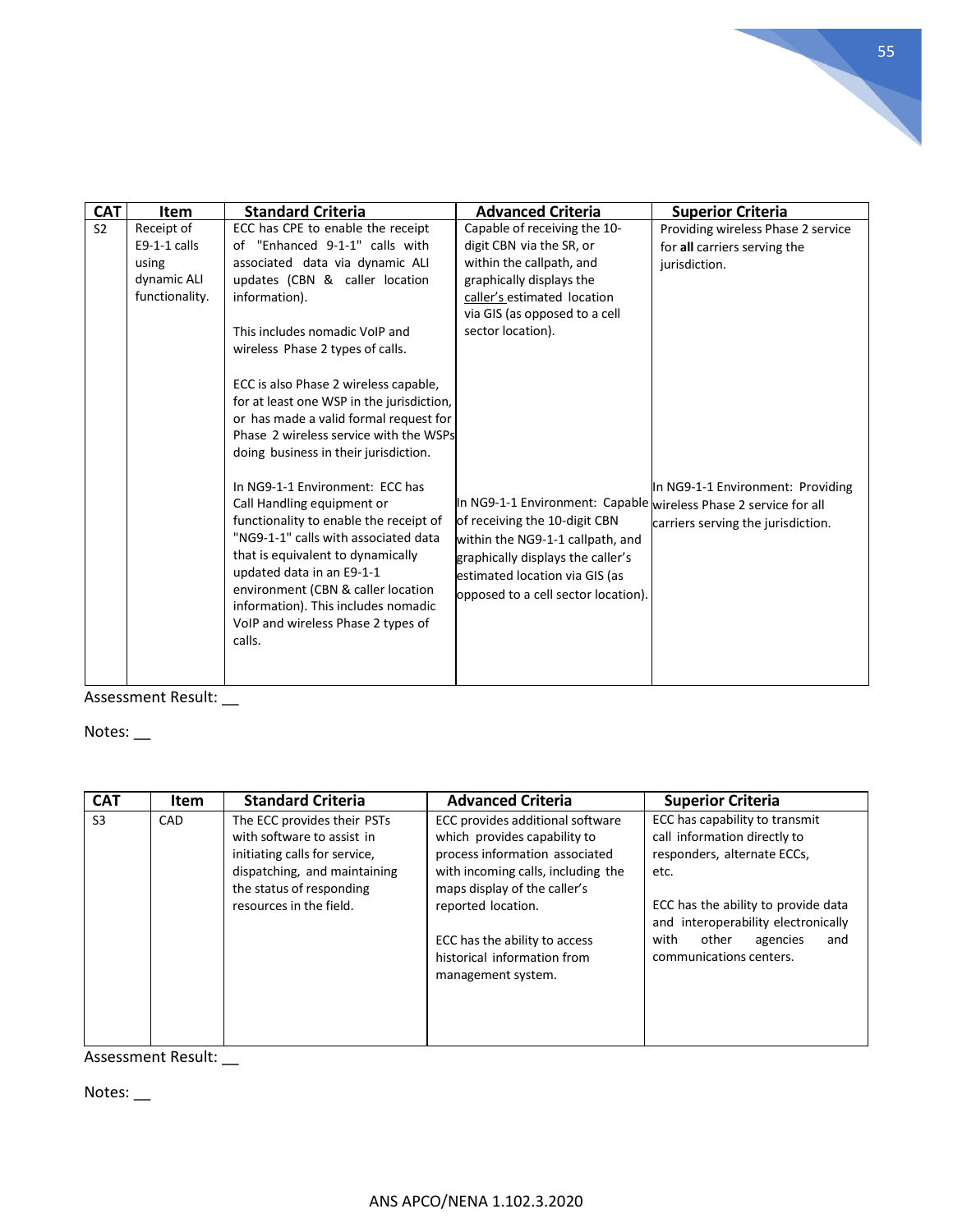| <b>CAT</b>     | <b>Item</b>         | <b>Standard Criteria</b>                                                                                                            | <b>Advanced Criteria</b>                                                                                                          | <b>Superior Criteria</b>                                                                                                                                                                                                                                                                                                                                                                                                                                                                                                                                                                    |
|----------------|---------------------|-------------------------------------------------------------------------------------------------------------------------------------|-----------------------------------------------------------------------------------------------------------------------------------|---------------------------------------------------------------------------------------------------------------------------------------------------------------------------------------------------------------------------------------------------------------------------------------------------------------------------------------------------------------------------------------------------------------------------------------------------------------------------------------------------------------------------------------------------------------------------------------------|
| S <sub>4</sub> | GIS mapping<br>tool | The ECC has the ability<br>to automatically<br>accept, display and plot<br>caller location data on<br>an electronic map<br>display. | 9-1-1 mapping<br>displays the location<br>of current calls and<br>other resources.<br>Updated quarterly and<br>software upgrades. | ECC has a fully integrated GIS management system<br>that supports 9-1-1 call routing [Master Street Address]<br>Guide (MSAG) management], CAD, as well as call<br>handling. GIS system used by the ECC is fully<br>supported by the AHJ and provides multiple layers for<br>call taker reference. Address points, street layers, and<br>any other layers that may have changed are updated<br>at least monthly.<br>ECC has the ability to provide data and interoperability<br>electronically with other agencies and communications<br>centers, i.e.: video, pictures, mapping tools, etc. |
|                |                     |                                                                                                                                     |                                                                                                                                   |                                                                                                                                                                                                                                                                                                                                                                                                                                                                                                                                                                                             |

Notes: \_\_

| <b>CAT</b>     | Item           | <b>Standard Criteria</b>                                                 | <b>Advanced Criteria</b>                                                                                                                                    | <b>Superior Criteria</b>                                                                                            |
|----------------|----------------|--------------------------------------------------------------------------|-------------------------------------------------------------------------------------------------------------------------------------------------------------|---------------------------------------------------------------------------------------------------------------------|
| S <sub>5</sub> | Access to PSTN | ECC has access to PSTN through<br>typical local service<br>provisioning. | ECC has PSTN connectivity from<br>physically diverse redundant<br>network facilities (these may or<br>may not be provided by the same<br>network provider). | ECC also has PSTN<br>connectivity incorporated<br>into their Mobile Command<br>Units or Alternate ECC<br>locations. |

Assessment Result: \_\_

# Notes: \_\_

| <b>CAT</b>     | Item           | <b>Standard Criteria</b>                                                                        | <b>Advanced Criteria</b>                                                | <b>Superior Criteria</b>                                                                                                             |
|----------------|----------------|-------------------------------------------------------------------------------------------------|-------------------------------------------------------------------------|--------------------------------------------------------------------------------------------------------------------------------------|
| S <sub>6</sub> | ADA compliance | TDD/TTY, special needs<br>community access at<br>each ECC position with<br>semi-annual training | Standard Plus integrated<br>into CTI, with a public<br>outreach program | Advanced Plus conducting testing<br>at regular intervals with the aid of<br>actual end-user callers who need<br>this type of service |

Assessment Result: \_\_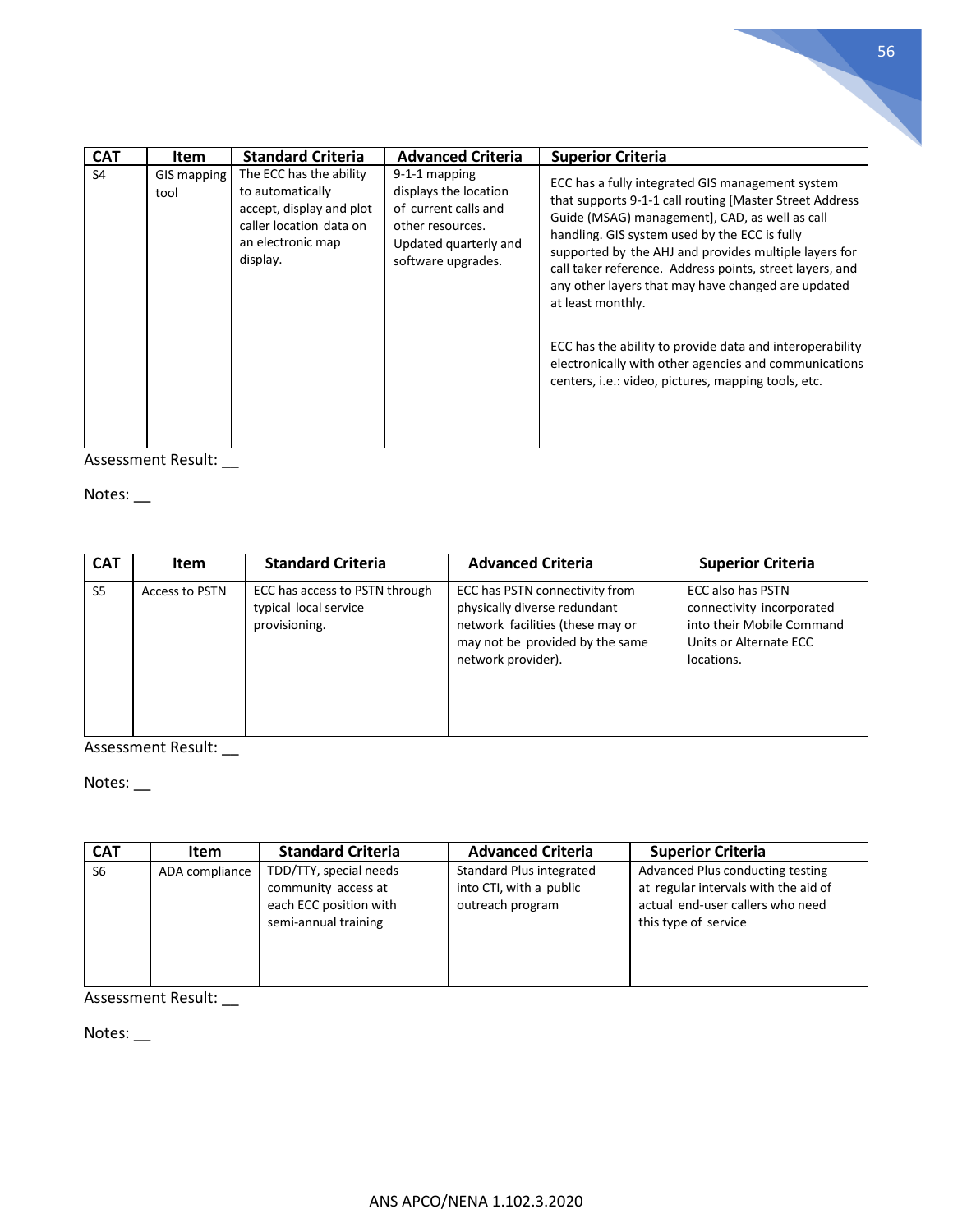| <b>CAT</b> | <b>Item</b>                         | <b>Standard Criteria</b>                     | <b>Advanced Criteria</b>  | <b>Superior Criteria</b>    |
|------------|-------------------------------------|----------------------------------------------|---------------------------|-----------------------------|
| S7         | Emergency                           | Documented plans in place to survive         | <b>Meets Standard</b>     | Meets Advanced              |
|            | Communication                       | risks associated with local vulnerabilities  | requirements plus has the | requirements plus has the   |
|            | Plans in place                      | and provide at least basic levels of service | ability to survive risks  | ability to survive risks    |
|            | for risks                           | for a brief period of time such as up to     | associated with local     | associated with local       |
|            | associated with                     | three days until more permanent              | vulnerabilities and       | vulnerabilities and sustain |
|            | local                               | changes or repairs could be made.            | provide routine levels of | routine and surge capacity  |
|            | vulnerabilities <sup>17</sup>       |                                              | service for moderately    | levels of service for       |
|            |                                     | For example, an ECC in a hurricane-          | longer periods of time    | extended periods of time    |
|            | (This item also                     | prone area should have comprehensive         | before needing to hand-   | that could be needed to     |
|            | supports agency                     | emergency communication plans in             | off all call receipt and  | effect repairs to the ECC   |
|            | Continuity of                       | place to ensure (at least) basic level       | handling responsibilities | and supporting              |
|            | Operations                          | service survivability and sustainability in  | to some other ECC.        | infrastructure              |
|            | Planning)                           | the event of a hurricane. All ECCs share     |                           |                             |
|            |                                     | the risk from man-made events                |                           |                             |
|            | See also HSPD 8,                    | resulting in disruption of emergency         |                           |                             |
|            | footnote 3 above.<br>and NFPA 1600. | services.                                    |                           |                             |
|            |                                     | This criterion could be met by               |                           |                             |
|            |                                     | establishing mutual aid agreements with      |                           |                             |
|            |                                     | neighboring ECCs to receive and handle       |                           |                             |
|            |                                     | calls during this time.                      |                           |                             |
|            |                                     | This item also supports agency               |                           |                             |
|            |                                     | <b>Continuity of Operations</b>              |                           |                             |
|            |                                     | Planning (COOP).                             |                           |                             |

Notes: \_\_

| <b>CAT</b> | Item                                                                                                       | <b>Standard Criteria</b>                                                                                                                                                         | <b>Advanced Criteria</b>                                                                                                          | <b>Superior Criteria</b>                                                                                                                        |
|------------|------------------------------------------------------------------------------------------------------------|----------------------------------------------------------------------------------------------------------------------------------------------------------------------------------|-----------------------------------------------------------------------------------------------------------------------------------|-------------------------------------------------------------------------------------------------------------------------------------------------|
| S8         | Coordination and<br>Collaboration of<br>Emergency<br>Communication<br>Plans with all<br>necessary partners | Having such plans in place,<br>and in the hands of all<br>partners (i.e., ECC<br>Operations, E911SSP, AHJ,<br>associated Public Utilities,<br>and other applicable<br>entities). | Having regular scheduled<br>meetings to ensure that<br>all partners share current<br>expectations and make<br>necessary revisions | Testing the plans through<br>exercises at predetermined<br>intervals with all partners to<br>ensure they will result in the<br>desired outcomes |

Assessment Result: \_\_

<sup>&</sup>lt;sup>17</sup> ECCs should determine or have knowledge of all hazards identified during a threat assessment, with special attention given to risks associated with local vulnerabilities. An ECC in a hurricane prone area should have comprehensive emergency communication plans in place to ensure at least basic level service survivability and sustainability in the event of a hurricane. All ECCs share the risk from manmade events resulting in disruption of emergency services.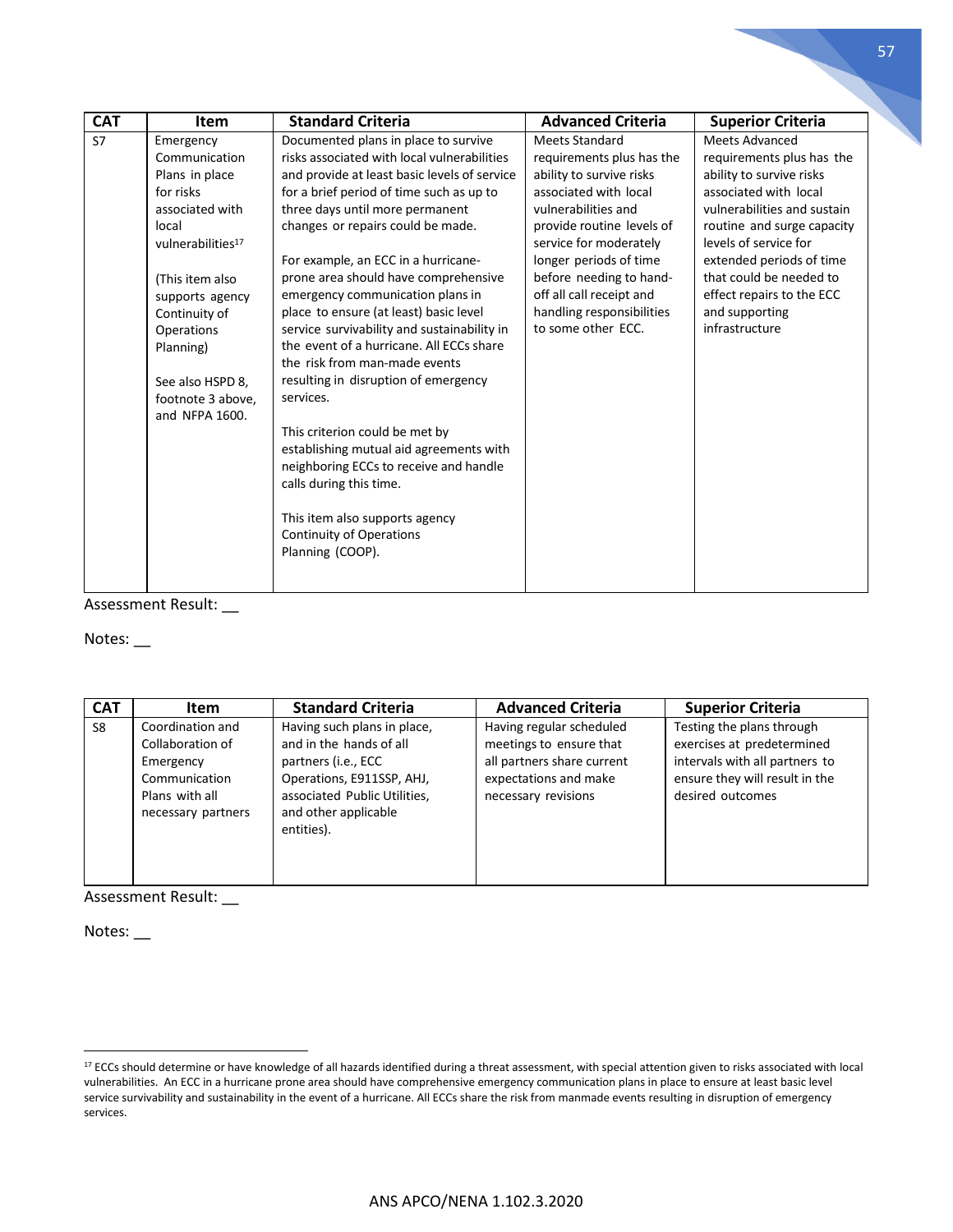| <b>CAT</b>     | <b>Item</b>                                                                           | <b>Standard Criteria</b>                                                                                                                                                                                                                                                                                                                                                                                                    | <b>Advanced Criteria</b>                                                                                                                                                                                                                                                                                                     | <b>Superior Criteria</b>                                                                                                                                                                                                                                                                                                                                                                                                                                                                                                                                                                                                                      |
|----------------|---------------------------------------------------------------------------------------|-----------------------------------------------------------------------------------------------------------------------------------------------------------------------------------------------------------------------------------------------------------------------------------------------------------------------------------------------------------------------------------------------------------------------------|------------------------------------------------------------------------------------------------------------------------------------------------------------------------------------------------------------------------------------------------------------------------------------------------------------------------------|-----------------------------------------------------------------------------------------------------------------------------------------------------------------------------------------------------------------------------------------------------------------------------------------------------------------------------------------------------------------------------------------------------------------------------------------------------------------------------------------------------------------------------------------------------------------------------------------------------------------------------------------------|
| S <sub>9</sub> | Schedule and<br>conduct drills<br>to exercise<br>emergency<br>communication<br>plans. | A drill and exercise program<br>are in place to evaluate<br>contingency/continuity of<br>operations plans. Each plan<br>or planning item should be<br>exercised at least annually.<br>An after action and<br>correction process is in place<br>to evaluate and improve the<br>planning process. All three of<br>these specific goals shall be<br>met in order to meet this<br>Standard level of<br>performance for item S9. | Drills and exercises are<br>scheduled to assure all<br>appropriate staff and support<br>agencies/personnel have the<br>opportunity to practice<br>contingency/continuity of<br>operations plans at least<br>annually. (i.e., an ECC with<br>four shifts will perform all<br>annual drills/exercises at least<br>four times.) | Drills and exercises are held quarterly<br>including after hours to evaluate<br>contingency/continuity of operations<br>plans in worst case scenarios.<br>(The intention of the<br>quarterly drills and exercises<br>is to give ECC staff an<br>opportunity to deal with<br>various types of simulated<br><b>ECC</b> incidents and<br>demonstrate knowledge of<br>and capability to activate<br>the appropriate response<br>plans. It is expected that all<br>such drills will be<br>immediately preceded with<br>a notice making it clear that<br>it is a drill, such as: "This is a<br>drill" and again at the<br>conclusion of the drill.) |
|                |                                                                                       |                                                                                                                                                                                                                                                                                                                                                                                                                             |                                                                                                                                                                                                                                                                                                                              |                                                                                                                                                                                                                                                                                                                                                                                                                                                                                                                                                                                                                                               |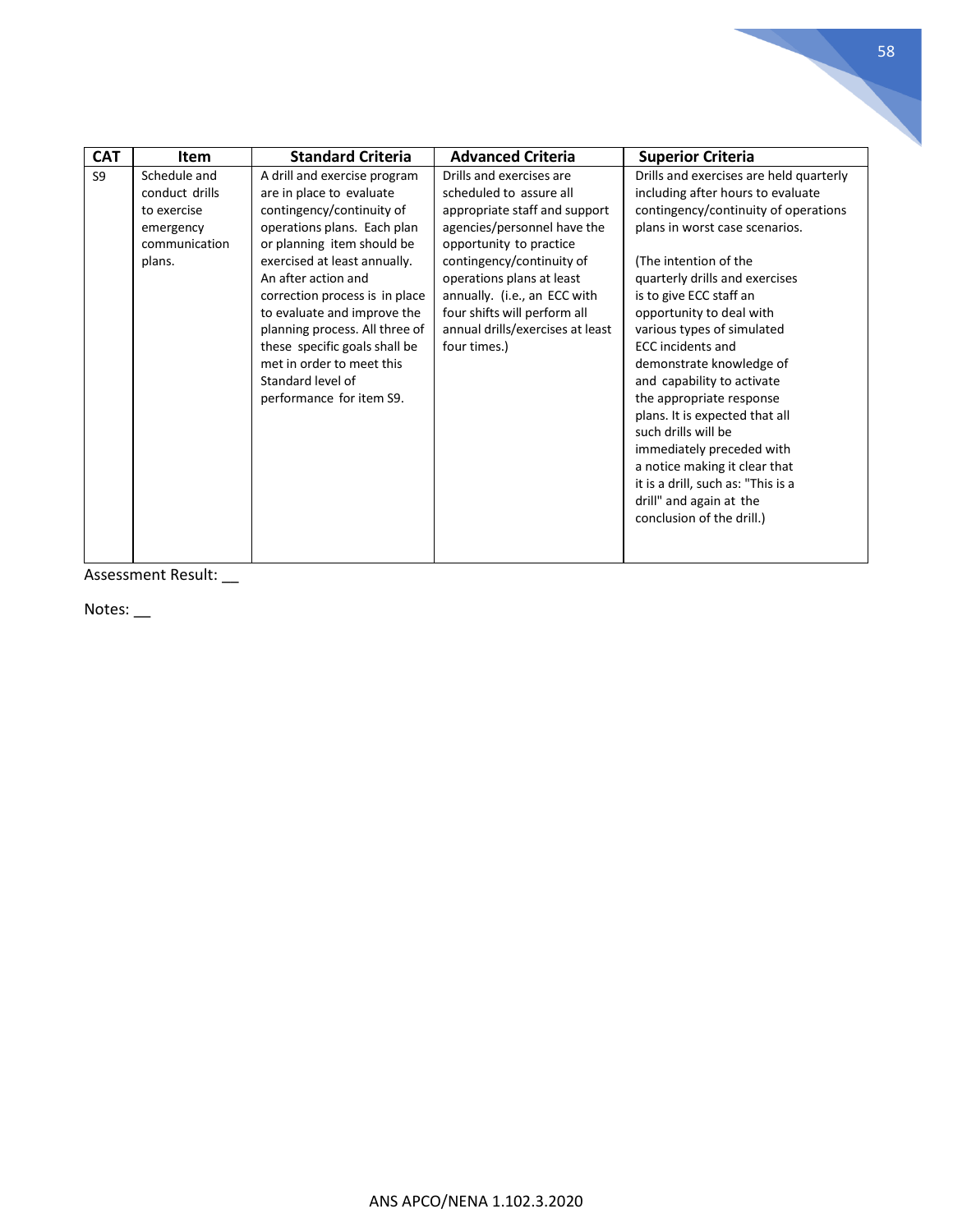| <b>CAT</b> | Item                                                                                 | <b>Standard Criteria</b>                                                                                                                                                                                                                                                                                                                                           | <b>Advanced Criteria</b>                                                                                                                                                                                                                                                                                                                                                                                                                                                                                   | <b>Superior Criteria</b>                                                                                                                                                                                                                                                                                                                                      |
|------------|--------------------------------------------------------------------------------------|--------------------------------------------------------------------------------------------------------------------------------------------------------------------------------------------------------------------------------------------------------------------------------------------------------------------------------------------------------------------|------------------------------------------------------------------------------------------------------------------------------------------------------------------------------------------------------------------------------------------------------------------------------------------------------------------------------------------------------------------------------------------------------------------------------------------------------------------------------------------------------------|---------------------------------------------------------------------------------------------------------------------------------------------------------------------------------------------------------------------------------------------------------------------------------------------------------------------------------------------------------------|
| S10a       | Trunking/<br>Transport<br>Path<br>Management<br>Diversity <sup>18</sup><br>$\bullet$ | Trunking diversity and<br>redundancy shall be<br>included in the ECC's<br>operational/design<br>documents.<br>Diversity:<br>Selective Router (SR) to<br>Local Serving Office (LSO) is<br>the minimum level of<br>diversity for the E9-1-1<br>transport path (aka: trunks<br>or lines and supporting<br>hardware and electronics).<br>(Audited on an annual basis.) | Diversity:<br><b>Meets Standard</b><br>requirements plus have<br>local loop diversity from the<br>LSO to the ECC where<br>economically feasible. The<br>total number of trunks or<br>lines shall be diverse<br>including those entering<br>and within the ECC.<br>Example: if the ECC requires<br>ten trunks or lines to attain<br>a P.01 GoS, local loop<br>diversity would be achieved<br>by having five in one<br>transport path and five in<br>another. <sup>19</sup><br>(Audited on an annual basis.) | Diversity:<br>Meets Standard & Advanced<br>requirement plus has full<br>redundancy as well as at least one<br>level of diversity.<br>Example: if the ECC requires ten<br>trunks or lines to attain a P.01 GoS,<br>fully redundant local loop diversity<br>would be achieved by having Ten<br>in each diverse transport path.<br>(Audited on an annual basis.) |

59

Assessment Result: \_\_

Notes: \_\_

| <b>CAT</b>       | <b>Item</b>                                            | <b>Standard Criteria</b>                                        | <b>Advanced Criteria</b>                                   | <b>Superior Criteria</b>                                                                                       |
|------------------|--------------------------------------------------------|-----------------------------------------------------------------|------------------------------------------------------------|----------------------------------------------------------------------------------------------------------------|
| S10 <sub>b</sub> | Trunking/Transport<br>Path Management                  | Paths are monitored &<br>alarmed 24x7 by the<br>network element | Monitoring<br>capabilities include<br>some level of remote | Monitoring capabilities include some<br>level of remote repair functions via the<br>network element providers. |
|                  | <b>Status Monitoring</b><br>of the network<br>elements | providers.                                                      | diagnostics via the<br>network element<br>providers.       | ECC has real-time access to the<br>monitoring being done by the network<br>element providers.                  |

Assessment Result: \_\_

Notes: \_\_

| <b>CAT</b> | Item                                                                            | <b>Standard Criteria</b>                                                | <b>Advanced Criteria</b>                                                                            | <b>Superior Criteria</b>                                                                                 |
|------------|---------------------------------------------------------------------------------|-------------------------------------------------------------------------|-----------------------------------------------------------------------------------------------------|----------------------------------------------------------------------------------------------------------|
| S10c       | Trunking/Transport<br>Path Management<br><b>Status Monitoring</b><br>of ECC CPE | ECC CPE is alarmed 24x7 for<br>automatic trouble<br>reporting/alerting. | Monitoring capabilities<br>include some level of<br>remote diagnostics via the<br>ECC CPE provider. | Monitoring capabilities include<br>some level of remote repair<br>functions via the ECC CPE<br>provider. |

Assessment Result: \_\_

<sup>18</sup> NENA Technical Information Document 03-501 on Network Quality Assurance, Section 3.2 addresses E9-1-1 Network Diversity in the following manner, "When discussing diversity in a network, two concepts shall be considered – diverse routing and diverse facilities (or transport). Diverse routing implies diverse facilities, but the opposite may not be true. Both shall be implemented to completely eliminate single points of failure." See NENA 03-501 for more information.

<sup>&</sup>lt;sup>19</sup> Consideration of economically feasible should be noted. Smaller ECCs are very unlikely to be able to afford local loop diversity. Wireless may be a viable option.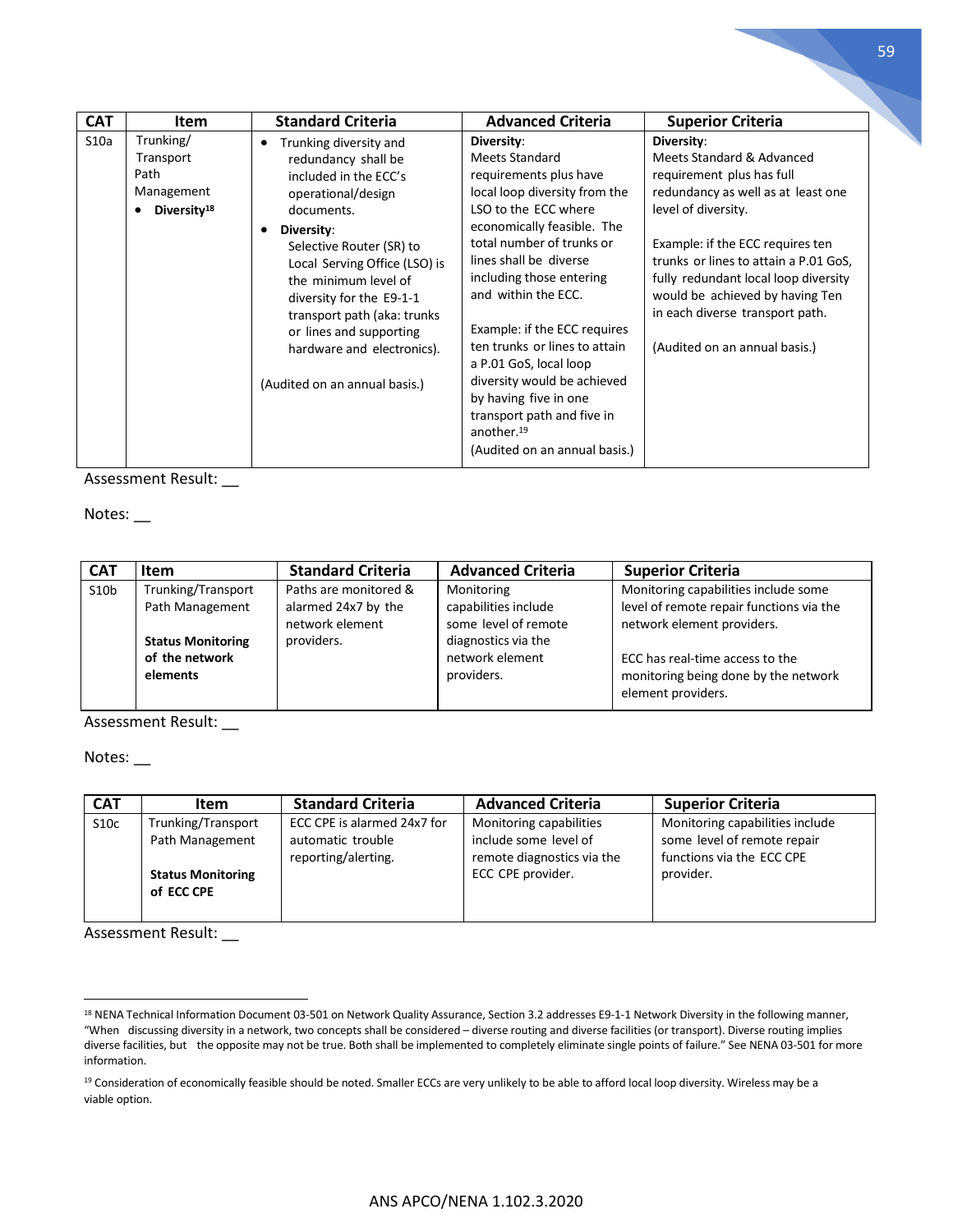Notes: \_\_

| <b>CAT</b> | <b>Item</b>                                          | <b>Standard Criteria</b>                                                             | <b>Advanced Criteria</b>                                                               | <b>Superior Criteria</b>                                                                               |
|------------|------------------------------------------------------|--------------------------------------------------------------------------------------|----------------------------------------------------------------------------------------|--------------------------------------------------------------------------------------------------------|
| S10d       | Trunking/Transport<br>Path Management<br><b>SOPs</b> | SOPs explain what to do when<br>the alarm is activated and<br>assign responsibility. | SOPs explain how and when<br>to manually invoke alternate<br>trunking/transport paths. | SOPs detail how and<br>when alternate<br>trunking/transport paths<br>will be automatically<br>invoked. |

Assessment Result: \_\_

Notes: \_\_

| <b>CAT</b> | <b>Item</b>                           | <b>Standard Criteria</b>                                                                                                                                           | <b>Advanced Criteria</b> | <b>Superior Criteria</b> |
|------------|---------------------------------------|--------------------------------------------------------------------------------------------------------------------------------------------------------------------|--------------------------|--------------------------|
| S10e       | Trunking/Transport<br>Path Management | Trunking/Transport path management is<br>addressed in ECC training document.                                                                                       | Not applicable           | Not applicable           |
|            | Training:                             | Example: This would include having<br>training material to allow ECC<br>management to identify when one of<br>the diverse transport paths has been<br>interrupted. |                          |                          |

Assessment Result:

# Notes: \_\_

| <b>CAT</b>      | Item                                                                                                                                                    | <b>Standard Criteria</b>                | <b>Advanced Criteria</b>                                                                                                                                                                                                                                             | <b>Superior Criteria</b>                                                                                                                                                                                                    |
|-----------------|---------------------------------------------------------------------------------------------------------------------------------------------------------|-----------------------------------------|----------------------------------------------------------------------------------------------------------------------------------------------------------------------------------------------------------------------------------------------------------------------|-----------------------------------------------------------------------------------------------------------------------------------------------------------------------------------------------------------------------------|
| S <sub>11</sub> | Selective Router<br>Redundancy for<br>E9-1-1 <sup>20</sup> , and<br><b>Next Generation</b><br>Core Services<br>(NGCS)<br>Redundancy in<br>NG9-1-1 [S11] | None required to be rated<br>"Standard" | Redundant SRs are used to assure<br>that more than approx. 50%, but<br>less than 100% of the normal call<br>volume (load) would remain in<br>service in the event one of the SRs<br>were to be unavailable for use.<br>(Commonly called load<br>sharing redundancy). | Redundant SRs are used<br>to assure that 100% of<br>the normal call volume<br>(load) would remain in<br>service in the event one<br>of the SRs were to be<br>unavailable for use.<br>(Commonly called fully)<br>redundant). |

Assessment Result: \_\_

<sup>&</sup>lt;sup>20</sup> If the redundant and diverse facilities are not part of normal day-to-day call delivery they should be exercised on a regularly scheduled basis.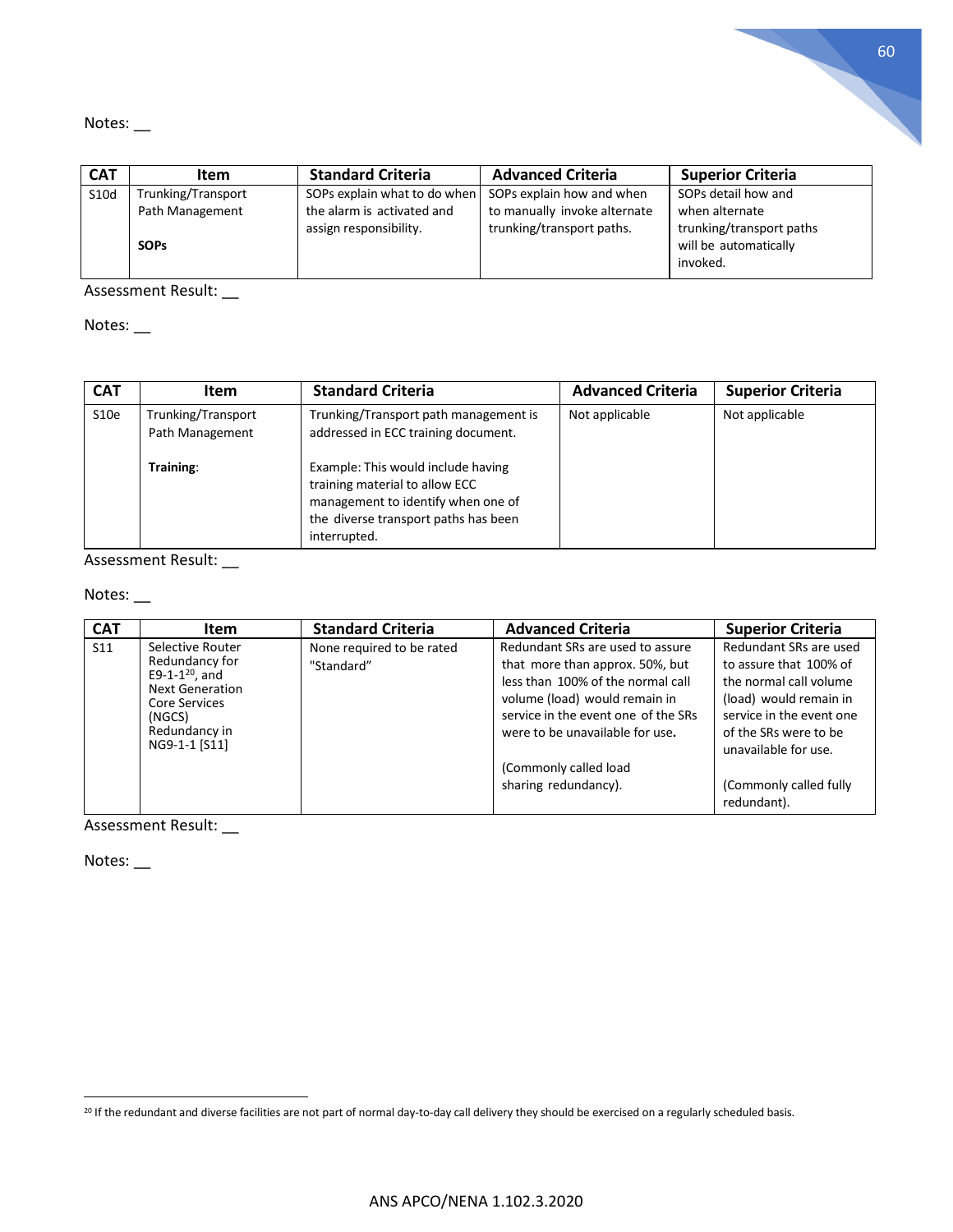| <b>CAT</b> | <b>Item</b>                                                                | <b>Standard Criteria</b>                                                                                            | <b>Advanced Criteria</b>                                                                                         | <b>Superior Criteria</b>                                                                                                           |
|------------|----------------------------------------------------------------------------|---------------------------------------------------------------------------------------------------------------------|------------------------------------------------------------------------------------------------------------------|------------------------------------------------------------------------------------------------------------------------------------|
| S12a       | Continuity of<br><b>Operations Planning</b><br>(COOP) supported by<br>SOPs | There are readily available,<br>documented SOPs for daily<br>operations, and ECC<br>personnel are aware of<br>them. | SOPs for emergency<br>communication planning to<br>support the need to invoke<br>restoration plans.              | SOPs are available online<br>for all center personnel<br>and are updated in a<br>timely fashion, by a<br>designated administrator. |
|            |                                                                            | There is an up-to-date,<br>documented process for<br>notifying people of changes.                                   | There is a scheduled<br>documented process in place<br>for at a minimum annual review<br>of all documented SOPs. | COOP and supporting<br>documents are readily<br>available for retrieval<br>and transport or<br>remote access.                      |

Notes: \_\_

| <b>CAT</b>       | <b>Item</b>                                                        | <b>Standard Criteria</b>                                                                                                                                                                                                                                                                                                                           | <b>Advanced Criteria</b>                                                                                 | <b>Superior Criteria</b>                                                                                                                                                                                                                       |
|------------------|--------------------------------------------------------------------|----------------------------------------------------------------------------------------------------------------------------------------------------------------------------------------------------------------------------------------------------------------------------------------------------------------------------------------------------|----------------------------------------------------------------------------------------------------------|------------------------------------------------------------------------------------------------------------------------------------------------------------------------------------------------------------------------------------------------|
| S12 <sub>b</sub> | SOPS<br>support<br>staff by<br>providing<br>procedural<br>guidance | <b>Public Safety communications</b><br>procedural guidance is available via<br>published documents, such as:<br>SOPs, SOGs and protocols. At a<br>minimum, these documents SHALL<br>cover such categories as:<br>Personnel, Operations, Technical<br>Support, Physical & Information<br>Security, Routine<br>Maintenance,<br>Procurement and COOP. | Not applicable. If an ECC<br>meets the Standard<br>criteria, they are rated<br>"Advanced" for this item. | SOPs align with CALEA (or<br>equivalent standard setting<br>organizations) requirements<br>and are certifiable.<br>There are timely<br>drills/exercises/other<br>evaluative processes to<br>ensure the relevance and<br>viability of the SOPs. |

Assessment Result: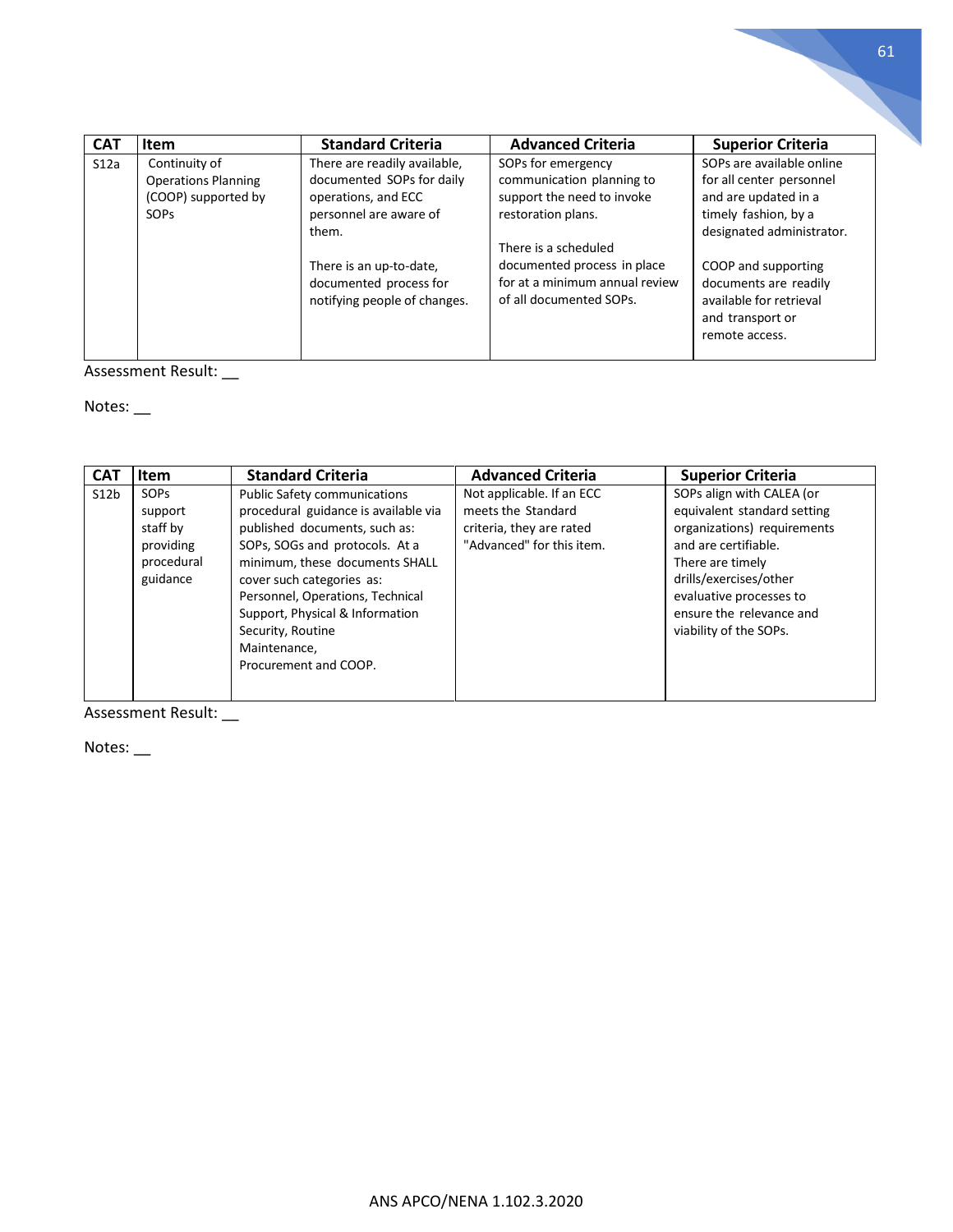| <b>CAT</b><br><b>Item</b>                                                                                                                                                                                                                                                                                                                                                                                                    | <b>Standard Criteria</b>                                                                                                                                                                                                                                                                                  | <b>Advanced Criteria</b>                                                                                                                                                                                                                                           | <b>Superior Criteria</b>                                                                                                                                                                                                           |
|------------------------------------------------------------------------------------------------------------------------------------------------------------------------------------------------------------------------------------------------------------------------------------------------------------------------------------------------------------------------------------------------------------------------------|-----------------------------------------------------------------------------------------------------------------------------------------------------------------------------------------------------------------------------------------------------------------------------------------------------------|--------------------------------------------------------------------------------------------------------------------------------------------------------------------------------------------------------------------------------------------------------------------|------------------------------------------------------------------------------------------------------------------------------------------------------------------------------------------------------------------------------------|
| Redundancy of mission<br>S <sub>13</sub><br>critical systems or<br>subsystems such as, but<br>not limited to:<br>Telephones<br>٠<br>Radio systems<br>٠<br>ANI/ALI<br>$\bullet$<br>controllers<br>Recording<br>$\bullet$<br>equipment<br>Power sources<br>$\bullet$<br>This item includes ALL<br>mission critical systems or<br>subsystems, as identified in<br>the local COOP or other<br>contingency planning<br>documents. | For ALL mission<br>critical systems or<br>subsystems written<br>MOUs (or similar<br>contractual<br>agreements) exist to<br>sustain COOP in the<br>event of a mission<br>critical system or<br>subsystem failure.<br>Appropriate SOPs exist<br>to support Staff in<br>accomplishing the<br>above criteria. | Mission critical systems,<br>subsystems are redundant to<br>the extent that they provide<br>reduced yet acceptable levels of<br>service, but without requiring<br>any outside/external MoU<br>support.<br>Appropriate SOPs exist to<br>support the above criteria. | Mission critical systems,<br>subsystems are redundant to<br>the extent that they provide<br>full service, but without<br>requiring any outside/external<br>MoU support<br>Appropriate SOPs exist to<br>support the above criteria. |

Notes: \_\_

| <b>CAT</b>      | Item                       | <b>Standard Criteria</b>          | <b>Advanced Criteria</b>     | <b>Superior Criteria</b>   |
|-----------------|----------------------------|-----------------------------------|------------------------------|----------------------------|
| S <sub>14</sub> | Level of service provided  | The ECC can receive and handle    | The alternate ECC facility   | The alternate ECC facility |
|                 | from an Alternate Facility | 9-1-1 calls as voice calls from   | provides the same level      | provides a comparable      |
|                 | (aka: back-up ECC)         | their alternate (back-up)         | of E 9-1-1 service as the    | standard of service as the |
|                 | during a significant event | facility.                         | primary site but may do      | primary site.              |
|                 | that precludes use of the  |                                   | so at a diminished           |                            |
|                 | primary facility.          | CLARIFICATION:                    | capacity.                    |                            |
|                 |                            | This is not meant to apply to     |                              |                            |
|                 |                            | short term rerouting of calls     | Alternate facility captures  |                            |
|                 |                            | for temporary disruptions of      | call and CAD data, and it is |                            |
|                 |                            | service, or for temporary high    | available to the primary     |                            |
|                 |                            | call volume situations. See       | site when it is back in      |                            |
|                 |                            | item(s) [S26] for that situation. | service.                     |                            |
|                 |                            |                                   |                              |                            |

Assessment Result:

Notes: \_\_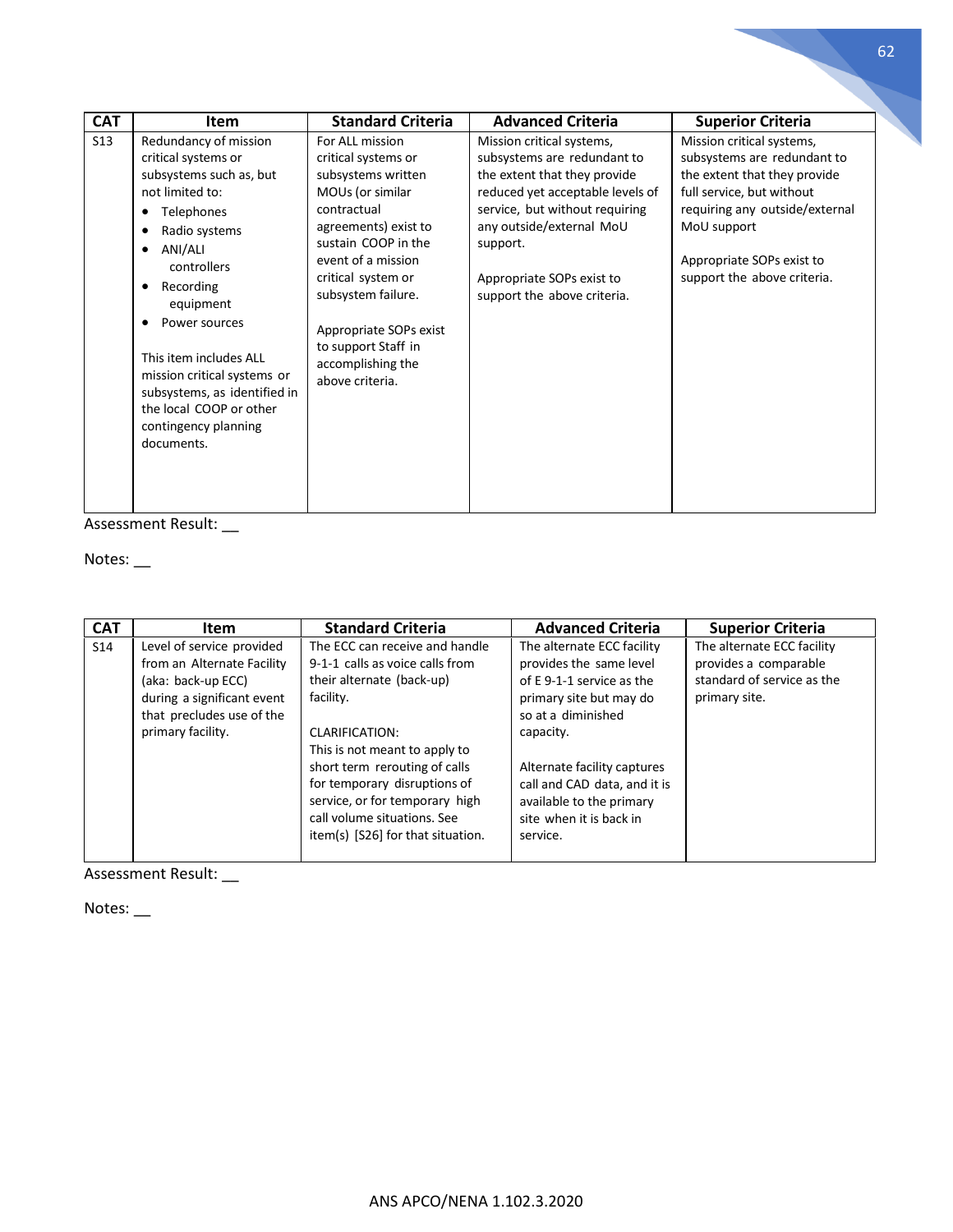| <b>CAT</b>      | <b>Item</b>                                                                | <b>Standard Criteria</b>                                                                                                                                                                                                                                                                                                                                                                                                                                                                                                                                                                                                              | <b>Advanced Criteria</b>                                                                                                                                                                                                                                                                       | <b>Superior Criteria</b>                                                                                                                                                                                                                                                                                                                                                                                                                                                                                |
|-----------------|----------------------------------------------------------------------------|---------------------------------------------------------------------------------------------------------------------------------------------------------------------------------------------------------------------------------------------------------------------------------------------------------------------------------------------------------------------------------------------------------------------------------------------------------------------------------------------------------------------------------------------------------------------------------------------------------------------------------------|------------------------------------------------------------------------------------------------------------------------------------------------------------------------------------------------------------------------------------------------------------------------------------------------|---------------------------------------------------------------------------------------------------------------------------------------------------------------------------------------------------------------------------------------------------------------------------------------------------------------------------------------------------------------------------------------------------------------------------------------------------------------------------------------------------------|
| S <sub>15</sub> | Staffing as<br>applied to<br>critical<br>incident<br>situations 5<br>above | Adequate staffing to maintain<br>service levels, at or above AHJ<br>minimum during normal 9-1-1 call<br>volume. In the absence of any<br>other defining criteria, adequate<br>staffing in this context means that<br>90% of the incoming E9-1-1 calls are<br>answered in ten seconds or less.<br>Methods to achieve these levels<br>during critical incident situations<br>could include mutual aid<br>agreements with neighboring ECCs<br>to receive and handle calls; or<br>diverting non-emergency calls and<br>non-active event radio traffic during<br>crisis event level operations. SOP<br>exists authorizing such adjustments | With up to a 10% increase in<br>normal call volume, the ECC has<br>adequate staff and maintain<br>service levels to meet a 90/10<br>benchmark and to have<br>adequate Supervisory support<br>on hand.<br>SOP to support such action exists<br>and documented training in<br>same is available. | With an increase greater than<br>10% in normal call volume, the<br>ECC has adequate staff and<br>maintain service levels to meet a<br>90/10 benchmark.<br>Adequate Supervisory support,<br>including training and technical<br>services staff positions are<br>readily available to PSTs.<br>SOP to support such action exists<br>and documented training in<br>same is available<br>Adequate regard for rest,<br>refreshment and family support is<br>documented via SOP, internal<br>memorandum, etc. |

# Notes: \_\_

| <b>CAT</b> | Item                                                                                                              | <b>Standard Criteria</b>                                                                                                                                                                                                | <b>Advanced Criteria</b>                                                                           | <b>Superior Criteria</b>                                                                                    |
|------------|-------------------------------------------------------------------------------------------------------------------|-------------------------------------------------------------------------------------------------------------------------------------------------------------------------------------------------------------------------|----------------------------------------------------------------------------------------------------|-------------------------------------------------------------------------------------------------------------|
| S16a       | Access to<br>Technical<br>Support for all<br><b>Mission Critical</b><br>systems -<br>Remote<br><b>Diagnostics</b> | <b>Technical Support via</b><br>remote diagnostic capability<br>is available 24x7.<br><b>Technical Support should</b><br>begin resolution of the<br>problem within the time<br>specified in any applicable<br>contract. | Technical Support should begin<br>remote diagnostic resolution of the<br>problem within two hours. | <b>Technical Support should</b><br>begin remote diagnostic<br>resolution of the problem<br>within one hour. |

Assessment Result: \_\_

# Notes: \_\_

| <b>CAT</b>       | <b>Item</b>                                                                                      | <b>Standard Criteria</b>                                                                                                                                                                                   | <b>Advanced Criteria</b>                                                                                             | <b>Superior Criteria</b>                                                                                         |
|------------------|--------------------------------------------------------------------------------------------------|------------------------------------------------------------------------------------------------------------------------------------------------------------------------------------------------------------|----------------------------------------------------------------------------------------------------------------------|------------------------------------------------------------------------------------------------------------------|
| S16 <sub>b</sub> | <b>Access to Technical</b><br>Support for all Mission<br>Critical systems -<br>On-Site Response. | On-site technical support is<br>available 24x7.<br>When required, technical support<br>should be on-site to begin<br>resolution of the problem within<br>the time specified in any<br>applicable contract. | When required, technical<br>support should be on-site<br>to begin resolution of the<br>problem within four<br>hours. | When required, technical<br>Support should be on-site<br>to begin resolution of the<br>problem within two hours. |

Assessment Result:

Notes: \_\_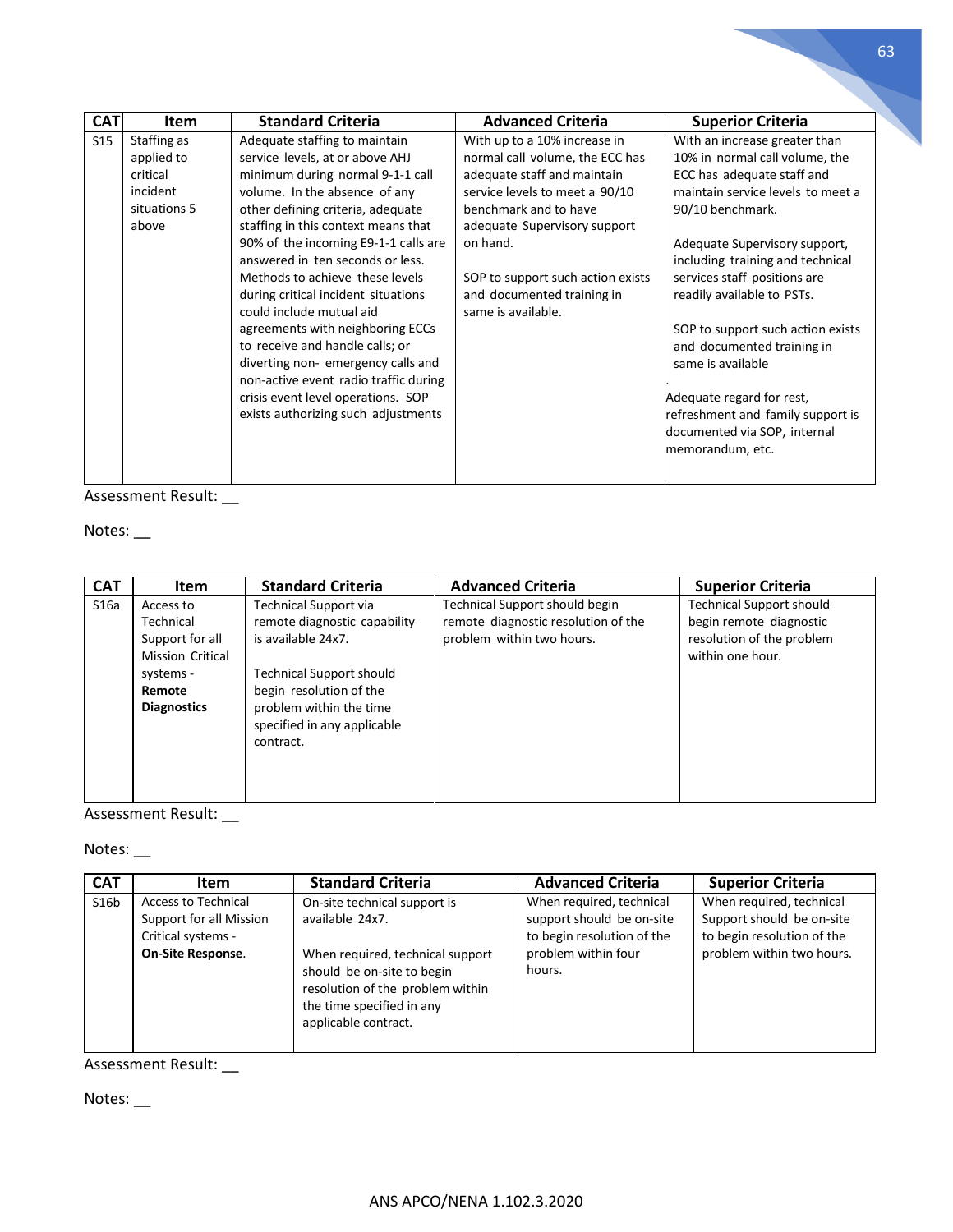| <b>CAT</b> | <b>Item</b>                                                                                                                     | <b>Standard Criteria</b>                                | <b>Advanced Criteria</b>                               | <b>Superior Criteria</b>                          |
|------------|---------------------------------------------------------------------------------------------------------------------------------|---------------------------------------------------------|--------------------------------------------------------|---------------------------------------------------|
| S16c       | Access to Technical<br>Support for all Mission<br>Critical systems -<br>Availability of a spare<br>parts kit <sup>21</sup> 24x7 | The spare parts kit can be<br>on-site within two hours. | The spare parts kit can be on-site<br>within one hour. | The spare parts kit is<br>available on-site 24x7. |

Notes: \_\_

| <b>CAT</b> | Item                                                                                                                                         | <b>Standard Criteria</b>                                                                                          | <b>Advanced Criteria</b>                                                                                                                | <b>Superior Criteria</b>                                                                                             |
|------------|----------------------------------------------------------------------------------------------------------------------------------------------|-------------------------------------------------------------------------------------------------------------------|-----------------------------------------------------------------------------------------------------------------------------------------|----------------------------------------------------------------------------------------------------------------------|
| S17        | Availability of an<br><b>Evacuation Kit</b><br>(See footnote 11 for a<br>description of any<br>evacuation kit for<br>purposes of this item.) | The evacuation kit in paper<br>format can be transported to<br>the alternate site immediately<br>upon evacuation. | The evacuation kit in<br>electronic format (i.e.,<br>CD) can be transported<br>to the alternate site<br>immediately upon<br>evacuation. | The evacuation kit in<br>electronic format (i.e.,<br>LAN/WAN) is available<br>at the alternate site at<br>all times. |

Assessment Result: \_\_

#### Notes: \_\_

| <b>CAT</b> | Item                                    | <b>Standard Criteria</b>                                                                                                                  | <b>Advanced Criteria</b>                                                                                                                                        | <b>Superior Criteria</b>                                                                                                                         |
|------------|-----------------------------------------|-------------------------------------------------------------------------------------------------------------------------------------------|-----------------------------------------------------------------------------------------------------------------------------------------------------------------|--------------------------------------------------------------------------------------------------------------------------------------------------|
| S18        | Staff and<br>Family<br>Security<br>Plan | Staff shall be ready to report (as<br>specified locally) during any major<br>event; staff have adequate access<br>rights and credentials. | Authority has properly<br>planned, arranged adequate<br>food, supplies, rest areas and<br>support for staff required to<br>extend shifts during major<br>event. | Same as "Advanced" and<br>Authority has arranged<br>shelter plans for family of<br>staff, including prompt<br>access and sustained<br>resources. |

Assessment Result:

## Notes: \_\_

| <b>CAT</b>      | <b>Item</b>           | <b>Standard Criteria</b>            | <b>Advanced Criteria</b>         | <b>Superior Criteria</b>    |
|-----------------|-----------------------|-------------------------------------|----------------------------------|-----------------------------|
| S <sub>19</sub> | Current ECC           | <b>ECC placement takes</b>          | ECC placement takes human        | ECC and related outdoor     |
|                 | Location, ECC Site    | meteorological and seismic threats  | threats into account. ECC        | structures are built to     |
|                 | Selection &           | into account. ECC location is not   | location is not under or next    | withstand earthquakes       |
|                 | Construction          | located along a known fault line,   | to elevated roadways,            | according to state or local |
|                 | Considerations 8      | and is not susceptible to flooding, | electrical substations, natural  | code. ECC is positioned     |
|                 | above.                | tornados, hurricane winds,          | gas or oil pipelines, rail lines | within a secure perimeter   |
|                 |                       | frequent lightning strikes,         | or runways; reasonably           | to minimize physical access |
|                 | Building location and | mudslides, etc.                     | protected from out-of-control    | to the structure.           |
|                 | architecture should   |                                     | vehicles; reasonably             |                             |
|                 | minimize potential    |                                     | protected from casual            |                             |
|                 | threats from natural  |                                     | vandalism.                       |                             |
|                 | and human sources.    |                                     |                                  |                             |

Assessment Result: \_\_

<sup>&</sup>lt;sup>21</sup> The term "spare parts kit" is meant to describe a collection of spare hardware typically expected to be necessary to support mission critical systems.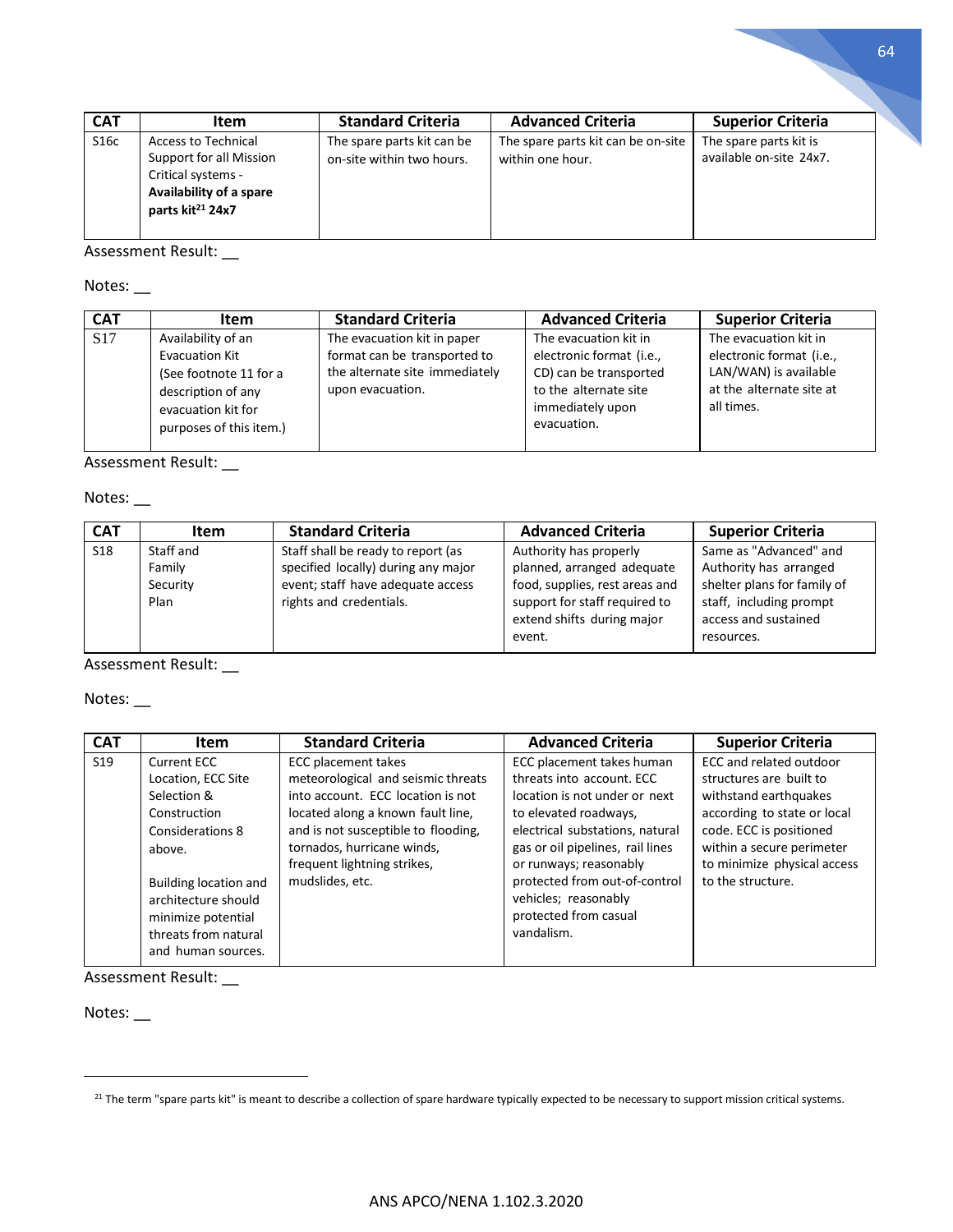| <b>CAT</b> | Item                  | <b>Standard Criteria</b>                                                                                                                                                                                                                                                                                                                                                                                                                 | <b>Advanced Criteria</b>                                                                                   | <b>Superior Criteria</b>                                                                                                                                                                                                                                 |
|------------|-----------------------|------------------------------------------------------------------------------------------------------------------------------------------------------------------------------------------------------------------------------------------------------------------------------------------------------------------------------------------------------------------------------------------------------------------------------------------|------------------------------------------------------------------------------------------------------------|----------------------------------------------------------------------------------------------------------------------------------------------------------------------------------------------------------------------------------------------------------|
| <b>S20</b> | Data backup plan<br>8 | The reliance upon CAD databases to<br>facilitate call processing, manage<br>resources and events has created a need<br>for such mission critical data to be<br>immediately available at the designated<br>back-up location. A hard copy of critical<br>call processing, dispatch and support<br>resources are available at the designated<br>back-up site for use in the event of a<br>delay of availability of electronic<br>resources. | Critical data is<br>transportable to any<br>back-up location (not<br>pre-designated)<br>within four hours. | Critical data is stored in a<br>manner that allows it to be<br>available to any authorized ECC<br>or other entity that would be<br>acting as a back-up in an<br>emergency/disaster situation.<br>This is likely a shared network<br>drive or equivalent. |

Notes: \_\_

| <b>CAT</b> | Item                                                                         | <b>Standard Criteria</b>                                                                                                                                                                                                                                                                                                                                                                                                    | <b>Advanced Criteria</b>                                                                                                                                                                                                                                                                                                                                                                                                                                                                                                                                                                                         | <b>Superior Criteria</b>                                                                                                                                                                                                                              |
|------------|------------------------------------------------------------------------------|-----------------------------------------------------------------------------------------------------------------------------------------------------------------------------------------------------------------------------------------------------------------------------------------------------------------------------------------------------------------------------------------------------------------------------|------------------------------------------------------------------------------------------------------------------------------------------------------------------------------------------------------------------------------------------------------------------------------------------------------------------------------------------------------------------------------------------------------------------------------------------------------------------------------------------------------------------------------------------------------------------------------------------------------------------|-------------------------------------------------------------------------------------------------------------------------------------------------------------------------------------------------------------------------------------------------------|
| S21        | <b>Alternate Power</b><br>Source with<br>sustainable fuel<br>options/sources | Primary facility has the ability<br>$\bullet$<br>to operate via UPS devices<br>(individual or facility level)<br>during periods of<br>commercial power loss, until<br>alternate power becomes<br>available.<br><b>Alternate Power Source</b><br>$\bullet$<br>(appropriately sized<br>generator placed in a safe<br>and accessible location) is                                                                              | Alternate Power Source at<br>$\bullet$<br>primary and remote<br>critical facility sites such as<br>distributed radio control<br>locations.<br><b>Generator Status</b><br>$\bullet$<br><b>Monitor Panel</b><br>installed inside ECC.<br>Documented training of<br>understanding of such<br>panel alerts and                                                                                                                                                                                                                                                                                                       | Primary facility has a<br>$\bullet$<br>secondary alternate power<br>supply if the primary<br>alternate generator fails.<br>Alternate generator is<br>capable of maintaining<br>all mission critical<br>functionality.<br>This level is as all others, |
|            |                                                                              | readily available to operate<br>immediately to serve the<br>primary facility, with<br>documented SOP and<br>training for starting<br>procedures.<br>• The AHJ has plans and<br>sources identified to<br>provide sustained<br>refueling as necessary.<br>Regular testing of Alternate<br>٠<br>Power Source is conducted<br>per local SOP and<br>Manufacturer Guidelines,<br>with documentation of<br>test results available. | remedial actions.<br>Load capacity allows<br>$\bullet$<br>maintenance of routine<br>functionality at the primary<br>and remote facilities.<br>Documented MoU with<br>local power provider for<br>priority restoration.<br><b>Automatic Transfer</b><br>Switch with Manual<br><b>Starting Options while</b><br>primary facility is<br>served by UPS devices.<br>Sustained refueling contracts<br>$\bullet$<br>include priority service in<br>disaster situations with<br>audits to ensure the<br>supplier has the capability<br>for delivery even in the<br>event of loss of power to<br>the supplier's facility. | inclusive of lower levels'<br>objectives.<br>A test of backup power<br>$\bullet$<br>under load is performed<br>according to NFPA 1221<br>Chapter 11-Testing.                                                                                          |

Assessment Result: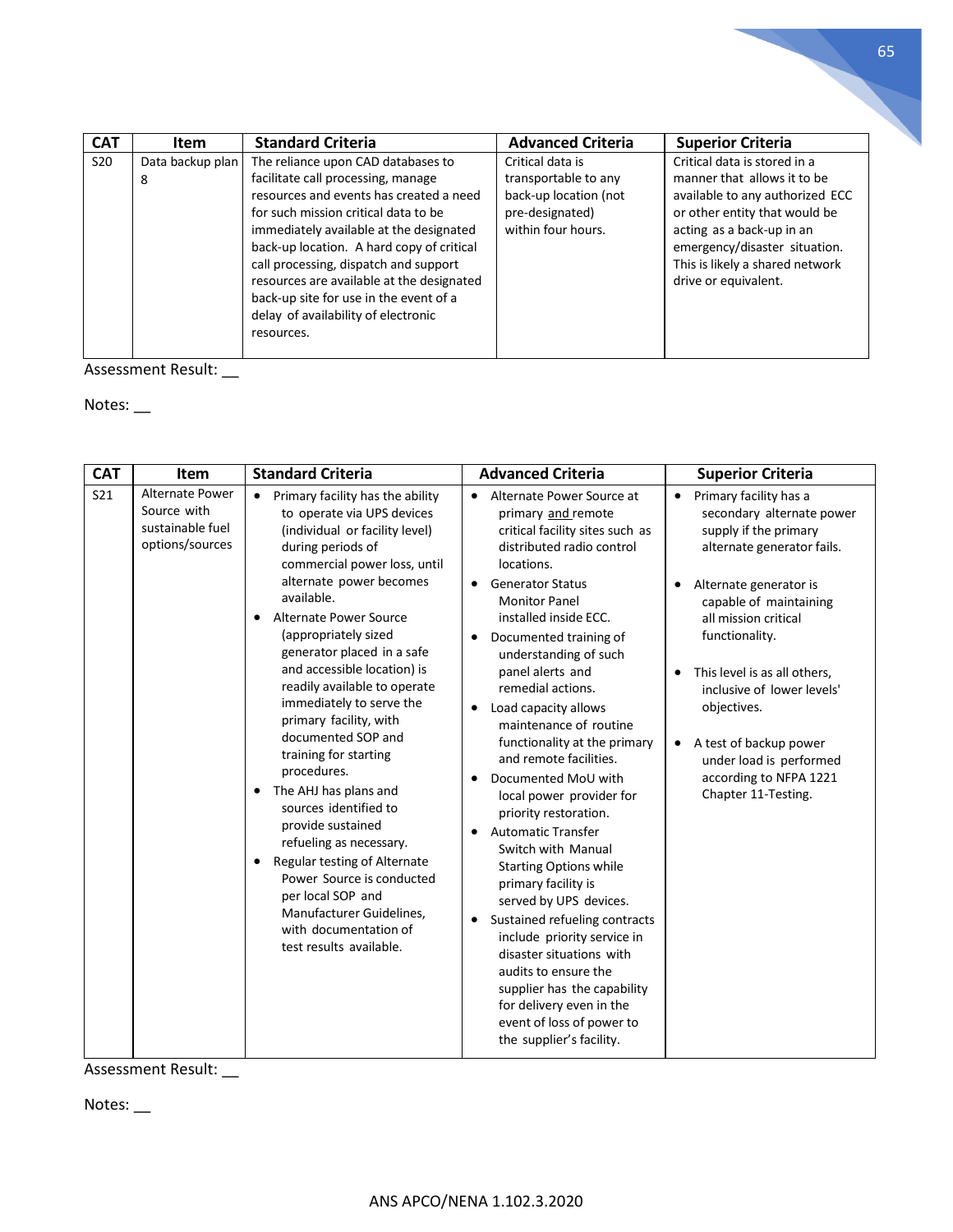| <b>CAT</b>      | Item                                                   | <b>Standard Criteria</b>                                        | <b>Advanced Criteria</b>                                                     | <b>Superior Criteria</b>             |
|-----------------|--------------------------------------------------------|-----------------------------------------------------------------|------------------------------------------------------------------------------|--------------------------------------|
| S <sub>22</sub> | <b>Telecommunication</b>                               | The AHJ has been assigned                                       | Has been assigned formal TSP                                                 | Includes the use of TSP              |
|                 | Service Priority (TSP) for<br>wireline restoration and | formal TSP status. Assignment<br>records are audited<br>against | status.                                                                      | tools in routine practice<br>drills. |
|                 | provisioning                                           | records<br>service<br>current<br>annually.                      | Has written procedures in<br>place to utilize these tools<br>when necessary. |                                      |

Notes: \_\_

| <b>CAT</b> | <b>Item</b>                                 | <b>Standard Criteria</b>                                                                                               | <b>Advanced Criteria</b>                                                                                                                                   | <b>Superior Criteria</b>                                  |
|------------|---------------------------------------------|------------------------------------------------------------------------------------------------------------------------|------------------------------------------------------------------------------------------------------------------------------------------------------------|-----------------------------------------------------------|
| <b>S23</b> | WPS access in<br>emergency<br>circumstances | The AHJ has been<br>assigned formal WPS<br>status. WPS test calls<br>made quarterly from all<br>WPS assigned handsets. | The AHJ has written<br>procedures in place to utilize<br>WPS when necessary.<br>Handsets assigned WPS access<br>are acquired from two or more<br>carriers. | Includes the use of<br>WPS in routine<br>practice drills. |

Assessment Result: \_\_

Notes: \_\_

| <b>CAT</b> | <b>Item</b>                                            | <b>Standard Criteria</b>                                                                                                 | <b>Advanced Criteria</b>                                                      | <b>Superior Criteria</b>                                |
|------------|--------------------------------------------------------|--------------------------------------------------------------------------------------------------------------------------|-------------------------------------------------------------------------------|---------------------------------------------------------|
| S24        | GETS cards for access in<br>emergency<br>circumstances | The AHJ has been assigned<br>formal GETS status.<br>GETS Test calls made by all<br>card holders on a<br>Quarterly basis. | The AHJ has written<br>procedures in place to<br>utilize GETS when necessary. | Includes the use of GETS<br>in routine practice drills. |

Assessment Result: \_\_

Notes: \_\_

| <b>CAT</b>      | <b>Item</b>                                               | <b>Standard Criteria</b>                                                                                                                                                                                                                                                                                                        | <b>Advanced Criteria</b>                                                                                                                                                                                                                            | <b>Superior Criteria</b>                                                                                                                                                                                                             |
|-----------------|-----------------------------------------------------------|---------------------------------------------------------------------------------------------------------------------------------------------------------------------------------------------------------------------------------------------------------------------------------------------------------------------------------|-----------------------------------------------------------------------------------------------------------------------------------------------------------------------------------------------------------------------------------------------------|--------------------------------------------------------------------------------------------------------------------------------------------------------------------------------------------------------------------------------------|
| S <sub>25</sub> | Remote<br>access to call<br>forwarding for<br>admin lines | As available from LEC, ECC has<br>capability to set call forwarding on<br>admin lines remotely.<br>SOP defines and explains the<br>process for such action.<br>Phone numbers and other contact<br>information referenced in any<br>specific SOP shall be verified<br>minimally annually, or as notice of<br>change takes place. | ECC has documented the<br>demonstration of such<br>capability during regularly<br>scheduled staff training.<br>Phone numbers and other<br>contact information in<br>protocol are verified semi-<br>annually, or as notice of<br>change takes place. | ECC has documented the<br>capability during regularly<br>scheduled exercises or<br>actual events.<br>Phone numbers and other<br>contact information in<br>protocol are verified<br>quarterly, or as notice of<br>change takes place. |
|                 |                                                           |                                                                                                                                                                                                                                                                                                                                 |                                                                                                                                                                                                                                                     |                                                                                                                                                                                                                                      |

Assessment Result:

Notes: \_\_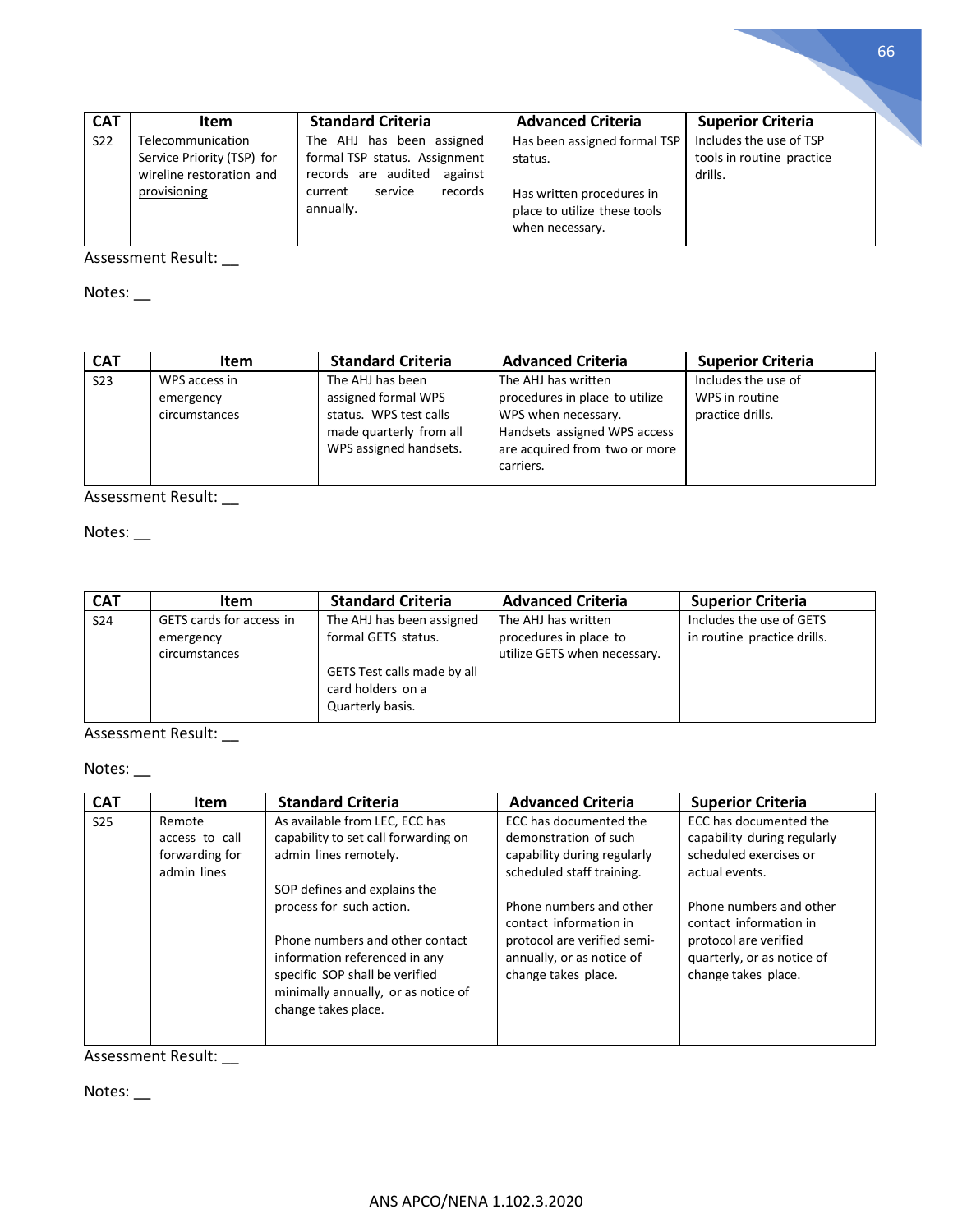| <b>CAT</b>      | <b>Item</b>                                                         | <b>Standard Criteria</b>                                                                                                                                                                                                                                                                                                                                                                                                                                                          | <b>Advanced Criteria</b>                                                                                                                                                                                                                         | <b>Superior Criteria</b>                                                                                                                                                                                                             |
|-----------------|---------------------------------------------------------------------|-----------------------------------------------------------------------------------------------------------------------------------------------------------------------------------------------------------------------------------------------------------------------------------------------------------------------------------------------------------------------------------------------------------------------------------------------------------------------------------|--------------------------------------------------------------------------------------------------------------------------------------------------------------------------------------------------------------------------------------------------|--------------------------------------------------------------------------------------------------------------------------------------------------------------------------------------------------------------------------------------|
| S <sub>26</sub> | Remote<br>access to<br>rerouting<br>for E911<br>trunks and<br>lines | As available from LEC, ECC has<br>capability to establish rerouting of<br>E911 trunks/line remotely. If not<br>available, shall have a documented<br>and effective process identified. If<br>there is a third-party service<br>provider, an agreement shall be in<br>place and the process shall be<br>tested.<br>Phone numbers and other contact<br>information referenced in any<br>specific SOP shall be verified<br>minimally annually or as notice of<br>change takes place. | ECC has documented the<br>demonstration of such<br>capability during regularly<br>scheduled staff training.<br>Phone numbers and other<br>contact information in protocol<br>are verified semi- annually, or<br>as notice of change takes place. | ECC has documented the<br>capability during regularly<br>scheduled exercises or actual<br>events.<br>Phone numbers and other<br>contact information in<br>protocol are verified<br>quarterly, or as notice of<br>change takes place. |

# Notes: \_\_

| <b>CAT</b> | Item                                 | <b>Standard Criteria</b>                                                                                                                                                                                                                                                                                                                                                                                                                                        | <b>Advanced Criteria</b>                                                                                                                           | <b>Superior Criteria</b>                                                                                                                                                                                            |
|------------|--------------------------------------|-----------------------------------------------------------------------------------------------------------------------------------------------------------------------------------------------------------------------------------------------------------------------------------------------------------------------------------------------------------------------------------------------------------------------------------------------------------------|----------------------------------------------------------------------------------------------------------------------------------------------------|---------------------------------------------------------------------------------------------------------------------------------------------------------------------------------------------------------------------|
| <b>S27</b> | Grounding<br>Lightning<br>Protection | ECC shall employ industry recognized<br>lightning and grounding practices, such as<br>those defined in the most recent version<br>of the National Electric Code (NEC)<br>sections 250, 280 and 285 or equivalent,<br>and any applicable local laws or<br>ordinances that exceed NEC<br>requirements, as amended. Special<br>attention should be given to ensuring<br>that the contractor provides a "single"<br>ground point" for ECC area to protect<br>staff. | The ECC meets the requirements<br>of NFPA-780 or equivalent, and<br>the associated re-inspection<br>cycles, performed by a qualified<br>inspector. | The ECC meets the requirements<br>of the most recent version of FAA-<br>STD-019 or equivalent, or IEEE<br>1100 or equivalent, and the<br>associated re-inspection cycles,<br>performed by a qualified<br>inspector. |
|            |                                      | Conformance with such standards<br>provides a reasonable level of protection<br>from lightning induced failures associated<br>with tower strikes, building strikes,<br>incoming facility strikes, etc. In all cases,<br>any new or modified equipment shall be<br>installed in accordance with these best<br>practices and so certified to the ECC.                                                                                                             |                                                                                                                                                    |                                                                                                                                                                                                                     |

Assessment Result: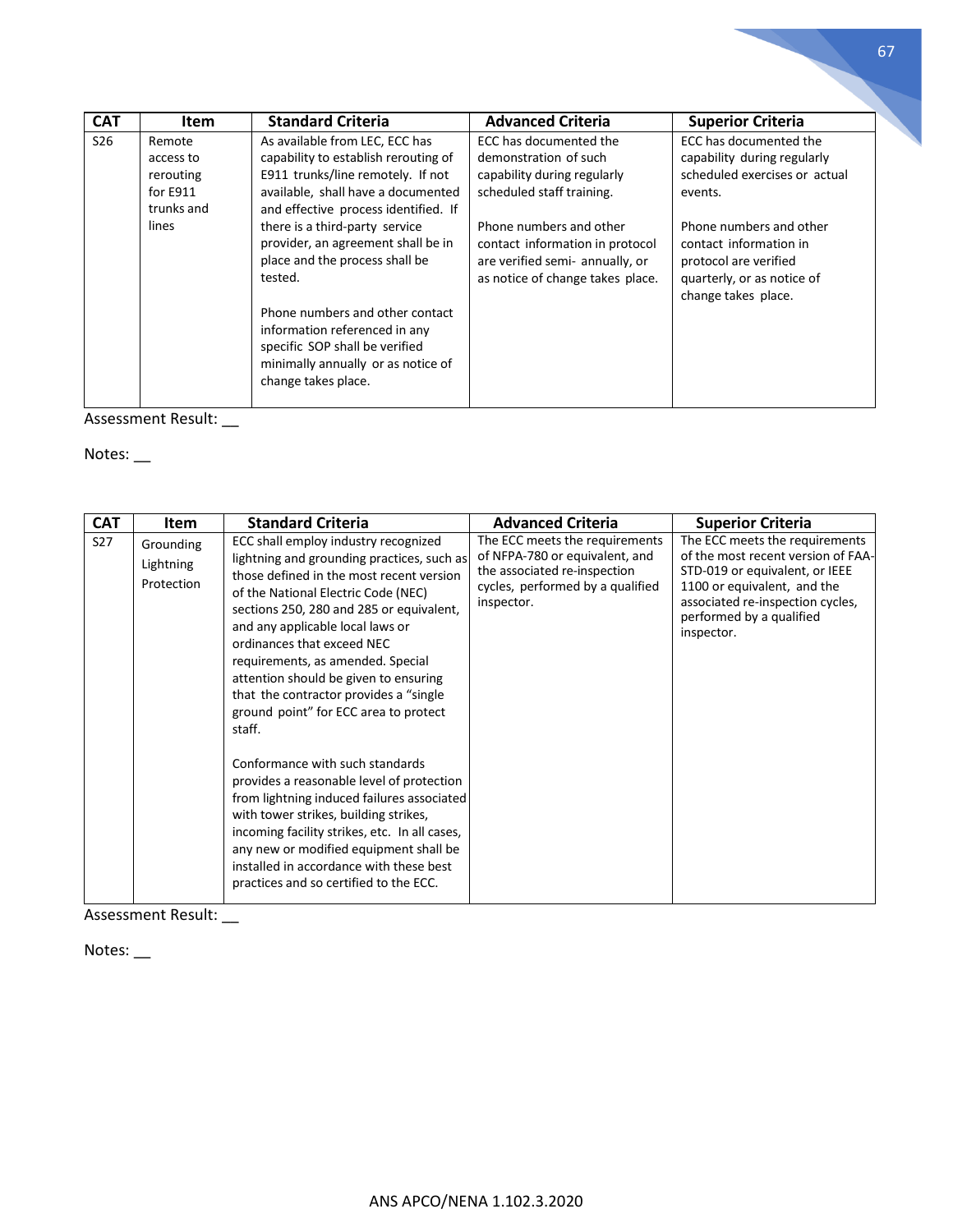# **Appendix B (The "D" Items Matrix)**

## **Service Capability Criteria Matrix for Day-to-Day Operational Items**

# **(Each graduated rating assumes compliance with the prior rating criteria)**

Legend for CAT: S = Related to Survivability, D = Day-to-Day Operational Items

## **Each graduated rating assumes compliance with the prior level.**

| <b>CAT</b> | <b>Item</b>                                                                                                                                                                                                                | <b>Standard Criteria</b> | <b>Advanced Criteria</b> | <b>Superior Criteria</b> |
|------------|----------------------------------------------------------------------------------------------------------------------------------------------------------------------------------------------------------------------------|--------------------------|--------------------------|--------------------------|
| D1         | Retention (Personnel) This would<br>be based on employees who have<br>completed their probationary<br>period, excluding retirees and<br>employees who moved on to other<br>roles within the local government<br>or agency. | Turnover less than 19%.  | Turnover less than 10%.  | Turnover less than 5%.   |

Assessment Result: \_\_

Notes: \_\_

| <b>CAT</b>     | <b>Item</b>                                                                                                                                                                                                                                                                                                                                                                                                                    | <b>Standard Criteria</b>                                                                                                                                                                                                                                                                                                                                                                                                                                                                                                                                                                                                                                                                                          | <b>Advanced Criteria</b> | <b>Superior Criteria</b> |
|----------------|--------------------------------------------------------------------------------------------------------------------------------------------------------------------------------------------------------------------------------------------------------------------------------------------------------------------------------------------------------------------------------------------------------------------------------|-------------------------------------------------------------------------------------------------------------------------------------------------------------------------------------------------------------------------------------------------------------------------------------------------------------------------------------------------------------------------------------------------------------------------------------------------------------------------------------------------------------------------------------------------------------------------------------------------------------------------------------------------------------------------------------------------------------------|--------------------------|--------------------------|
| D <sub>2</sub> | Building/Facility<br>Maintenance and<br>Repair Where the<br><b>Buildings or Applicable</b><br>Space used for ECC<br>Purposes are Under the<br>Control of the AHJ in E9-1-<br>1 or NG9-1-1<br>NOTE: This item may be a<br>function of the entity<br>having responsibility for<br>building maintenance &<br>repair. But the<br>ECC/E9-1-1 AHJ needs to<br>ensure certain levels of<br>performance are achieved<br>for this item. | Maintenance occurs based upon the<br>$\bullet$<br>needs of the physical plant and<br>critical equipment necessary to<br>keep it habitable and useful to<br>support an ECC operation.<br>The ECC shall maintain a<br>$\bullet$<br>documented contact list of<br>parties responsible for doing the<br>building maintenance and repair<br>functions.<br>There shall be signed maintenance<br>٠<br>agreements with outside vendors<br>as necessary to meet the above<br>schedules.<br>Maintenance schedules shall meet<br>٠<br>manufacturer schedules and other<br>such governing local documentation,<br>such as: an AHJ created schedule of<br>maintenance for all critical<br>components that are in the building. | Not Applicable           | Not Applicable           |

Assessment Result: \_\_

Notes: \_\_

 $\overline{\mathbf{r}}$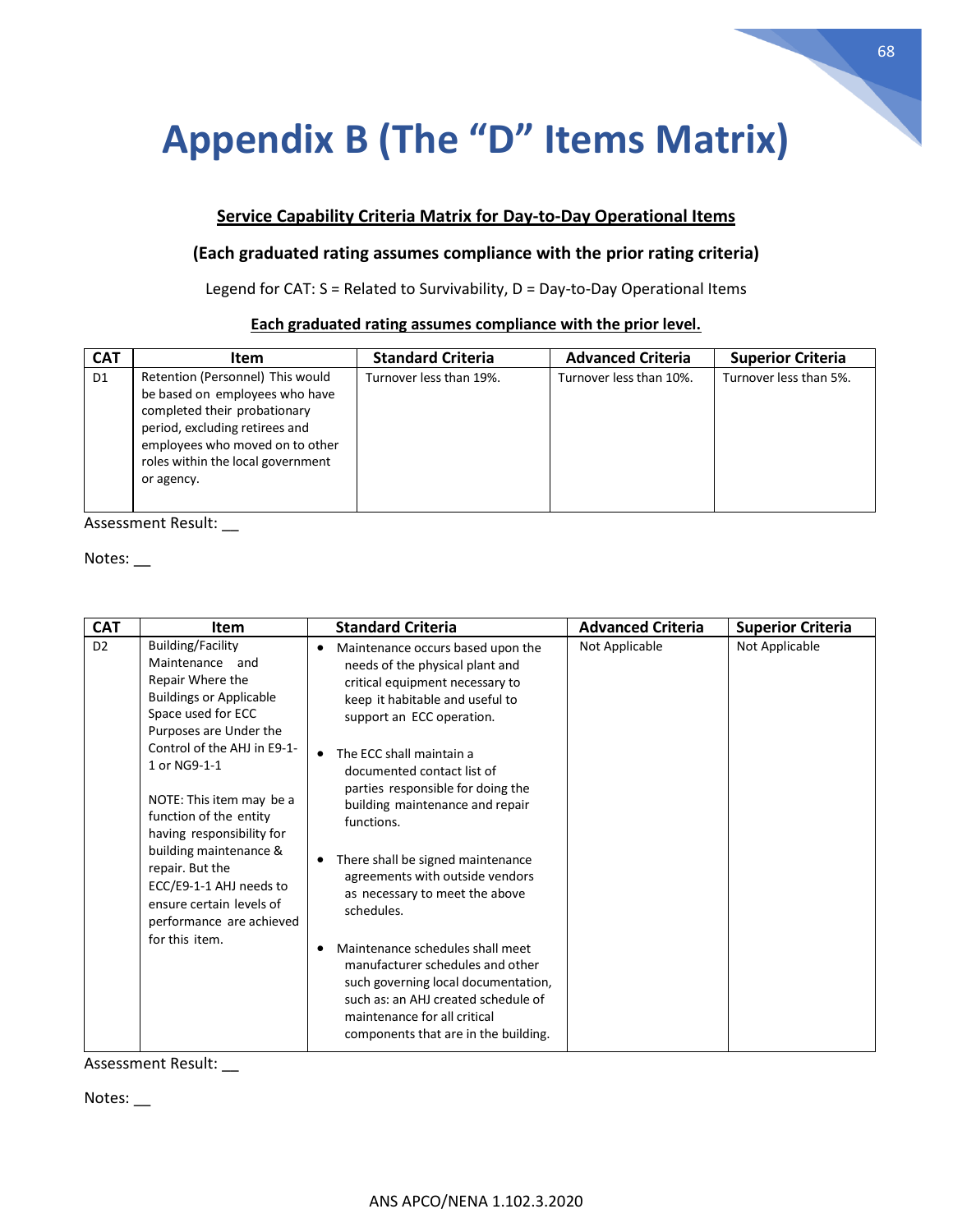| <b>CAT</b>     | <b>Item</b>                                                                                                                                                                                                                                                                                           | <b>Standard Criteria</b>                                                                                                                                                                      | <b>Advanced Criteria</b>                                                                                                                                                                                                                                                          | <b>Superior Criteria</b>                                                                                                                                                                                                |
|----------------|-------------------------------------------------------------------------------------------------------------------------------------------------------------------------------------------------------------------------------------------------------------------------------------------------------|-----------------------------------------------------------------------------------------------------------------------------------------------------------------------------------------------|-----------------------------------------------------------------------------------------------------------------------------------------------------------------------------------------------------------------------------------------------------------------------------------|-------------------------------------------------------------------------------------------------------------------------------------------------------------------------------------------------------------------------|
| D <sub>3</sub> | <b>Funding Stream is</b><br>adequate to maintain<br>operational integrity of<br>the ECC on a day-to-<br>day basis and includes<br>plans to be able to<br>provide adequate<br>funding in the event of<br>a disaster situation,<br>specifically as it applies<br>to items included in this<br>document. | The ECC relies on existing<br>telecommunications<br>device/service provider E9-1-1<br>surcharges and/or<br>supplemental general<br>government funding to provide<br>an adequate revenue base. | The ECC has access to State<br>and/or Federal grants, and/or<br>they have contracts in place<br>with other agencies that<br>provide additional streams of<br>revenue that allows them to<br>implement advanced or<br>superior levels of service as<br>described in this document. | The ECC has a legislated<br>revenue stream to provide<br>adequate dedicated funds<br>or has their general funding<br>stream(s) protected against<br>non-ECC use (can't be<br>"raided" by other<br>government entities). |

# Notes: \_\_

| <b>CAT</b>     | Item                                                                                                                                                                                                                                                                                                                                                      | <b>Standard Criteria</b>                                                                                                                                                                                                                                                                                                                                                                                                                                          | <b>Advanced Criteria</b>                                                                                                                                   | <b>Superior Criteria</b>                                                                                                                                                                                                                                                                                                                                      |
|----------------|-----------------------------------------------------------------------------------------------------------------------------------------------------------------------------------------------------------------------------------------------------------------------------------------------------------------------------------------------------------|-------------------------------------------------------------------------------------------------------------------------------------------------------------------------------------------------------------------------------------------------------------------------------------------------------------------------------------------------------------------------------------------------------------------------------------------------------------------|------------------------------------------------------------------------------------------------------------------------------------------------------------|---------------------------------------------------------------------------------------------------------------------------------------------------------------------------------------------------------------------------------------------------------------------------------------------------------------------------------------------------------------|
| D <sub>4</sub> | <b>Access Controls for</b><br>Primary and Off Site<br>where the buildings or<br>applicable space used for<br>ECC purposes are under<br>the control of the AHJ in<br>E9-1-1 or NG9-1-1<br>(Example of Off Site)<br>would be a radio tower,<br>etc.)<br>This item refers to<br>physical access to<br>rooms, equipment and<br>software applications,<br>etc. | Primary physical access to the<br>site is limited to Public Safety<br>Communications personnel and<br>to others only under escort.<br>Compliance with NFPA 1221<br>Section 4.6 (Security).<br>Where applicable, to achieve<br>this rating the ECC shall be in<br>compliance with NCIC and other<br>physical security related local<br>requirements.<br>The official definition of a<br>physically secure location can<br>be found in the CJIS Security<br>Policy. | Physical/electronic access<br>controls are in place. Video<br>monitoring in place and<br>retained for period of time<br>that is established by the<br>AHJ. | Access is based upon<br>legitimate need to enter<br>or to perform work on<br>specific equipment or<br>software applications.<br>Example: a person may be<br>authorized to enter a room<br>that<br>contains<br>filing<br>cabinets and the logging<br>equipment, but they may<br>only be authorized<br>to<br>access the cabinets, not<br>the logging equipment. |

Assessment Result: \_\_

Notes: \_\_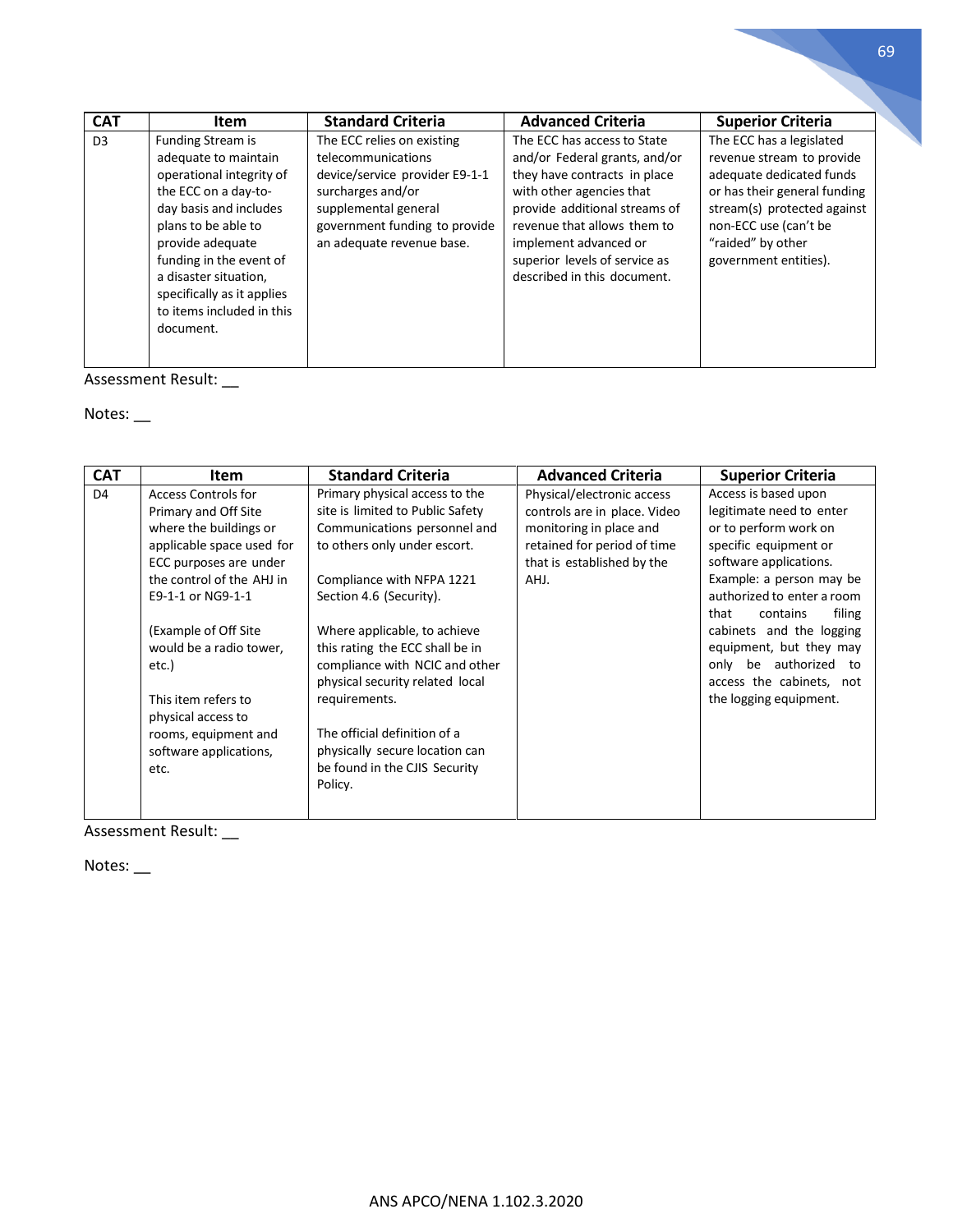|                                                                                    |                                                                                                                                                                                                                                                                                                                                                                                                                                                                                                                                                                                                                                                                                                                                                                                                                                                                                                                                                                                                                                                                                    |                                                                                                                                                                                                                                                                                                                                                                                                              | 70                                                                                         |
|------------------------------------------------------------------------------------|------------------------------------------------------------------------------------------------------------------------------------------------------------------------------------------------------------------------------------------------------------------------------------------------------------------------------------------------------------------------------------------------------------------------------------------------------------------------------------------------------------------------------------------------------------------------------------------------------------------------------------------------------------------------------------------------------------------------------------------------------------------------------------------------------------------------------------------------------------------------------------------------------------------------------------------------------------------------------------------------------------------------------------------------------------------------------------|--------------------------------------------------------------------------------------------------------------------------------------------------------------------------------------------------------------------------------------------------------------------------------------------------------------------------------------------------------------------------------------------------------------|--------------------------------------------------------------------------------------------|
|                                                                                    |                                                                                                                                                                                                                                                                                                                                                                                                                                                                                                                                                                                                                                                                                                                                                                                                                                                                                                                                                                                                                                                                                    |                                                                                                                                                                                                                                                                                                                                                                                                              |                                                                                            |
| <b>CAT</b><br><b>Item</b>                                                          | <b>Standard Criteria</b>                                                                                                                                                                                                                                                                                                                                                                                                                                                                                                                                                                                                                                                                                                                                                                                                                                                                                                                                                                                                                                                           | <b>Advanced Criteria</b>                                                                                                                                                                                                                                                                                                                                                                                     | <b>Superior Criteria</b>                                                                   |
| D5a Training in E9-1-1 or NG9-<br>$1 - 1$<br>Probationary<br>$\bullet$<br>training | There is a documented training process<br>for new employees that meet local or<br>State minimum requirements, and it is<br>reviewed annually to retain consistency<br>with operational changes that may be<br>driven by new technologies,<br>applications etc.<br>Documented training curriculum<br>complies with or is comparable to the<br><b>APCO National</b><br>Minimum Training Standards for Public<br>Safety Telecommunicators (most recent<br>version).<br>Applicable courses or training materials<br>could include the information found in<br>NENA 52-001 TTY Training Operation<br>Standard, APCO ADA Training<br>Standards, or APCO Institute PST1 or<br>equivalent.<br>To meet this rating the training shall<br>include additional TTY training beyond<br>the APCO Minimum Training Standards<br>and shall meet minimum DOJ ongoing<br>requirements for TTY training.<br>Training should also include use of<br>ECP (9 above) if used by the local<br>AHJ.<br>To meet this rating the training shall<br>include successful completion of NIMS<br>IS-100 & IS- 700. | All training, including On-the-<br>Job-Training (OJT) is delivered<br>by certified trainers.<br>A state or nationally recognized<br>program is utilized for<br>probationary training.<br>Compliance with NFPA<br>1221 Section 7.2<br>(Telecommunicator<br>Qualifications & Training)<br>as it applies.<br>[Certification may be obtained<br>through specific APCO and/or<br>NENA CTO courses or equivalent.] | Training plans<br>align with<br>applicable CALEA<br>probationary<br>training<br>processes. |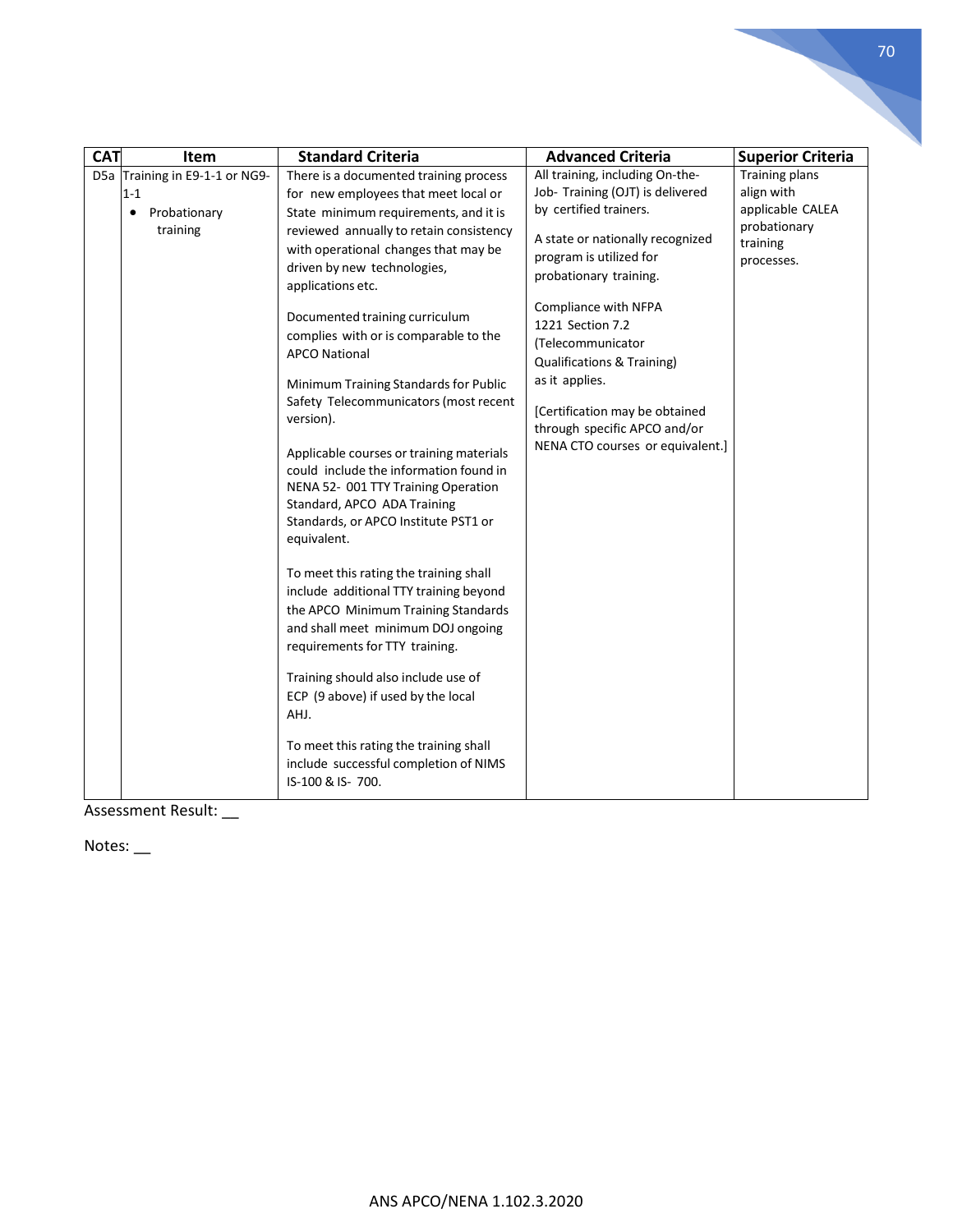| <b>CAT Item</b>  |                                                                             | <b>Standard Criteria</b>                                                                                                                                                                                                                                                                                                                                                                                                                                                                                                                                                                                                                                                                                                                                                                                                                                                                                                                                                                                                                                         | <b>Advanced Criteria</b>                                                                                                                                                                                                                                                                                                                                                                                                                                                                                                                                                                     | <b>Superior Criteria</b>                                                                                                                                                                                                                                                                                                                                                                                                                                                                                                                                                                               |
|------------------|-----------------------------------------------------------------------------|------------------------------------------------------------------------------------------------------------------------------------------------------------------------------------------------------------------------------------------------------------------------------------------------------------------------------------------------------------------------------------------------------------------------------------------------------------------------------------------------------------------------------------------------------------------------------------------------------------------------------------------------------------------------------------------------------------------------------------------------------------------------------------------------------------------------------------------------------------------------------------------------------------------------------------------------------------------------------------------------------------------------------------------------------------------|----------------------------------------------------------------------------------------------------------------------------------------------------------------------------------------------------------------------------------------------------------------------------------------------------------------------------------------------------------------------------------------------------------------------------------------------------------------------------------------------------------------------------------------------------------------------------------------------|--------------------------------------------------------------------------------------------------------------------------------------------------------------------------------------------------------------------------------------------------------------------------------------------------------------------------------------------------------------------------------------------------------------------------------------------------------------------------------------------------------------------------------------------------------------------------------------------------------|
| D <sub>5</sub> b | Training in E9-1-1 or NG9-1-<br>1<br>Ongoing<br>Professional<br>Development | There is a<br>documented training<br>process for new<br>employees that meet<br>local or State<br>minimum<br>requirements.<br>Professional<br>Development training<br>should build upon<br>requirements for<br>Continuing Education<br>Points for various<br>applicable<br>Certifications.<br>Documented training<br>curriculum complies<br>with or is comparable<br>to the APCO National<br><b>Public Safety</b><br>Telecommunicator<br>Training<br>Standard (the Project 33<br>Training Standard).<br>Applicable courses or<br>training materials could<br>include the information<br>found in NENA 52-001 TTY<br><b>Training Operation</b><br>Standard or APCO<br>Telecommunicator PST1<br>course (the 40-hour<br>course).<br>To meet this rating the<br>training shall include<br>additional TTY training<br>beyond the APCO<br>Project 33 Training<br>Standard, and shall meet<br>minimum DOJ ongoing<br>requirements for TTY<br>training<br>Training should also<br>include use of<br><b>Emergency Call Protocols</b><br>(ECP) if used by the local<br>AHJ. | Professional Development<br>training shall exceed the<br>requirements for<br><b>Continuing Education</b><br>Units for various<br>applicable Certifications<br>for each job category in<br>the ECC, by guiding the<br>PST along a career path<br>formally defined by the<br>AHJ.<br>All training, including OJT is<br>delivered by certified<br>trainers.<br>A state or nationally<br>recognized program is<br>utilized for ongoing<br>Professional<br>Development training.<br>Compliance with NFPA<br>1221 Section 7.2<br>(Telecommunicator<br>Qualifications & Training)<br>as it applies. | To achieve this rating the<br>Professional Development<br>training shall go beyond<br>the basic requirements for<br>CEUs by introducing<br>defined means for career<br>development, to include<br>skills such as: a foreign<br>language, operational<br>specialties, pursuit of post<br>high school degrees.<br>Training plans align with applicable<br>CALEA, or other accreditation program<br>processes and are certifiable.<br>Training program is<br>reviewed annually<br>to retain consistency<br>with operational<br>changes that may be<br>driven by new<br>technologies,<br>applications etc. |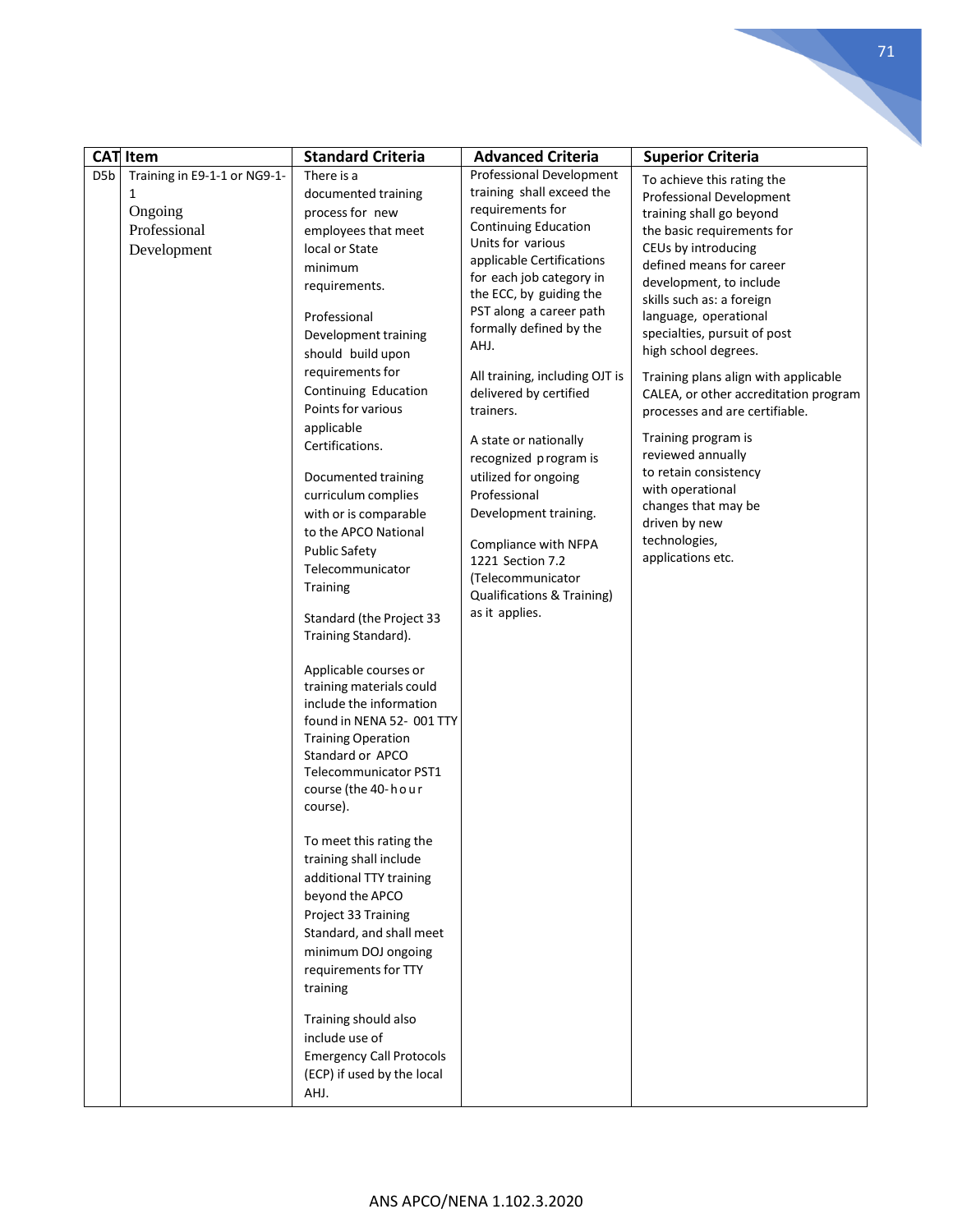Notes: \_\_

| <b>CAT</b>     | Item                 | <b>Standard Criteria</b>      | <b>Advanced Criteria</b> | <b>Superior Criteria</b>            |
|----------------|----------------------|-------------------------------|--------------------------|-------------------------------------|
| D <sub>6</sub> | Logging Recording in | Records all incoming          | Records all incoming     | Records all new incoming            |
|                | E9-1-1 or NG9-1-1    | emergency calls and all radio | emergency calls and all  | emergency and non-emergency         |
|                |                      | traffic associated with       | radio traffic associated | calls (with instant replay          |
|                |                      | emergency calls               | with emergency calls,    | capability), and records associated |
|                |                      |                               | with instant replay      | ALI/CAD and multimedia data.        |
|                |                      |                               | capability               |                                     |

Assessment Result: \_\_

Notes: \_\_

| <b>CAT</b> | <b>Item</b>          | <b>Standard Criteria</b>                                                                                                                                                                                                                    | <b>Advanced Criteria</b>                                                                                                                                                                                                                                                                                   | <b>Superior Criteria</b>                                                                                                                                                                              |
|------------|----------------------|---------------------------------------------------------------------------------------------------------------------------------------------------------------------------------------------------------------------------------------------|------------------------------------------------------------------------------------------------------------------------------------------------------------------------------------------------------------------------------------------------------------------------------------------------------------|-------------------------------------------------------------------------------------------------------------------------------------------------------------------------------------------------------|
| D7         | Quality Assurance in | A procedure is in place to                                                                                                                                                                                                                  | A procedure in place to                                                                                                                                                                                                                                                                                    | A procedure is in place to                                                                                                                                                                            |
|            | E9-1-1 or NG9-1-1    | proactively review a random<br>sample of incoming calls for<br>emergency service based on<br>call log recordings or other<br>historical recorded data<br>(i.e., CAD records) to assess<br>the level of performance per<br>established SOPs. | proactively review a<br>proportionate stratified random<br>(footnote10 above) sample of<br>incoming calls for emergency<br>service based on call log<br>recordings or other historical<br>recorded data (i.e., CAD records)<br>to assess the level of<br>performance per established<br>SOP <sub>S</sub> . | have assigned staff<br>personnel contact callers for<br>emergency service to gauge<br>their perception of service<br>(either mailing, phone call,<br>personal contact etc.) per<br>SOP <sub>S</sub> . |

Assessment Result: \_\_

Notes: \_\_

| <b>CAT</b>     | <b>Item</b>                                            | <b>Standard Criteria</b>                                                                                                                             | <b>Advanced Criteria</b>                                                                 | <b>Superior Criteria</b>                                                                                                                                           |
|----------------|--------------------------------------------------------|------------------------------------------------------------------------------------------------------------------------------------------------------|------------------------------------------------------------------------------------------|--------------------------------------------------------------------------------------------------------------------------------------------------------------------|
| D <sub>8</sub> | Interoperability<br>with PSTN in E9-<br>1-1 or NG9-1-1 | Can receive calls from the PSTN<br>using POTS capabilities,<br>typically without any vertical<br>services (i.e., Caller-ID, Calling-<br>Name, etc.). | Centrex/PBX functions, the<br>ability to transfer a call to<br>another PSTN destination. | Ability to receive a PSTN<br>call and introduce it into<br>an ESInet along with<br>automatically or manually<br>collected data, hence<br>passing voice and data to |
|                | Accordont Doculty                                      |                                                                                                                                                      |                                                                                          |                                                                                                                                                                    |

Assessment Result:

Notes: \_\_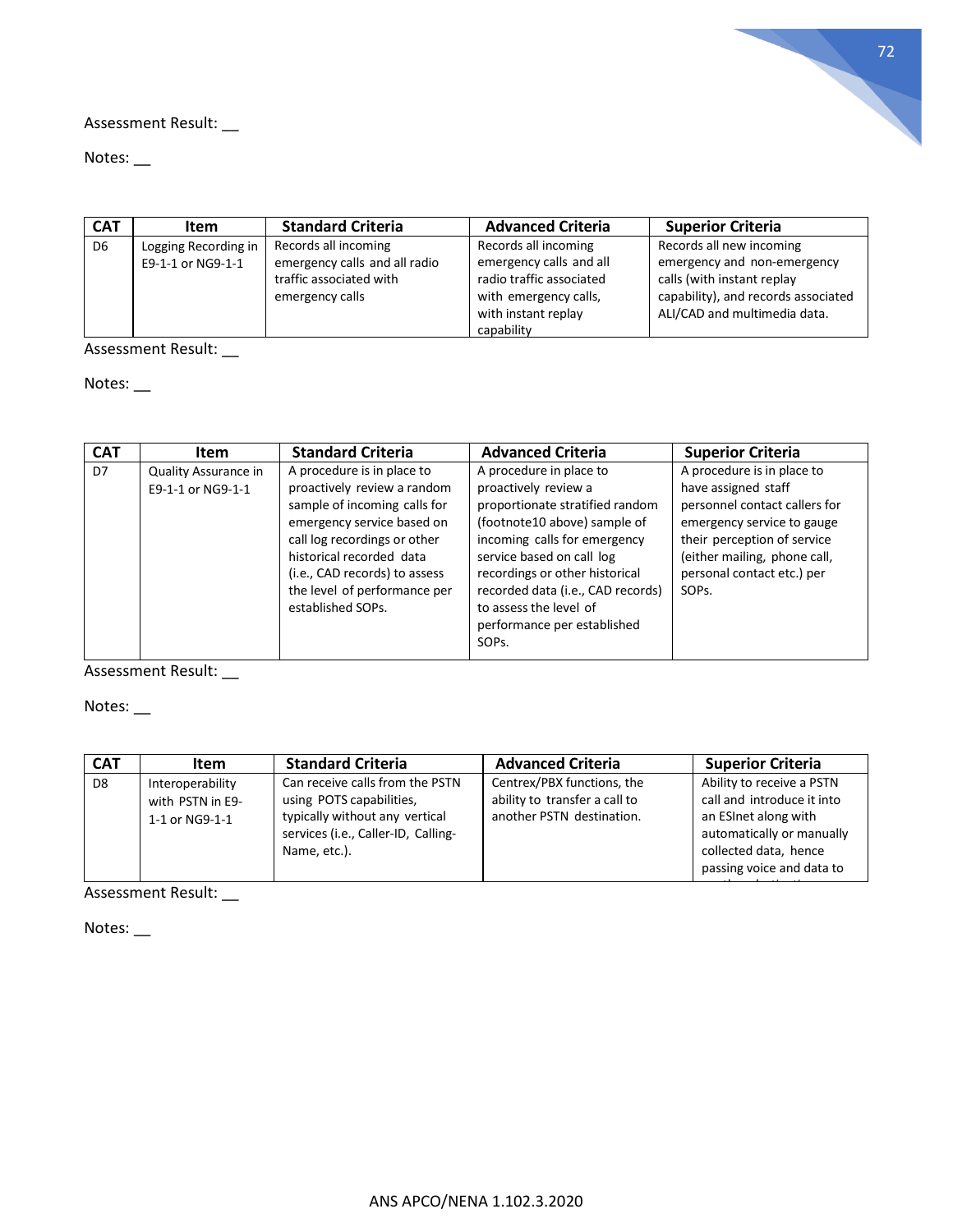| <b>CAT</b>     | Item                                      | <b>Standard Criteria</b>                                                                                                                                                   | <b>Advanced Criteria</b>                                                                                                                                                      | <b>Superior Criteria</b>                                                                                                                  |
|----------------|-------------------------------------------|----------------------------------------------------------------------------------------------------------------------------------------------------------------------------|-------------------------------------------------------------------------------------------------------------------------------------------------------------------------------|-------------------------------------------------------------------------------------------------------------------------------------------|
| D <sub>9</sub> | Public Education in E9-<br>1-1 or NG9-1-1 | <b>Public Safety Agencies</b><br>should actively engage in<br>public education efforts<br>aimed at informing the<br>public of the capabilities<br>and proper use of 9-1-1. | ECC has a designated Public Education<br>office within the agency, or an<br>equivalent structured Public<br>Education (PubEd) program.<br>The materials that were distributed | The results of feedback from<br>the PubEd Program are used<br>to implement changes to the<br>Program and operational<br>SOPs (if needed). |
|                |                                           | This can be incorporated<br>into crime prevention<br>and fire prevention<br>education programs.                                                                            | and the extent of the reach<br>achieved by that distribution is<br>documented.                                                                                                |                                                                                                                                           |

## Notes: \_\_

| <b>CAT</b>      | <b>Item</b>                                                                                                                               | <b>Standard Criteria</b>                                                                                                                                                            | <b>Advanced Criteria</b>                                                                                                                                        | <b>Superior Criteria</b>                                                                                                                                                                                                                                                                                                                                                                                                                                                                                                                                          |
|-----------------|-------------------------------------------------------------------------------------------------------------------------------------------|-------------------------------------------------------------------------------------------------------------------------------------------------------------------------------------|-----------------------------------------------------------------------------------------------------------------------------------------------------------------|-------------------------------------------------------------------------------------------------------------------------------------------------------------------------------------------------------------------------------------------------------------------------------------------------------------------------------------------------------------------------------------------------------------------------------------------------------------------------------------------------------------------------------------------------------------------|
| D <sub>10</sub> | Viewing local<br>weather and news<br>information, and<br>monitoring<br>distribution of<br>information over<br>EAS in E9-1-1 or<br>NG9-1-1 | ECC has an all hazards radio<br>with selective alerting<br>and/or other form of locally<br>informative advance<br>warnings for weather or<br>other public safety related<br>events. | ECC subscribes to specific<br>weather, news and traffic<br>related services that<br>provide early warnings.<br>Such as: National Weather<br>Service, NOAA, etc. | <b>ECC CAD or equivalent</b><br>technology interfaces with<br>the local early warning<br>systems such as the<br>Intelligent Transportation<br>System (ITS) or other<br>applicable systems.<br>For example, if associated<br>agency data is presented to the<br>ECC, data from such systems are<br>integrated into the CAD,<br>providing the ability to utilize:<br>automatic insertion of calls<br>into the waiting queue,<br>automatically selected video<br>feeds which can be viewed<br>by the PST, and/or<br>forwarded to responding<br>units with data video |
|                 |                                                                                                                                           |                                                                                                                                                                                     |                                                                                                                                                                 | capability.                                                                                                                                                                                                                                                                                                                                                                                                                                                                                                                                                       |

Assessment Result: \_\_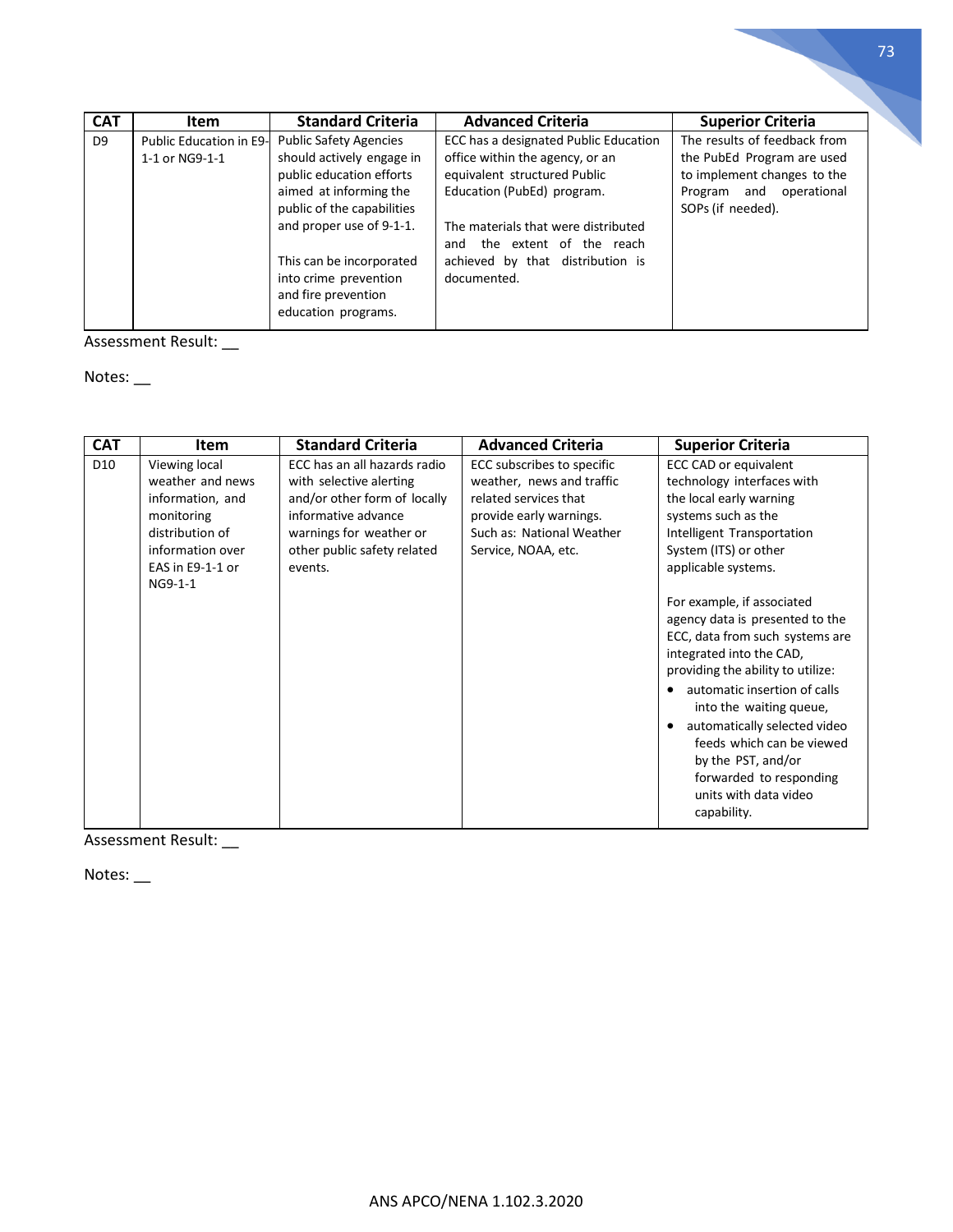| <b>CAT</b> | <b>Item</b>                                                             | <b>Standard Criteria</b>                                                                                                                                                                                                          | <b>Advanced Criteria</b>                                                                                                      | <b>Superior Criteria</b>                                          |
|------------|-------------------------------------------------------------------------|-----------------------------------------------------------------------------------------------------------------------------------------------------------------------------------------------------------------------------------|-------------------------------------------------------------------------------------------------------------------------------|-------------------------------------------------------------------|
| D11        | Care of a spare parts<br>kit that contains                              | The spare parts kit is able<br>to be onsite within two                                                                                                                                                                            | The spare parts kit is able<br>to be onsite within one                                                                        | The spare parts kit is onsite.                                    |
|            | enough spares to<br>maintain critical                                   | hours.                                                                                                                                                                                                                            | hour.                                                                                                                         | The ECC has documented<br>arrangements to allow spare             |
|            | functionality as<br>determined by the<br>AHJ in E9-1-1 or<br>$NG9-1-1.$ | The ECC has documented<br>arrangements to allow spare<br>parts kit spares to be<br>replaced within 72 hours of<br>being used.<br>Spare parts kit contents<br>are upgraded consistent<br>with current equipment<br>configurations. | The ECC has documented<br>arrangements to allow spare<br>parts kit spares to be<br>replaced within 48 hours of<br>being used. | parts kit spares to be replaced<br>within 24 hours of being used. |

Notes: \_\_

| <b>CAT</b>      | <b>Item</b>                                                                                                                                                       | <b>Standard Criteria</b>                                                                                                                                                                                                                                                                                                                    | <b>Advanced Criteria</b>                                                                                                                                                                                                                                                                                                                                       | <b>Superior Criteria</b>                                                                                                                                             |
|-----------------|-------------------------------------------------------------------------------------------------------------------------------------------------------------------|---------------------------------------------------------------------------------------------------------------------------------------------------------------------------------------------------------------------------------------------------------------------------------------------------------------------------------------------|----------------------------------------------------------------------------------------------------------------------------------------------------------------------------------------------------------------------------------------------------------------------------------------------------------------------------------------------------------------|----------------------------------------------------------------------------------------------------------------------------------------------------------------------|
| D <sub>12</sub> | Care of an<br>evacuation kit in<br>E9-1-1 or NG9-1-1.<br>(See footnote 11<br>above for a<br>description of an<br>evacuation kit for<br>purposes of this<br>item.) | Documentation is<br>available in printed<br>format, and kept up-to-<br>date manually on a<br>prescribed schedule, and<br>is reviewed at least semi-<br>annually for accuracy.<br>The prescribed schedule<br>for each item contained<br>in the evacuation kit<br>should be based upon the<br>normal frequency of<br>changes made to the data | Documentation is<br>available in electronic<br>format which is kept up<br>to date I manually on a<br>prescribed schedule and<br>is reviewed at least<br>quarterly for accuracy.<br>The prescribed schedule for<br>each item contained in the<br>evacuation kit should be<br>based upon the normal<br>frequency of changes made<br>to the data sources used for | Documentation is available in<br>electronic format that is<br>continually updated<br>automatically, and always<br>available from the<br>alternate/back- up location. |
|                 |                                                                                                                                                                   | sources used for each<br>item within each agency.                                                                                                                                                                                                                                                                                           | each item within each<br>agency.                                                                                                                                                                                                                                                                                                                               |                                                                                                                                                                      |

Assessment Result: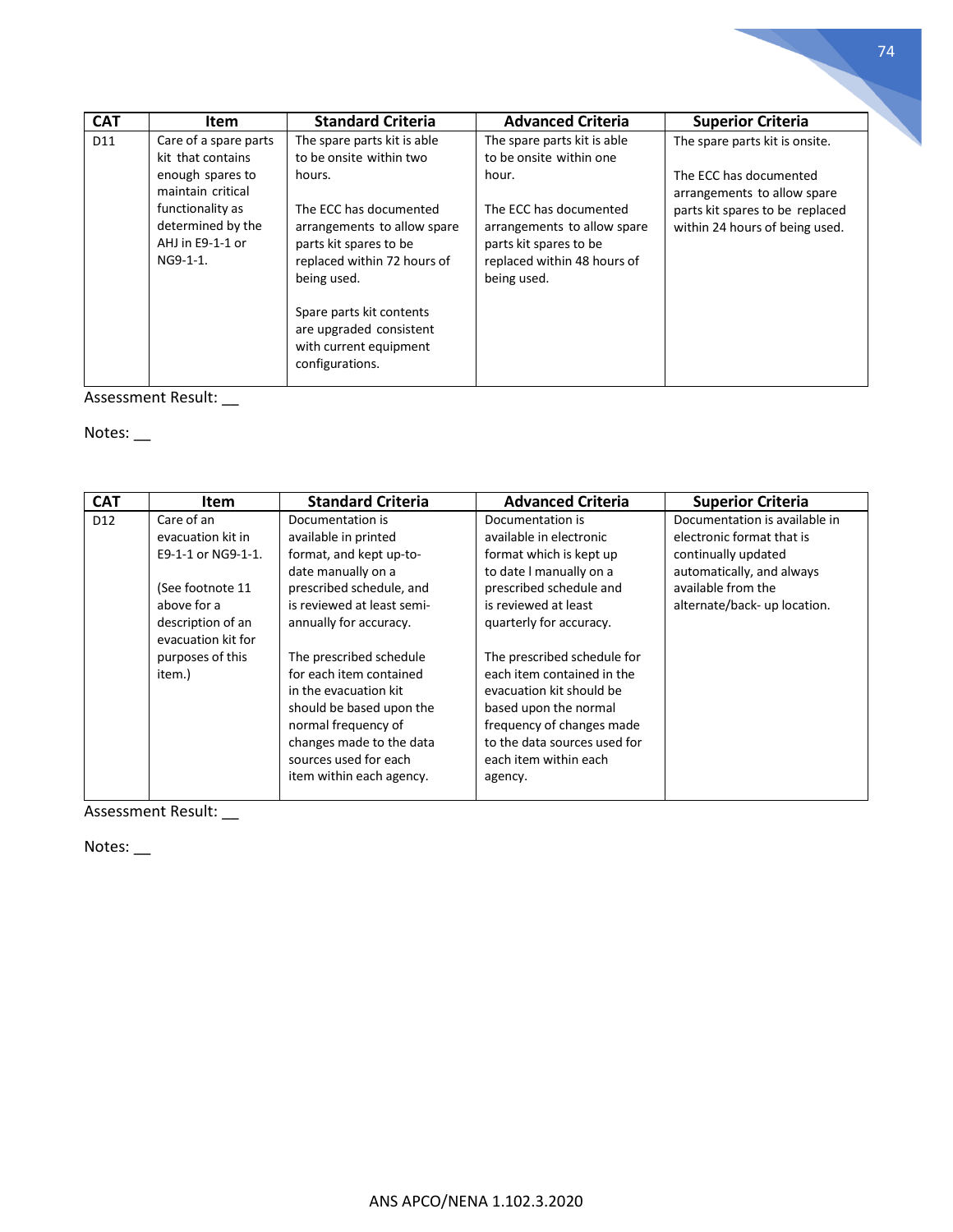| <b>CAT</b>      | <b>Item</b>       | <b>Standard Criteria</b> | <b>Advanced Criteria</b>        | <b>Superior Criteria</b>          |
|-----------------|-------------------|--------------------------|---------------------------------|-----------------------------------|
| D <sub>13</sub> | Amber Alerts in   | The ECC has a            | The ECC has a documented and    | The ECC has a documented and      |
|                 | E9-1-1 or NG9-1-1 | documented and           | readily accessible Amber Alert  | readily accessible Amber Alert    |
|                 |                   | readily accessible       | procedure in place, and ALL     | procedure in place, and ALL       |
|                 |                   | Amber Alert procedure    | supervisory personnel are       | personnel are trained in its use. |
|                 |                   | in place, and a          | trained in its use.             |                                   |
|                 |                   | minimum of one           |                                 | The ECC shall provide the info    |
|                 |                   | person per shift is      | The ECC shall provide the info  | necessary to issue an Amber       |
|                 |                   | trained in its use.      | necessary to issue an Amber     | Alert to the Issuing authority    |
|                 |                   |                          | Alert to the Issuing authority  | within less than 20 minutes.      |
|                 |                   | The ECC shall provide    | within 20 minutes.              |                                   |
|                 |                   | the info necessary to    |                                 | The ECC tests themselves every    |
|                 |                   | issue an Amber Alert     | The ECC tests themselves every  | month to ensure they can meet     |
|                 |                   | to the Issuing           | three months to ensure they can | their goals when called upon.     |
|                 |                   | Authority within 30      | meet their goals when called    |                                   |
|                 |                   | minutes.                 | upon.                           |                                   |
|                 |                   | The ECC tests            |                                 |                                   |
|                 |                   | themselves every six     |                                 |                                   |
|                 |                   | months to ensure they    |                                 |                                   |
|                 |                   | can meet their goals     |                                 |                                   |
|                 |                   | when called upon.        |                                 |                                   |

Notes: \_\_

| <b>CAT</b>      | <b>Item</b>  | <b>Standard Criteria</b>                                                                                                                                     | <b>Advanced Criteria</b>                                                                                                                    | <b>Superior Criteria</b>                                                                                                                                                                                                |
|-----------------|--------------|--------------------------------------------------------------------------------------------------------------------------------------------------------------|---------------------------------------------------------------------------------------------------------------------------------------------|-------------------------------------------------------------------------------------------------------------------------------------------------------------------------------------------------------------------------|
| D <sub>14</sub> | <b>NCMEC</b> | Center has adopted the APCO<br>ANS 1.101.2-2010: Standard<br>for PST<br>when Responding to Calls of Missing,<br>Abducted, and Sexually Exploited<br>Children | Center/Agency Head or<br>designee has attended NCMEC<br>"Missing & Exploited Children<br>Chief Executive Officer Seminar<br>or equivalent." | All operations staff working in<br>Center have received initial<br>training to comply with APCO<br>ANS 1.101.2-2010, Standard,<br>annual in-service training is<br>delivered, and documentation<br>of training is kept. |

Assessment Result: \_\_

Notes: \_\_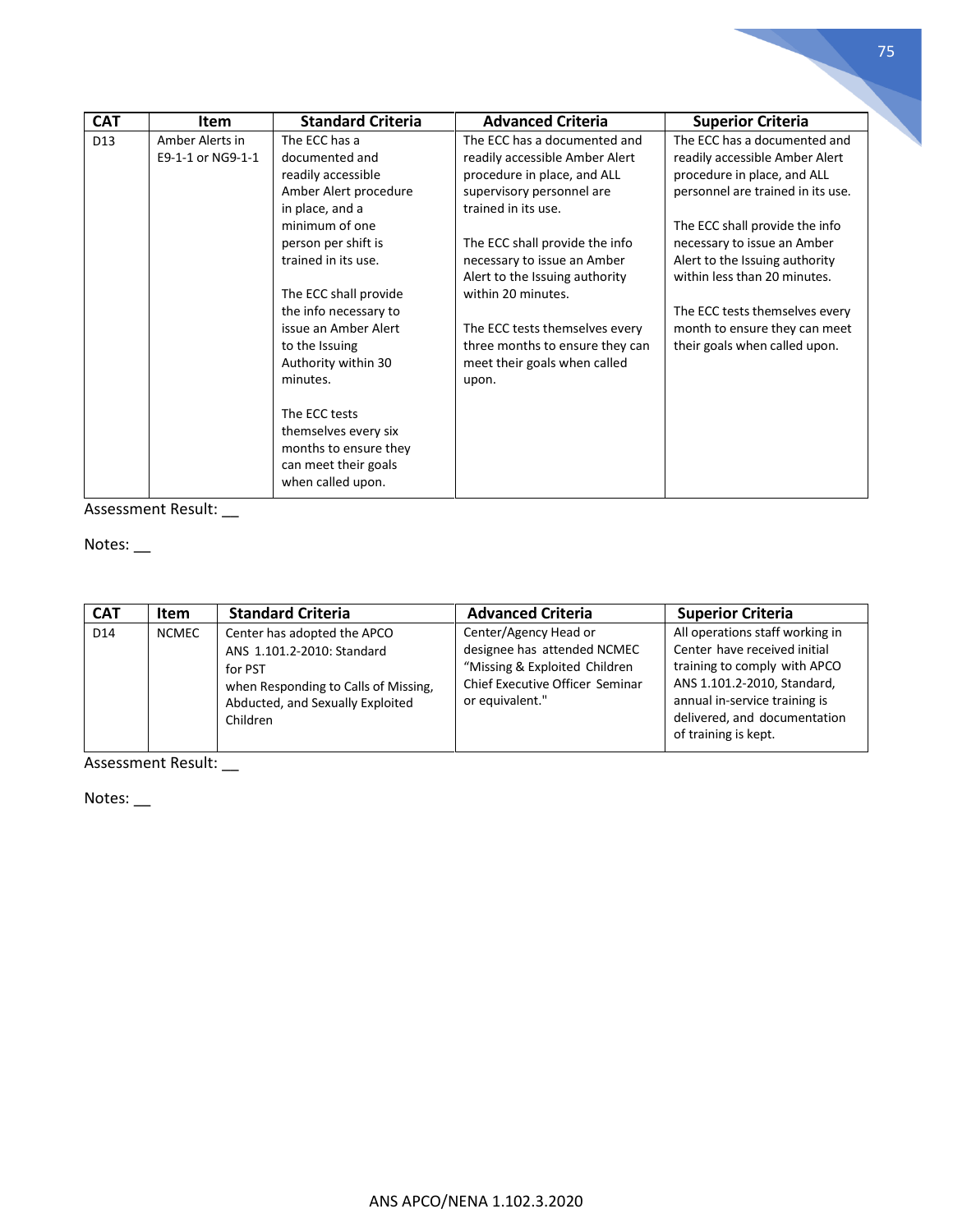| <b>CAT</b>      | <b>Item</b>                                             | <b>Standard Criteria</b>                                                                                                                                                                                        | <b>Advanced Criteria</b>                                                                                                                                             | <b>Superior Criteria</b>                                                                                                                                                                                                   |
|-----------------|---------------------------------------------------------|-----------------------------------------------------------------------------------------------------------------------------------------------------------------------------------------------------------------|----------------------------------------------------------------------------------------------------------------------------------------------------------------------|----------------------------------------------------------------------------------------------------------------------------------------------------------------------------------------------------------------------------|
| D <sub>15</sub> | Wireless call<br>management<br>' processing/<br>testing | Documented training processes for<br>handling wireless calls, based on<br>the type of wireless calls the ECC<br>typically receives (Phase I, Phase<br>2), using the NENA 56-001<br>Standard as a training tool. | Documented training<br>processes for handling<br>wireless calls to allow the<br>ECC to ascertain the level of<br>accuracy they are getting<br>on a day to day basis. | Documented training<br>processes exist for handling<br>wireless calls based upon the<br>APCO ANS 1.103.1-2008<br>standard.                                                                                                 |
|                 |                                                         |                                                                                                                                                                                                                 | A documented procedure<br>is in place to address cases<br>of misroutes or inaccurate<br>data being delivered on a<br>wireless call.                                  | A method is in place to<br>document when/how<br>remedial actions are taken<br>on instances of misroutes or<br>inaccurate wireless data, to<br>include follow up and final<br>verification of resolution of<br>the problem. |

Notes: \_\_

| <b>CAT</b> | <b>Item</b>                                                                                                                                          | <b>Standard Criteria</b>                                                                                            | <b>Advanced Criteria</b>                                                                                                                                                         | <b>Superior Criteria</b>                                                                                               |
|------------|------------------------------------------------------------------------------------------------------------------------------------------------------|---------------------------------------------------------------------------------------------------------------------|----------------------------------------------------------------------------------------------------------------------------------------------------------------------------------|------------------------------------------------------------------------------------------------------------------------|
| D16        | Automated intelligent<br>alerts (any kind, not just<br>automotive, but this is<br>not inclusive of auto-<br>dialers in footnote 12)                  | <b>ECC</b> is positioned<br>technologically to receive<br>such alerts as they<br>become available in their<br>area. | The ECC has a procedure in<br>place that addresses how<br>these calls will be received<br>and processed if they are<br>unable to be automatically<br>received and processed into | The ECC has implemented<br>automated receipt and<br>processing of these alerts<br>into CAD or equivalent ECC<br>tools. |
|            | [NOTE: This does not<br>preclude the ECC having<br>verbal communication<br>with the sender of the<br>automated intelligent<br>alert, if applicable.] | This may only be applicable in a<br>NG9-1-1 environment.                                                            | CAD or equivalent ECC tools.                                                                                                                                                     |                                                                                                                        |

Assessment Result: \_\_

## Notes: \_\_

| <b>CAT</b> | Item                 | <b>Standard Criteria</b>                                                                                                                                                                                                                                                                                                                                | <b>Advanced Criteria</b>                                | <b>Superior Criteria</b>                                                                  |
|------------|----------------------|---------------------------------------------------------------------------------------------------------------------------------------------------------------------------------------------------------------------------------------------------------------------------------------------------------------------------------------------------------|---------------------------------------------------------|-------------------------------------------------------------------------------------------|
| D17a       | TDD/TTY<br>Equipment | Compliance with DOJ ADA requirements<br>for TDD/TTY is the minimum level<br>acceptable for this item. That includes an<br>acoustic coupler or equivalent technology<br>that is available at each answering<br>position (as required by the ADA TDD/TTY<br>rules), and the entire staff has been<br>trained on its proper use (see Item D 17c<br>below). | The ECC has automatic<br>detection of TDD/TTY<br>calls. | The ECC has automatic<br>detection of TDD/TTY<br>calls integrated with CTI<br>and/or CAD. |

Assessment Result: \_\_

Notes: \_\_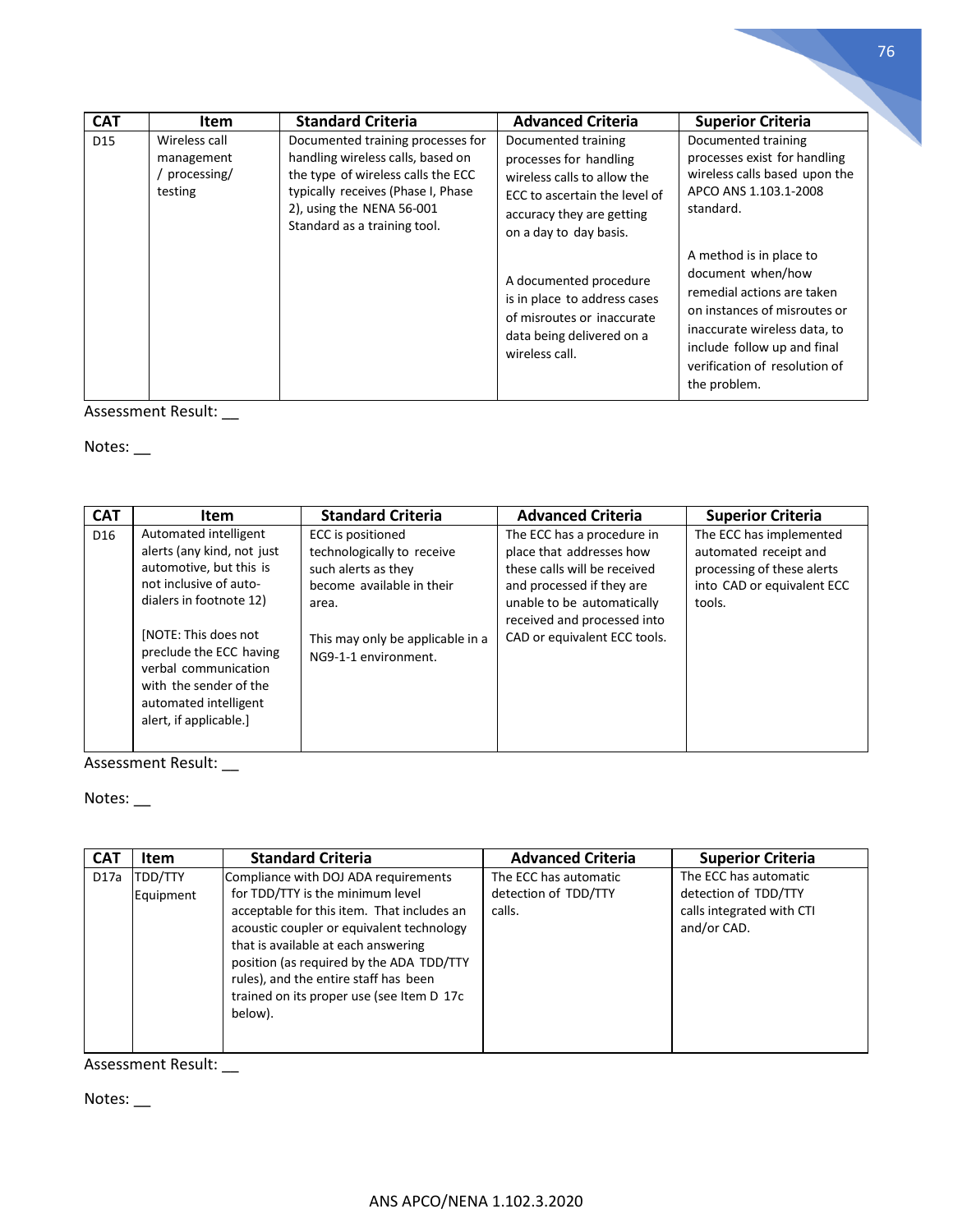| <b>CAT</b> | <b>Item</b>    | <b>Standard Criteria</b>                   | <b>Advanced Criteria</b>    | <b>Superior Criteria</b> |
|------------|----------------|--------------------------------------------|-----------------------------|--------------------------|
| D17b       | <b>TDD/TTY</b> | The ECC shall conduct an internal testing  | The ECC shall have a        | Not Applicable           |
|            | Equipment      | program in which they conduct random TTY   | formalized process in place |                          |
|            | <b>Testing</b> | test calls of each PST position. The tests | with external TTY equipped  |                          |
|            |                | should be designed to ascertain whether    | agencies for the purpose of |                          |
|            |                | TTY equipment functions properly and       | testing each device in      |                          |
|            |                | whether personnel have been adequately     | accordance with the         |                          |
|            |                | trained to recognize TTY calls quickly, to | recommendations made in     |                          |
|            |                | operate TTY equipment, and to conduct TTY  | the ADA documentation.      |                          |
|            |                | conversations.                             |                             |                          |
|            |                | All testing results shall be documented    |                             |                          |
|            |                | locally.                                   |                             |                          |
|            |                |                                            |                             |                          |

## Notes: \_\_

| <b>CAT</b>        | <b>Item</b>          | <b>Standard Criteria</b>                                                                                                                                       | <b>Advanced Criteria</b>                                                                                            | <b>Superior Criteria</b>                                                            |
|-------------------|----------------------|----------------------------------------------------------------------------------------------------------------------------------------------------------------|---------------------------------------------------------------------------------------------------------------------|-------------------------------------------------------------------------------------|
| D <sub>17</sub> c | TDD/TTY<br>Equipment | Training Initial training shall be<br>provided to all persons who may be<br>subject to receive a TDD/TTY call prior<br>to being authorized to take live calls. | The ECC has a program in place<br>to randomly test each PST on a<br>TDD/TTY call at least once<br>every six months. | The ECC has policies and<br>procedures in place that align<br>with CALEA Standards. |

Assessment Result: \_\_

Notes: \_\_

| <b>CAT</b> | <b>Item</b>                                                                                                                                                     | <b>Standard Criteria</b>                                                                                                                                                                                                                                                                        | <b>Advanced Criteria</b>                                                                                                                                                                                                                                                         | <b>Superior Criteria</b>                                                                                                                                            |
|------------|-----------------------------------------------------------------------------------------------------------------------------------------------------------------|-------------------------------------------------------------------------------------------------------------------------------------------------------------------------------------------------------------------------------------------------------------------------------------------------|----------------------------------------------------------------------------------------------------------------------------------------------------------------------------------------------------------------------------------------------------------------------------------|---------------------------------------------------------------------------------------------------------------------------------------------------------------------|
| D18        | Internet Access in E91-1 or<br>$NG9-1-1$<br>Internet based tools,<br>such as highway<br>cameras, web-based<br>Emergency<br><b>Notification Systems,</b><br>etc. | ECC has Internet access for<br>viewing local weather and<br>news information and<br>monitoring distribution of<br>information over EAS. (This<br>has bandwidth, security and<br>operational impacts that<br>shall be considered to<br>ensure reliability of other<br>ECC communications tools.) | Internet access available in<br>the Communications<br>Center/ECC in at least one<br>location/position, with<br>specific policies addressing<br>the use of the Internet by<br>ECC personnel Such access<br>is technologically isolated<br>from other mission critical<br>systems. | Internet access available in<br>the Communications<br>Center/ECC in multiple<br>locations/positions, so that<br>more than one PST can<br>utilize it simultaneously. |
|            | Note that in NG9-1-1<br>this might be<br>accomplished<br>differently. The criteria<br>are met as long as the<br>intent is achieved.                             |                                                                                                                                                                                                                                                                                                 |                                                                                                                                                                                                                                                                                  |                                                                                                                                                                     |

Assessment Result: \_\_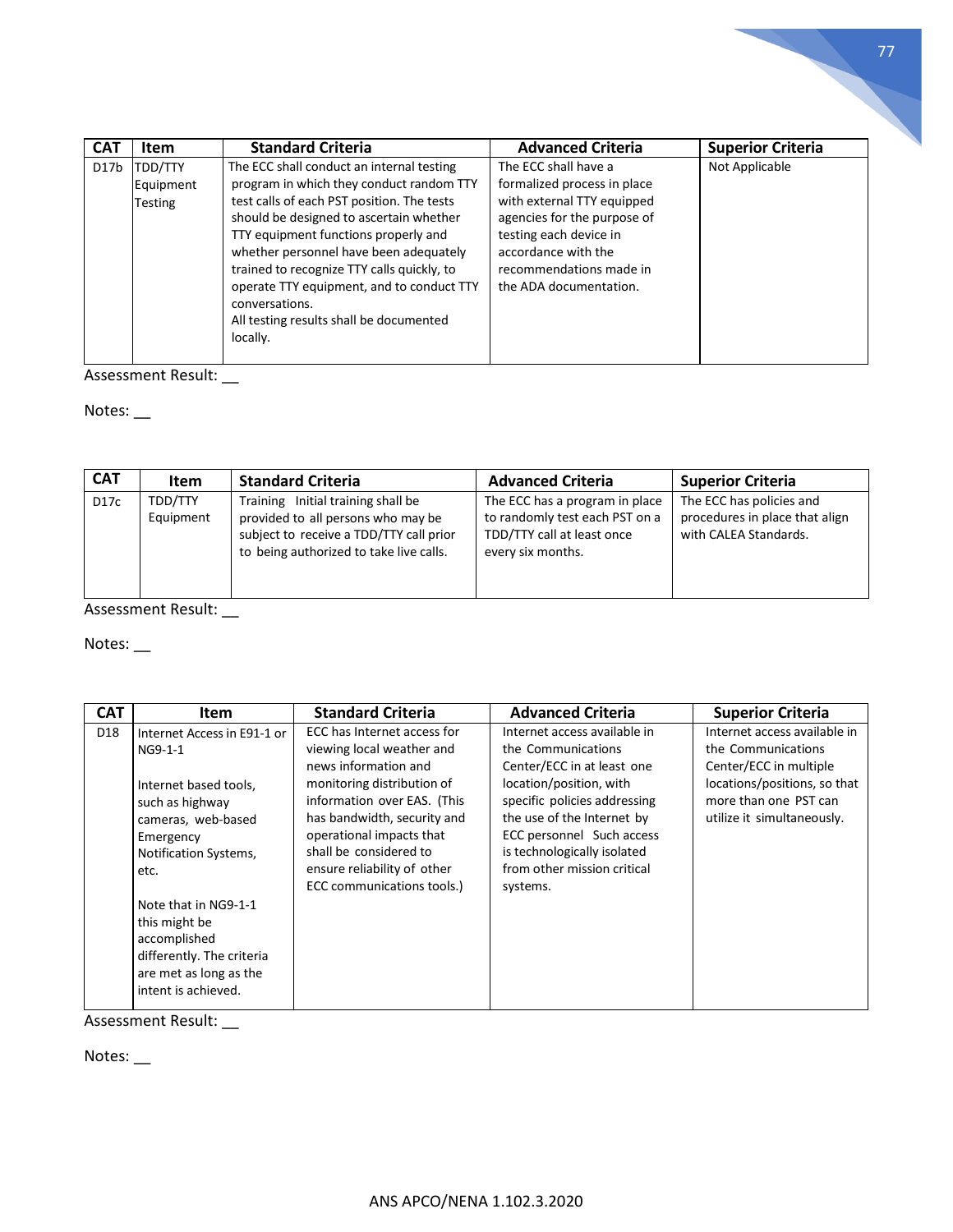| <b>CAT</b> | <b>Item</b>                | <b>Standard Criteria</b>      | <b>Advanced Criteria</b> | <b>Superior Criteria</b>    |
|------------|----------------------------|-------------------------------|--------------------------|-----------------------------|
|            | Redundant connectivity to  | ECC uses two Internet Service | Internet access via      | Back-up Internet access via |
| D19        | critical Internet based    | Providers to ensure           | wireless Internet        | satellite.                  |
|            | services in E9-1-1 or NG9- | redundancy to Internet        | connectivity.            |                             |
|            | 1-1 (IF APPLICABLE)        | access for their critical     |                          |                             |
|            | Ex: bank tracking          | services                      |                          |                             |
|            | function, etc.             | (i.e., a DSL access path      |                          |                             |
|            |                            | and a Cable Modem             |                          |                             |
|            | Note that in NG911         | access path).                 |                          |                             |
|            | this might be              |                               |                          |                             |
|            | accomplished               |                               |                          |                             |
|            | differently. The           |                               |                          |                             |
|            | criteria are met as        |                               |                          |                             |
|            | long as the intent is      |                               |                          |                             |
|            | achieved.                  |                               |                          |                             |

## Notes: \_\_

| <b>CAT</b>      | <b>Item</b>                                  | <b>Standard Criteria</b> | <b>Advanced Criteria</b>                                                                                                                                                                                                                                                                          | <b>Superior Criteria</b>                                                                                            |
|-----------------|----------------------------------------------|--------------------------|---------------------------------------------------------------------------------------------------------------------------------------------------------------------------------------------------------------------------------------------------------------------------------------------------|---------------------------------------------------------------------------------------------------------------------|
| D <sub>20</sub> | Emergency<br>Notification<br><b>Services</b> | Not Required             | Center has the ability to do a limited mass<br>wireline notification within a reasonable<br>amount of time, for citizens who have<br>opted in.<br>This level of performance can be<br>achieved via contracts with external<br>commercial providers who would do<br>the notifications for the ECC. | Center has the ability to do a limited<br>mass notification to other<br>technologies such as wireless, SMS,<br>etc. |

### Assessment Result: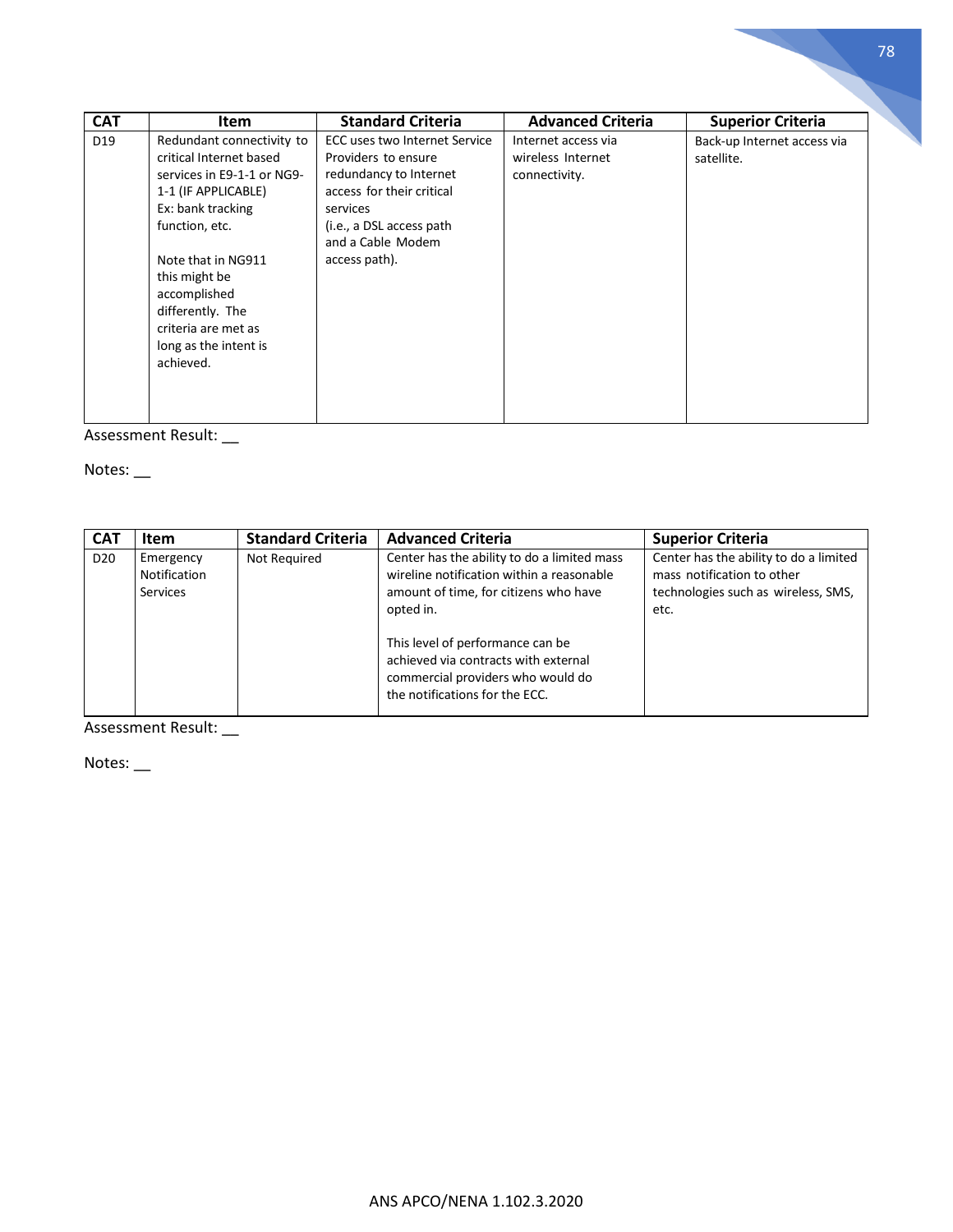# **Appendix C CSRIC Best Practices [16]**

#### **CSRIC Best Practices used as additional reference material in this document:**

**<https://opendata.fcc.gov/Public-Safety/CSRIC-Best-Practices/qb45-rw2t/data>**

| <b>BP Number</b> | <b>Descriptive Text</b>                                                                                                                                                                                                                                                                                                                                                                                                                                                                                                                                                                                                                                                                   |
|------------------|-------------------------------------------------------------------------------------------------------------------------------------------------------------------------------------------------------------------------------------------------------------------------------------------------------------------------------------------------------------------------------------------------------------------------------------------------------------------------------------------------------------------------------------------------------------------------------------------------------------------------------------------------------------------------------------------|
| 11-9-9569        | Network Operators, Service Providers, and Public Safety should consider using the Public Switch Telephone<br>Network (PSTN) as a backup to dedicated trunks for the 9-1-1 network during periods of network failure. In<br>cases where the ability to deliver 9-1-1 calls to the Emergency Communications Center (ECC) through normal<br>routing is interrupted by a failure (not all trunks busy conditions) consider forwarding the call over the PSTN to<br>a telephone number specified and answered by Public Safety authorities. It is desirable for that specified<br>telephone number to be a type that can provide the original Caller ID/Automatic Number Identification (ANI). |
| 11-10-0488       | Network operators, Service Providers, and Public Safety should consider registering critical circuits with<br>Telecom Service Priority (TSP).                                                                                                                                                                                                                                                                                                                                                                                                                                                                                                                                             |
| 11-10-0512       | Network Operators, Service Providers and Property Managers should perform periodic inspections of fire<br>and water stopping where cable ways pass through floors and walls (e.g., sealing compounds).                                                                                                                                                                                                                                                                                                                                                                                                                                                                                    |
| 11-9-0513        | Network Operators and Service Providers should maintain a 24 x7x365 contact list of other providers and<br>operators for service restoration of inter- connected networks and as appropriate, this information should<br>be shared with Public Safety Service and Support providers.                                                                                                                                                                                                                                                                                                                                                                                                      |
| 11-9-0566        | Network Operators and Service Providers should consider placing and maintaining 911 circuits over diverse<br>interoffice transport facilities (e.g., geographically diverse facility routes, automatically invoked standby routing,<br>diverse digital cross-connect system services, self-healing fiber ring topologies, or any combination thereof).                                                                                                                                                                                                                                                                                                                                    |
| 11-9-0568        | Network Operators Service Providers and Public Safety should establish a routing plan so that in the case of a<br>lost connectivity or disaster impact affecting a Public Safety Answering Point Emergency Communications Center<br>(PSAPECC), 9-1-1 calls are routed to an alternate PSAPECC answering point (e.g., alternate PSAPECC.                                                                                                                                                                                                                                                                                                                                                   |
| 11-9-0570        | Network Operators, Service Providers, and Public Safety should implement procedures that allow for 9-1-1<br>traffic to be rerouted to an alternate 9-1-1 answering location such as a fixed, mobile, or temporary PSAPECC<br>(automatically, based on policy rules or with minimal manual intervention). For example, situations where a<br>network condition causes 9-1-1 call delivery to be disrupted or PSAPECC personnel must be evacuated for safety<br>reasons.                                                                                                                                                                                                                    |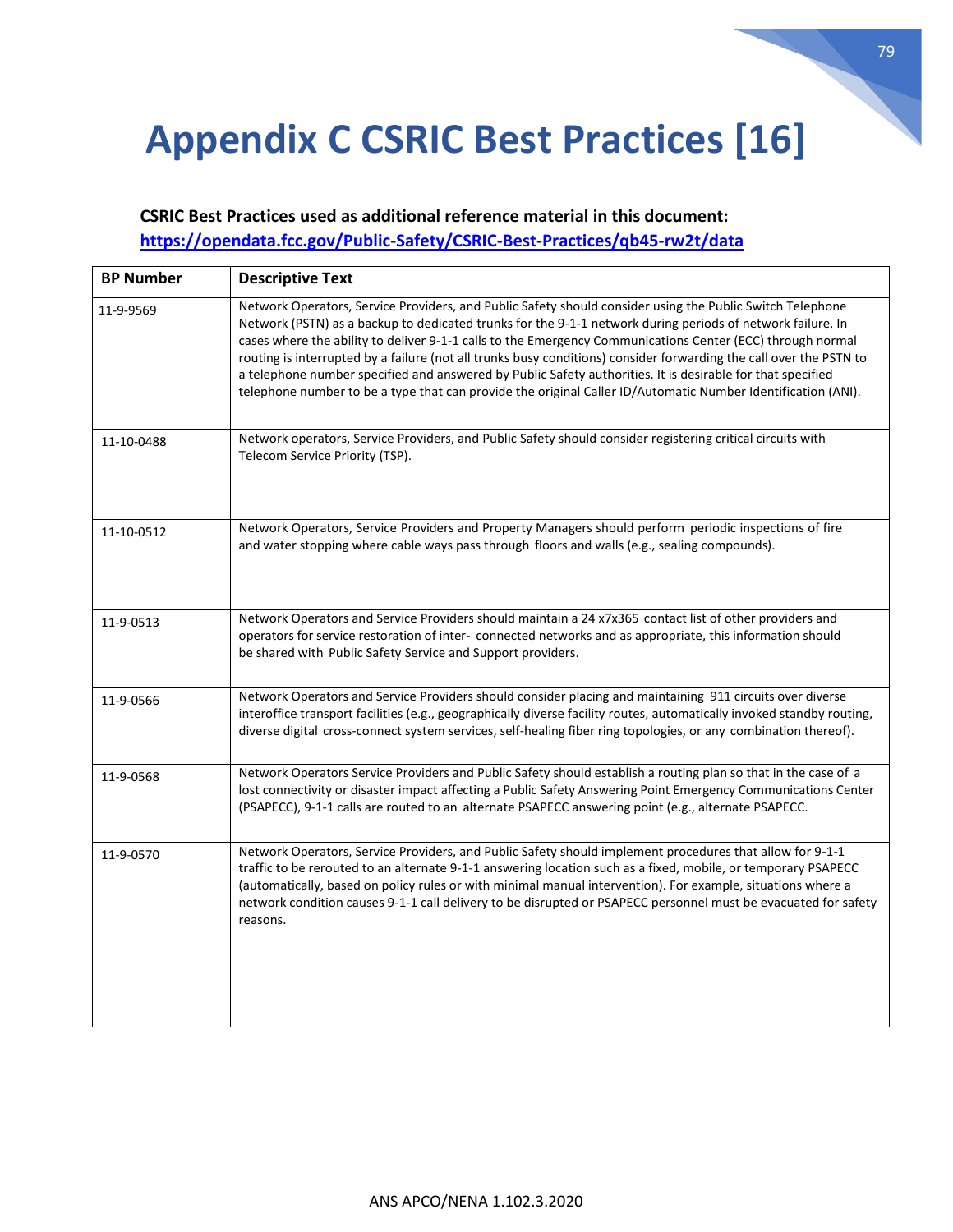| <b>BP Number</b> | <b>Descriptive Text</b>                                                                                                                                                                                                                                                                                                                                                                                                        |
|------------------|--------------------------------------------------------------------------------------------------------------------------------------------------------------------------------------------------------------------------------------------------------------------------------------------------------------------------------------------------------------------------------------------------------------------------------|
| 11-9-0571        | Network Operators and Public Safety should consider deploying dual active 9-1-1 selective routing architectures<br>to enable circuits from the serving end office to be split between two selective routers or Emergency Service<br>Routing Proxies (ESRP) in order to eliminate single points of failure (SPOF) taking diversity between Selective<br>Routers (SR) or ESRP and PSAPECC into consideration.                    |
| 11-9-0574        | Network Operators and Service Providers should remotely monitor and manage the 911 network<br>components using network management controls, where available, to quickly restore 9-1-1 service and<br>provide priority repair during network failure events. When multiple interconnecting providers and vendors<br>are involved, they will need to cooperate to provide end-to-end analysis of complex call-handling problems. |
| 11-9-0575        | Network Operators, Service providers, and Public Safety should deploy location identification systems used<br>by Public Safety in a redundant, geographically diverse manner (i.e., two identical ALI/Mobile Positioning<br>Center (MPC) Gateway Mobile Location Center (GMLC)/VPC/LIS database systems with mirrored data<br>located in geographically diverse locations).                                                    |
| 11-9-0577        | Network Operators, Service Providers and Public Safety Agencies responsible for ECC operations should<br>jointly and periodically test and verify that critical components (e.g., automatic re-routes, ECC Make Busy<br>keys) included in contingency plans work as designed.                                                                                                                                                  |
| 11-9-0579        | Network Operators, Service Providers, and 911 administrators, and public safety agencies should routinely<br>team to develop, implement, periodically test, evaluate and update as needed plans for 911 disruption<br>contingencies (e.g., share information about network and system security and reliability where<br>appropriate).                                                                                          |
| 11-9-0580        | Network Operators and Public Safety Authorities should apply redundancy and diversity, where feasible, to<br>other network links considered vital to a community's ability to respond to emergencies. An order for these<br>links would be placed by the Public Safety Authority. Security practices and concepts should be applied to<br>the critical systems supporting Link Redundancy and Diversity.                       |
| 11-9-0599        | Network Operators and Service Providers should conduct exercises periodically to test a network's<br>operational readiness through planned drills or simulated exercises. The exercise should be as authentic as<br>practical. Scripts should be prepared in advance and team members should play their roles as realistically as<br>possible.                                                                                 |
| 11-9-1011        | Network Operators, Service Providers, Equipment Suppliers and Public Safety Authorities should establish<br>alternative methods of communication for critical personnel.                                                                                                                                                                                                                                                       |
| 11-9-1037        | Network Operators, Service Providers, Equipment Suppliers and Public Safety Authorities should use a<br>disaster recovery support model that provides a clear escalation path to executive levels, both internally<br>and to business partners.                                                                                                                                                                                |
| 11-9-1063        | Network Operators and Service Providers should set Initial Address Messages (IAMs) to congestion priority<br>in accordance with applicable ANSI standards. This will ensure government emergency calls (e.g., 911,<br>GETS) receive proper priority during national emergency situations. Implementation in all networks should<br>be in accordance with ANSI T1.111.                                                          |
| 11-9-3202        | The Service Provider and the Public Safety Agency or its agent that utilize Public Safety mass calling systems<br>for emergency notification should have a pre- established procedure to notify all impacted network<br>operators, prior to launching an alert event.                                                                                                                                                          |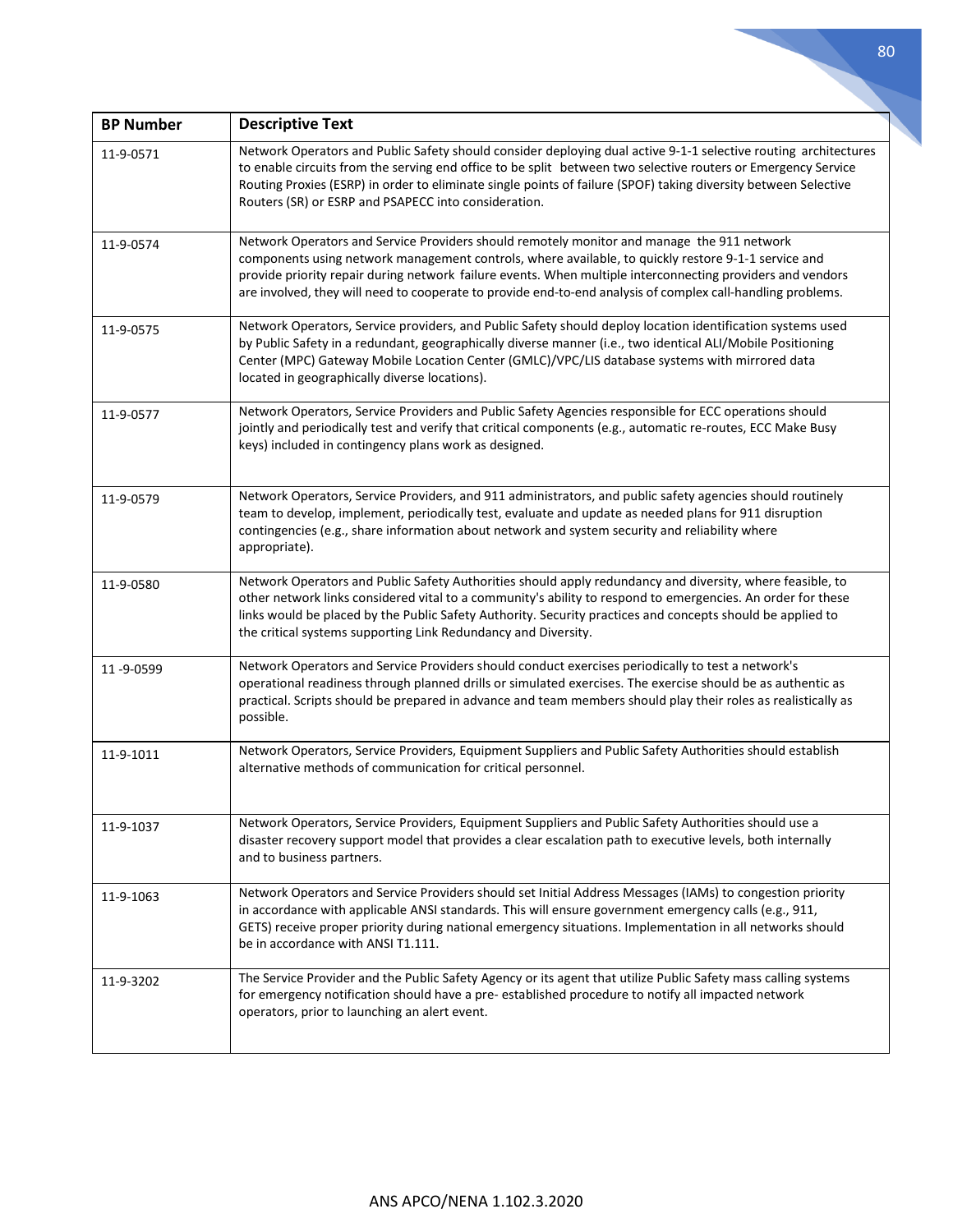| <b>BP Number</b> | <b>Descriptive Text</b>                                                                                                                                                                                                                                                                                                                                                                                                                                                                                                                                                                                                                                                                                                          |
|------------------|----------------------------------------------------------------------------------------------------------------------------------------------------------------------------------------------------------------------------------------------------------------------------------------------------------------------------------------------------------------------------------------------------------------------------------------------------------------------------------------------------------------------------------------------------------------------------------------------------------------------------------------------------------------------------------------------------------------------------------|
| 11-7-3210        | Emergency Operations Centers and ECCs should consider obtaining connections to provide video (for<br>viewing local weather and news information and monitoring distribution of information over EAS) and<br>utilize that connection to provide diverse access to the Internet and telecommunications.                                                                                                                                                                                                                                                                                                                                                                                                                            |
| 11-9-3211        | Network Operators and Service Providers should develop and maintain operations plans that address<br>network reliability issues. Network Operators and Service Providers should proactively include Public Safety<br>authorities when developing network reliability plans in support of 911 services.                                                                                                                                                                                                                                                                                                                                                                                                                           |
| 11-9-3218        | Training on Obtaining E9-1-1 Phase II Data: ECCs should provide Training to educate ECC personnel as to<br>the process to obtain E9-1-1 Phase II data.                                                                                                                                                                                                                                                                                                                                                                                                                                                                                                                                                                           |
| 11-9-3219        | Training on E9-1-1 Phase II ALI Display: ECCs should provide training to educate ECC personnel as to the<br>proper meaning and interpretation of the E9-1-1 Phase II display parameters.                                                                                                                                                                                                                                                                                                                                                                                                                                                                                                                                         |
| 11-11-3223       | Network Operators, Public Safety and Service Providers should implement dedicated trunk groups<br>between the Mobile Switching Center (MSC) end office or similar source and the E9-1-1 Selective<br>Router (SR), based on the geography served by the default Public Safety Answering Points (ECCs).                                                                                                                                                                                                                                                                                                                                                                                                                            |
| 11-9-3238        | Network Operators, Service Providers, and Public Safety should consider using wireless public or<br>private networks as a backup to dedicated trunks for the 9-1-1 network during periods of network<br>failure. In cases where the ability to deliver 9-1-1 calls to the Public Safety Answering Point (ECC)<br>through normal routing is interrupted by a failure (not all trunks busy conditions) consider forwarding<br>the call over wireless public, private networks, or satellite-based services to provide an additional<br>alternate path to the PSTN, providing IP multimedia connectivity for next generation networks, or used<br>solely as an alternate call delivery path for the voice component of 9-1-1 calls. |
| 11-9-5127        | Network Operators, Service Providers, Equipment Suppliers and Public Safety Authorities should<br>provide a Government Emergency Telecommunications Service (GETS) card to essential staff critical to<br>disaster recovery efforts and should consider utilizing Wireless Priority Service (WPS) for essential staff.<br>Appropriate training and testing in the use of GETS & WPS should occur on a regular basis (i.e. in<br>conjunction with testing of the corporate disaster recovery plan).                                                                                                                                                                                                                               |
| 11-9-5128        | Network Operators, Service Providers, Equipment Suppliers and Public Safety Authorities should maintain<br>accurate records for Government Emergency Telecommunications Service (GETS) cards and Wireless<br>Priority Service (WPS) phone assignments as staff changes occur.                                                                                                                                                                                                                                                                                                                                                                                                                                                    |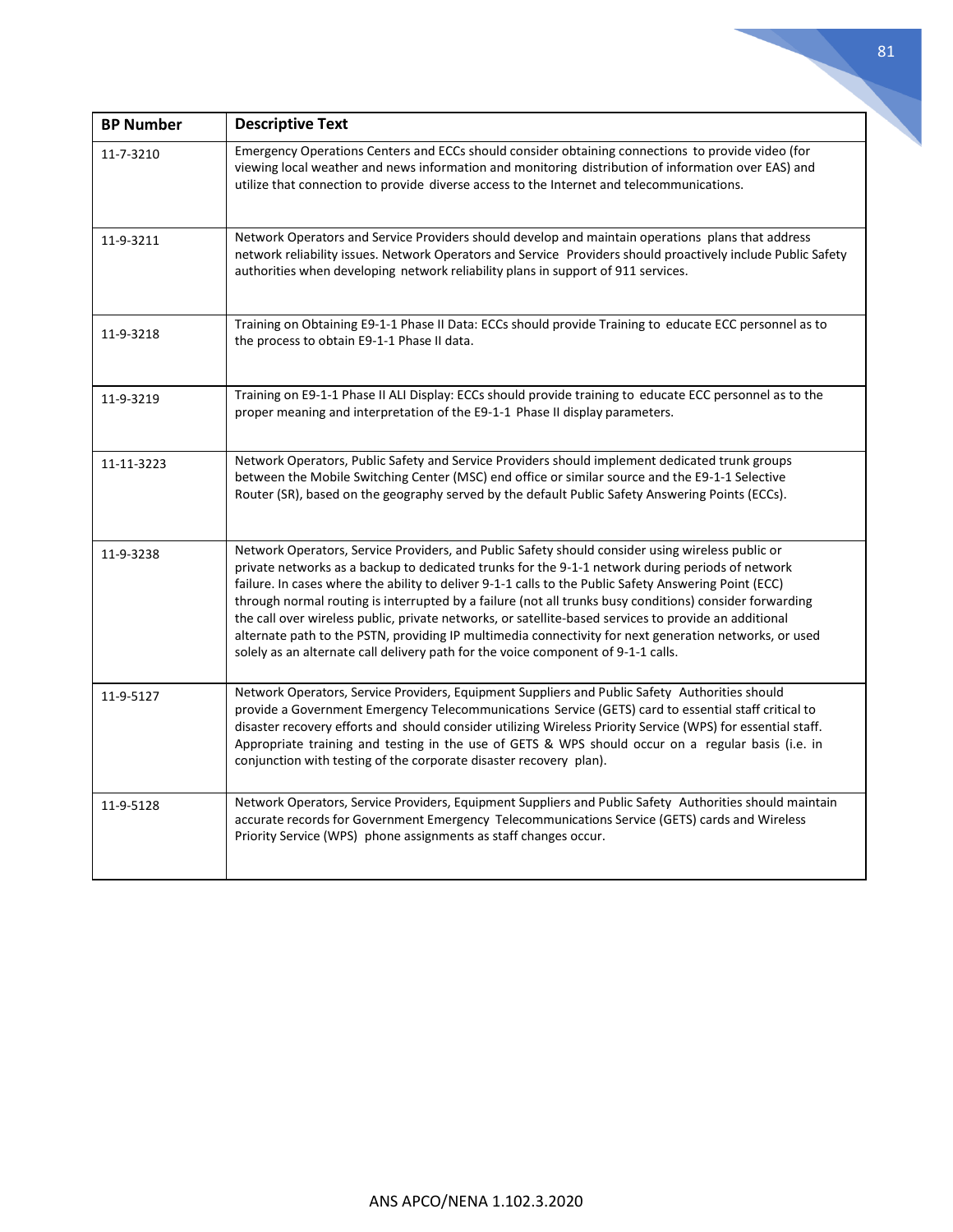# **ACRONYMS AND ABBREVIATIONS**

| <b>ADA</b>     | Americans with Disabilities Act                                    |
|----------------|--------------------------------------------------------------------|
| <b>AHJ</b>     | Authority Having Jurisdiction                                      |
| <b>AKA</b>     | Also known as                                                      |
| <b>ANI/ALI</b> | Automatic Number Identification/ Automatic Location Identification |
| <b>ANS</b>     | American National Standard                                         |
| <b>ANSI</b>    | American National Standard Institute                               |
| <b>APCO</b>    | Association of Public Safety Communications Officers               |
| <b>BP</b>      | <b>Best Practice</b>                                               |
| <b>CAD</b>     | Computer-Aided Dispatch                                            |
| <b>CAT</b>     | Category                                                           |
| <b>CBN</b>     | Call Back Number                                                   |
| <b>CEU</b>     | <b>Continuing Education Unit</b>                                   |
| <b>CJIS</b>    | <b>Criminal Justice Information Shari</b>                          |
| <b>COOP</b>    | <b>Continuity of Operations Planning</b>                           |
| <b>CPE</b>     | <b>Customer Premise Equipment</b>                                  |
| <b>CTI</b>     | <b>Computer Telephony Integration</b>                              |
| <b>CTO</b>     | <b>Communications Training Officer</b>                             |
| D              | Day-to-day Operations Category                                     |
| <b>DOJ</b>     | Department of Justice                                              |
| <b>DSL</b>     | Digital Subscriber Line                                            |
| $E9-1-1$       | Enhanced 9-1-1                                                     |
| <b>E911SSP</b> | Enhanced 9-1-1 Systems Service Provider                            |
| <b>EAS</b>     | <b>Emergency Alert System</b>                                      |
| <b>ECC</b>     | <b>Emergency Communications Center</b>                             |
| <b>ECP</b>     | <b>Emergency Call Protocol</b>                                     |
| <b>ESIPnet</b> | <b>Emergency Service IP Network</b>                                |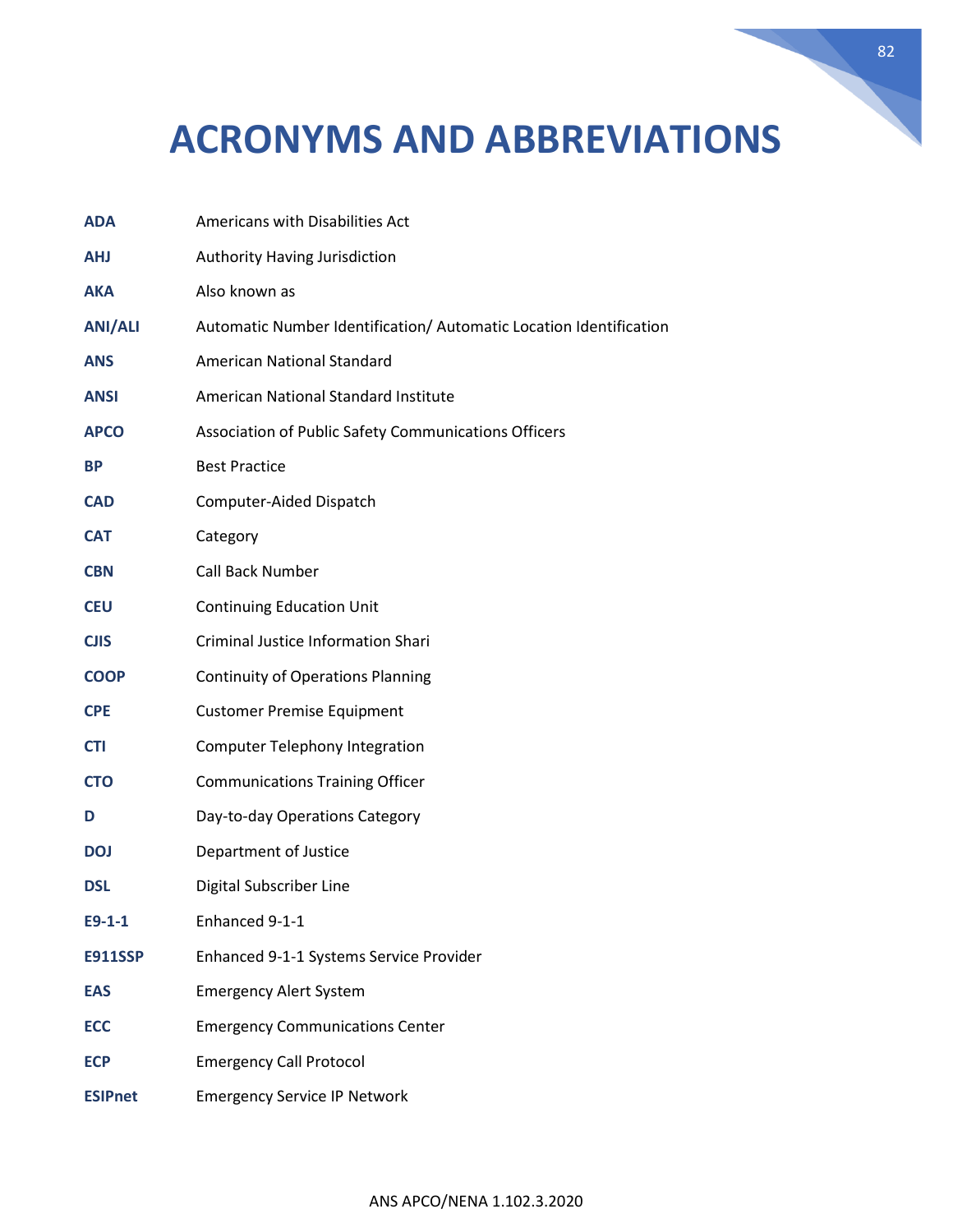

| <b>FAA</b>        | <b>Federal Aviation Administration</b>                             |
|-------------------|--------------------------------------------------------------------|
| <b>FBI NCIC</b>   | Federal Bureau of Investigations National Crime Information Center |
| <b>FCC</b>        | <b>Federal Communications Commission</b>                           |
|                   | The Guidelines National Preparedness Guidelines                    |
| <b>GETS</b>       | Government Emergency Telecommunication                             |
| <b>GIS</b>        | Geographic Information Systems Scoring System                      |
| GoS               | Grade of Service Scoring System                                    |
| <b>HSPD</b>       | <b>Homeland Security Presidential Directive</b>                    |
| <b>IEEE</b>       | Institute of Electrical and Electronics Engineers                  |
| <b>ISP</b>        | Internet Service Provider                                          |
| <b>ITS</b>        | <b>Intelligent Transportation System</b>                           |
| <b>LEC</b>        | Local Exchange Carrier                                             |
| <b>LSO</b>        | <b>Local Serving Office</b>                                        |
| <b>MoU</b>        | Memorandum of Understanding                                        |
| <b>MSAG</b>       | Master Street Address Guide                                        |
| <b>NEC</b>        | <b>National Electric Code</b>                                      |
| <b>NENA</b>       | <b>National Emergency Number Association</b>                       |
| <b>NG9-1-1</b>    | <b>Next Generation 9-1-1</b>                                       |
| <b>NEXTGEN911</b> | Next Generation 9-1-1                                              |
| NFPA              | <b>National Fire Protection Association</b>                        |
| <b>NLSI</b>       | National Lighting Safety Institute                                 |
| <b>NOAA</b>       | National Oceanic and Atmospheric Administration                    |
| <b>NPA</b>        | Number Plan Area                                                   |
| <b>NPD</b>        | Number Plan Digit                                                  |
| <b>CSRIC</b>      | Network Reliability and Interoperability Council                   |
| OJT               | On-the-Job Training                                                |
| <b>POTS</b>       | Plain Old Telephone Services                                       |
| <b>PSAP</b>       | <b>Public Safety Answering Point</b>                               |
| <b>PSC</b>        | <b>Public Service Commission</b>                                   |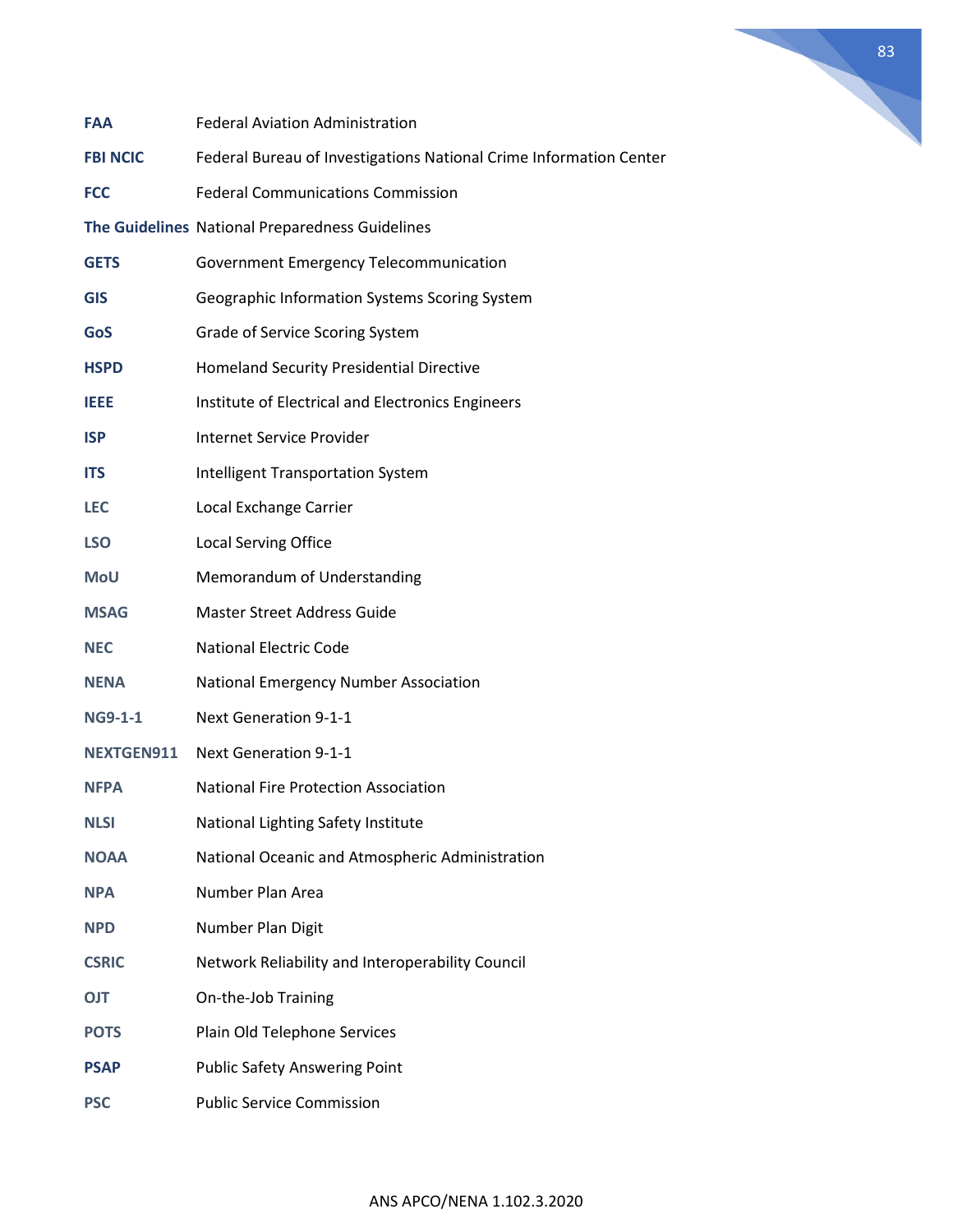

| <b>PST</b>      | <b>Public Safety Telecommunicators</b>                                               |
|-----------------|--------------------------------------------------------------------------------------|
| <b>PSTN</b>     | Public Switched Telephone Network                                                    |
| <b>PubEd</b>    | <b>Public Education</b>                                                              |
| QA              | <b>Quality Assurance</b>                                                             |
| S               | <b>Survivability Category</b>                                                        |
| <b>SOG</b>      | <b>Standard Operating Guidelines</b>                                                 |
| <b>SOP</b>      | <b>Standard Operating Procedure/Protocol</b>                                         |
| <b>SR</b>       | Selective Router                                                                     |
| <b>TLC</b>      | <b>Target Capabilities List</b>                                                      |
| <b>TDD/TTY</b>  | Telecommunications or Telephone Device for the Deaf /Teletypewriter (Text Telephone) |
| <b>TSP</b>      | Telecommunications Service Priority Service Scoring System                           |
| <b>TTY-PASS</b> | Teletypewriter-Performance Assessment and                                            |
| <b>UPS</b>      | Uninterruptible Power Supply                                                         |
| <b>VolP</b>     | Voice over Internet Protocol                                                         |
| <b>WPS</b>      | <b>Wireless Priority Service</b>                                                     |
| <b>WSP</b>      | Wireless Service Provider                                                            |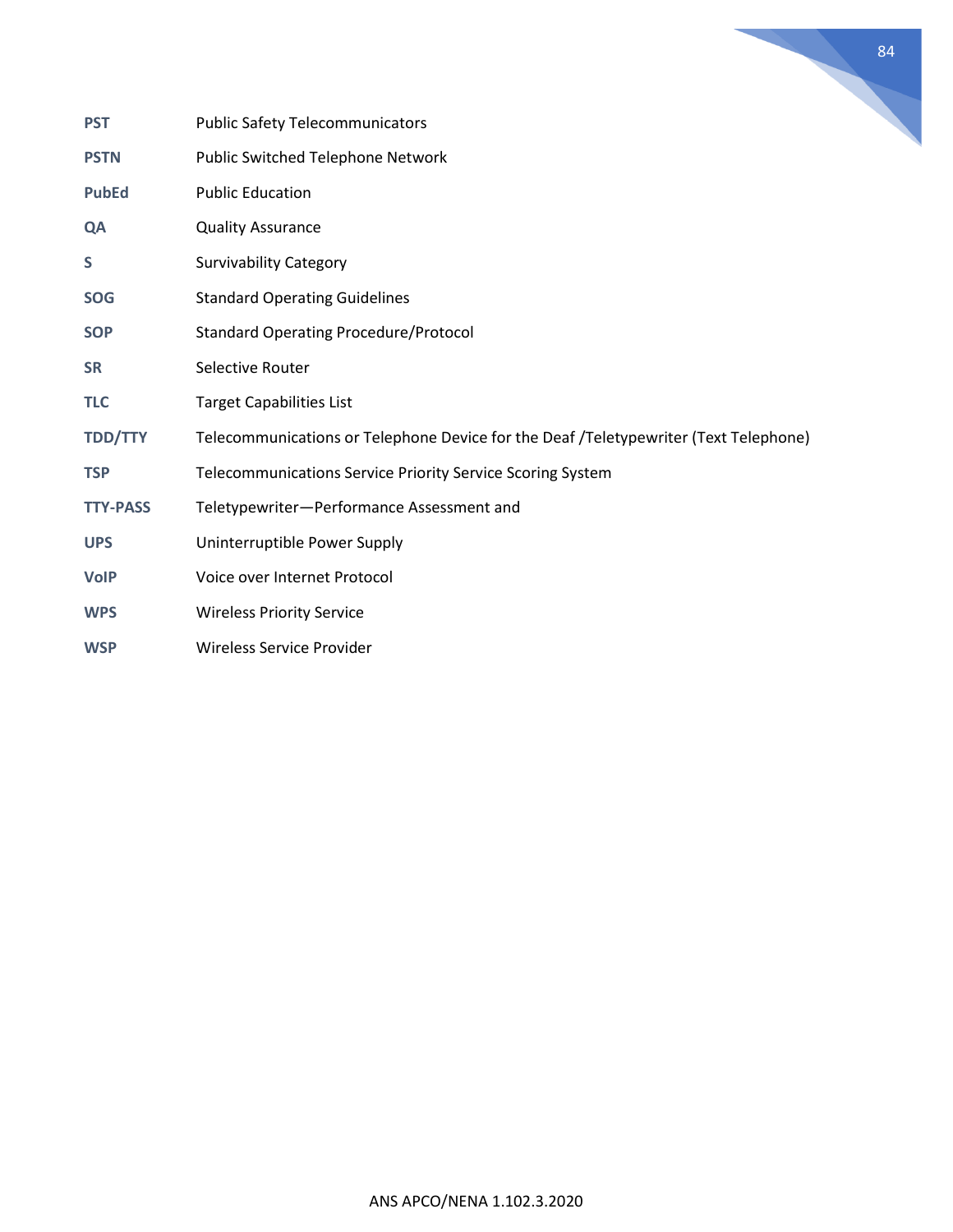# **ACKNOWLEDGMENTS**

Special recognition goes to the committee members that provided their expertise in updating this document to successfully create this standard.

**Karen Sutherland, RPL**

Scottsdale Police Department Scottsdale, AZ

**George Long, RPL**  Portland Bureau of Emergency Communications Salem, OR

**Sean Lovejoy** 

Memphis Police Department Memphis, TN

> **William Cade, Jr.** GeoComm, Inc. Carthage, MO

**John Haynes** Chester County Department of Emergency Services West Chester, PA

King County Sheriff (Seattle) Renton, WA

**Kathryn Pompeo, CPE**

**Pierce Power**  Teleira Hood River, OR

**Capt. Derrick Ruble** Tazewell County Sheriff's Office Tazewell, VA

**Todd Kaplan** Northeastern University Police Bedford, NH

**Mark Suson** Stephens County Public Safety Communications Duncan, OK

**Tara Hammer** Mercy EMS Springfield, MO

**Shane Philip Sheets**  Emergency Communications Supervisor Chaska, MN

**Tom Breen Comtech Safety & Security Technologies** Snellville, GA

**Charlene Fisk, RPL**  Norton Public Safety Communications Department Norton, MA

> **Robert Durant**  Mount Dora, FL

85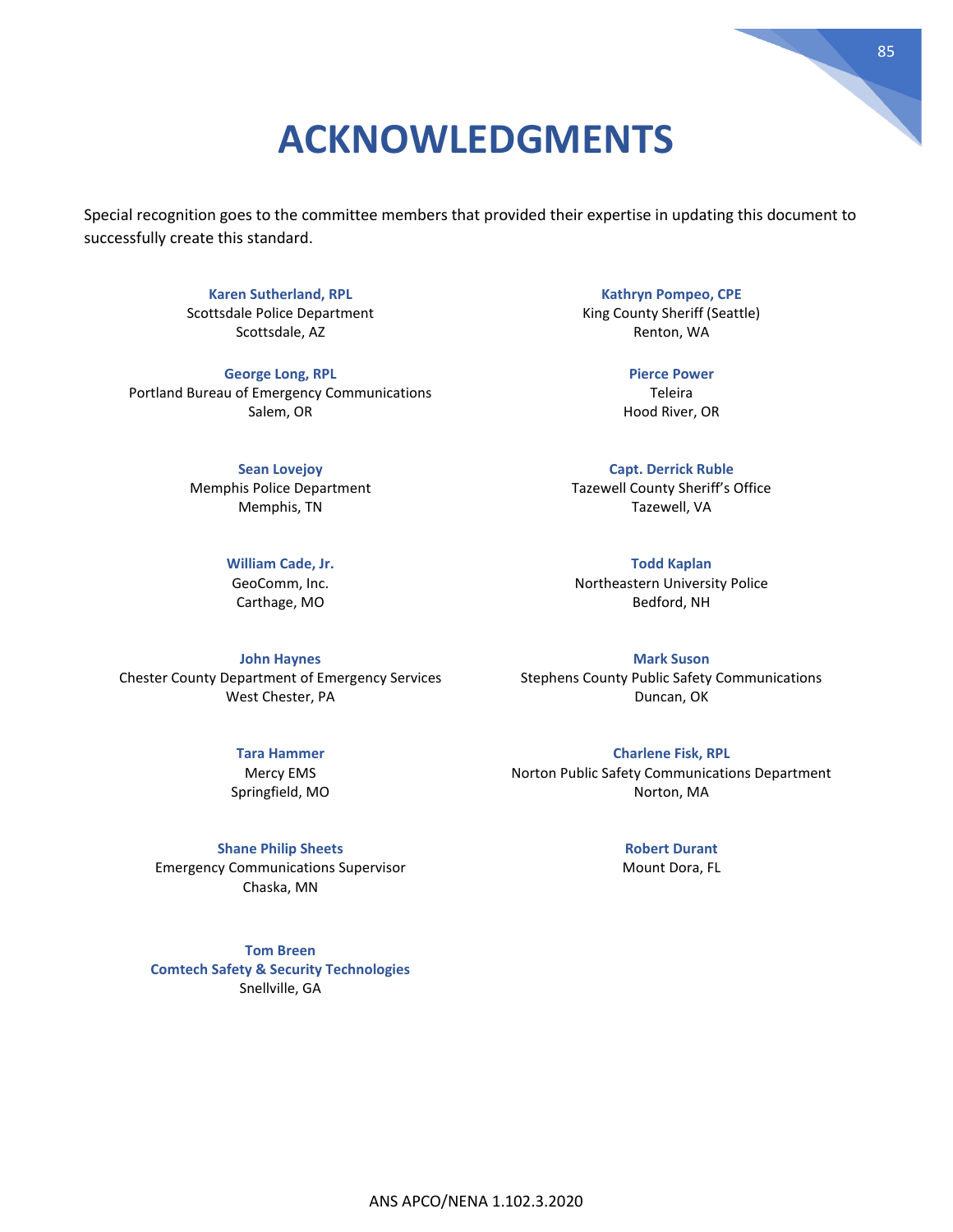# **ACKNOWLEDGMENTS**

Special recognition goes to the Standards Development Committee members that provided their expertise developing the scope and need for this standard and for the support and guidance they provided during the development of this standard.

#### **Karen Allen**

Salt River Project Phoenix, AZ

**Stephen Devine**  Jefferson City, MO

**James Leyerle, ENP** Detroit, MI

#### **Stephen Ashurkoff**

Comtech Safety & Security Technologies Westwood, MA

> **Bud Hicks**  Grundy County Emergency Morris, IL

> > **Nathan McClure, III** AECOM (VA) Cape Coral, FL

**Kim D Ostin** Sterling Heights Police Dept (retired) Sterling Heights, MI

**Bradford Smith** Framingham Fire Department Brewster, MA

**Rick Thomas, RPL** Apex Police Department Apex, NC

### **Cheryl Giggetts**

CTA Consulting Lynchburg, VA

**Stacy Banker** Standards Program Manager APCO International

**Daniel A. Morelos** Tucson Airport (retired) Tucson, AZ

#### **Jacqueline Pace**

Redwood City Police Redwood City, CA

**Sherry Taylor, EMT** Indianapolis Fire Department Indianapolis, IN

#### **Judith P. Weshinskey-Price, RPL**

Pinellas County Safety and Emergency Services Largo, FL

**Gary Bates** Pyramid Architecture and Engineering

> **Casey Martins** Resource Coordinator APCO International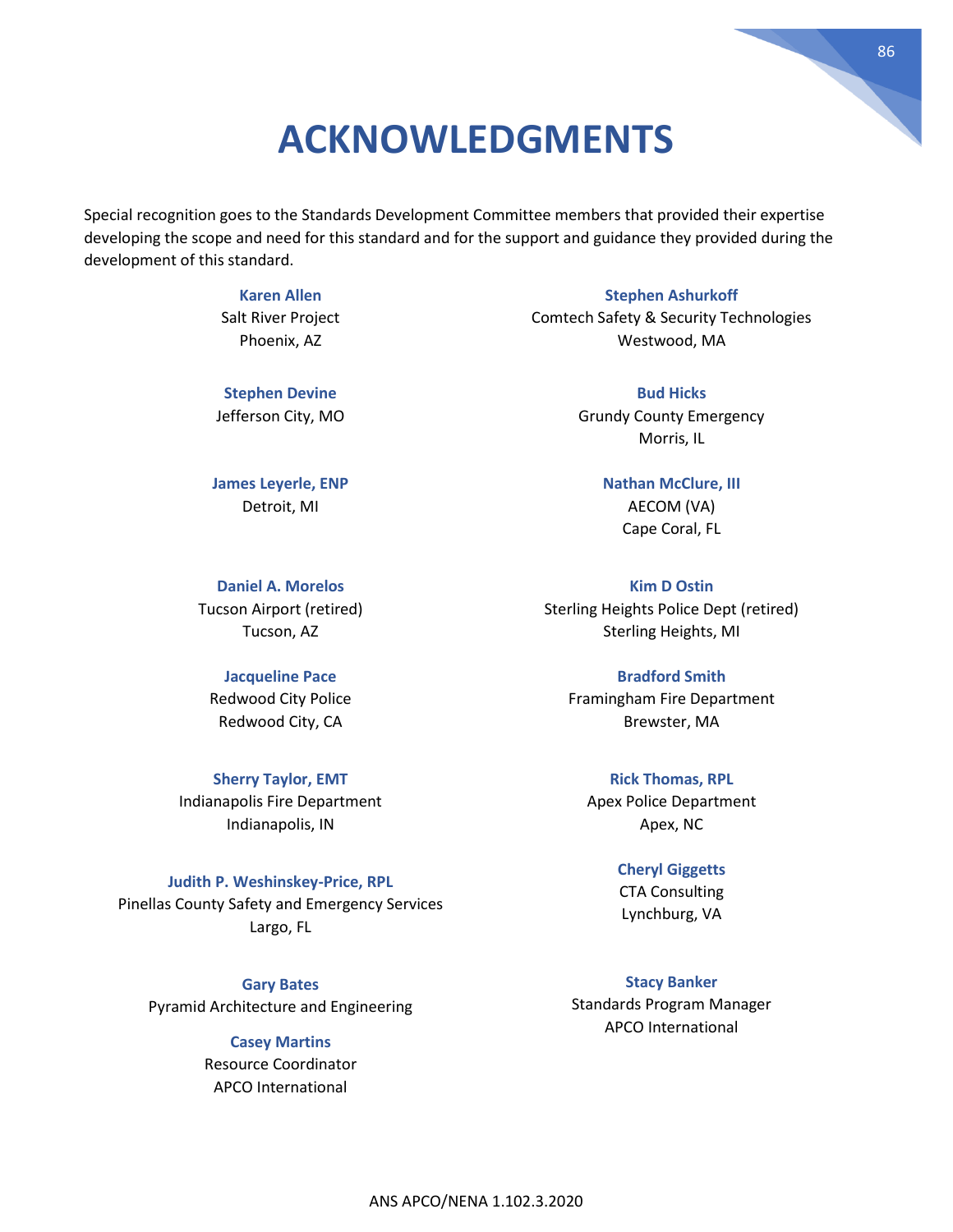

# **NOTES**